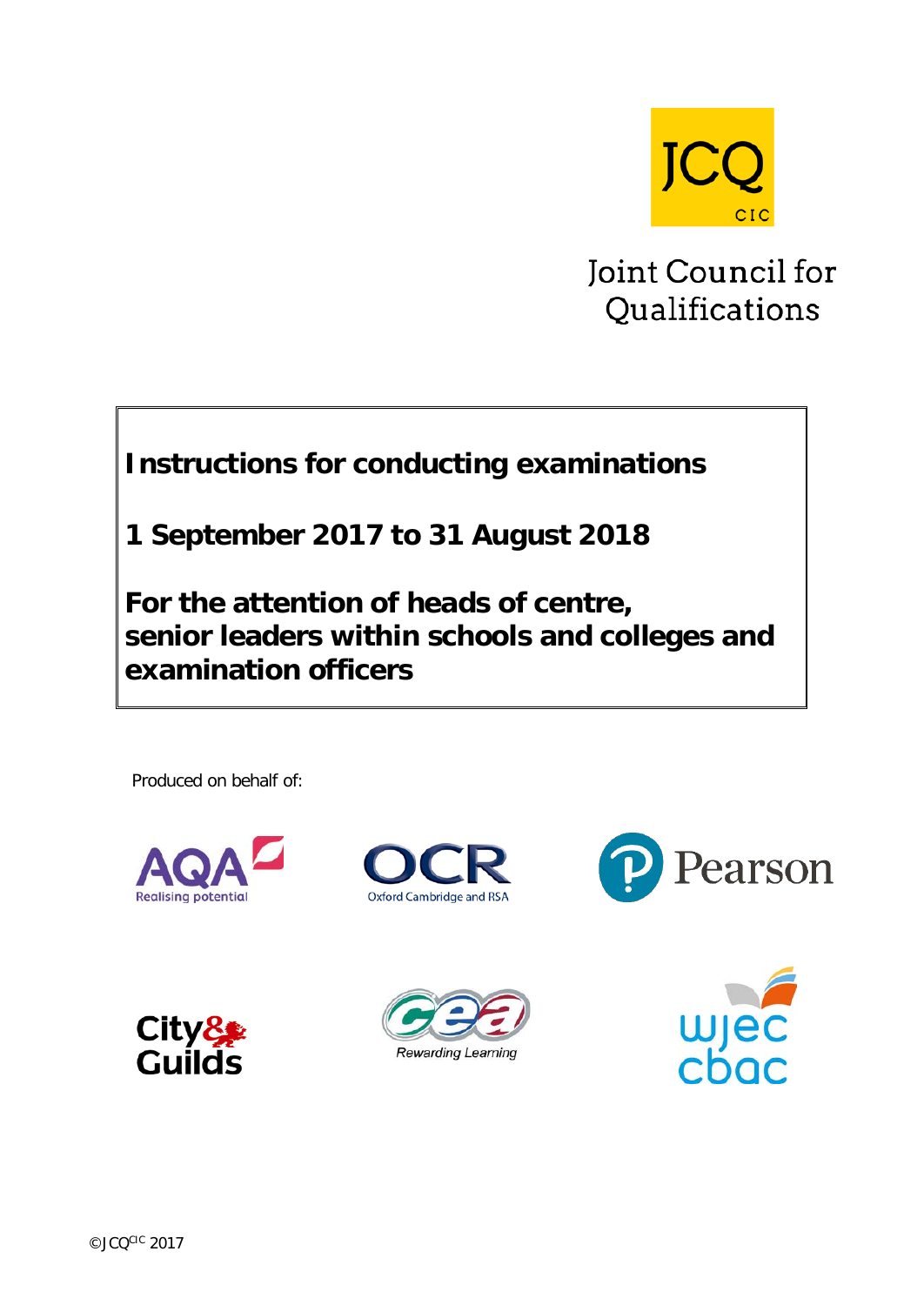**These** Instructions **must be used in timetabled written and on-screen examinations of the following qualifications:**

**AEA;**

**AQA Applied General qualifications;**

**AQA Level 1, Level 2 and Level 3 Technical qualifications; BTEC (BTEC Firsts and BTEC Nationals); Cambridge Nationals; Cambridge Technicals; Edexcel Awards; Edexcel International GCSE; ELC; FSMQ; GCE; GCSE; OCR Level 3 Certificates; WJEC Level 1 and Level 2 General qualifications; WJEC Level 1 and Level 2 Vocational qualifications; and WJEC Level 3 Applied qualifications.**

**They also apply to timed Art examinations as well as timetabled CCEA Science practical examinations and WJEC GCE AS/A2 Science practical analysis examinations.**

**These** Instructions **are for examinations held between 1 September 2017 and 31 August 2018.**

**The** Instructions **may also apply to other qualifications as specified by the conducting awarding body.**

**As part of the National Centre Number Register annual update, heads of centre and senior leaders are confirming their adherence to these**  Instructions **and the** General Regulations for Approved Centres**.**

**Centres should note that any reference to 'JCQ' or 'Joint Council for Qualifications' within this document should be read as JCQCIC or the Joint Council for Qualifications<sup>CIC</sup>.**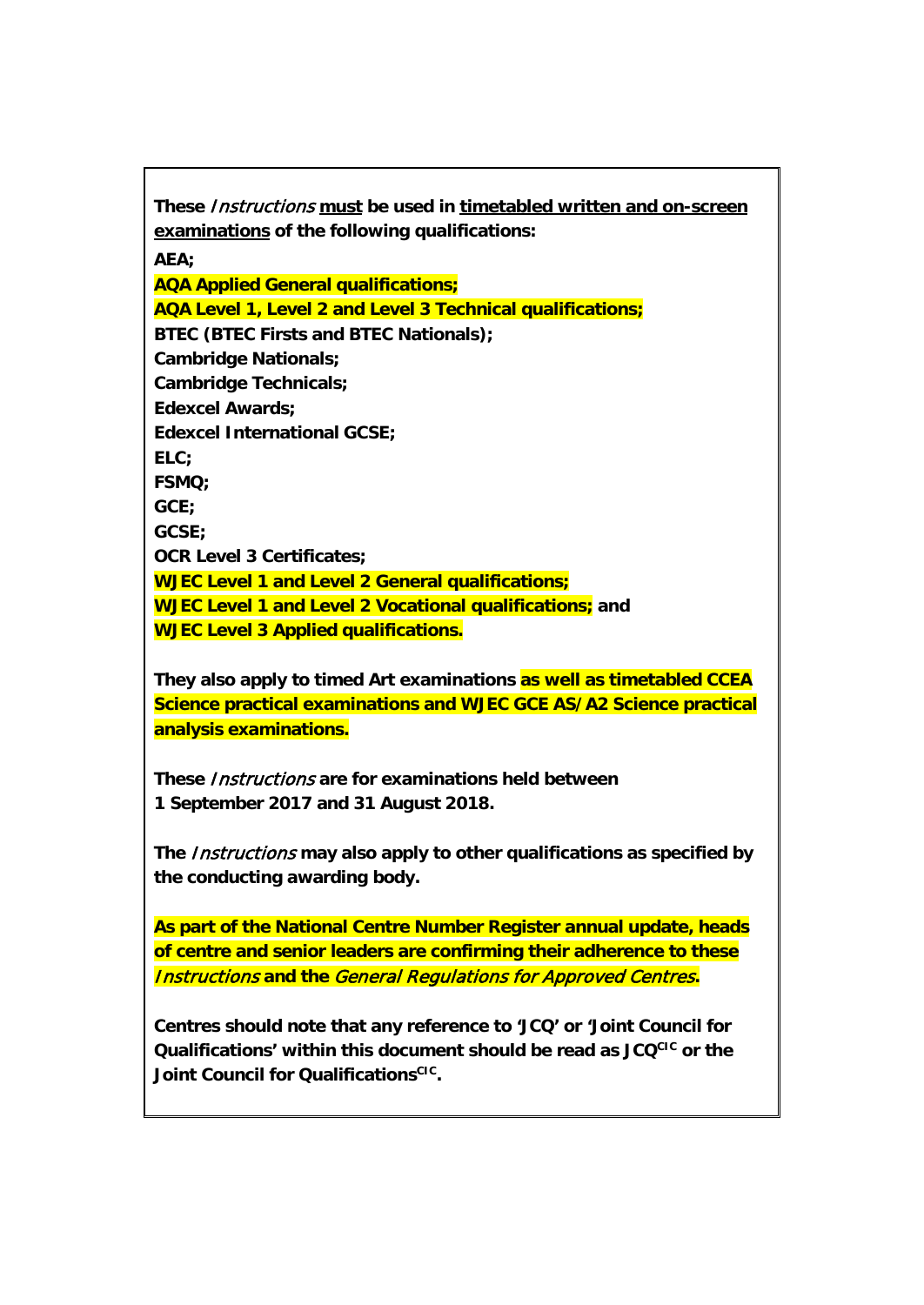# **Changes to this year's booklet**

Changes made to the contents of this booklet since the previous version (1 September 2016 to 31 August 2017) are highlighted for easy identification.

**However, heads of centre, senior leaders and examination officers must familiarise themselves with the entire contents of this booklet.**

# **The following principal changes should be noted.**

#### **Additional qualifications**

Centres should note that these *Instructions* now additionally cover AOA Applied General qualifications, AQA Level 1 and Level 2 Technical qualifications, WJEC Level 1 and Level 2 General qualifications, WJEC Level 1 and Level 2 Vocational qualifications and WJEC Level 3 Applied qualifications. They also cover WJEC GCE AS/A2 Science practical analysis examinations.

### **Page iv – Security of question papers**

The awarding body **must** be informed **immediately** if the security of the question papers or confidential supporting instructions is put at risk.

#### **Page 2 – National Centre Number Register**

The National Centre Number Register Team **must** be informed no later than six weeks prior to the centre moving to a new address or relocating its secure storage facility. This statement also appears on **page 6, paragraph 1.7**.

#### **Page 2 - Security of question papers**

The head of centre **must** ensure that arrangements are in place to check that the correct question paper packets are opened.

### **Paragraph 1.2, page 3**

If question paper packets cannot be checked immediately upon receipt, they **must** be locked away in the centre's secure storage facility until an authorised member of staff is available to make the necessary checks. The head of centre **must** set out the appropriate terms of authorisation for members of centre staff.

#### **Paragraph 2.9, page 10**

Where candidates are taking two or more examinations in a session and the total time is three hours or less, candidates may be given a supervised break of no more than twenty minutes between the papers. The supervised break **must** be conducted within the examination room under formal examination conditions at all times.

**©JCQCIC 2017 – not to be reproduced in any format for commercial purposes by a third party without prior written permission**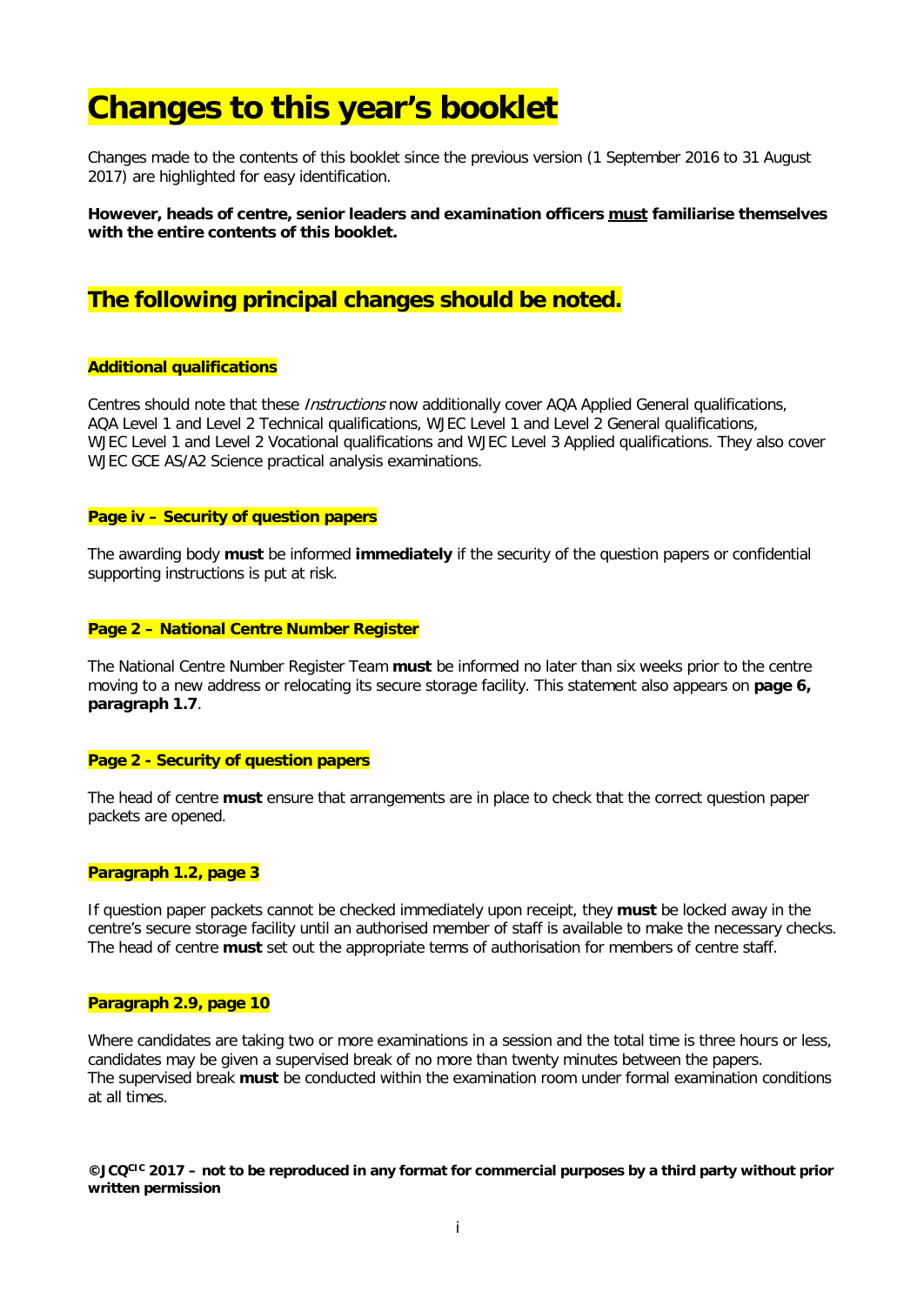#### **Page 11 – Overnight supervision arrangements**

Overnight supervision arrangements **must** only be applied in rare and exceptional circumstances and as a last resort.

#### **Paragraph 2.12, page 11**

'Multiple examinations' are defined as **three or more examinations timetabled for the same day** and the total duration for those papers is **more than** six hours for GCE examinations or five and a half hours for GCSE examinations.

#### **Paragraph 2.14, page 11**

Completed JCQ forms Timetable variation and confidentiality declaration for overnight supervision **must** be available for inspection until the deadline for enquiries about results has passed or until any appeal, malpractice or other results enquiry has been completed, whichever is later. Forms may be stored electronically or in hard copy paper format.

The awarding body may use appropriate means to check that the conditions for overnight supervision have been adhered to and will take action if there is evidence of any contravention.

#### **Paragraph 5.3, page 14**

Alternative site arrangements have been extended to centres which operate as part of a consortium, whether at Borough/County level or through a Multi-Academy Trust. The centre is able to transport question papers and other examination material in a secure manner to another local centre within 90 minutes of the published starting time for the examination.

#### **Paragraph 5.11, page 15**

Where a centre wishes to use accommodation with screened booths, details of the proposed accommodation **must** be sent to the relevant awarding body for approval.

#### **Paragraph 5.14, page 16**

Prior to the examination commencing centres **cannot** hold revision sessions or coach candidates in the designated examination room(s). This statement is also reinforced on **page 31, paragraph 12.1**.

### **Section 6, page 17**

A record of the training given to invigilators **must** be retained on file until the deadline for enquiries about results has passed or until any appeal, malpractice or other results enquiry has been completed, whichever is later.

When contracting supply staff to act as invigilators or to facilitate an access arrangement, the head of centre **must** ensure that such persons are competent and fully trained, understanding what is and what is not permissible.

#### **©JCQCIC 2017 – not to be reproduced in any format for commercial purposes by a third party without prior written permission**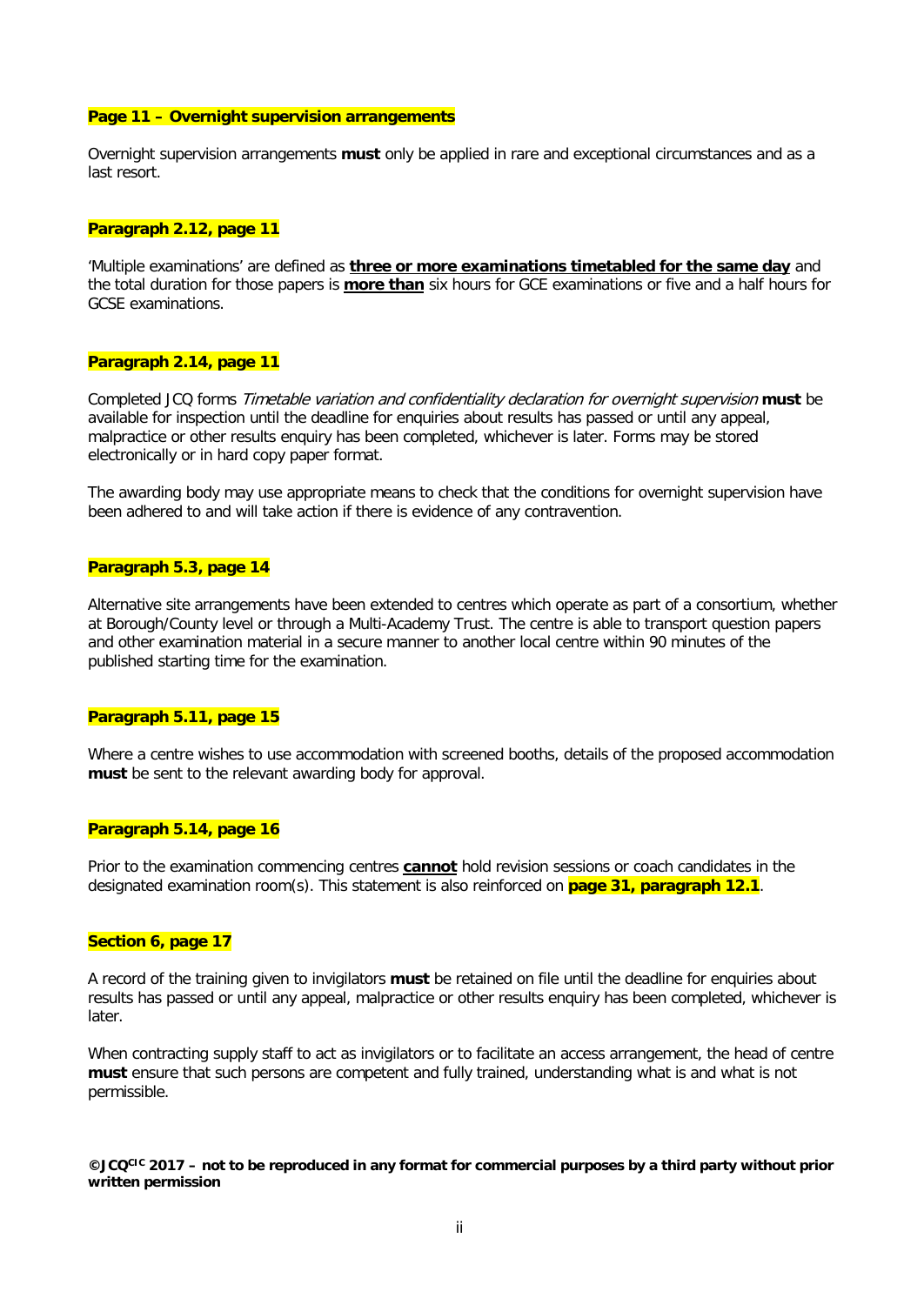#### **Paragraph 6.3, page 18**

Signed records of the seating plan, the invigilation arrangements and the centre's copies of the attendance registers for each examination **must** be retained until the deadline for enquiries about results has passed or until any appeal, malpractice or other results enquiry has been completed, whichever is later.

#### **Paragraph 7.6, page 20**

Invigilators and those acting as an Oral Language Modifier, a practical assistant, a prompter, a reader, a scribe or a Sign Language Interpreter **must** fully understand the respective role and what is and what is not permissible in the examination room.

A record of the training given to invigilators and those facilitating an access arrangement for a candidate under examination conditions **must** be retained on file until the deadline for enquiries about results has passed or until any appeal, malpractice or other results enquiry has been completed, whichever is later.

#### **Paragraph 8.5, page 23**

A candidate using an examination reading pen may be accommodated within the main examination hall. However, the candidate **must** use headphones plugged into the examination reading pen.

#### **Paragraph 9.2, page 27**

A private, external or transferred candidate who is not known to the school or college **must** provide **photographic documentary evidence** to prove that he/she is the same person who entered/registered for the examination/assessment.

#### **Paragraph 11.1, page 29**

The invigilator, **prior to the examination starting**, **must** ensure that candidates have removed their wrist watches, placing them on their desks.

This change is also reflected in the:

Checklist for invigilators (for written examinations), **page 45** Checklist for invigilators (for on-screen tests), **page 46** Suggested wording for the invigilator's announcement at the beginning of a written examination, **page 55** Information for candidates – written examinations, **page 57** Information for candidates – on-screen tests, **page 58**

### **Section 11, page 30**

A head of centre may, if he/she so wishes, prohibit candidates bringing a wrist watch into the examination room. Candidates would be required to leave their watches outside of the examination room.

#### **Section 15, page 36**

Invigilators **must** be briefed on arrangements for transferred candidates (where relevant).

A copy of the attendance register **must** be retained until the deadline for enquiries about results has passed or until any appeal, malpractice or other results enquiry has been completed, whichever is later.

**©JCQCIC 2017 – not to be reproduced in any format for commercial purposes by a third party without prior written permission**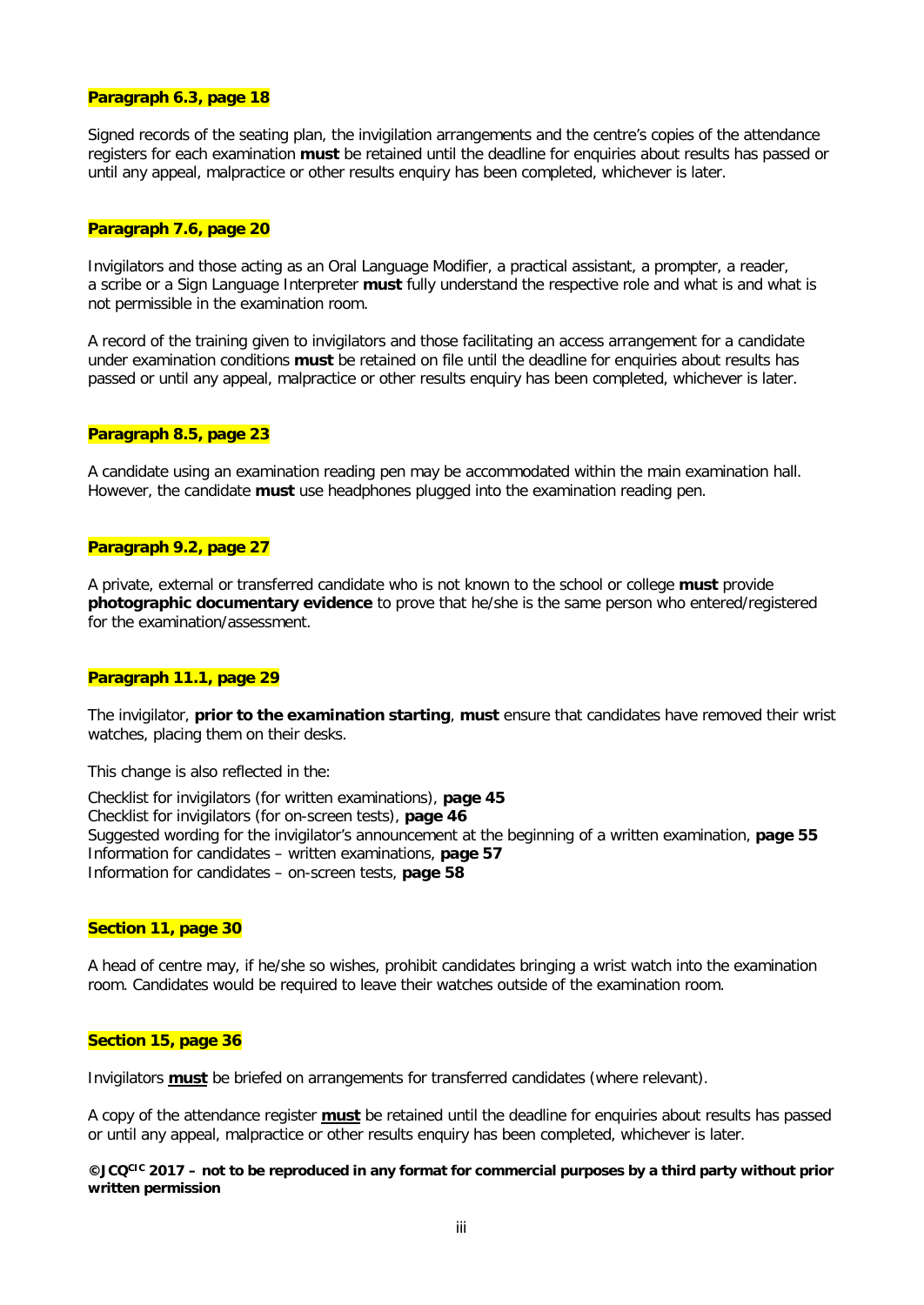# **Contingency planning**

The qualifications regulators, JCQ and government departments responsible for education have prepared and agreed information for schools and colleges in the event of examinations being seriously disrupted. This jointly agreed information will ensure consistency of response in the event of major disruption to the examinations system affecting significant numbers of candidates.

In addition, awarding bodies have their own well-established contingency plans in place to respond to disruptions. It is important that exams officers who are facing disruption liaise directly with the relevant awarding body/bodies.

Centres should prepare plans for any disruption to examinations as part of their general emergency planning. It is important to ensure that relevant centre staff are familiar with the plan. Consideration should be given as to how these arrangements will be communicated to candidates, parents and staff should disruption to examinations occur.

In the event that the head of centre decides the centre cannot be opened for scheduled examinations, the relevant awarding body **must** be informed as soon as possible. Awarding bodies will be able to offer advice regarding the alternative arrangements for conducting examinations that may be available and the options for candidates who have not been able to take scheduled examinations.

Further information may be found at:

[https://www.gov.uk/government/publications/exam-system-contingency-plan-england](https://www.gov.uk/government/publications/exam-system-contingency-plan-england-wales-and-northern-ireland/what-schools-and-colleges-should-do-if-exams-or-other-assessments-are-seriously-disrupted)[wales-and-northern-ireland/what-schools-and-colleges-should-do-if-exams-or-other](https://www.gov.uk/government/publications/exam-system-contingency-plan-england-wales-and-northern-ireland/what-schools-and-colleges-should-do-if-exams-or-other-assessments-are-seriously-disrupted)[assessments-are-seriously-disrupted](https://www.gov.uk/government/publications/exam-system-contingency-plan-england-wales-and-northern-ireland/what-schools-and-colleges-should-do-if-exams-or-other-assessments-are-seriously-disrupted)

# **Security of question papers**

**You must tell the awarding body immediately if the security of the question papers or confidential supporting instructions is put at risk. (Please see paragraphs 1.1 and 1.6, pages 3 and 6.)**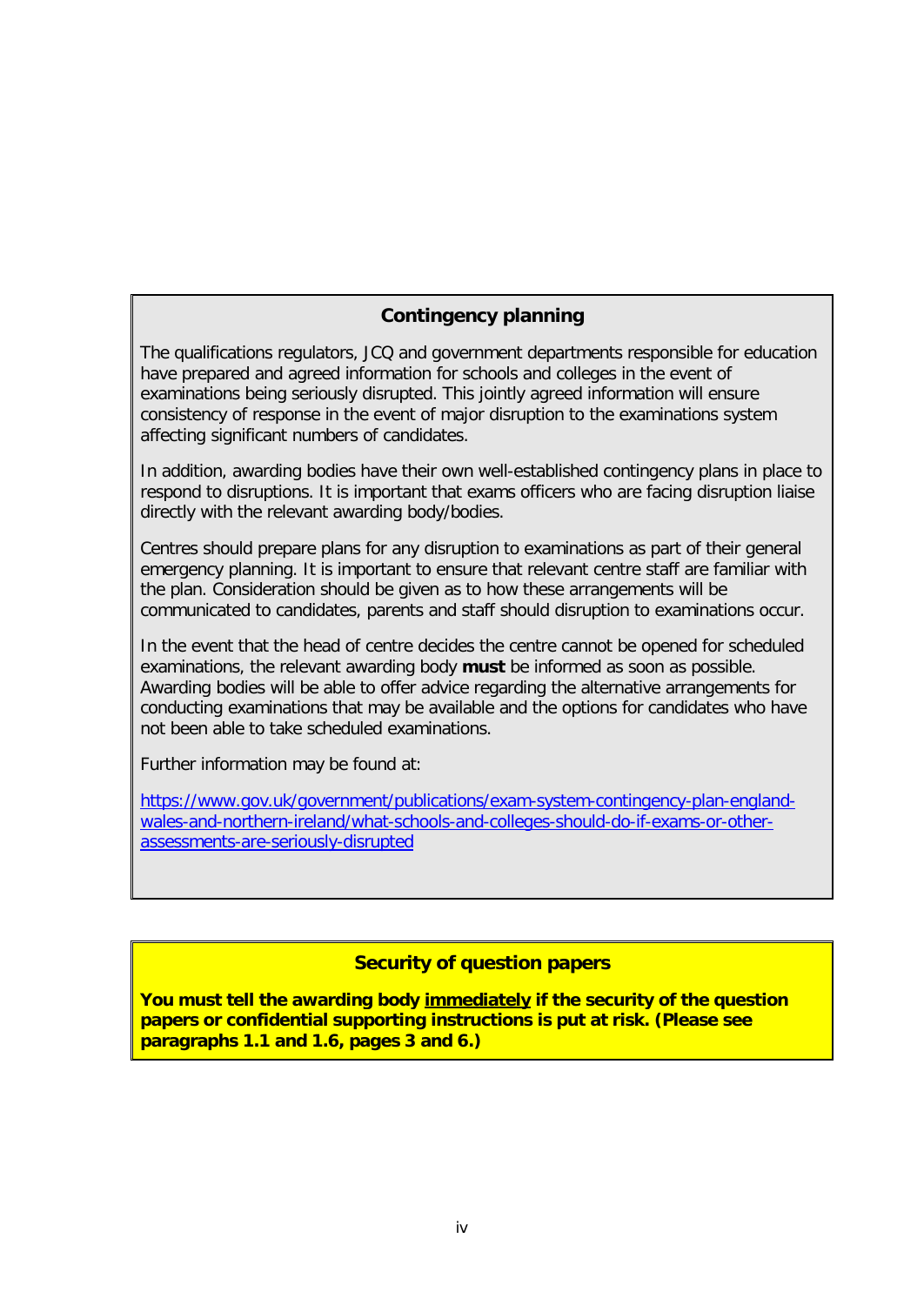# **Contents**

| <b>Introduction</b> |                                                                   |    |
|---------------------|-------------------------------------------------------------------|----|
|                     | Preparing for the examination                                     |    |
| 1.                  | Keeping question papers and other examination materials secure    | 3  |
| 2.                  | Timetabling of examinations                                       | 8  |
| 3.                  | Using calculators                                                 | 13 |
| 4.                  | Resources for examinations                                        | 13 |
| 5.                  | Accommodation                                                     | 14 |
| 6.                  | Invigilation arrangements                                         | 17 |
| 7.                  | Invigilation arrangements for candidates with access arrangements | 19 |
| 8.                  | Other arrangements                                                | 21 |
|                     | At the beginning of the examination                               |    |
| 9.                  | Identifying candidates                                            | 27 |
| 10.                 | The people present                                                | 28 |
| 11.                 | Question papers, stationery, materials and other equipment        | 29 |
| 12.                 | Starting the examination                                          | 31 |
|                     | During the examination                                            |    |
| 13.                 | Supervising the candidates                                        | 33 |
| 14.                 | Candidates who arrive late                                        | 34 |
| 15.                 | Completing the attendance register                                | 36 |
| 16.                 | Leaving the examination room                                      | 37 |
| 17.                 | Malpractice                                                       | 38 |
| 18.                 | Emergencies                                                       | 39 |
|                     | At the end of the examination                                     |    |
| 19.                 | Finishing the examination                                         | 40 |
| 20.                 | Collecting scripts                                                | 40 |
|                     | After the examination                                             |    |
| 21.                 | Packing scripts                                                   | 41 |
| 22.                 | Sending scripts                                                   | 42 |
| 23.                 | Unused stationery                                                 | 43 |
| 24.                 | Applications for special consideration                            | 43 |
|                     | <b>Supplements</b>                                                |    |
|                     | 25. Supplements - checklists                                      | 43 |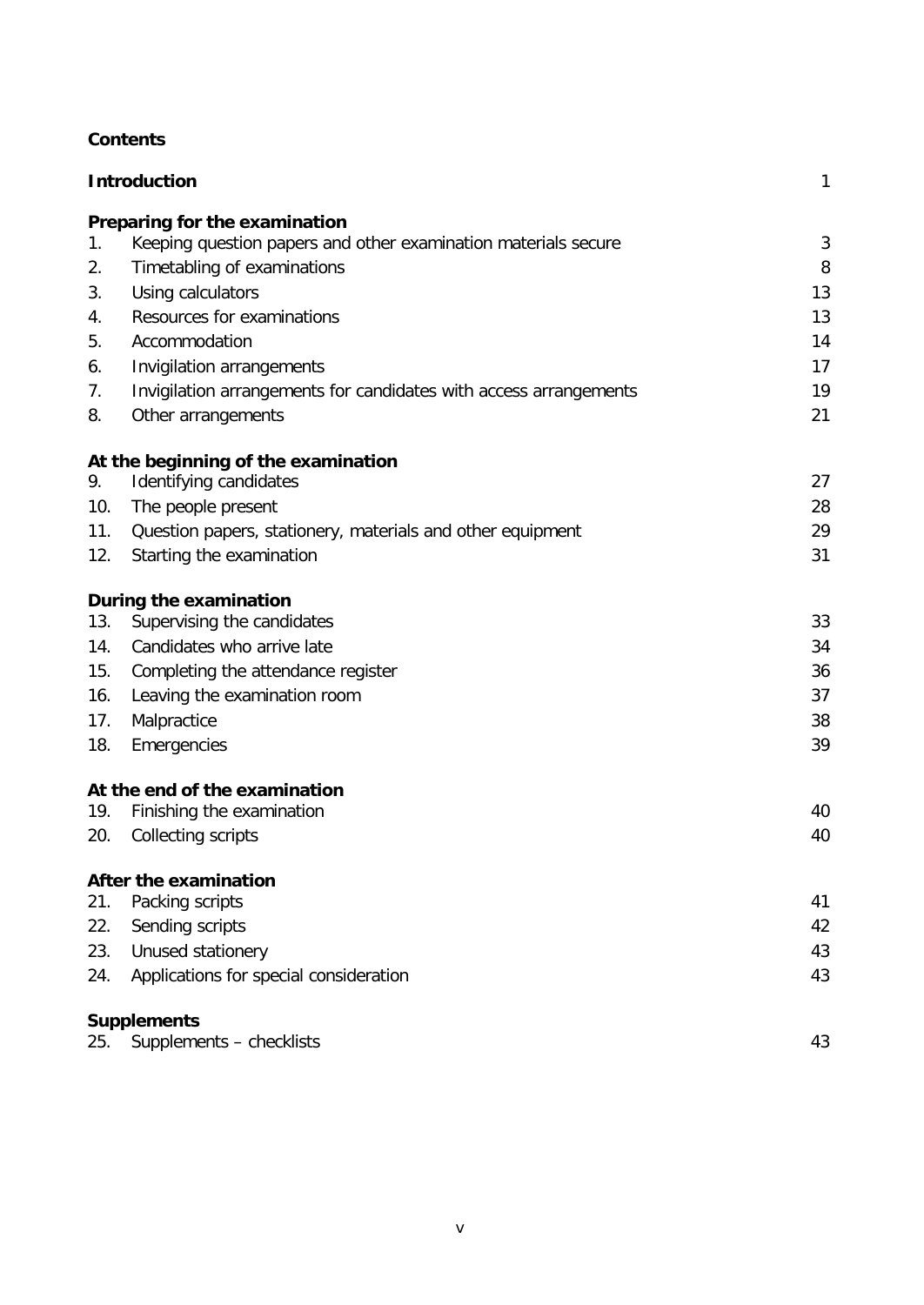# **Appendices**

| <b>Appendix 1</b> | Instructions for conducting on-screen tests                                                       |
|-------------------|---------------------------------------------------------------------------------------------------|
| <b>Appendix 2</b> | Advice regarding examinations which last for less than an hour                                    |
| <b>Appendix 3</b> | Suggested wording for the invigilator's announcement at the beginning of a<br>written examination |
| <b>Appendix 4</b> | Warning to Candidatest                                                                            |
| <b>Appendix 5</b> | Information for candidates – written examinations†                                                |
| Appendix 6        | Information for candidates – on-screen testst                                                     |
| <b>Appendix 7</b> | Mobile Phone poster†                                                                              |
| <b>Appendix 8</b> | Notice to Centres – the people present in the examination room                                    |
| <b>Appendix 9</b> | 'ICE' Questions and Answers                                                                       |

# **†These JCQ documents are only provided electronically to centres.**

They may be found on the JCQ website - <http://www.jcq.org.uk/exams-office>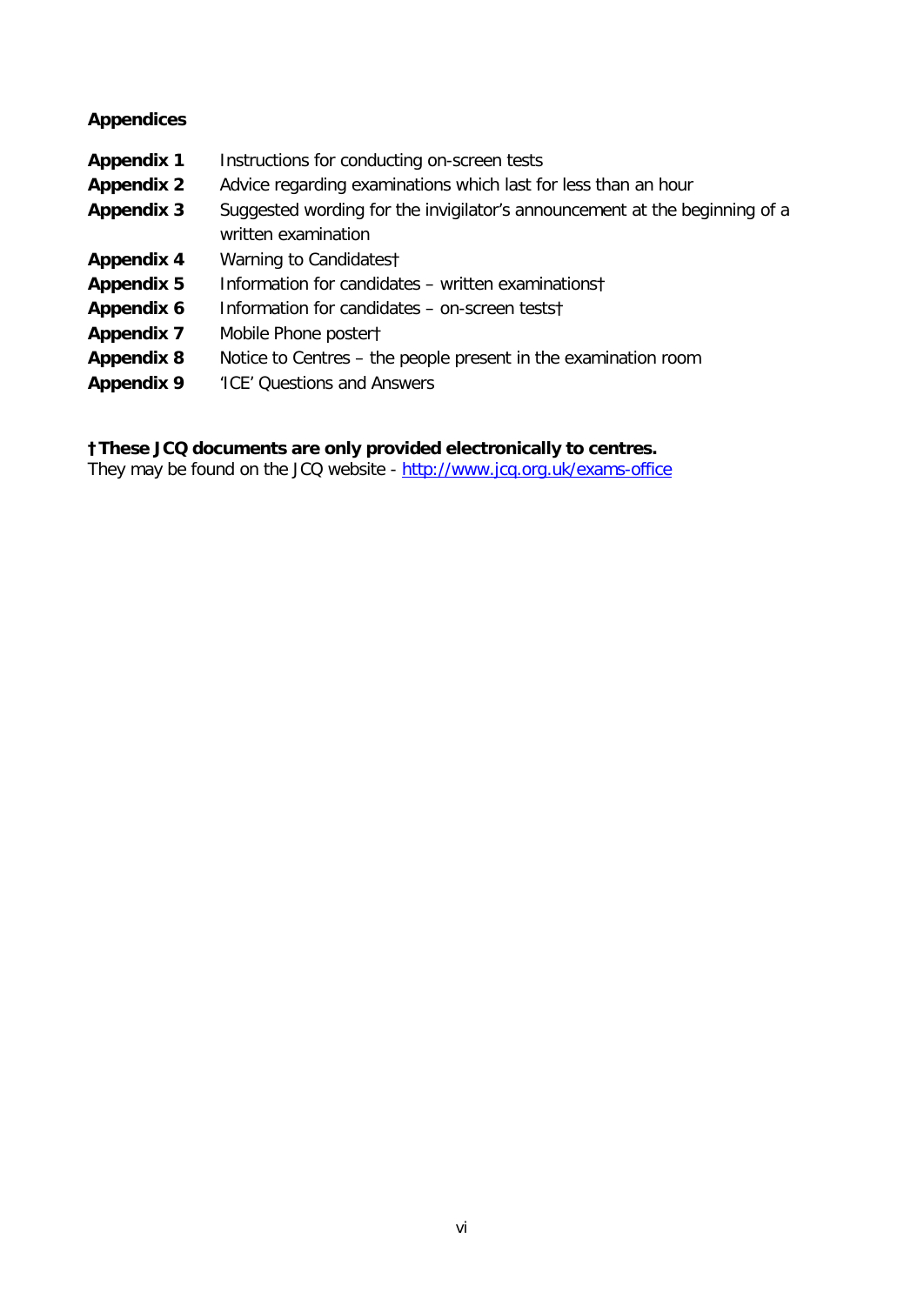# **Introduction**

For the purposes of this document:

**An examination or assessment centre (the centre)** is an establishment approved and registered by one or more of the awarding bodies for the registration or entry of candidates to its examinations/assessments and for the conduct of those examinations/assessments.

# **A centre may be:**

- a school/college or other educational establishment; or
- a training organisation or small company.

**Where a centre uses more than one building or site, the examinations/assessments conducted must conform to section 5, page 14, of these** Instructions**.**

**Where centres are operating as part of a consortium, whether at Borough/County level or through a local Multi-Academy Trust, the examination(s) must be conducted as per section 5 of these** Instructions**.**

# **The head of centre is**

- the head of a school; or
- the principal of a college; or
- the chief officer of an institution which is approved by one or more of the JCQ awarding bodies as an examination/assessment centre.

The head of centre is responsible to the awarding bodies for making sure all examinations / assessments are conducted to instructions, and the qualification specifications issued by the awarding bodies.

# **These** Instructions **must be read in conjunction with the JCQ publication:**

• General Regulations for Approved Centres, 1 September 2017 to 31 August 2018 <http://www.jcq.org.uk/exams-office/general-regulations>

# **For controlled assessments and coursework (legacy GCSE and GCE specifications) you should refer to the following JCQ publications:**

- Instructions for conducting controlled assessments, effective from 1 September 2017 <http://www.jcq.org.uk/exams-office/controlled-assessments>
- Instructions for conducting coursework, effective from 1 September 2017 <http://www.jcq.org.uk/exams-office/coursework>

### **For non-examination assessments in new GCE and GCSE specifications (England and Wales) you should refer to the following JCQ publication:**

Instructions for conducting non-examination assessments, 1 September 2017 to 31 August 2018 [www.jcq.org.uk/exams-office/non-examination-assessments](http://www.jcq.org.uk/exams-office/non-examination-assessments)

Awarding bodies may issue supplementary instructions for a specific qualification, to which you **must** refer.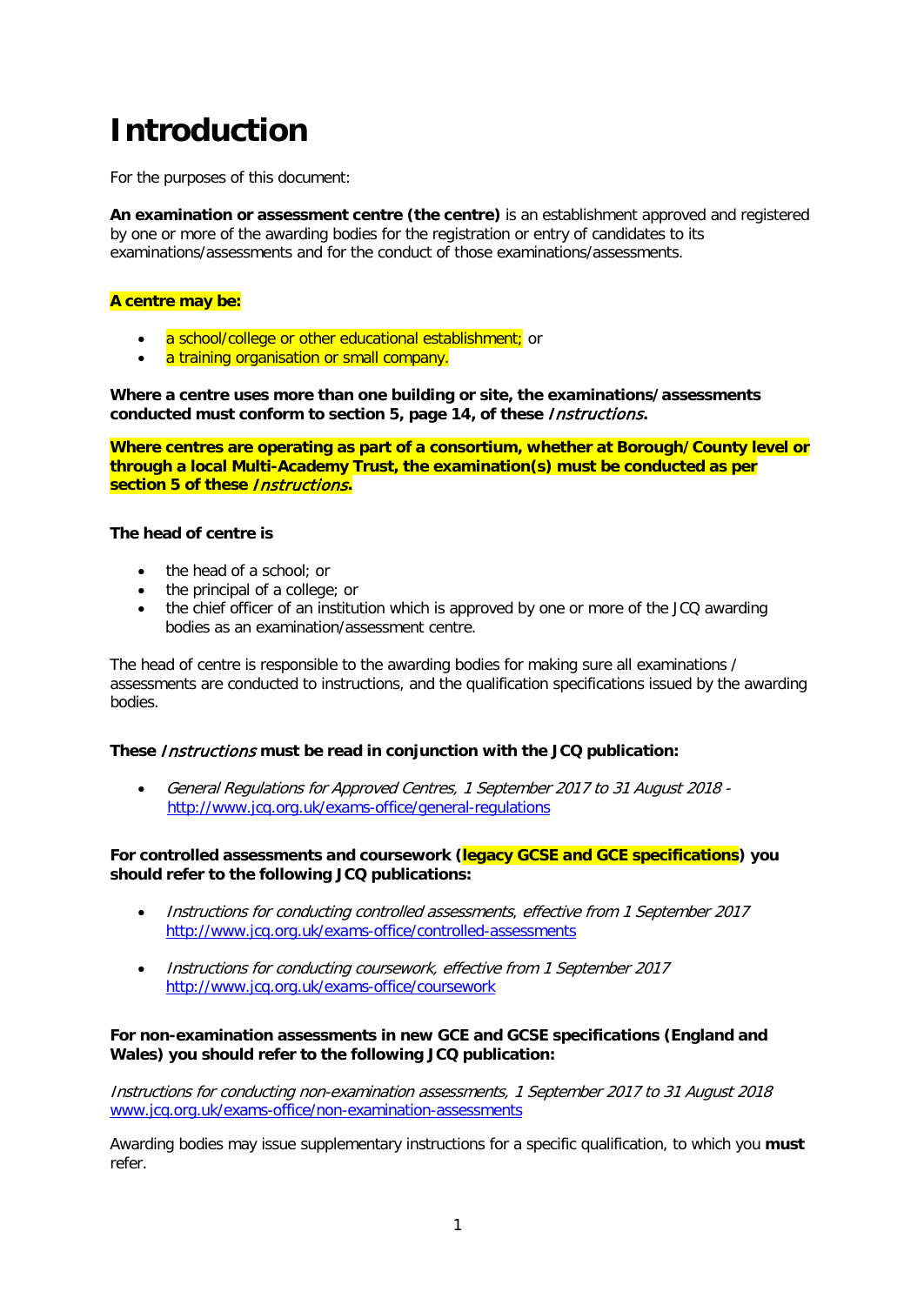#### **On-screen external assessments**

Where a centre conducts on-screen external assessments the head of centre is responsible for ensuring that the awarding body requirements are met for downloading software and test/examination materials. Centres **must** also ensure that all technical requirements have been met. Some technical requirements will need to be met in advance of the test/examination. You **must** refer to **Appendix 1, page 48** of this booklet where information is provided on conducting on-screen tests. **Appendix 1** provides a summary of the necessary actions which you **must** adhere to when conducting such assessments.

#### **Access arrangements**

For information on access arrangements you should refer to the JCQ publication Access Arrangements and Reasonable Adjustments 1 September 2017 to 31 August 2018 <http://www.jcq.org.uk/exams-office/access-arrangements-and-special-consideration> You **must** follow those regulations and procedures carefully.

### **National Centre Number Register**

You **must** inform the National Centre Number Register Team, - [ncn@ocr.org.uk](mailto:ncn@ocr.org.uk) (as administered by OCR on behalf of the JCQ awarding bodies – AQA, CCEA, OCR, Pearson and WJEC) **no later than 6 weeks prior to moving to a new address or a re-location of the secure storage facility**. (As a result of this notification a centre inspection will take place.) Where centres change address or a re-location of the secure storage facility occurs, reference **must** be made to **Appendix B**, **page 27 of the JCQ publication** General Regulations for Approved Centres. A checklist is provided for centres in relation to the location of the secure storage unit and the type of secure storage unit required.

#### **JCQ Centre Inspection Service**

The JCQ Centre Inspection Service will visit centres throughout the year.

#### **You must ensure that your centre is permanently staffed between 8.30 am to 3.30 pm during term time.**

A senior member of staff or a member of the exams office **must** be available until such time that all afternoon examinations have been completed, examination scripts despatched or placed in secure storage for despatch the next working day. **You must co-operate with any visit from an Inspector**. A senior member of staff or a member of the exams office **must** be available to accompany the Inspector **throughout** the course of his or her centre visit, including inspection of the centre's secure storage facility. Authorised Inspectors will present and identify themselves to the centre by means of an identity card or a letter of authority.

#### **Security of question papers**

The head of centre **must** ensure that arrangements are in place to check that the correct question paper packets are opened.

#### **Malpractice**

You are warned that any breach of these *Instructions* can constitute malpractice as defined in the JCQ publication Suspected Malpractice in Examinations and Assessments: Policies and Procedures, 1 September 2017 to 31 August 2018 - <http://www.jcq.org.uk/exams-office/malpractice> to which you should refer for further information.

#### **Correspondence**

You **must** send all correspondence, on centre headed paper, relating to the examinations directly to the awarding body concerned.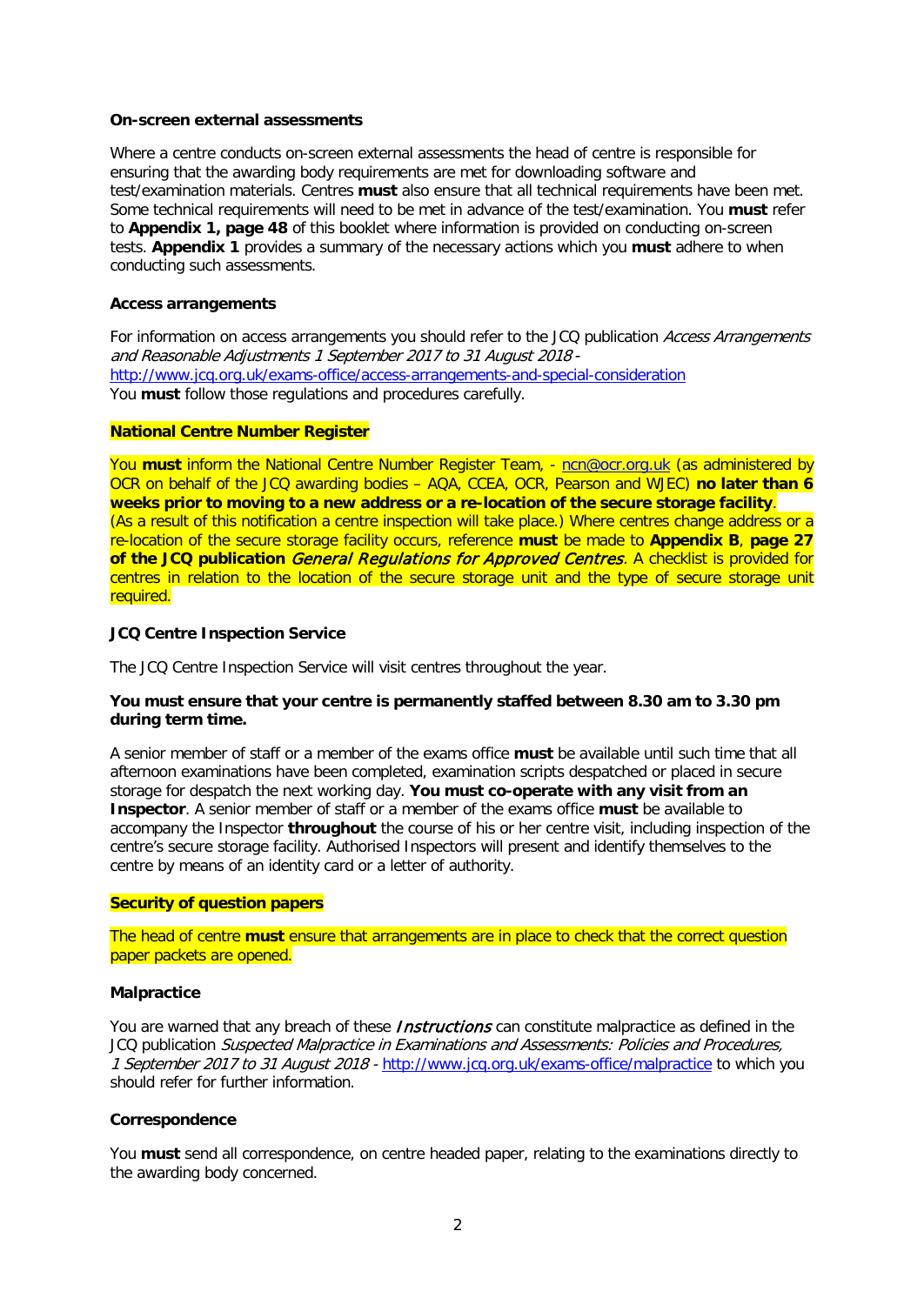# **Preparing for the examination**

# **1. Keeping question papers and other examination materials secure**

# 1.1 **The following instructions apply to all confidential materials in order to ensure the integrity and security of the examinations**.

- Centres **must** be able to demonstrate that the appropriate security systems are in place to prevent unauthorised access to the test/examination materials.
- Centres **must** ensure that envelopes and boxes containing confidential materials are signed for. A log **must** be kept, ideally at reception, recording the delivery of confidential materials. Each awarding body's deliveries and the number of boxes received **must** be logged.
- Centres **must** make appropriate arrangements to ensure that confidential materials are delivered only to those authorised by the head of centre.
- Examination materials **must** be stored securely at all times.
- Examination materials **must** only be accessed in accordance with the awarding body's specific instructions.
- **Only persons authorised by the head of centre and the exams officer must be allowed access to the centre's secure storage facility**.
- Centres **must** maintain the confidentiality of candidate responses and candidate details.
- Centres **must** ensure that all timed assignments are stored securely both before and after examination sessions.

# 1.2 **Checking question paper packets**

- **On receipt, check the question paper packets and examination material carefully**. **This must be undertaken in the secure room**. Inform the awarding body **immediately** if there are any problems, e.g.
	- o it appears that the parcel or one of the packets has been opened during transit and therefore there may have been a breach of security;
	- o there are any differences between the material received and the despatch/delivery note;
	- o the material has been significantly damaged in transit or upon opening;<br>o the material appears not to meet your requirements.
	- the material appears not to meet your requirements.
- **All materials should be checked immediately they are received.** They **must** be put into your secure storage facility, as approved by the JCQ Centre Inspection Service, until the day of the examination. (**The requirements for secure storage are set out in section 1.3, page 5**).
- If question paper packets cannot be checked immediately upon receipt, **they must be locked away in your centre's secure storage facility**, as approved by the JCQ Centre Inspection Service, until an authorised member of staff is available to make the necessary checks. **It is for your head of centre to set out the appropriate terms of authorisation for members of centre staff.**

**Advice**: Check the question paper packets against your MIS centre timetable and arrange them in timetable order to reduce the possibility of opening a packet at the wrong time.

**Advice**: Remember to check for modified question papers which may arrive separately from your main despatch of question papers.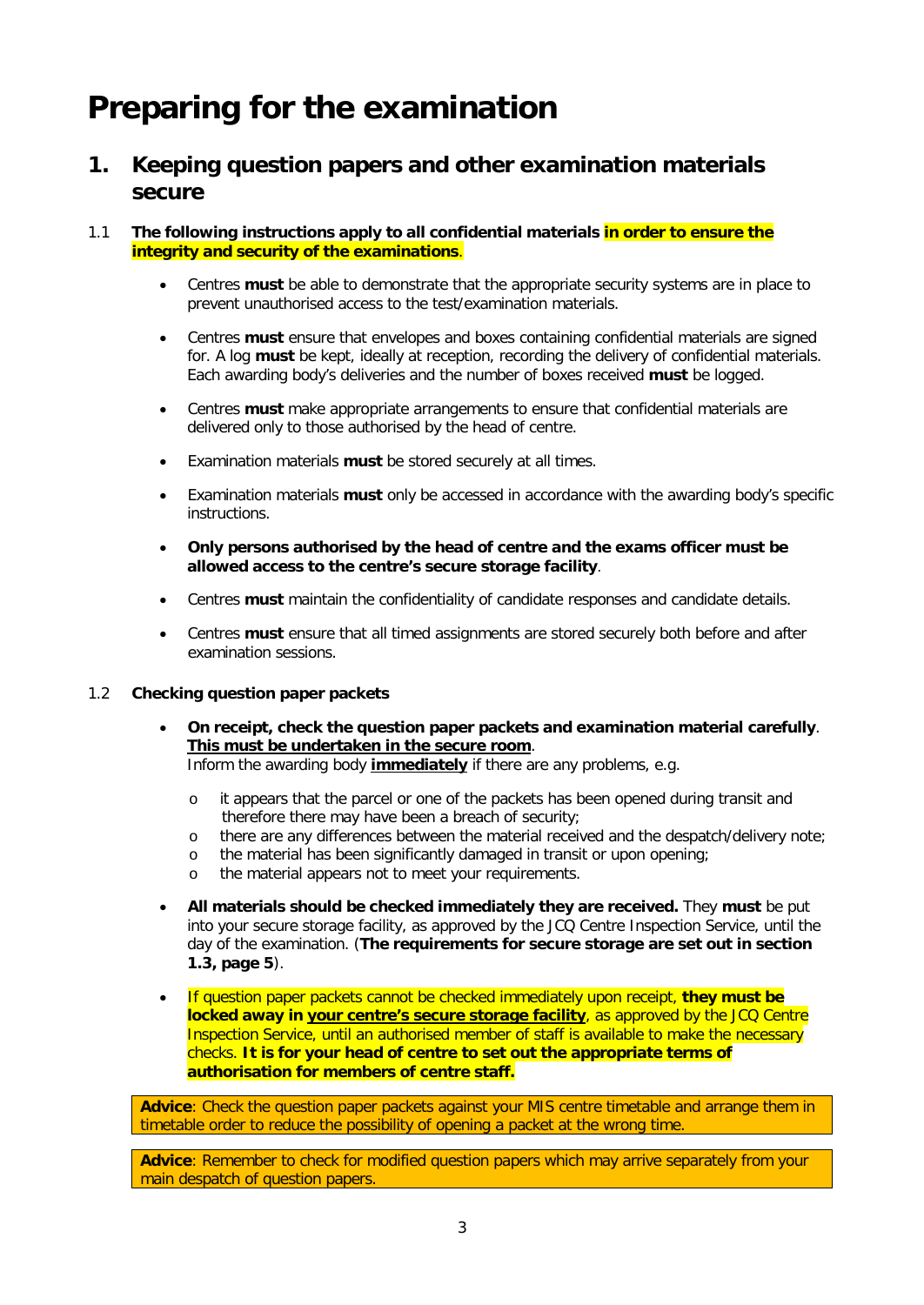# **JCQ common stationery**

The majority of examination scripts are now scanned and marked on-line. Scripts are despatched from centres, using a secure and traceable system, and delivered to a scanning centre where they are scanned into a computer system to produce electronic images of the candidates' answers.

Awarding bodies have therefore, been required to develop new examination stationery which incorporates very specific design details in order to facilitate the scanning process.

The original JCQ common answer booklets are now used with less frequency in examinations and will ultimately be withdrawn.

The awarding bodies have carefully considered whether it is possible to modernise the design of the JCQ common answer booklets in light of script scanning and on-line marking. However, the awarding bodies use different technologies and have different IT systems, and it will not be possible to use JCQ common stationery in the future.

Where scripts are to be scanned, the design of an answer booklet needs to be specific to the awarding body's own technology. However, there are a number of advantages to this arrangement:

- exam officers can identify more easily the correct papers for each examination;
- the awarding body when scanning scripts can achieve successful data capture first time;
- exam marking is more efficient, leading to accurate and reliable results being issued;
- item level data can be collected for those papers marked on-line. This item level data can be used to assist in the future teaching and preparation of candidates for examinations.

**Awarding body specific answer booklets must be stored securely at all times**.

Surplus JCQ common stationery **must** be disposed of in a confidential manner. **It must not be used for controlled assessments, internal school tests and mock examinations.**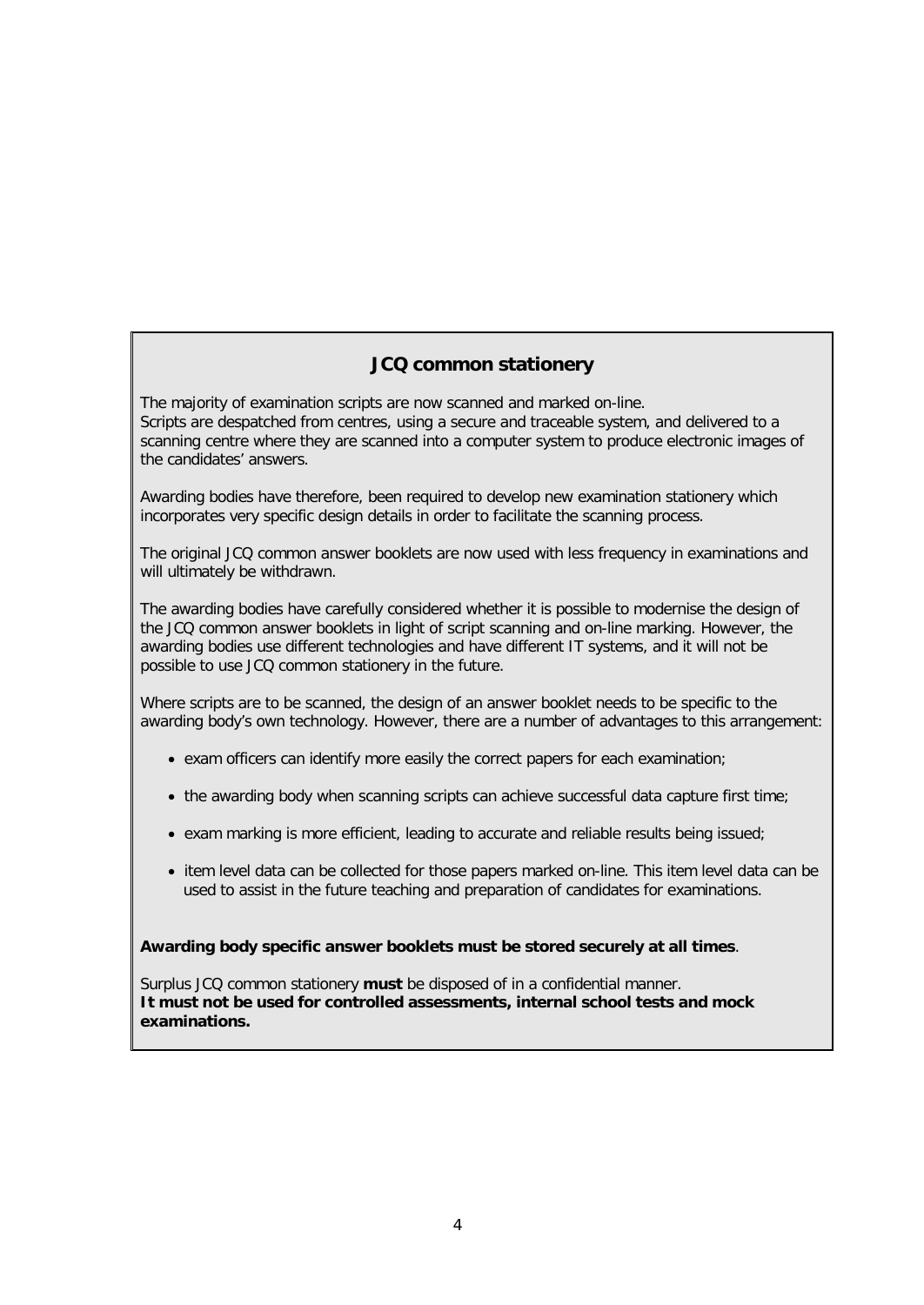# **Conditions for storing question papers and any other confidential material distributed to centres in advance of the examinations – "a box within a box"**

1.3 **Question papers and any other confidential material, e.g. answer booklets, must be stored securely at the centre's registered address in a secure room solely assigned for the purpose of administering secure examination materials, restricted to two to four key holders only**. This is commonly referred to as a "box within a box". The following requirements must be met. You must also refer to the JCQ document *Conditions for storing confidential exam* material - <http://www.jcq.org.uk/exams-office/ice---instructions-for-conducting-examinations>

|                                                                                                                                              | Requirement- "a box within a box"                                                                                                                                                                                                                                            | <b>Note</b>                                                                                                                                                                                      |  |
|----------------------------------------------------------------------------------------------------------------------------------------------|------------------------------------------------------------------------------------------------------------------------------------------------------------------------------------------------------------------------------------------------------------------------------|--------------------------------------------------------------------------------------------------------------------------------------------------------------------------------------------------|--|
| Secure room solely assigned to exams in a fixed<br>building, i.e. not a Portakabin or similar,<br>meeting all of the following requirements: |                                                                                                                                                                                                                                                                              | Preferably on an upper floor with no<br>windows.                                                                                                                                                 |  |
| ٠                                                                                                                                            | Walls, ceiling and floor of strong, solid<br>construction.                                                                                                                                                                                                                   | Stud partition walls are only acceptable<br>with metal reinforcement.                                                                                                                            |  |
|                                                                                                                                              | Solid door or reinforced door with<br>Strong secure/heavy duty hinges<br>$\circ$<br>Security lock e.g. 5 lever mortice lock or<br>$\circ$<br>coded keypad lock or electronic security<br>lock<br>2 to 4 key holders only<br>$\circ$                                          | A hollow panel door would require extra<br>metal reinforcement.                                                                                                                                  |  |
| The following <b>must</b> also be met (where applicable):                                                                                    |                                                                                                                                                                                                                                                                              |                                                                                                                                                                                                  |  |
| $\bullet$                                                                                                                                    | If question papers are stored in a room with<br>windows, which are easily accessible, bars must<br>be fitted or the room alarmed. If the room has a<br>glass panel in or above the door, e.g. for health<br>and safety reasons, the glass must be toughened<br>safety glass. | Upper floor window(s) with a balcony or<br>flat roof must be fitted with bars or the<br>room alarmed.<br>The room <b>must not</b> have a door which<br>directly leads out to the exterior of the |  |
| $\bullet$                                                                                                                                    | If the volume of question papers is too great for<br>secure storage in one room, you must use<br>additional rooms within the centre.<br>These additional rooms must also meet the<br>requirements for secure storage.                                                        | building.                                                                                                                                                                                        |  |
| The secure room(s) must contain one of the<br>following: (with 2 to 4 key holders only)                                                      |                                                                                                                                                                                                                                                                              |                                                                                                                                                                                                  |  |
|                                                                                                                                              | Strong non-portable safe                                                                                                                                                                                                                                                     | Small safes must be fixed securely in                                                                                                                                                            |  |
| or                                                                                                                                           |                                                                                                                                                                                                                                                                              | place.                                                                                                                                                                                           |  |
| $\bullet$                                                                                                                                    | Non-portable security cabinet with multi-point<br>locking system                                                                                                                                                                                                             |                                                                                                                                                                                                  |  |
| or                                                                                                                                           |                                                                                                                                                                                                                                                                              |                                                                                                                                                                                                  |  |
| $\bullet$                                                                                                                                    | Metal cabinet with full length external locking<br>bar, bolted to wall or floor                                                                                                                                                                                              | A full length external locking bar will<br>ensure that question papers are stored in a                                                                                                           |  |
| or where a centre has large numbers of question<br>papers to store:                                                                          |                                                                                                                                                                                                                                                                              | secure environment at all times.                                                                                                                                                                 |  |
|                                                                                                                                              | Metal security screen, e.g. roll down shutter,<br>directly in front of open shelving.                                                                                                                                                                                        |                                                                                                                                                                                                  |  |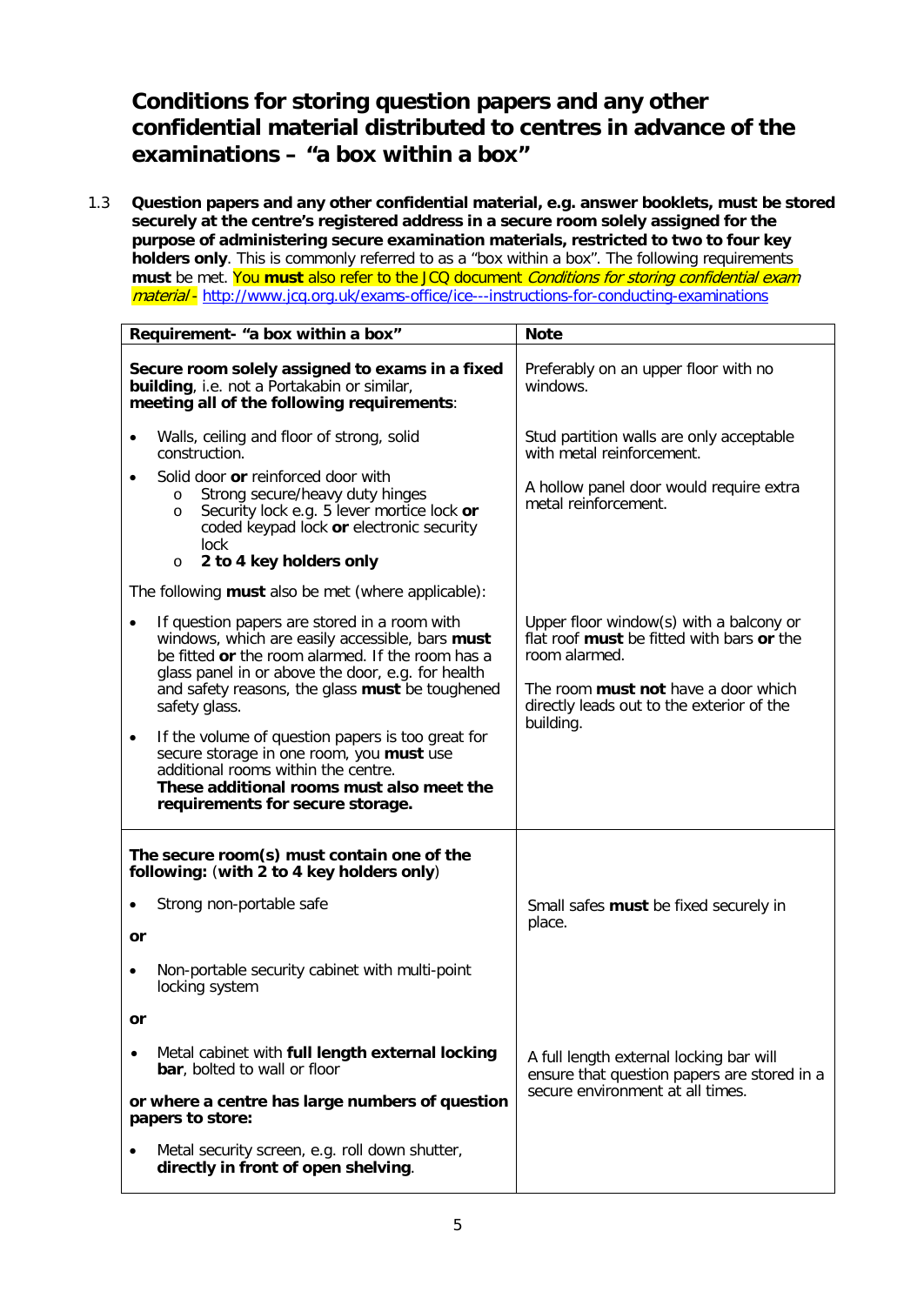# **Question papers downloaded on the day of an examination/assessment**

1.4 Encrypted question papers received via e-mail or downloaded from an awarding body's secure extranet site on the day of an examination and subsequently printed, **must** be stored as per **section 1.3, page 5**.

The centre **must** maintain the integrity and security of the electronic question paper. **Only authorised members of centre staff must have access to electronic question papers**.

# **Centres only delivering on-screen tests**

1.5 Where centres only deliver on-screen tests and the awarding body stipulates that material is to be stored in hard copy format during the 'window' for the conduct of the test, a safe or security cabinet within a locked room will be required.

# **Information for all centres preparing for examinations**

- 1.6 **You must tell the awarding body immediately if the security of the question papers or confidential supporting instructions is put at risk**. Any natural disaster, fire, theft, loss, damage or any other circumstances which render the existing accommodation or secure storage of examination materials at risk, **must** be reported to the awarding bodies immediately.
- 1.7 You must inform the National Centre Number Register Team, none ocr.org.uk (as administered by OCR on behalf of the JCQ awarding bodies – AQA, CCEA, OCR, Pearson and WJEC) **no later than 6 weeks prior to moving to a new address or a re-location of the secure storage facility**. (As a result of this notification a centre inspection will take place.)
- 1.8 Where centres change address or a re-location of the secure storage facility occurs, reference **must** be made to **Appendix B**, **page 27 of the JCQ publication** General Regulations for Approved **Centres**. A checklist is provided for centres in relation to the location of the secure storage unit and the type of secure storage unit required.

# 1.9 **Question papers should be kept in their sealed packets.**

However, if you are using a number of rooms on one or more sites for examinations, you may open the packet(s) of question papers **provided the following conditions (as below) are met** in order to make them up into more appropriately sized sets for the different rooms.

- You should open as few packets as possible and **within 60 minutes of the published starting time for the examination. Centres following this approach should note that prior awarding body approval is not required.**
- If circumstances are such that the packet of question papers is to be split, **the question paper packet must be opened in the secure room and not in the examination room.** The question paper packet **must** always be re-sealed and placed back into the centre's secure storage facility.
- The question papers extracted from the packet will be taken to the allocated room in **a sealed envelope.** An invigilator **must** be present in the room at all times. Question papers **must not** be left unattended.

**In order to avoid potential breaches of security care must be taken to ensure the correct question paper packets are opened. An additional member of centre staff, who can be an invigilator, must check the time, date and any other paper details before a packet is opened.**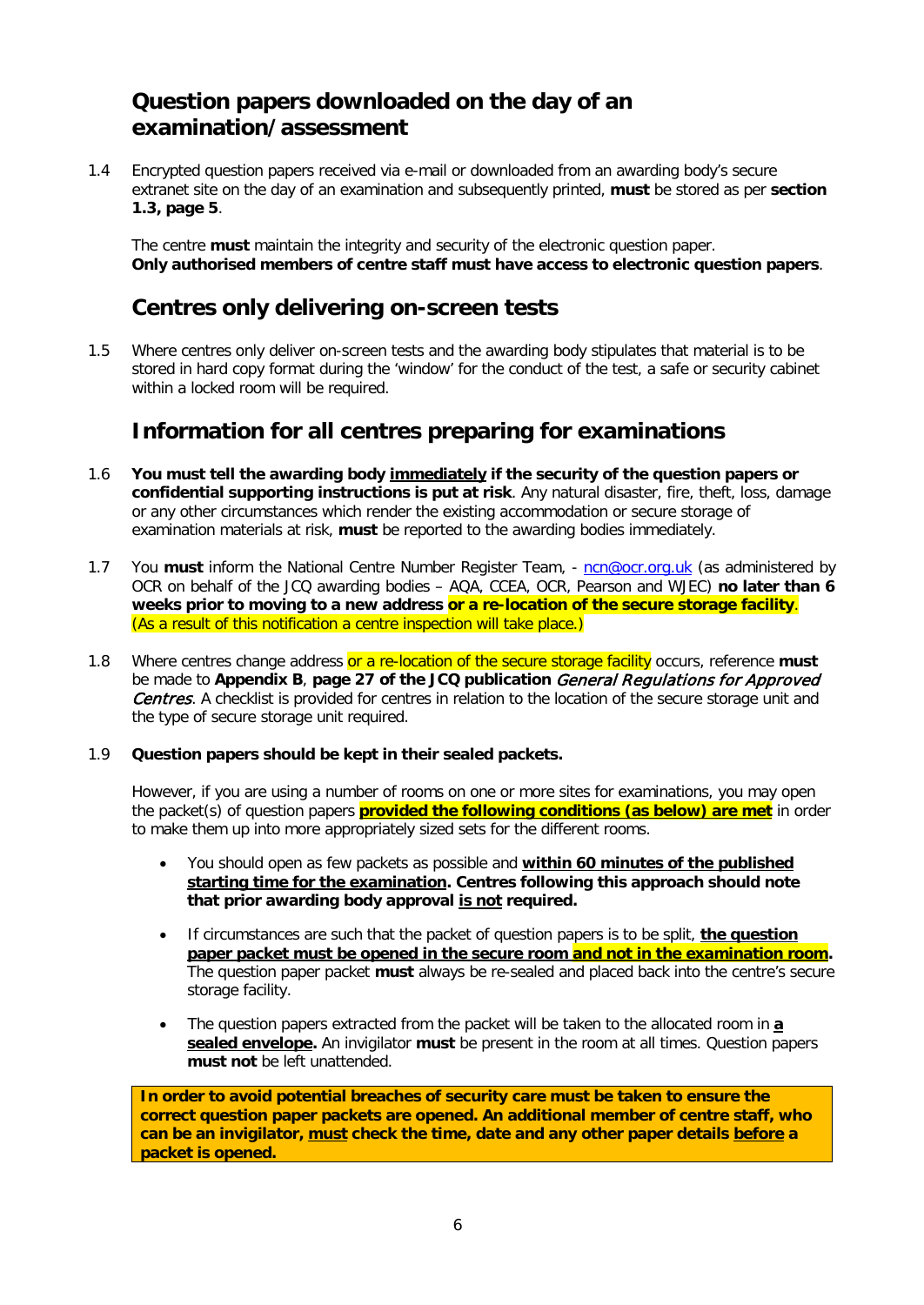1.10 Where a candidate requires **a computer reader** (**and approval for the arrangement has been granted by** Access arrangements online) or **a question paper on coloured/enlarged paper** you are permitted to open the question paper packet **in the secure room** within 90 minutes of the published starting time for the examination.

However, **it is strongly recommended** that a non-interactive electronic (PDF) question paper is ordered or accessed via the awarding body's secure extranet site. (Please check awarding bodies' websites for further quidance.)

Where a candidate requires a question paper on coloured paper and/or A3 paper, printing directly from a PDF of the question paper will ensure better print quality and reduce the possibility of human error when collating and stapling.

- 1.11 Where an awarding body has granted approval for an **Oral Language Modifier** he/she may have access to the question paper **60 minutes prior to the published starting time for the examination in order to prepare**.
- 1.12 Where the centre has granted the candidate a Live Speaker and/or a Sign Language Interpreter:
	- the Live Speaker may have access to the transcript of the Listening examination **60 minutes prior to the published starting time for the examination** in order to prepare;
	- the Sign Language Interpreter may have access to the question paper **60 minutes prior to the published starting time for the examination** in order to prepare.

**A reader and/or a scribe is not allowed access to the question paper 60 minutes prior to the published starting time for the examination in order to prepare.**

- 1.13 Where confidential materials such as live assignments are required to be opened in advance of the examination and held for use over an extended period, strict precautions **must** be taken to safeguard them after they have been opened or downloaded from an awarding body's secure extranet site.
	- They **must** be issued only at the time of the assessment and **must** be collected at the end of the assessment session.
	- They **must not** be removed from the centre and when not in use **must** be kept secure under the conditions described in **section 1.3, page 5**.
	- Each copy **must** be checked **prior to the examination** to ensure that it is clean and free from pen or pencil annotations or amendments.
	- Live assessment material **must not** be used as practice material for any qualifications.
- 1.14 If confidential material is recorded on CD ROMs or tapes or sent electronically, you **must** follow any instructions the awarding body has issued.
- 1.15 **You must store examination stationery and materials securely at all times** so that no unauthorised person has access to them. (**This includes answer booklets**.)
- 1.16 You **must** make sure that a system is used for recording when material is taken from or returned to the secure storage facilities throughout the time the material is confidential (**see sections 2, 10-13, 16 and 20** regarding when materials are confidential).

Advice: Centres are advised to consult the JCQ Notice to Centres - Instructions for conducting GCSE & GCE Modern Foreign Language Listening examinations: MP3 players, laptops, tablets, digitising listening material and the use of cassettes which may be downloaded from the JCQ website [-http://www.jcq.org.uk/exams-office/ice---instructions-for-conducting-examinations](http://www.jcq.org.uk/exams-office/ice---instructions-for-conducting-examinations)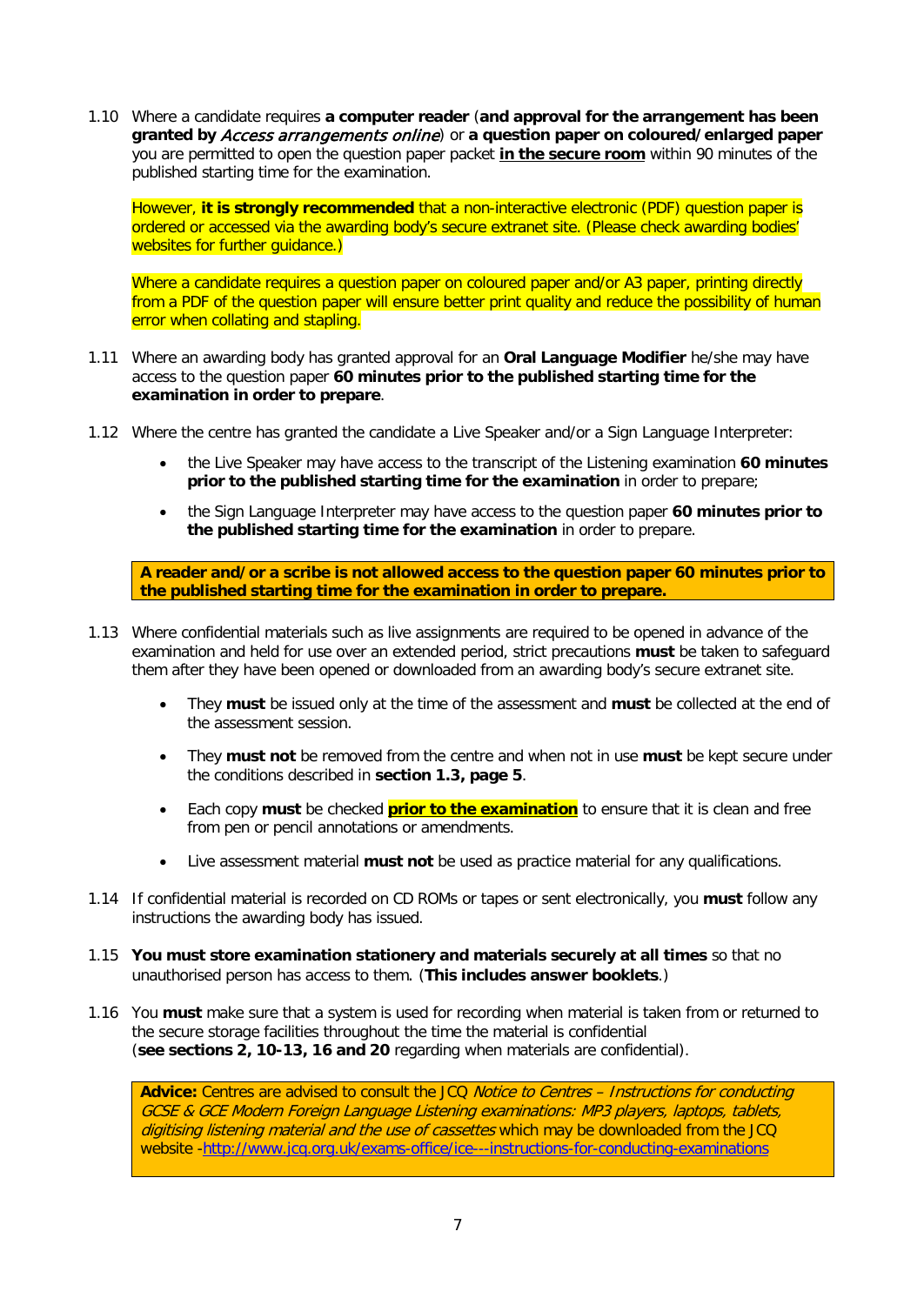# **2. Timetabling of examinations**

# **Starting times for examinations**

2.1 **For general qualifications the published starting time of all morning examinations is 9.00am, and the published starting time of all afternoon examinations is 1.30pm.** These are known as the morning and afternoon sessions.

**Other timings may apply to vocational qualifications.**

These are UK times (either GMT or BST as appropriate) current on the examination date. **Centres outside the UK must adjust their local starting times to begin at the same time as UK centres.**

Where vocational examinations are scheduled to commence at other times, the same arrangements for timetable clashes apply.

**You must refer to Section 14,** Candidates who arrive late**, page 34, for procedures relating to those candidates who arrive late for an examination.**

**Advice**: **Use your centre's software (MIS)** to create both individual candidate and centre timetables as soon as your entries have been made. You will find all basic timetable information such as the dates and times of individual exams in your basedata. This will allow you to create a centre timetable showing entries for each timetabled component in date order and the number of candidates entered.

When producing individual candidate timetables remember to change the starting time if necessary.

**Advice**: Timely school to home communications stressing the importance of exams and the details of exam timetables can be beneficial in reducing absences.

2.2 The JCQ awarding bodies allow centres in the UK to start examinations by **up to 30 minutes earlier than, or later than, the published starting time for the session, without the need to complete any paperwork. Prior permission from an awarding body is not required.**

Where this policy is followed, to avoid any possible breach of security, late arriving candidates or early departing candidates **must** be supervised as if the specified starting time had been in place.

- 2.3 To maintain the security of the examination, **all candidates sitting general qualifications examinations must start:**
	- **question papers scheduled for a morning session no earlier than 8.30am and no later than 9.30am;**
	- **question papers scheduled for an afternoon session no earlier than 1.00pm and no later than 2.00pm;**

**unless they are involved in arrangements as described in paragraph 2.8, page 10 or have a timetable clash - see paragraph 2.10, page 10**.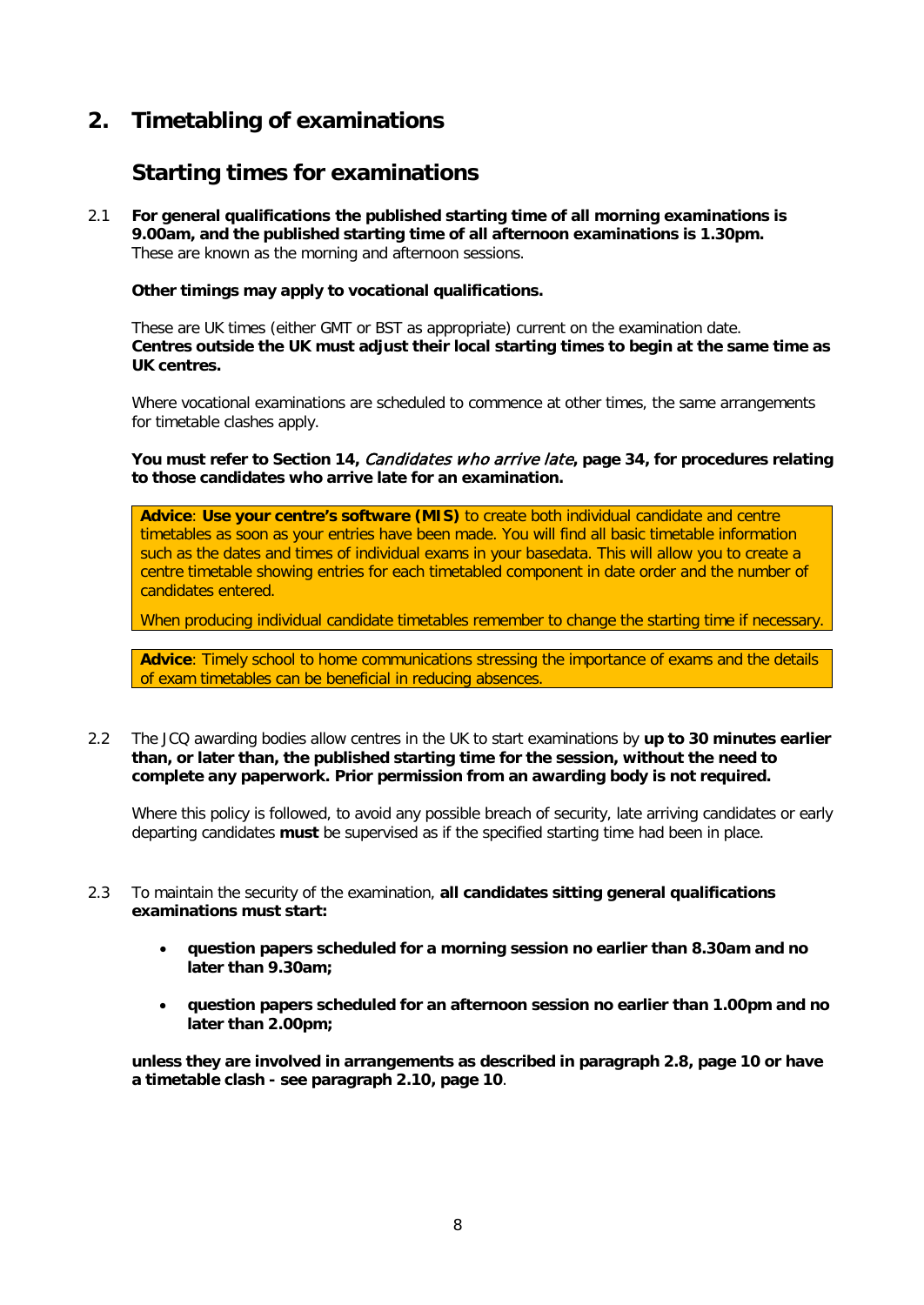# **Supervision of candidates**

- 2.4 **Candidates who take an examination earlier than the published starting time must stay under centre supervision (which you must arrange) until one hour after the awarding body's published starting time for that examination**. You **must** make sure that question papers used by those candidates are kept in secure storage until one hour after the awarding body's published starting time for that examination.
- 2.5 **Candidates who take an examination later than the published starting time shown on the timetable must be kept under centre supervision (which you must arrange) from 30 minutes after the published starting time for the paper concerned until they begin the examination**.
- 2.6 **For examinations that last less than one hour,** candidates **must** be supervised and question papers **must** be kept in secure storage until the published finishing time of the examination.

(**For advice regarding examinations which last for less than an hour see Appendix 2, page 53**.)

**Please also see paragraphs 2.9, 2.10 and 2.11, page 10.**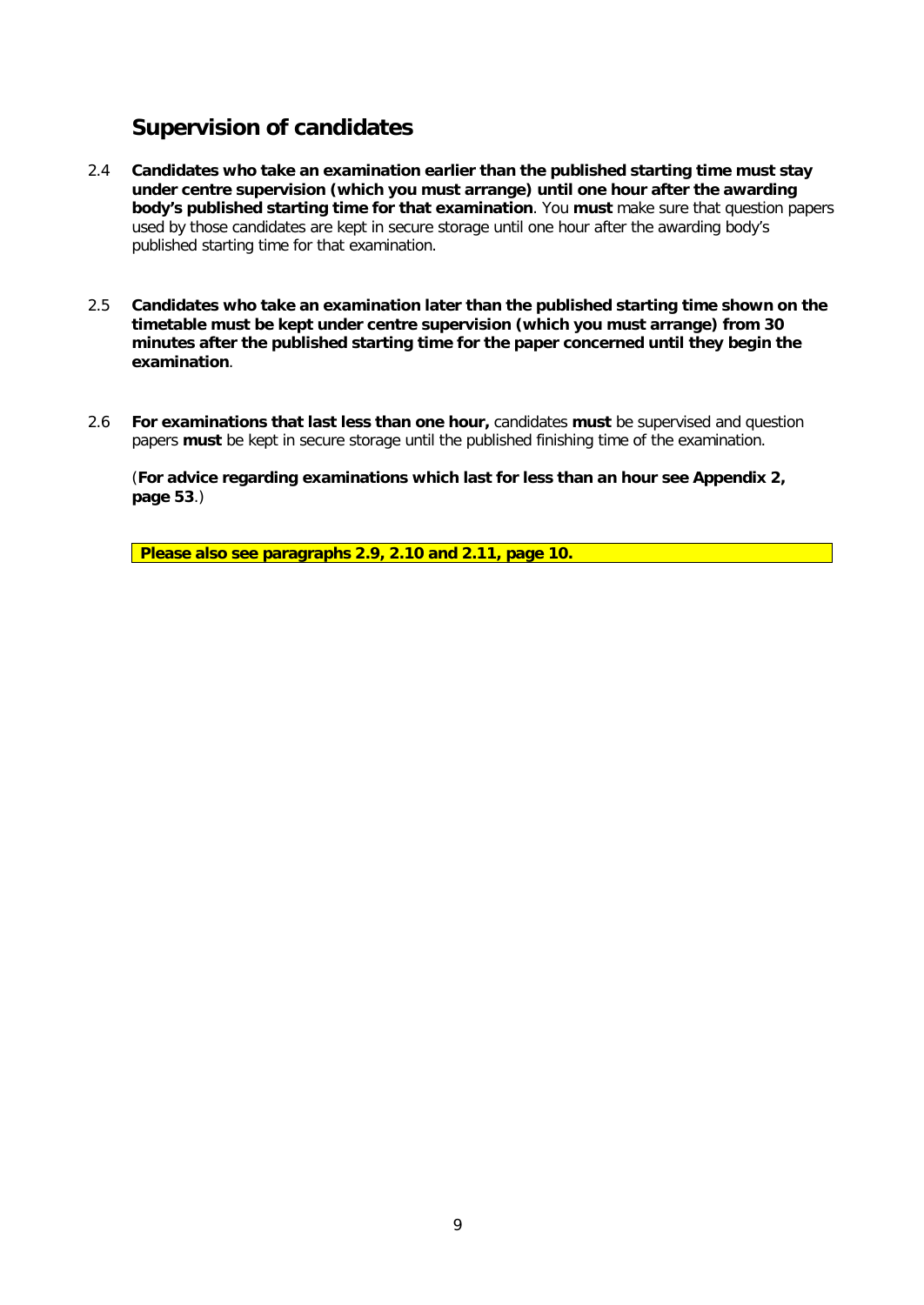# **Timetable variations**

- 2.7 You **must not** vary the timetable if a timetabled examination clashes with any of the following:
	- work experience;
	- a school function or closure:
	- field trip;
	- sporting events below international level;
	- holidays and weddings;
	- a candidate's personal arrangements.

**Additionally, you must not vary the published starting time for an examination if there is a clash between papers of different awarding bodies or specifications in the same subject.**

- 2.8 **In exceptional circumstances** where the size of the cohort means that it is not possible for all candidates to sit the examination(s) at the same time, you may split the cohort into two groups. One group of candidates will sit the examination earlier than or later than the published start time. **The security of the examination(s) must be maintained at all times. You must supervise candidates in line with section 2.11**. **There is no need to complete any paperwork and prior permission from an awarding body is not required.**
- 2.9 **If candidates are taking two or more examinations in a session and the total time is three hours or less**, you may decide the order in which to hold them. **You may also give candidates a supervised break of no more than twenty minutes between papers within a session**. **This must be conducted within the examination room, under formal examination conditions at all times**. \*This **does not** apply to candidates with approved supervised rest breaks.
- 2.10 **If candidates are taking two or more papers timetabled in a session and the total time is more than three hours including extra time and/or supervised rest breaks†**, you may conduct an examination in a later or earlier session **within the same day**, **without the need to complete any paperwork. Prior permission from an awarding body is not required**. However, the security of the examination **must** still be maintained. You **must** supervise candidates in line with the requirements in **section 2.11**.

**†**Where reference is made to supervised rest breaks, this is a supervised rest break as defined in **section 5.1** of the JCQ publication Access Arrangements and Reasonable Adjustments.

- **Candidates who take an examination earlier than the published starting time shown on the timetable must stay under centre supervision (which you must arrange) until one hour after the published starting time for that examination**. You **must** make sure that question papers used by those candidates are kept in secure storage until one hour after the awarding body's published starting time for that examination.
- **For examinations that last less than one hour, candidates must be supervised and question papers must be kept in secure storage until the published finishing time of the examination.**
- **Candidates who take an examination later than the published starting time shown on the timetable must be kept under centre supervision from 30 minutes after the published starting time for the paper concerned until they begin the examination**.
- If some candidates are allowed to take an examination in a different session from other candidates at your centre, you **must** seal all copies of the question paper used in the earlier session in an envelope and return them to secure storage in your centre.
- 2.11 **In all circumstances the candidate(s) must be supervised**. **Supervision requires that a member of centre staff or an invigilator will be in the same room as the candidate(s) at all times**. The standard invigilation ratios apply as per paragraph 6.3, page 18. The candidate(s) **must not** be in possession of an electronic communication/storage device or have access to the internet.

**Advice:** If the examination with the largest number of candidates is held first, this will reduce the level of disruption.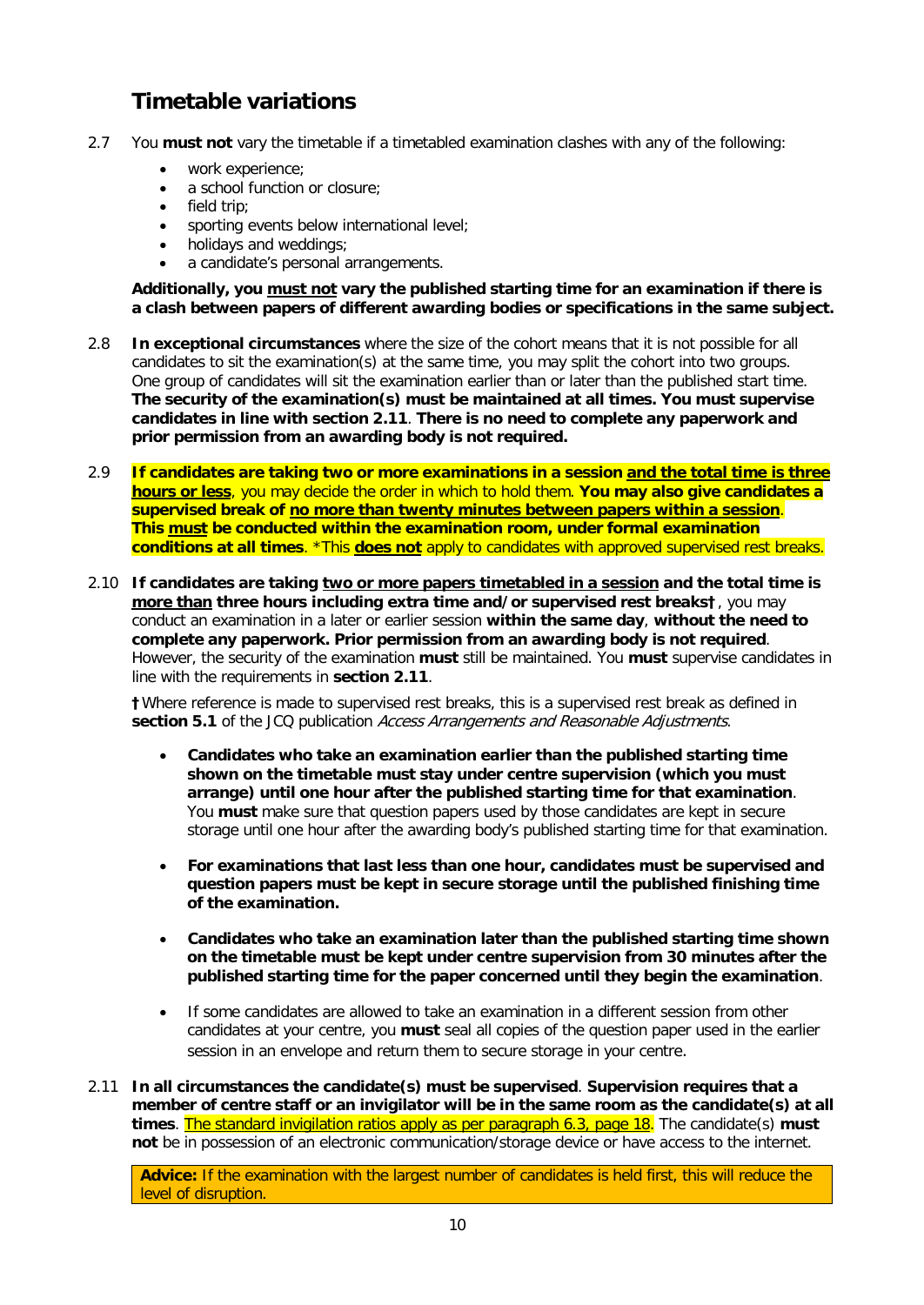# **Overnight supervision arrangements**

**Overnight supervision arrangements must only be applied in rare and exceptional circumstances and as a last resort.**

- 2.12 When candidates are entered for **multiple examinations** (**three or more examinations**) timetabled for the same day and the total duration for those papers is **more than**:
	- six hours for GCE examinations (AS, A2, A-level), **including extra time and/or supervised rest breaks**; or
	- five and a half hours for GCSE examinations, **including extra time and/or supervised rest breaks**;

**candidates may be allowed to take an examination the following morning, including Saturdays**.

**Candidates are not allowed to take examinations on an earlier day than that scheduled on the timetable.**

2.13 Where a candidate is allowed to take an examination the following morning, **the centre must appoint a member of centre staff or an invigilator to supervise the candidate at all times** while he/she is on the premises sitting examinations. The candidate **must** be under centre supervision from 30 minutes after the published starting time for the delayed examination. The centre **must** ensure there is no contact with other candidates.

The supervision of a candidate on journeys to and from the centre and overnight may be undertaken by the candidate's parent/carer or centre staff. The centre **must** determine a method of supervision which ensures the candidate's well being.

2.14 The JCQ form Timetable variation and confidentiality declaration for overnight supervision **must** be completed **before** the overnight supervision is to commence.

# **You must:**

- **inform the parties involved that any infringement of the conditions governing overnight supervision arrangements may lead to the application of penalties and sanctions to the candidate's examinations taken in the relevant series, as detailed in the JCQ publication** Suspected Malpractice in Examinations and Assessments: Policies and Procedures ; <http://www.jcq.org.uk/exams-office/malpractice>
- be satisfied that the arrangements maintain the integrity and security of the examination;
- **keep all completed forms available in your centre for inspection until the deadline for enquiries about results has passed or until any appeal, malpractice or other results enquiry has been completed, whichever is later. Forms may be stored electronically or in hard copy paper format and must not be sent to an awarding body;**
- inform the relevant awarding body **immediately** of any known or suspected contravention of the arrangements for overnight supervision of a candidate.

**The awarding body may use appropriate means to check that the conditions for overnight supervision have been adhered to and will take action if there is evidence of any contravention. This could lead to the disqualification of any candidates involved and could affect whether the awarding bodies would allow such concessions to be made in the future.**

Your head of centre **must** be satisfied of any arrangement for overnight supervision of a candidate where necessary and accepts full responsibility for the security of the examinations throughout.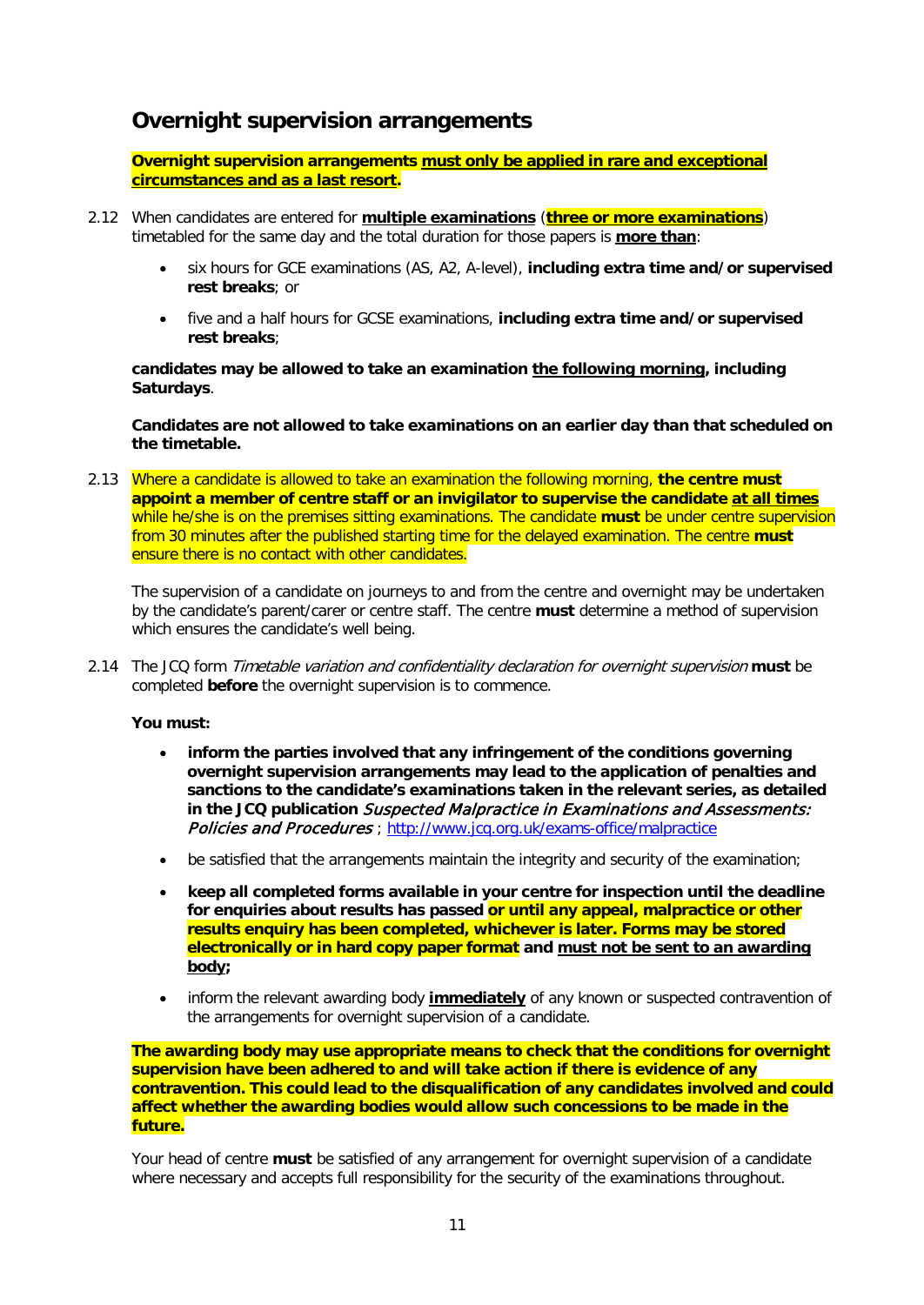**Advice:** Your software system may be able to identify clashes.

By running a MIS clash routine as soon as your entries have been made will highlight where there are clashes.

**Advice:** Always discuss the options available with the candidate. The candidate should be offered the opportunity to sit all of the examinations on the scheduled day. You should submit a request for special consideration to the relevant awarding body for the final paper which has been taken.

Notify the candidate of the arrangements in writing, e.g. a letter with their individual timetable, as generated from your software system.

Clearly identify the candidate in the examination room and ensure that invigilators know what the supervision arrangements are for clash candidates.

Please note that City & Guilds centres do not need to complete JCQ form Timetable variation and Confidentiality Declaration for Overnight Supervision. However, a letter of application to vary the timetable **must** be sent to the Policy and Regulation Department at City & Guilds. The candidate **must** complete a Declaration of no prior knowledge form, which is obtainable from City & Guilds <http://www.cityandguilds.com/>

#### 2.15 **You must re-arrange for the following morning any examination that cannot be taken on the scheduled day.**

2.16 If some candidates are allowed to take an examination on a later day than other candidates at your centre, all copies of the question paper used on the earlier day **must** be sealed in an envelope and returned to secure storage until all candidates at your centre have taken that examination.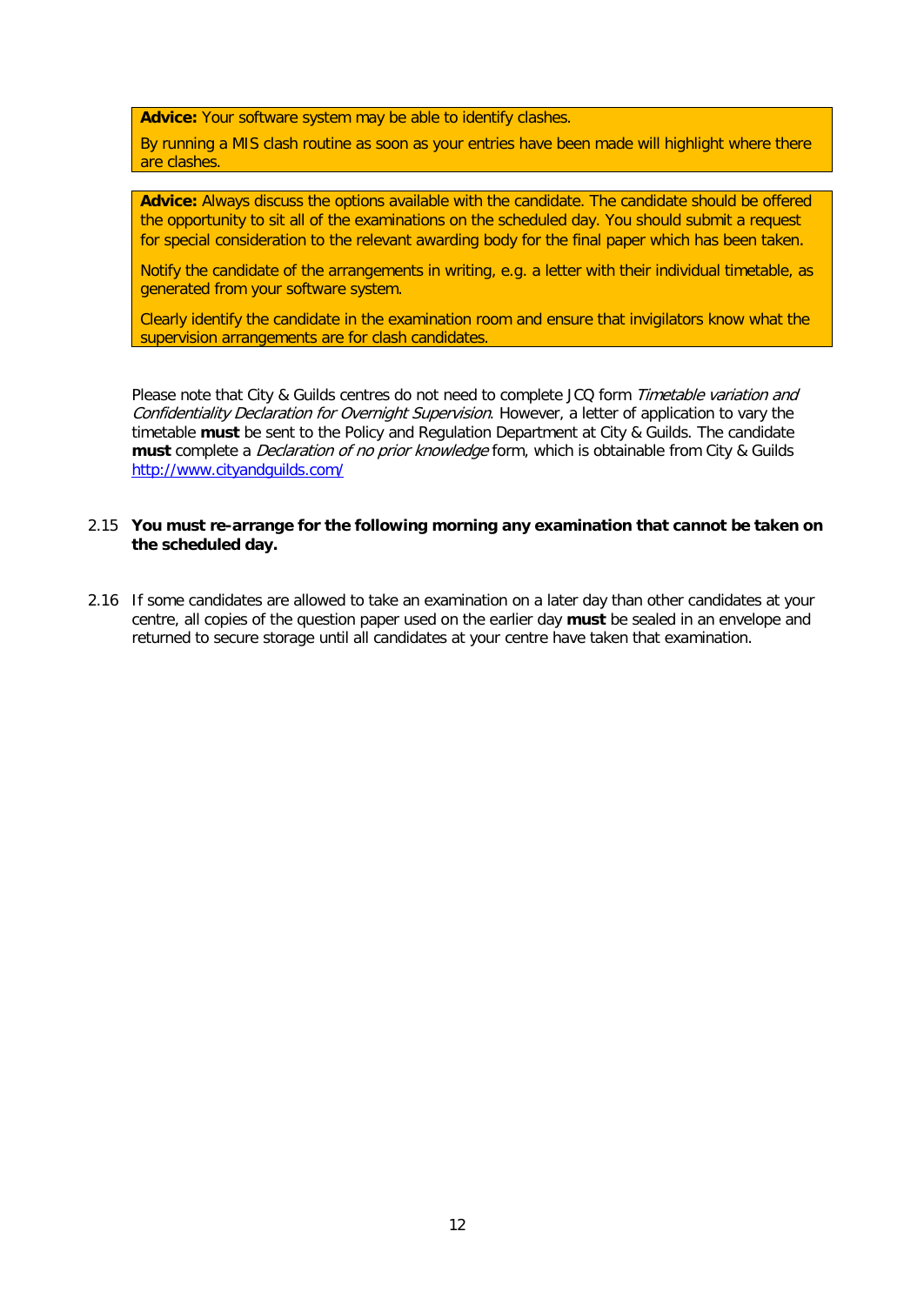# **3. Using calculators**

Candidates may use a calculator in an examination unless prohibited by the awarding body's specification. Where the use of a calculator is allowed, candidates are responsible for making sure that their calculators meet the awarding bodies' regulations.

The instructions set out in this section apply to all examinations unless stated otherwise in an awarding body's specification.

# **Candidates must be told these regulations beforehand and be familiar with the**  Information for candidates **documents.**

| Calculators must be:                                                                                                                                                                                                                                         | <b>Calculators must not:</b>                                                                                                                                                                                                                                                                                                         |
|--------------------------------------------------------------------------------------------------------------------------------------------------------------------------------------------------------------------------------------------------------------|--------------------------------------------------------------------------------------------------------------------------------------------------------------------------------------------------------------------------------------------------------------------------------------------------------------------------------------|
| of a size suitable for use on the<br>$\Omega$<br>desk;<br>either battery or solar powered;<br>$\circ$<br>free of lids, cases and covers which<br>$\Omega$<br>have printed instructions or<br>formulas.<br>The candidate is responsible for the<br>following: | • be designed or adapted to offer any of these<br>facilities: -<br>language translators;<br>symbolic algebra manipulation;<br>symbolic differentiation or integration;<br>$\circ$<br>$\circ$ communication with other machines or<br>the internet:<br>• be borrowed from another candidate during<br>an examination for any reason;* |
| o the calculator's power supply;<br>o the calculator's working condition;<br>o clearing anything stored in the<br>calculator.                                                                                                                                | • have retrievable information stored in them -<br>this includes:<br>databanks;<br>$\circ$<br>o dictionaries;<br>o mathematical formulas;<br>text.<br>$\circ$                                                                                                                                                                        |

**Advice:**\* An invigilator may give a candidate a replacement calculator.

**Where access is permitted to a calculator for part of an examination, it is acceptable for candidates to place their calculators on the floor under their desks in sight of the invigilator(s) for the non-calculator portion of the examination.**

# **4. Resources for examinations**

- 4.1 Candidates may be allowed to use resources such as bilingual translation dictionaries and editions of set texts as set out in the instructions on the question paper.
- 4.2 You **must** give candidates prior notice that they are responsible for bringing with them any materials needed for the examination.

If candidates have any unauthorised material in an examination (whether or not they intend to use it), this may be considered as malpractice. In such circumstances you **must** refer to the JCQ publication Suspected Malpractice in Examinations and Assessments: Policies and Procedures, 1 September 2017 to 31 August 2018 - <http://www.jcq.org.uk/exams-office/malpractice>

- 4.3 In examinations where resources are not shown on the question paper, or on the stationery list (including those where calculators are not allowed) you **must** warn candidates that taking a resource into an examination may be considered as malpractice in the same way as having any other unauthorised items.
- 4.4 **For Art examinations**, appropriate art materials and design media and technology **must** be provided by the centre.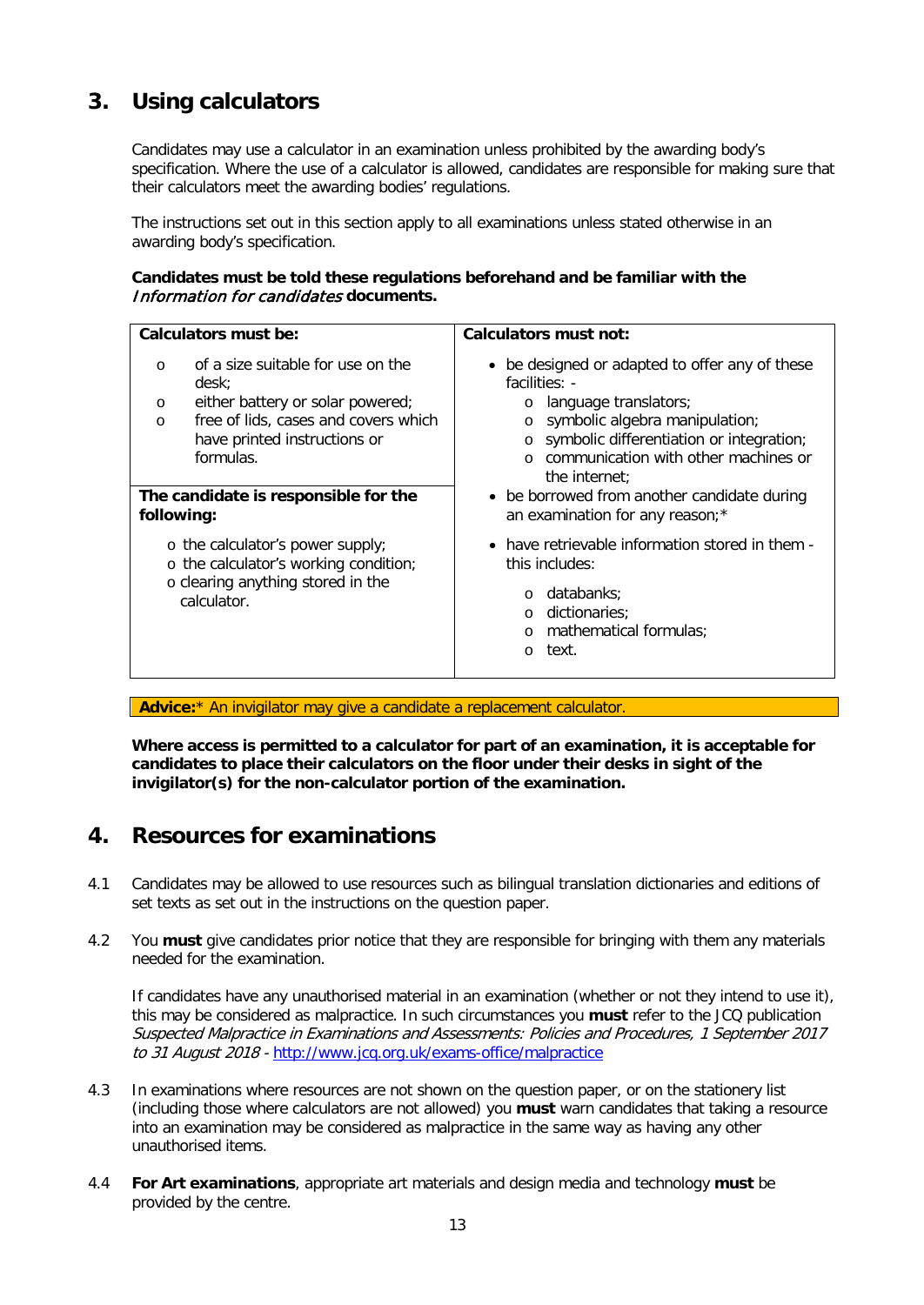# **5. Accommodation**

- 5.1 **Centres must ensure appropriate accommodation exists to support the size of the cohorts they are teaching.**
- 5.2 **Candidates must sit their examination(s) at the centre's registered address** unless you have received permission from an awarding body for a transferred candidate arrangement. (This is where a candidate transfers from one registered centre to another **after the submission of examination entries**.)

# **Alternative sites for the conduct of examinations**

- 5.3 **When it is intended to conduct an examination for any candidate(s) at an address other than the centre's registered address, e.g.**
	- a hospital which is a non-registered centre;
	- a local church hall;
	- a local community hall:
	- a local sports hall;
	- another building owned by the centre which is situated at a different location from the centre's registered address;
	- the candidate's home:

# **you must inform the JCQ Centre Inspection Service using the JCQ** Alternative Site form**.**

Alternative site arrangements may also apply to centres which operate as part of a consortium, whether at Borough/County level or through a Multi-Academy Trust. The centre is able to transport question papers and other examination material in a secure manner to another local centre within 90 minutes of the published starting time for the examination.

The JCQ Alternative Site form **must** be completed as soon as possible and submitted **no later than six weeks before the start of the examination series.**

The address of the alternative examination venue, the dates it is to be used and the maximum number of candidates likely to be involved **must** be given.

The accompanying guidance notes **must** be read before completing the form.

# **Question papers and examination stationery must:**

- be kept in secure storage **at the centre's registered address**, approved by the JCQ Centre Inspection Service, **until 90 minutes before the published starting time for the examination**; (Question paper packets **must not** be opened prior to the scheduled date of the examination.)
- **be taken to the alternative examination venue by a member of centre staff;**
- be transported to the alternative examination venue, **securely packaged and kept under secure conditions at all times within 90 minutes** of the published starting time for the examination.

# **The head of centre is responsible for ensuring that the examination will be conducted in accordance with this document. All requirements in sections 5.4 to 5.16 must be met.**

(Note: For City & Guilds examinations, an application for permission to use an alternative examination site **must** be sent to the centre's local City & Guilds Office. Question papers **must** remain in the secure storage facility at the **centre's registered address**, approved by City & Guilds, **until 90 minutes before the published starting time for the examination**.)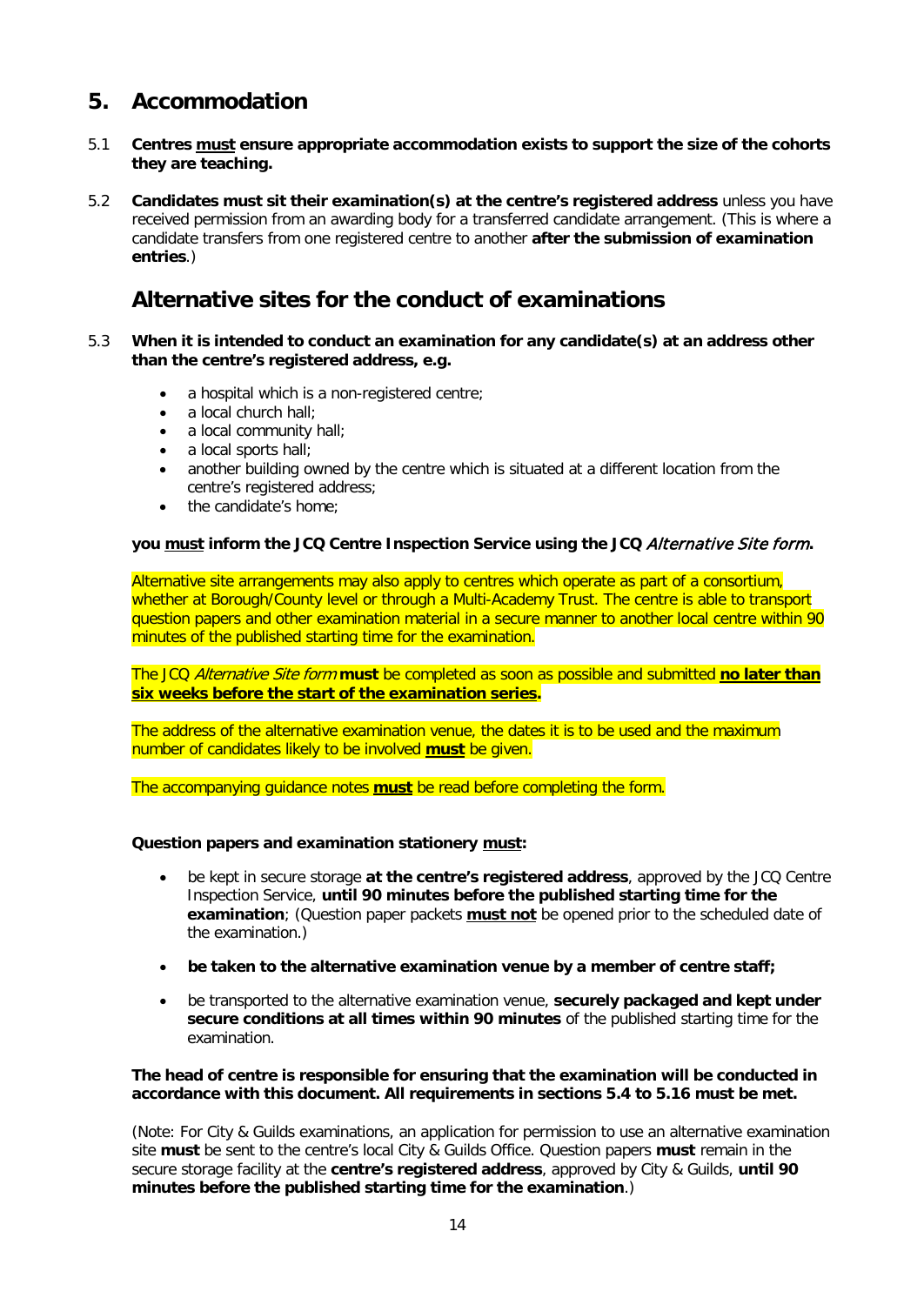# **The examination room**

5.4 Any room in which an examination is held **must** provide candidates with appropriate conditions for taking the examination.

You **must** pay attention to conditions such as heating, lighting, ventilation and the level of outside noise.

- 5.5 Timed Art examinations, timetabled CCEA Science Practical examinations and WJEC GCE AS and A2 Science Practical analysis examinations **must** be held under conditions that will give all candidates the chance to carry out their tasks and to display their true levels of attainment in the subject concerned.
- 5.6 Display material (such as maps, diagrams, wall charts and projected images) which might be helpful to candidates **must not** be visible in the examination room.

You **must** take particular care with examinations conducted in **classrooms**, laboratories or libraries.

5.7 **A reliable clock (analogue or digital) must be visible to each candidate in the examination room**. The clock must be big enough for all candidates to read clearly.

**Countdown and 'count up' clocks are not permissible**.

**Advice:** You should carry out regular checks to make sure all clocks used in the examination room are in good working order and show the same time.

5.8 The JCQ Warning to Candidates poster (**Appendix 4, page 56**) and the JCQ Mobile Phone poster (**Appendix 7, page 59**) **must** be displayed in a prominent place outside the examination room.

**This may either be a hard copy A3 paper version of the poster, in either black and white or colour, or a projection of the poster onto a wall or screen for all candidates to see.**

- 5.9 A board/flipchart/whiteboard should be visible to all candidates showing the:
	- centre number, subject title and paper number; **and**
	- the actual starting and finishing times of each examination.
- 5.10 The seating arrangements **must** prevent candidates from overlooking (intentionally or otherwise) the work of others. **The minimum distance in all directions from centre to centre of candidates' chairs must be 1.25 metres.**
- 5.11 Wherever possible, **for written examinations**:
	- all candidates should face in the same direction:
	- each candidate should have a separate desk or table big enough to hold question papers, maps (as appropriate) and answer booklets. Candidates who are not working at individual desks **must** be far enough apart so that their work cannot be seen by, and contact cannot be made with other candidates;
	- candidates who are working on a drawing board set on an easel or other non-horizontal surface **must** be arranged in an inward-facing circle or in some similar pattern;
	- if you want to use accommodation with screened booths, you **must** send details of the proposed accommodation to the relevant awarding body for approval.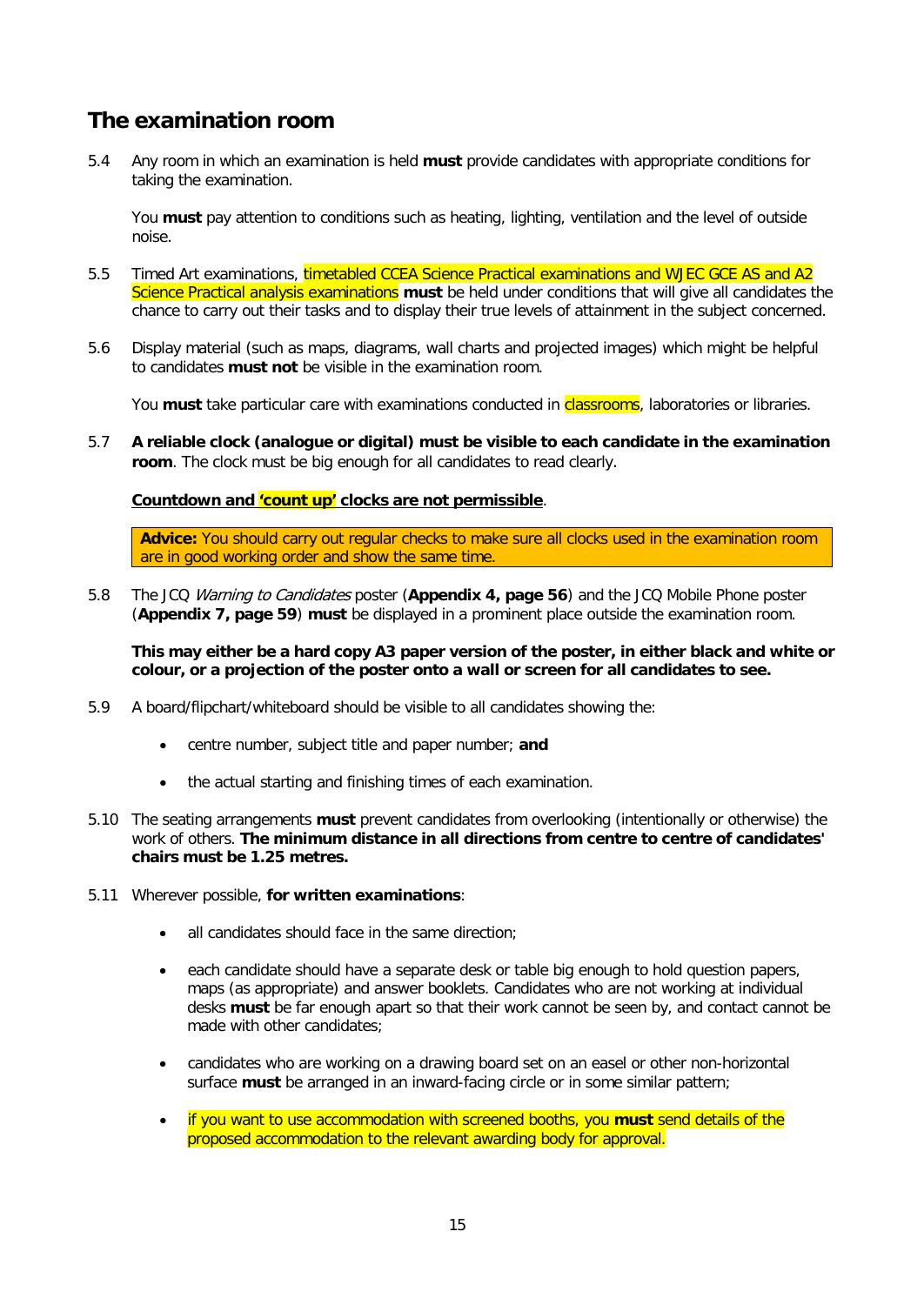- 5.12 Candidates should normally be seated in candidate number order.
- 5.13 You **must** create a seating plan that shows the exact position of each candidate in the examination room.

Any changes made to seating arrangements during the examination **must** be noted on the seating plan.

The seating plan **must** be available to an awarding body upon request.

5.14 **Any other written external examination may be held in the examination room at the same time, as long as it does not cause any disturbance**.

**Mock examinations and internal school tests cannot be held in the examination room at the same time as external examinations.**

**Prior to the examination commencing centres cannot hold revision sessions or coach candidates in the designated examination room(s).**

- 5.15 For on-screen tests centres **must** refer to **Appendix 1, Section 6,** Accommodation**, page 50**.
- 5.16 Any candidate suffering from an infectious or contagious disease **must** take the examination in a separate room in which all instructions for conducting examinations can be applied.

You **must** keep the candidate's script separate from other scripts.

You **must not** despatch the script until you have sought advice from the awarding body.

**Advice:** In order to create a seating plan for each examination, you should check what your software system (MIS) can do, as you may be able to have the layout of each room in the system. Show the direction candidates are facing, number or name each desk, produce a list of candidates and desk numbers for each examination.

Include the room and desk number on each candidate's personal timetable.

**Advice:** Try to seat those requiring extra time and/or supervised rest breaks in a block and in a position where they will be least disturbed by other candidates leaving the room. Try to seat those sitting the same paper(s) together in a block wherever possible. Consider using colour-coded cards to denote those candidates with access arrangements, for example extra time, supervised rest breaks or those subject to a timetable clash.

**Advice:** When preparing your examination rooms you should consider making provision for candidates to securely store their personal belongings outside the room.

If this is not possible, determine how bags and other items could be stored within the examination room so that they are out of reach of candidates and access to them can be monitored by the invigilator.

**Advice:** Publish and display seating plans in advance so that candidates know where they will be sitting and ensure that invigilators have been briefed on seating plans in advance.

Advice: If you wish to display the JCQ *Warning to Candidates* and Mobile Phone posters in hard copy paper format print them off well in advance of the exam series and laminate them.

**Advice:** Produce an exam room checklist in order to make sure you have fully prepared the exam room, including clocks, correct seating arrangements, appropriate heating and lighting.

**Advice:** You may wish to laminate the centre number and permanently display it during the examination series. This will save space on the board/flipchart/whiteboard and it will save having to remember to write up the centre number every time.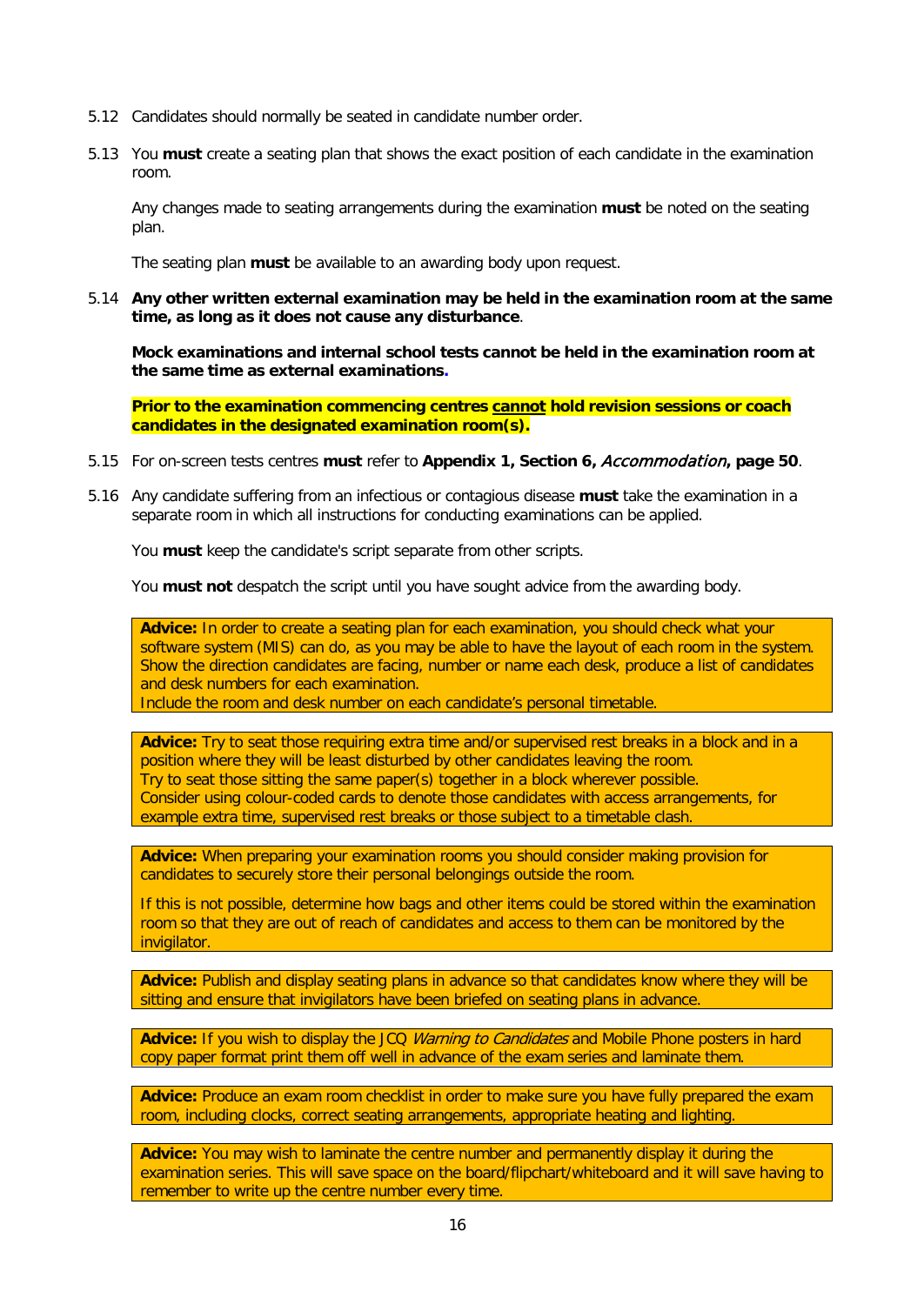# **6. Invigilation arrangements**

The invigilator is the person in the examination room responsible for conducting a particular examination session in the presence of the candidates. **Invigilators have a key role in upholding the integrity of the external examination/assessment process.**

The role of the invigilator is to ensure that the examination is conducted according to these instructions in order to:

- ensure all candidates have an equal opportunity to demonstrate their abilities;
- ensure the security of the examination before, during and after the examination;
- prevent possible candidate malpractice;
- prevent possible administrative failures.

A training session **must** be held for any new invigilators.

An update meeting **must** be held for the existing invigilation team so that they are aware of any changes.

A record of the training given to invigilators **must** be retained on file until the deadline for enquiries about results has passed or until any appeal, malpractice or other results enquiry has been completed, whichever is later.

You **must** make sure that invigilators know what is expected of them.

When contracting supply staff to act as invigilators or to facilitate an access arrangement, the head of centre **must** ensure that such persons are competent and fully trained, understanding what is and what is not permissible.

#### 6.1 **Invigilators must**:

- be familiar with these **Instructions**;
- give all their attention to conducting the examination properly;
- be able to observe each candidate in the examination room at all times;
- be familiar with the **JCQ** Warning to Candidates**, JCQ** Information for candidates **and the JCQ Mobile Phone poster**, (**see Appendices 4, 5, 6 and 7**) and any specific instructions relating to the subjects being examined;
- inform the head of centre if they are suspicious about the security of the examination papers. (In such cases, the head of centre **must** inform the awarding body **immediately** and send JCQ Form M2b within 7 days of the suspicion arising.)

#### 6.2 **Invigilators must not**:

• carry out any other task (for example, reading a book or marking) in the examination room.

**Advice:** Centres should prepare a handbook for invigilators incorporating appropriate sections from this booklet.

Consideration should be given to the appointment of senior invigilators.

Invigilators should always be provided with badges so that they may be easily identified and acknowledged as a member of centre staff.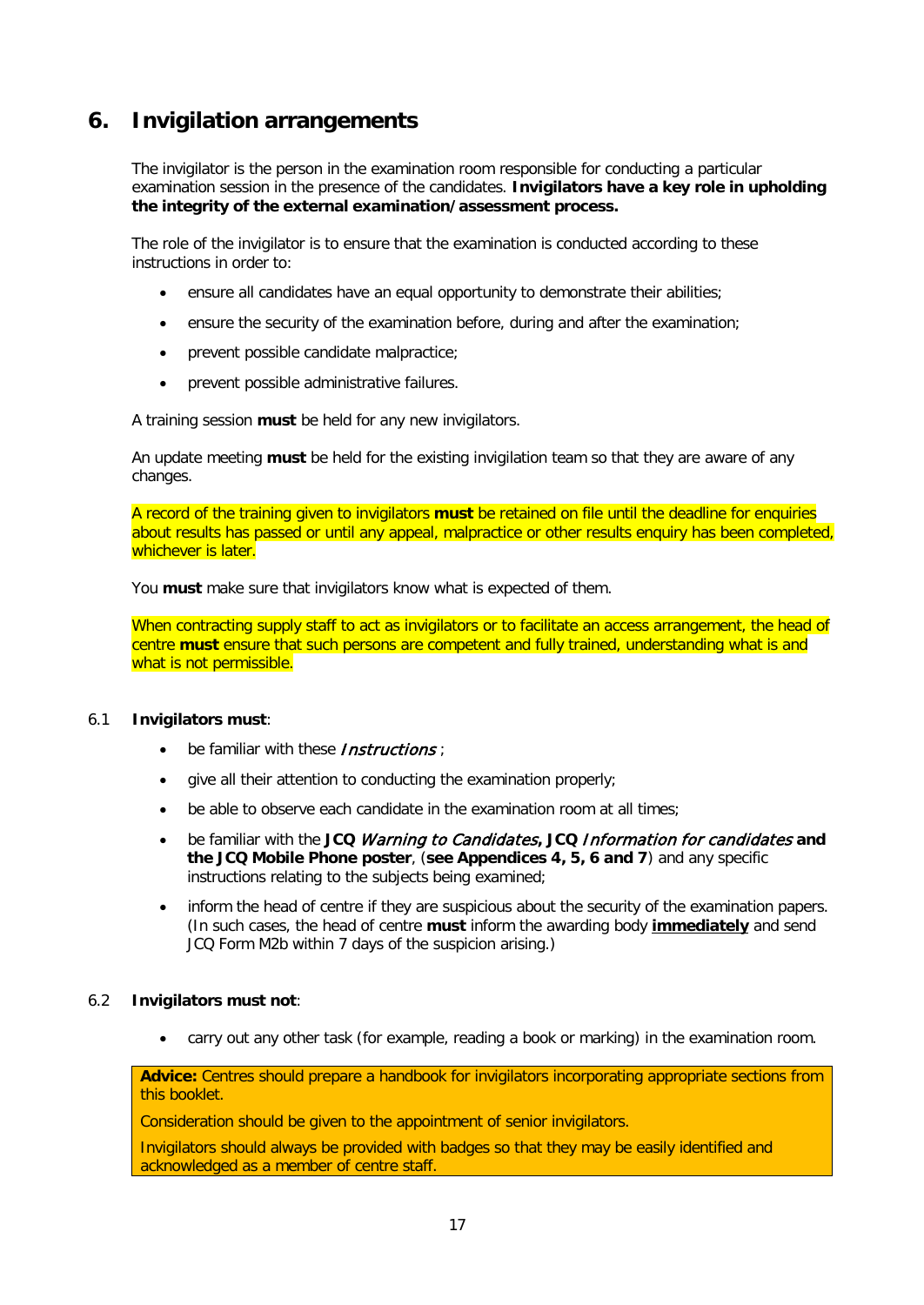### 6.3 **The head of centre, or exams officer, or quality assurance co-ordinator must**:

- ensure that this document is available to invigilators **in the main examination hall/room(s)**. This may be a printed paper copy or an electronic copy which is accessible via a laptop or tablet;
- appoint invigilators to make sure that the examination is conducted according to the following requirements:
	- o **at least one invigilator must be present for each group of 30 candidates or fewer sitting timetabled written examinations**;
	- o **at least one invigilator must be present for each group of 20 candidates or fewer sitting timed Art examinations, timetabled CCEA Science practical examinations or WJEC GCE AS/A2 Science practical analysis examinations**;
	- o invigilators may be changed, as long as the number of invigilators present in the examination room **does not** fall below the required number;
	- o when one invigilator is present, he or she **must** be able to get help easily, without leaving the examination room and without disturbing the candidates;
- make sure that all invigilators are suitably qualified and experienced adults who **must not** be current students at the centre. Although you may decide who is suitably qualified and experienced, any relative, friend or peer of a candidate in the examination room **must not** be the sole invigilator;
- make sure that invigilators are appropriately trained in their duties;
- make sure that a teacher who teaches the subject being examined, or a senior member of teaching staff who has had overall responsibility for the candidates preparation for the examination, **is not an invigilator during the timetabled written examination or onscreen test**;
- keep signed records of the seating plan, the invigilation arrangements and the centre's copies of the attendance registers for each examination. The awarding bodies may need to refer to these records. You **must** keep them until the deadline for enquiries about results has passed or until any appeal, malpractice or other results enquiry has been completed, whichever is later. The deadlines for GCE and GCSE examinations are stated in the JCQ publication: Post-Results Services, Information and guidance to centres <http://www.jcq.org.uk/exams-office/post-results-services>

**Advice:** An invigilator should be asked to declare whether he/she has invigilated previously and whether he/she has any current maladministration/malpractice sanctions applied to them. This will allow the head of centre to be satisfied that the person is a competent invigilator of examinations. As good practice, centres should consider devising a standard template which each invigilator is required to complete.

**Advice:** There is a range of acceptable ways for an invigilator to get help easily without leaving the examination room and without disturbing the candidates, such as using a mobile phone or a twoway radio. Mobile phones are only allowed in the examination room for this purpose. **Any mobile phone used in this situation should be kept on silent mode to prevent any incoming calls or messages which may disturb candidates.**

If a number of examination rooms open off the same corridor, it may be possible to have a person stationed in the corridor to give or ask for help.

- 6.4 **The timed Art examination** will normally be invigilated by an Art and Design teacher. However, as the Art and Design teacher may be required to give technical assistance to an individual candidate, additional invigilators should be deployed at the **head of centre's discretion** to ensure the supervision of candidates is maintained at all times.
- 6.5 **In CCEA Science Practical examinations** it is essential that a teacher of the subject is present in the examination room at the start of the test (and as necessary after that) to deal with any technical difficulties that may arise, including matters of safety.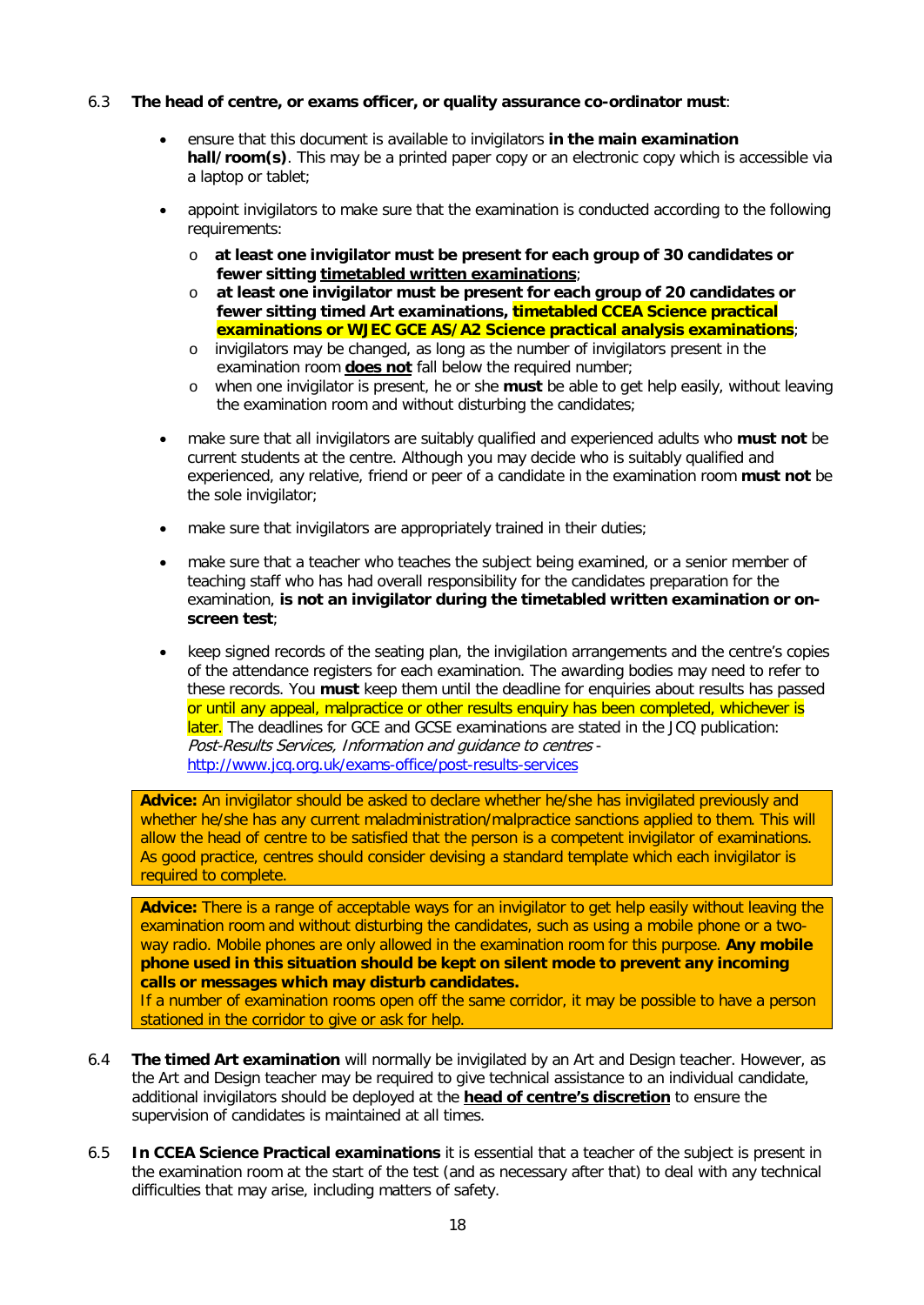# **7**. **Invigilation arrangements for candidates with access arrangements**

# **7.1 Oral Language Modifier**

The candidate and Oral Language Modifier should be accommodated separately.

**A separate Oral Language Modifier and invigilator must be available for each candidate**. **The invigilator must listen carefully and observe the conduct of the Oral Language Modifier throughout the duration of the examination**. The invigilator **must** countersign the cover sheet ensuring that it accurately reflects the actions of the Oral Language Modifier during the examination.

# **7.2 Practical Assistant**

Candidates using a practical assistant may need to be accommodated in another room.

# **Where the candidate and practical assistant are accommodated in another room, on a one to one basis, the invigilator may additionally act as the practical assistant.**

The practical assistant **must** be made aware, prior to the examination, of the particular task(s) he/she will be performing as specifically approved by the awarding body.

# **7.3 Reader/Computer reader**

The centre is responsible for ensuring that the candidate and reader cannot be overheard by, or distract other candidates. **(This will also apply if the candidate uses a computer reader.)**

### **Where the candidate and reader are accommodated in another room, on a one to one basis, the invigilator may additionally act as the reader.**

Where candidates require only occasional words or phrases to be read, three or four candidates may share one reader. The candidate will need to put up their hand or use a prompt card when he/she needs help with reading. If the group is accommodated in another room **a separate invigilator will be required**.

# **7.4 Scribe/Speech recognition technology**

The centre is responsible for ensuring that the candidate and scribe cannot be overheard by, or distract other candidates. **(This will also apply if the candidate uses speech recognition technology.)**

**Normally, the candidate and scribe will be accommodated in another room. Where the candidate and scribe are accommodated in another room, on a one to one basis, the invigilator may additionally act as the scribe.**

# **7.5 Sign Language Interpreter**

Candidates requiring the use of a Sign Language Interpreter may need to be accommodated in another room, **in which case a separate invigilator will be required**.

**Where the invigilator additionally acts as a practical assistant, a reader and/or a scribe, as per sections 7.2 to 7.4, the centre must additionally use a 'roving' invigilator. The 'roving' invigilator will enter the room at regular intervals in order to observe the conducting of the examination, ensuring all relevant rules are being adhered to.**

Advice: Suggestions on accommodating candidates requiring readers and/or scribes may be found on **page 64**.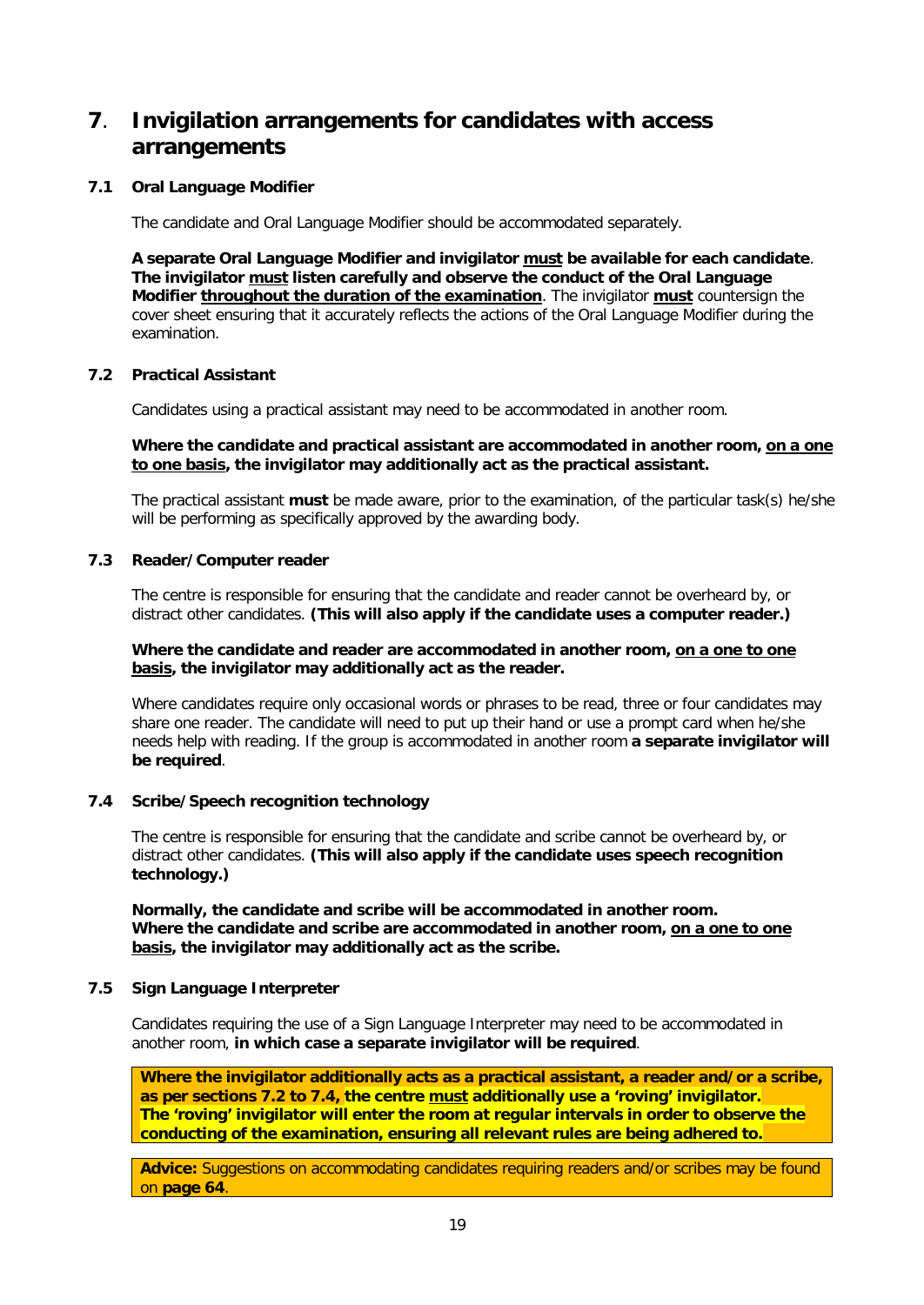## **7.6 General principles for the invigilation of candidates with access arrangements**

Where a person is appointed to facilitate an access arrangement, i.e.

- an Oral Language Modifier;
- a practical assistant;
- a prompter;
- a reader;
- a scribe; or
- a Sign Language Interpreter;

**he/she is responsible to the head of centre and must be acceptable to the head of centre**. **The person appointed must not normally be the candidate's own subject teacher and must not be a relative, friend or peer of the candidate.**

**The head of centre must ensure that the person appointed is a responsible adult, is appropriately trained and fully understands the rules of the particular access arrangement(s).**

**It is not acceptable for a centre to use a Year 12 or Year 13 candidate to facilitate an access arrangement.**

Invigilators and those acting as an Oral Language Modifier, a practical assistant, a prompter, a reader, a scribe or a Sign Language Interpreter **must fully understand** the respective role and what is and what is not permissible in the examination room.

A training session **must** be organised for invigilators and those facilitating an access arrangement for a candidate under examination conditions.

A record of the training given to invigilators and those facilitating an access arrangement for a candidate under examination conditions **must** be retained on file until the deadline for enquiries about results has passed or until any appeal, malpractice or other results enquiry has been completed, whichever is later.

Additionally, exam officers **must** ensure that those acting as:

- an Oral Language Modifier;
- a practical assistant;
- a scribe; or
- a Sign Language Interpreter;

are provided with **the appropriate cover sheet prior to the examination commencing**.

This will enable the cover sheet to be completed during the course of the examination and accurately reflect the activities performed by the Oral Language Modifier/practical assistant/scribe/Sign Language Interpreter, as appropriate.

**Advice:** Photocopy and laminate the appropriate sections of **Chapter 5** of the JCQ publication Access Arrangements and Reasonable Adjustments so that invigilators and those acting as an Oral Language Modifier, a practical assistant, a reader, a scribe or a Sign Language Interpreter understand the rules.

Photocopy and laminate, as appropriate, the Memory Aids (**Appendices 3-6**) within the JCQ publication Access Arrangements and Reasonable Adjustments <http://www.jcq.org.uk/exams-office/access-arrangements-and-special-consideration>

**Advice:** Identify candidates with access arrangements on your centre timetable and on seating plans.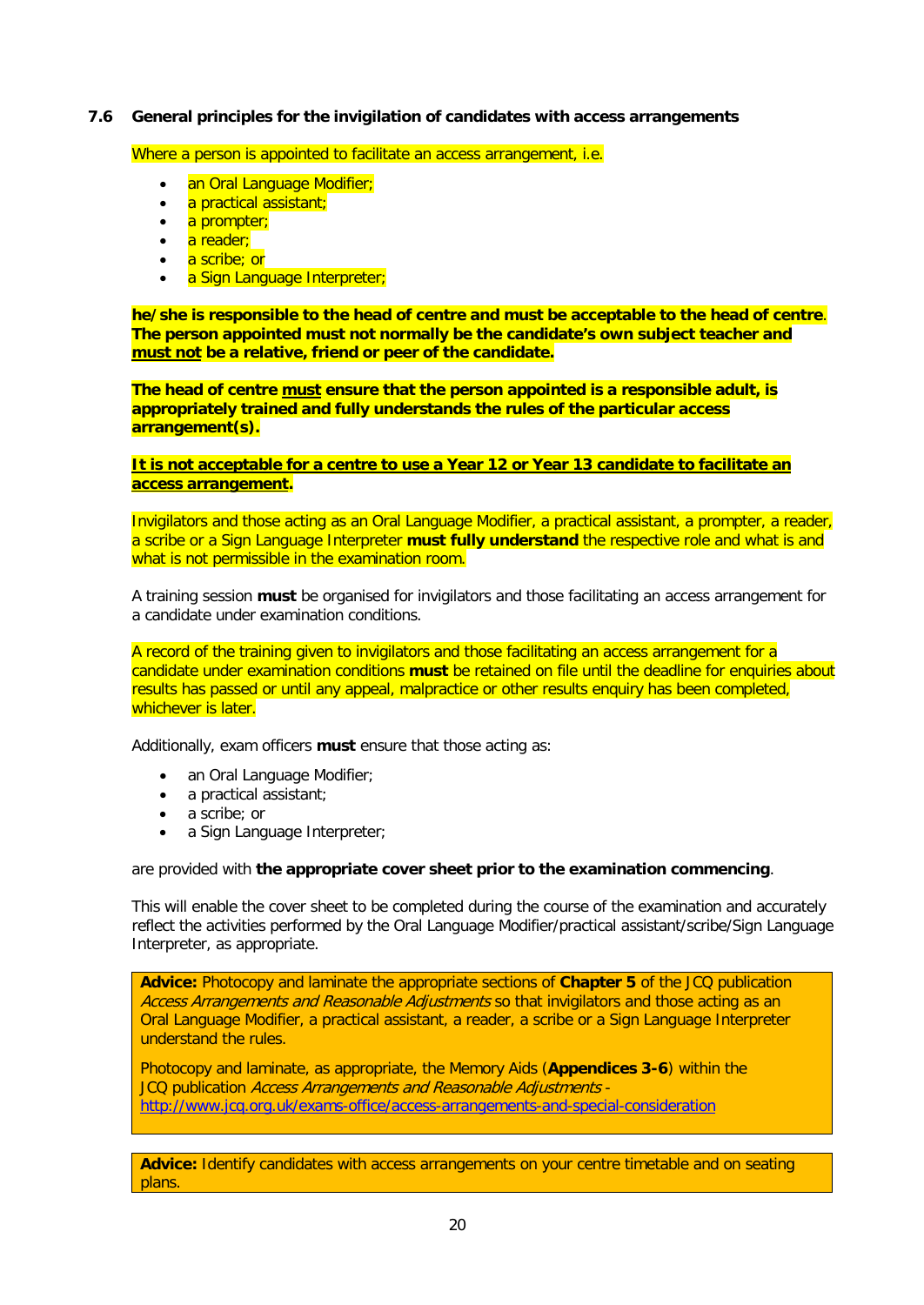# **8. Other arrangements**

**The following arrangements may be provided to a candidate at the time of his/her examinations (without prior approval).**

**8.1 Amplification equipment, braillers, closed circuit television (CCTV), coloured overlays, low vision aid/magnifier, optical character reader (OCR) scanners**

(Centres **must** consult awarding bodies about any new technology which might invalidate the assessment objectives.)

# **8.2 Bilingual translation dictionaries**

A bilingual translation dictionary **must**:

- only be used in examinations by a candidate whose first language is not English, Irish or Welsh; **and**
- reflect the candidate's normal way of working within the centre.

**Unless an awarding body's specification says otherwise, a bilingual translation dictionary may be used in GCE AS, A2 and A-level examinations.**

**A bilingual translation dictionary must not however be used in:**

- **English/English Language examinations;**
- **Irish or Welsh Language examinations; or**
- **Modern Foreign Language examinations testing one of the languages of the dictionary or a similar language**, for example a Portuguese dictionary in a Spanish examination.

Additionally, due to the assessment of Spelling, Punctuation and Grammar a bilingual dictionary **must not** be used in:

- **GCSE English Literature examinations;**
- **GCSE Geography examinations;**
- **GCSE History examinations; and**
- **GCSE Religious Studies examinations.**

# **Exceptions to these rules are:**

**The Writing Test in GCSE Arabic, GCSE Bengali, GCSE Dutch, GCSE Greek, GCSE Gujarati, GCSE Japanese, GCSE Modern Hebrew, GCSE Panjabi, GCSE Persian, GCSE Polish, GCSE Portuguese, GCSE Russian and GCSE Turkish** where the specification states that **all candidates must have access to a bilingual dictionary**.

A standard bilingual translation dictionary **must** be used by the candidate. This may be an electronic bilingual translation dictionary or more typically a hard copy paper bilingual translation dictionary.

Monolingual dictionaries (which define words and phrases), translators (including web based translators), wordlists or glossaries **must not** be used.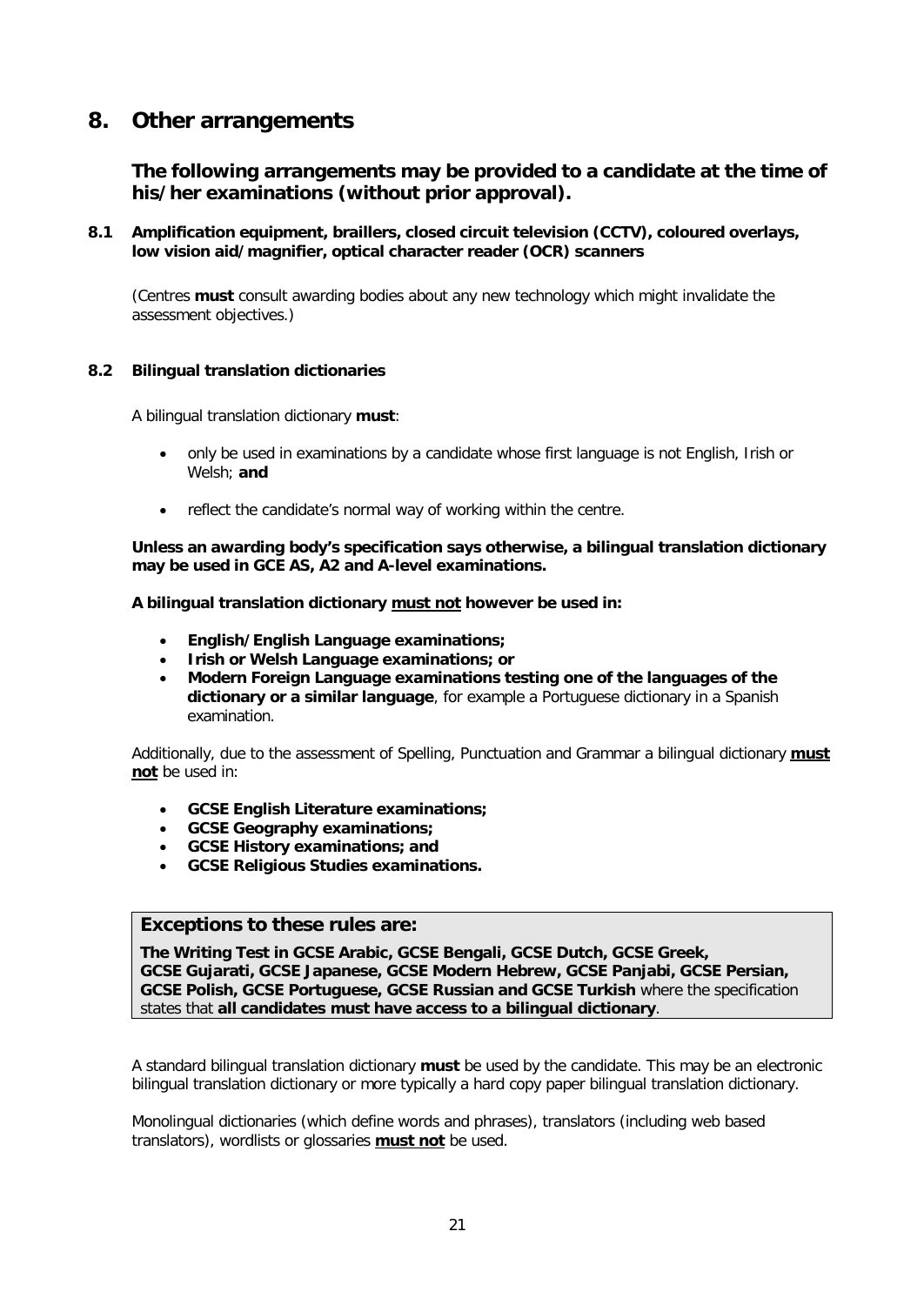The bilingual translation dictionary **must not:**

- contain/display pictures; **or**
- provide an explanation or clarification of words and phrases.

As an example, a Polish to English bilingual translation dictionary **must** simply be the word in Polish and the equivalent word in English.

Bilingual translation dictionaries to be used in the examination **must** be:

- held in the centre under secure conditions; **and**
- **thoroughly checked** to ensure that no unauthorised information such as notes, revision data, have been enclosed within or written on the pages of the dictionary.

A candidate using a bilingual translation dictionary which contains notes or revision data will lose their marks and their right to this arrangement.

### **Translation of either examination material or the candidate's answers into or from the candidate's first language will not be permitted**.

The regulations for the use of bilingual translation dictionaries **must** be adhered to; failure to do so can lead to the disqualification of the candidate.

# **Bilingual translation dictionary and 10% extra time**

For the use of a **bilingual translation dictionary and 10% extra time**, you **must** refer to the JCQ publication Access Arrangements and Reasonable Adjustments 1 September 2017 to 31 August 2018 <http://www.jcq.org.uk/exams-office/access-arrangements-and-special-consideration>

# **8.3 Colour naming by the invigilator for candidates who are colour blind**

### **(This arrangement will not be permitted where the ability to identify specific colours forms part of the assessment objectives.)**

No other information or explanation can be given to the candidate. If the candidate has been using a colour chart, he or she will be permitted to do so in written examinations or practical examinations.

Where coloured images are included in a question paper, **but do not form part of the assessment objectives and are not specifically testing the candidate's knowledge and understanding of the paper**, the centre may photocopy the question paper (**up to 90 minutes before the published starting time for the examination**) where considered beneficial to the candidate.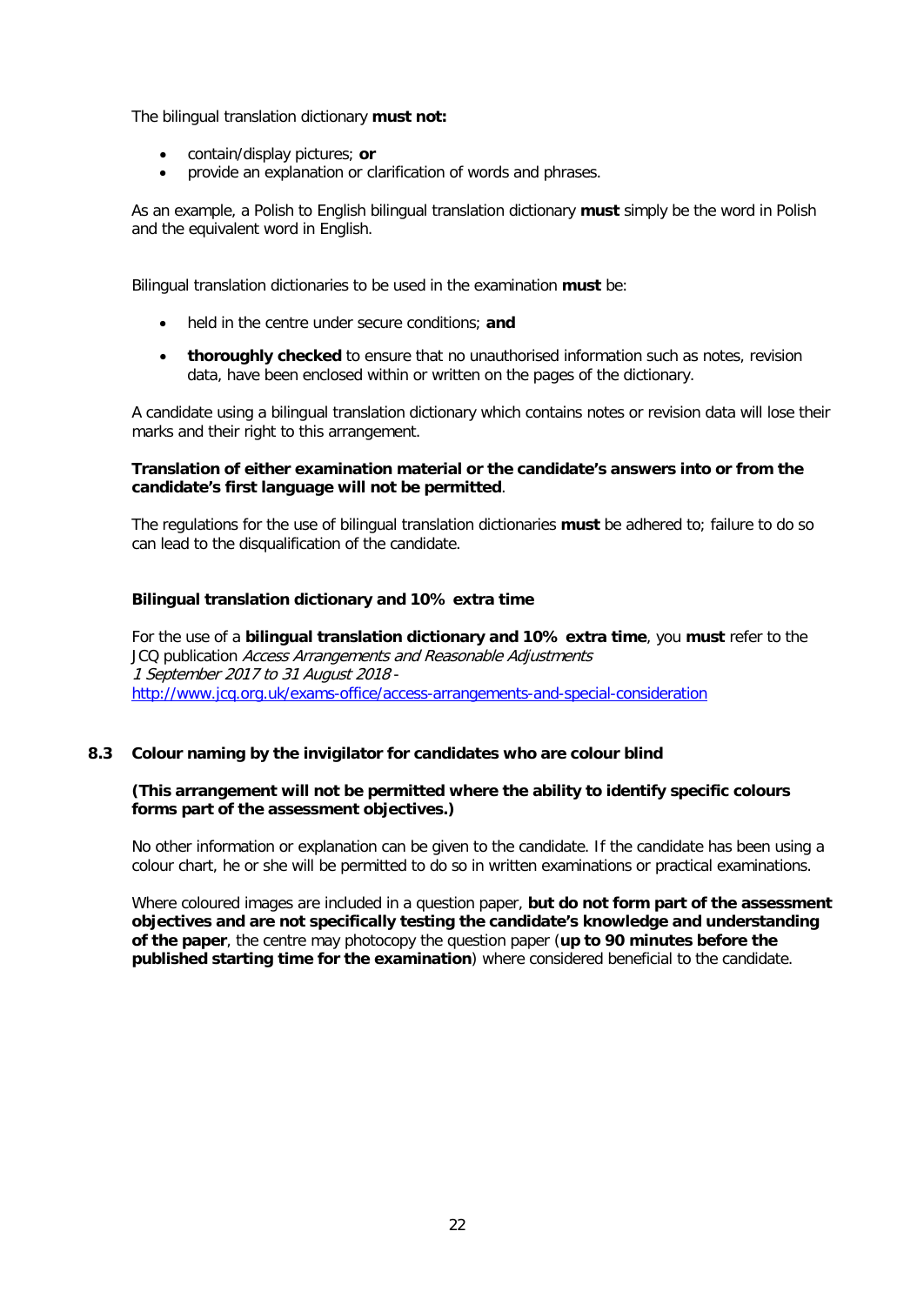# **8.4 Prompter**

A prompter **may be permitted by the SENCo** where a candidate has little or no sense of time, or loses concentration easily, or is affected by an obsessive-compulsive disorder which leads them to keep revising a question rather than moving onto other questions.

- A prompter is a responsible adult who may sit beside the candidate in order to keep him or her focused on the need to answer a question and then move on to answering the next question.
- A prompter is not a reader, a scribe or a practical assistant but the same person may act as such, as long as permission has been given for any or all of these arrangements.
- The prompter is responsible to the head of centre/exams officer and **must** be a person acceptable to the head of centre.
- The prompter **must not** be the candidate's own subject teacher or a relative, friend or peer of the candidate.
- **The invigilator may act as a prompter, a practical assistant, a reader and/or a scribe where the candidate is accommodated separately on a one to one basis.**

#### **If the prompter is acting as an Oral Language Modifier a separate invigilator will be required.**

# **A prompter:**

- **may** use the following prompts either vocally or written on a flash card such as: "Jack - focus on the question''; "Jack - there are 15 minutes left'';
- **may** tap on the desk or on the candidate's arm, depending on what is normal practice, in order to remind the candidate that he or she must pay attention to the question or that it is time for the candidate to move on to the next question;
- **may** use the candidate's name as an appropriate prompt during the examination in order to bring the candidate's attention back to the question paper, e.g. "Jack";
- **must** abide by the regulations since failure to do so could lead to the disqualification of the candidate;
- **must not** advise the candidate regarding which questions to do, or on the order in which questions should be answered;
- **must not** give factual help or offer any suggestions or communicate in any way other than those listed above.

# **8.5 Read Aloud and/or an examination reading pen**

The arrangement, **as permitted by the SENCo**, **must** reflect the candidate's normal way of working in internal school tests and mock examinations.

A permitted examination reading pen, **provided by the centre**, **will not** have an in-built dictionary or thesaurus, or a data storage facility.

A candidate using an examination reading pen may be accommodated within the main examination hall. However, the candidate **must** use headphones plugged into the examination reading pen.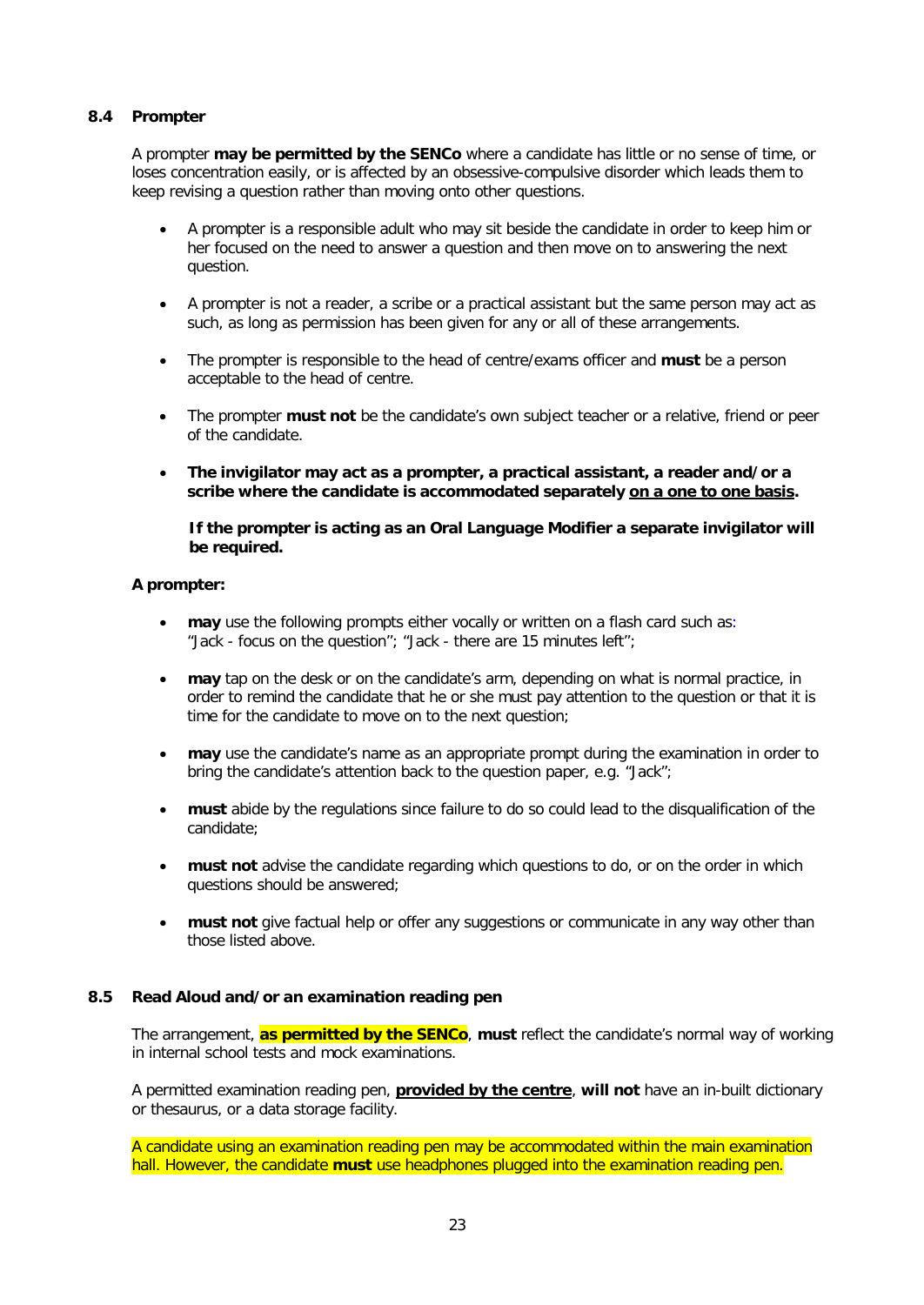# **8.6 Separate invigilation within the centre**

A candidate may only take their examinations under separate invigilation within the centre where he/she has **an established difficulty** - **see section 5.16** of the JCQ publication Access Arrangements and Reasonable Adjustments 1 September 2017 to 31 August 2018 <http://www.jcq.org.uk/exams-office/access-arrangements-and-special-consideration>

Where candidates are subject to separate invigilation within the centre, the regulations and guidance within this booklet **must** be adhered to at all times. This is particularly so in relation to accommodation and invigilation arrangements.

# **8.7 Braille transcript**

Manual braillers will require transcription into print. Braille scripts **must** be transcribed by the centre.

# **The Braille transcript must be**:

- produced by a member of the centre's staff, which may include the candidate's subject teacher, who is fully competent in the Braille code for the subject concerned;
- **an exact copy of the candidate's Braille script which is made after the examination has taken place and without the participation of the candidate.** The transcriber **must not** insert or omit any words, nor alter their order. Spellings and technical terms **must not** be corrected.

# **A Braille transcript cover sheet (Form 5) must be:**

- printed from the JCQ website <http://www.jcq.org.uk/exams-office/ice---instructions-for-conducting-examinations>
- **inserted inside the candidate's transcript**. The candidate's Braille script **must** also be despatched to the examiner/awarding body.

**The production of the Braille transcript must not delay the despatch of scripts to the awarding body/examiner. Additional information must not be sent to the awarding body/examiner.**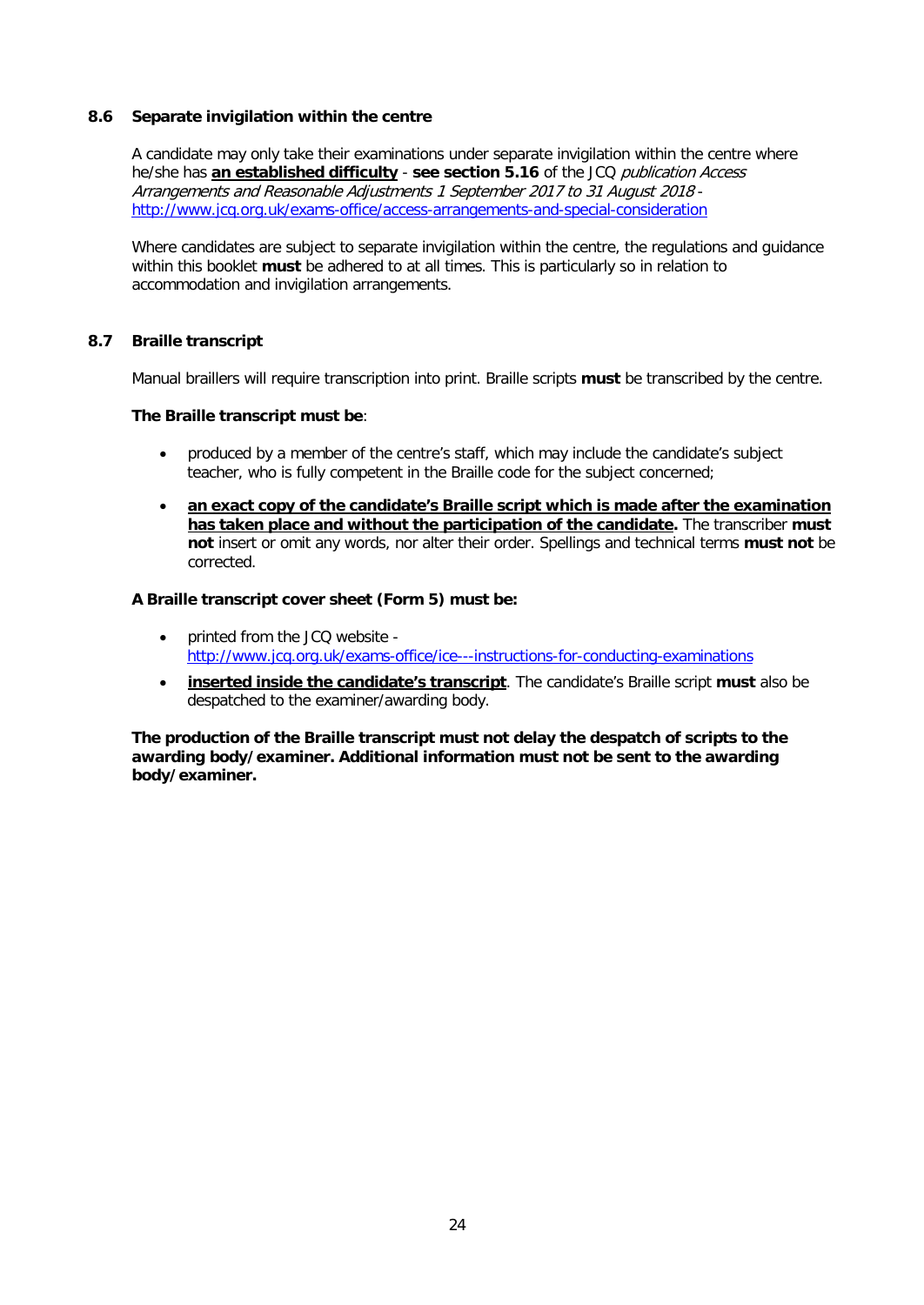### **8.8 Word processors**

Centres are allowed to provide a word processor (e.g. laptop, computer) **with the spelling and grammar check/predictive text disabled** to a candidate **where it is their normal way of working within the centre**, unless an awarding body's specification says otherwise. **This also includes an electronic brailler or a tablet.**

### **A word processor:**

- **must** be used as a type-writer, not as a database, although standard formatting software is acceptable;
- **must** have been cleared of any previously stored data, as must any portable storage medium used. **An unauthorised memory stick must not be used by a candidate**. Where required, the centre **must** provide a memory stick to the candidate, which is cleared of any previously stored data;
- **must** be in good working order at the time of the examination;
- **must** be accommodated in such a way that other candidates are not disturbed and cannot read the screen. **Where a candidate using a word processor is accommodated in another room, a separate invigilator will be required**;
- **must** either be connected to a printer so that a script can be printed off, or have the facility to print from a portable storage medium. This **must** be done after the examination is over. **The candidate must be present to verify that the work printed is his or her own**. **Word processed scripts must be attached to any answer booklet which contains some of the answers**;
- **must** be used to produce scripts under secure conditions, otherwise they may be refused;
- **must not** be used to perform skills which are being assessed;
- **must not** be connected to an intranet or any other means of communication;
- **must not** give the candidate access to other applications such as a calculator (where prohibited in the examination), spreadsheets etc;
- **must not** include graphic packages or computer aided design software unless permission has been given to use these;
- **must not** have any predictive text software or an automatic spelling and grammar check enabled **unless the candidate has been permitted a scribe or is using speech recognition technology (a scribe cover sheet must be completed), or the awarding body's specification permits the use of automatic spell checking**;
- **must not** include speech recognition technology **unless the candidate has permission to use a scribe or relevant software**;
- **must not** be used on the candidate's behalf by a third party **unless the candidate has permission to use a scribe**.

# **A word processor cover sheet (Form 4) must be:**

- printed from the JCQ website <http://www.jcq.org.uk/exams-office/ice---instructions-for-conducting-examinations> **and**
- **included with the candidate's typed script**. Please refer to the relevant awarding body's instructions as different processing arrangements apply.

**An awarding body cannot guarantee a word processed script will be processed unless a cover sheet has been included.**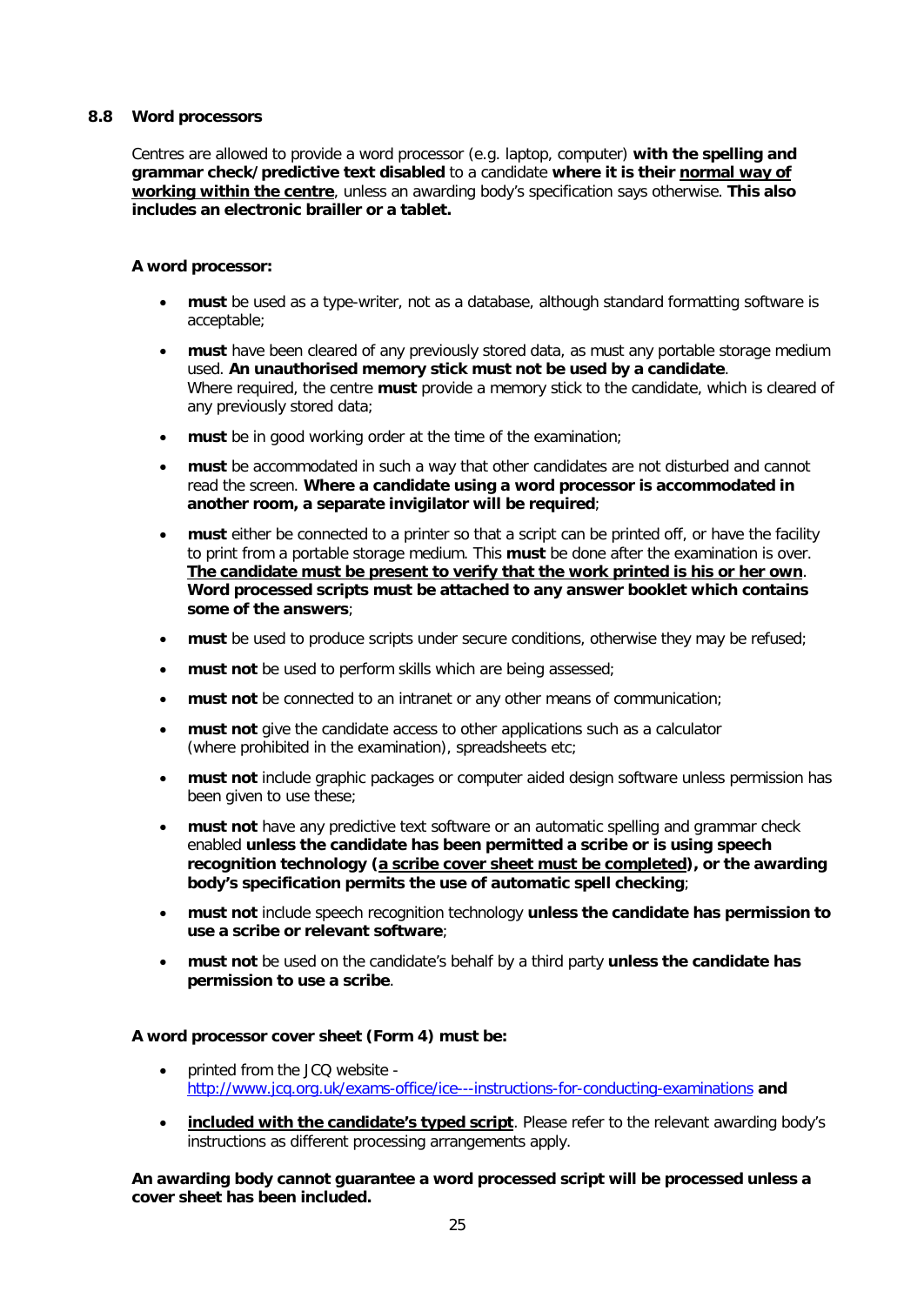### **Laptops and tablets**

Tablets are designed to run for a long period of time once fully charged. Their purpose is to be 'freestanding'.

The battery capacity of a laptop or a tablet **must** be checked before the candidate's examination(s). **The centre must ensure that the battery is sufficiently charged for the entire duration of the examination.**

The use of a fully charged laptop or tablet will allow a centre to seat a candidate within the main examination hall without the need for separate invigilation and power points.

**Advice:** Candidates **must** be reminded to ensure that their **centre number, candidate number** and the **unit/component code appear on each page as a header or footer**: e.g. 12345/8001  $-6391/01$ .

If a candidate is using the software application Notepad or Wordpad these do not allow for the insertion of a header or footer. In such circumstances once the candidate has completed the examination and printed off his/her typed script, he/she should be advised to handwrite their details as a header or footer. The candidate **must** be supervised to ensure that he/she is solely performing this task and not re-reading their answers or amending their work in any way.

Each page **must** be appropriately numbered.

**Candidates should use a minimum of 12pt font and double spacing in order to assist examiners when marking**.

Invigilators **must** remind candidates to save their work at regular intervals. Alternatively, an IT technician can set up 'autosave' on each laptop/tablet. This way, if there is a complication or technical issue, the candidate's work is not lost.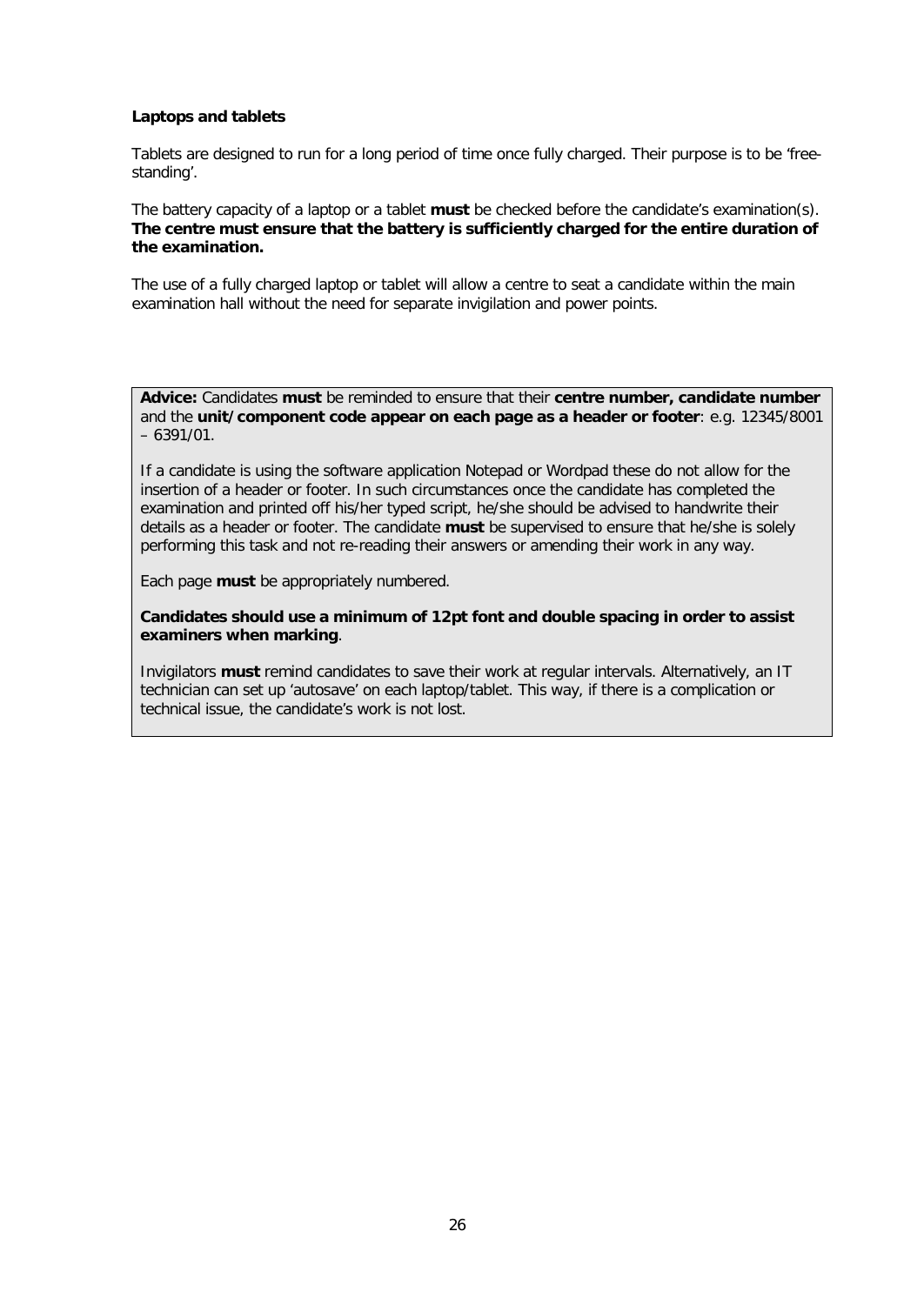# **At the beginning of the examination**

# **9. Identifying candidates**

# 9.1 **Invigilators must establish the identity of all candidates sitting examinations**.

The head of centre **must** make sure that appropriate arrangements are in place so that all invigilators can carry out adequate checks on the identity of all candidates.

# **At the point at which you are identifying candidates, the attendance register should ideally be completed. (See section 15, page 36).**

- 9.2 A private, external or transferred candidate who is not known to the school or college **must** show **photographic documentary evidence** to prove that he/she is the same person who entered/registered for the examination/assessment, e.g. passport or photographic driving licence.
- 9.3 In cases where it is impossible to identify a candidate due to the wearing of religious clothing, such as a veil, the candidate should be approached by a member of staff of the same gender and taken to a private room where they should be politely asked to remove the religious clothing for identification purposes. **Centres must inform candidates in advance of this procedure and well before their first examination.**

Once identification has been established, the candidate should replace, for example, their veil and proceed as normal to sit the examination.

**Advice:** Some awarding body qualifications may have additional qualification specific requirements. In large institutions it is advisable that candidates carry some form of identification.

**Advice: Senior members of centre staff, such as an Assistant Headteacher, who have been authorised by their head of centre** may be present at the start of the examination to assist with the identification of candidates.

**Advice:** Your MIS may allow you to produce candidate ID badges which show their photograph, name and candidate number.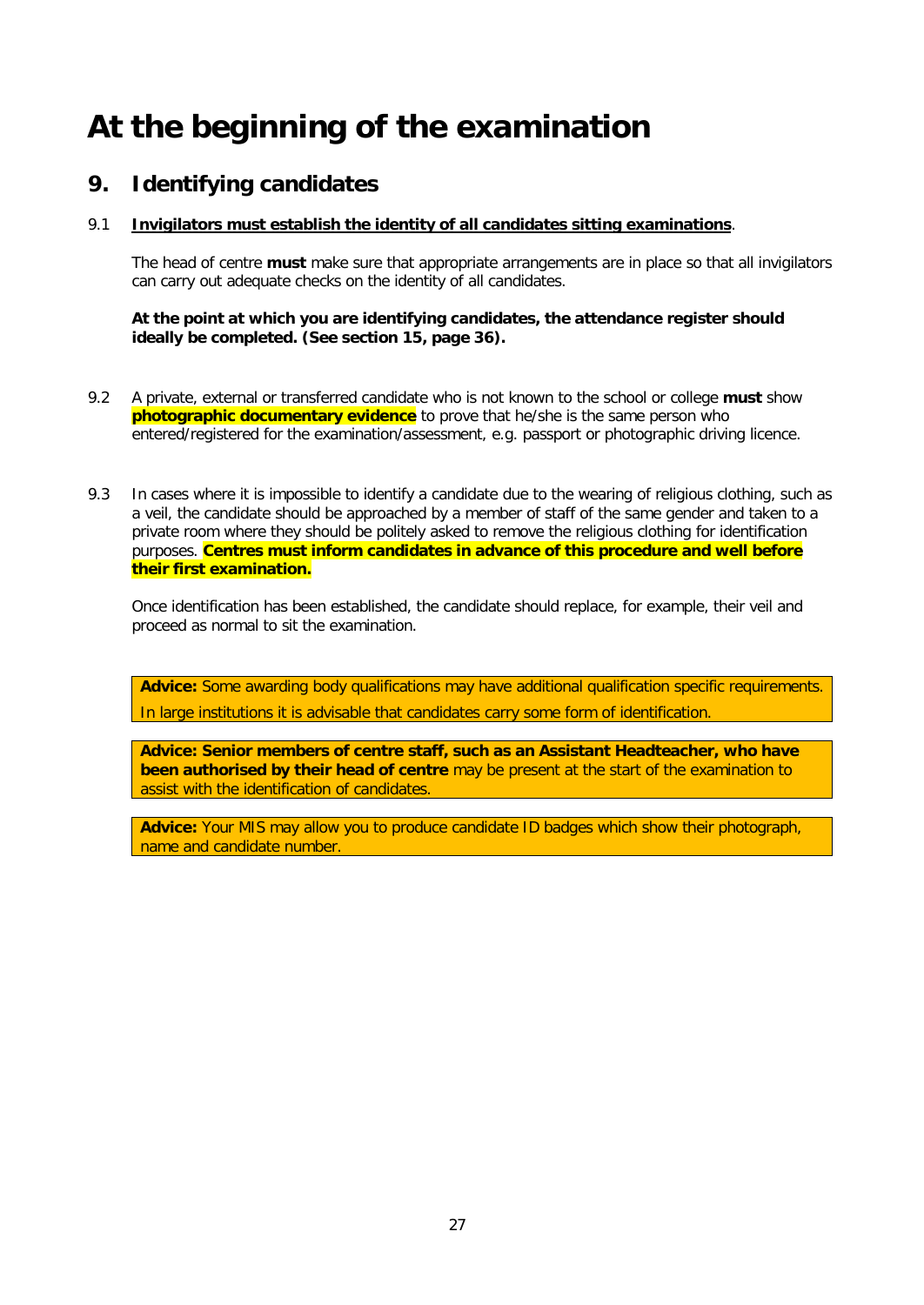# **10. The people present**

- 10.1 **The head of centre has a duty at all times to maintain the integrity of the examination**.
- 10.2 Invigilators **must** carry out their duties as defined in **section 6, page 17**.
- 10.3 **Senior members of centre staff**, such as an Assistant Headteacher, **approved by the head of centre and who have not had overall responsibility for the candidates preparation for the examination(s)**, may be present at the start of the examination(s). Principally to:
	- identify and settle candidates and instil discipline;
	- check that the candidates have been issued with the correct question papers for their subject, unit/component and tier of entry if appropriate;
	- check that the candidates have the necessary equipment and materials, i.e. calculators, preliminary material, anthologies or set texts where permitted;
	- start the examination off.

# **Only those senior members of centre staff authorised by the head of centre to specifically perform the above tasks may be present in the examination room.**

# **Only candidates actually sitting the examination/assessment must be present in the examination room while an examination is taking place.**

10.4 The Notice to Centres – The people present in the examination room (**see Appendix 8, page 60**) provides further guidance and clarity on the role of centre staff in the examination room, other than exam officers and invigilators.

This Notice **must** be brought to the attention of all members of centre staff so that they are clear about their role in the examination room.

**Advice:** Exam officers may wish to photocopy and enlarge this Notice and place it on the staffroom notice board so that all centre staff understand their role in the examination room.

- 10.5 Where there is an alleged error on the question paper and it has been confirmed that the awarding body has not issued an erratum slip, the instruction to candidates **must** be to answer the question as printed.
- 10.6 Centre staff **must not** provide advice to candidates without the permission of the awarding body. Additionally, centre staff **must not** comment on the question paper or advise on which sections of the paper and which particular questions should be attempted.
- 10.7 Centre staff who are called upon to enter the examination room during the course of the examination (because a candidate has identified a possible problem which the invigilator is unable to resolve) **do not** need prior authorisation from the head of centre. **If they leave the examination room they may only take the question paper with them if they need to check a possible problem with the relevant awarding body.**
- 10.8 The requirements in **paragraphs 10.1 to 10.7** apply additionally to City & Guilds assessors, trainers, colleges, training providers and any other centres approved by City & Guilds.
- 10.9 The JCQ Centre Inspection Service and awarding body representatives have the right to visit centres during the examinations (and at other appropriate times before and after the examinations) to inspect the arrangements made for the security of examination material and for conducting the examinations.

Authorised Inspectors will identify themselves by means of an identity card or letter of authority. A senior member of staff or a member of the exams office **must** be available to accompany the Inspector throughout the course of his or her centre visit, including inspection of the centre's secure storage facility.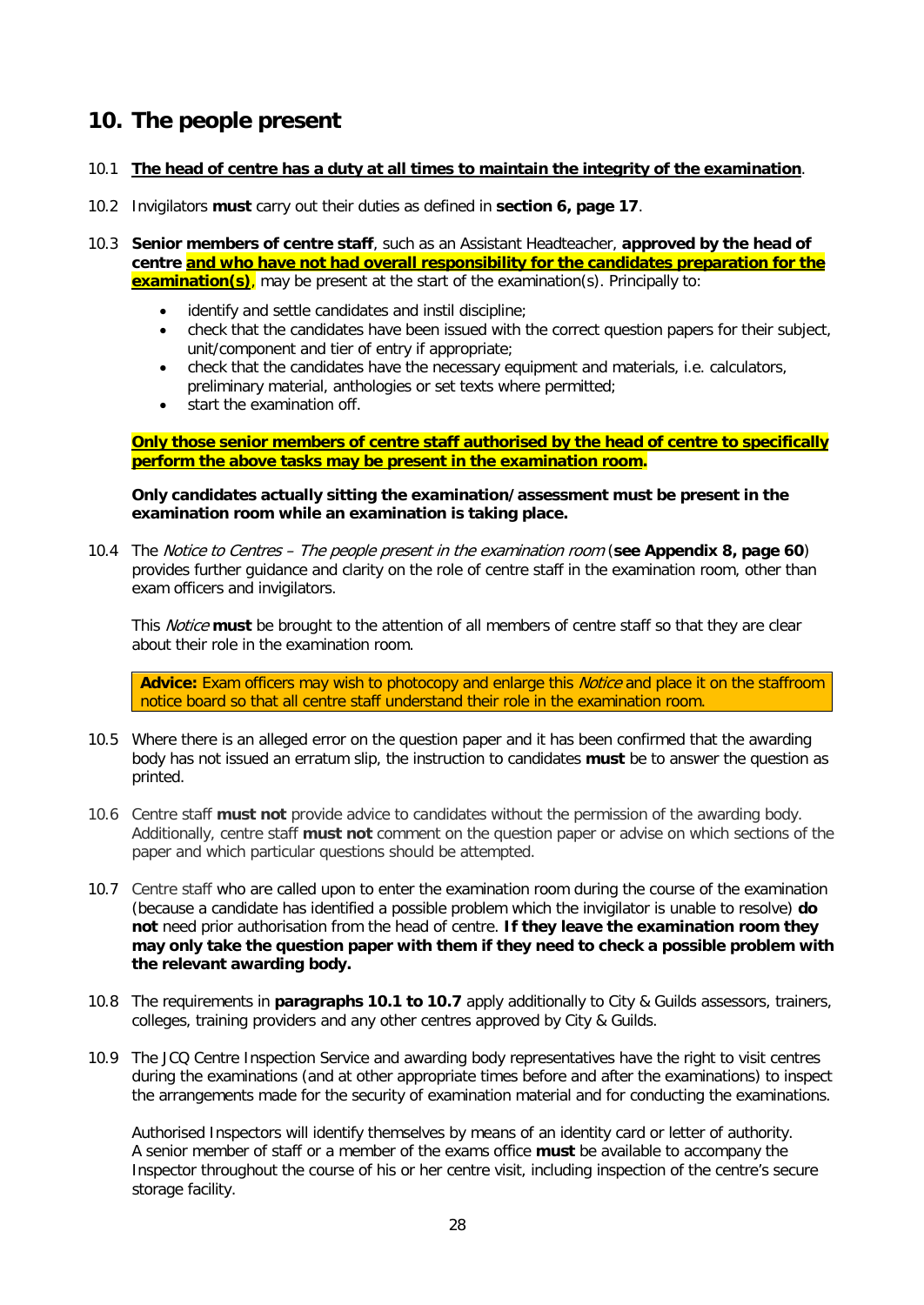## **11. Question papers, stationery, materials and other equipment**

- 11.1 The invigilator **must** take all reasonable steps to make sure that the following conditions are met.
	- The correct examination question papers have been placed on candidates' desks. **This includes modified papers or those on coloured paper**.
	- The official examination stationery, including additional answer sheets, for the particular unit/component **must** be issued to candidates. **No other stationery, including paper for rough work, can be provided**.
	- In the examination room candidates **must not** have access to items other than those stated in the instructions on the question paper, the stationery list or the specification for that subject.

**Potential technological/web enabled sources of information such as:**

- o **iPods;**
- o **mobile phones;**
- o **MP3/4 players;**
- o **Smartwatches; and**
- o **wrist watches which have a data storage device;**

### **are not permitted**.

This means that:

- o ideally, all unauthorised items are left outside of the examination room;
- o any pencil cases taken into the examination room **must** be see-through;
- o any unauthorised items that have been taken into the examination room **must** be placed out of reach of the candidates (and not under their desks) **before** the examination starts. This would normally be at the front of the examination room or a similar arrangement that enables the invigilator to control access to the items.
- Following the invigilator's announcement (**see Appendix 3, page 55**) any mobile phones or other unauthorised items in the candidates' possession **must** be handed to the invigilator **prior to the examination starting**.
- **If candidates have access to unauthorised items in the examination room this may be considered as malpractice.** They could be subject to sanctions and penalties in accordance with the JCQ publication *Suspected Malpractice in Examinations and Assessments:* Policies and Procedures - <http://www.jcq.org.uk/exams-office/malpractice>
- The invigilator, **prior to the examination starting**, **must** ensure that candidates have removed their wrist watches, placing them on their desks.
- Food and drink may be allowed in the examination room at the discretion of the head of centre. However, this is on the condition that any food brought into the examination room by the candidate is free from packaging and all labels are removed from drink containers.
- In a subject where there is an objective test or a personalised question paper, and individual pre-printed answer sheets are provided for each candidate, each individual answer sheet or personalised question paper **must** be given to the candidate whose name appears on it.

You **must** check that the sheets relate to the subject and the unit/component concerned.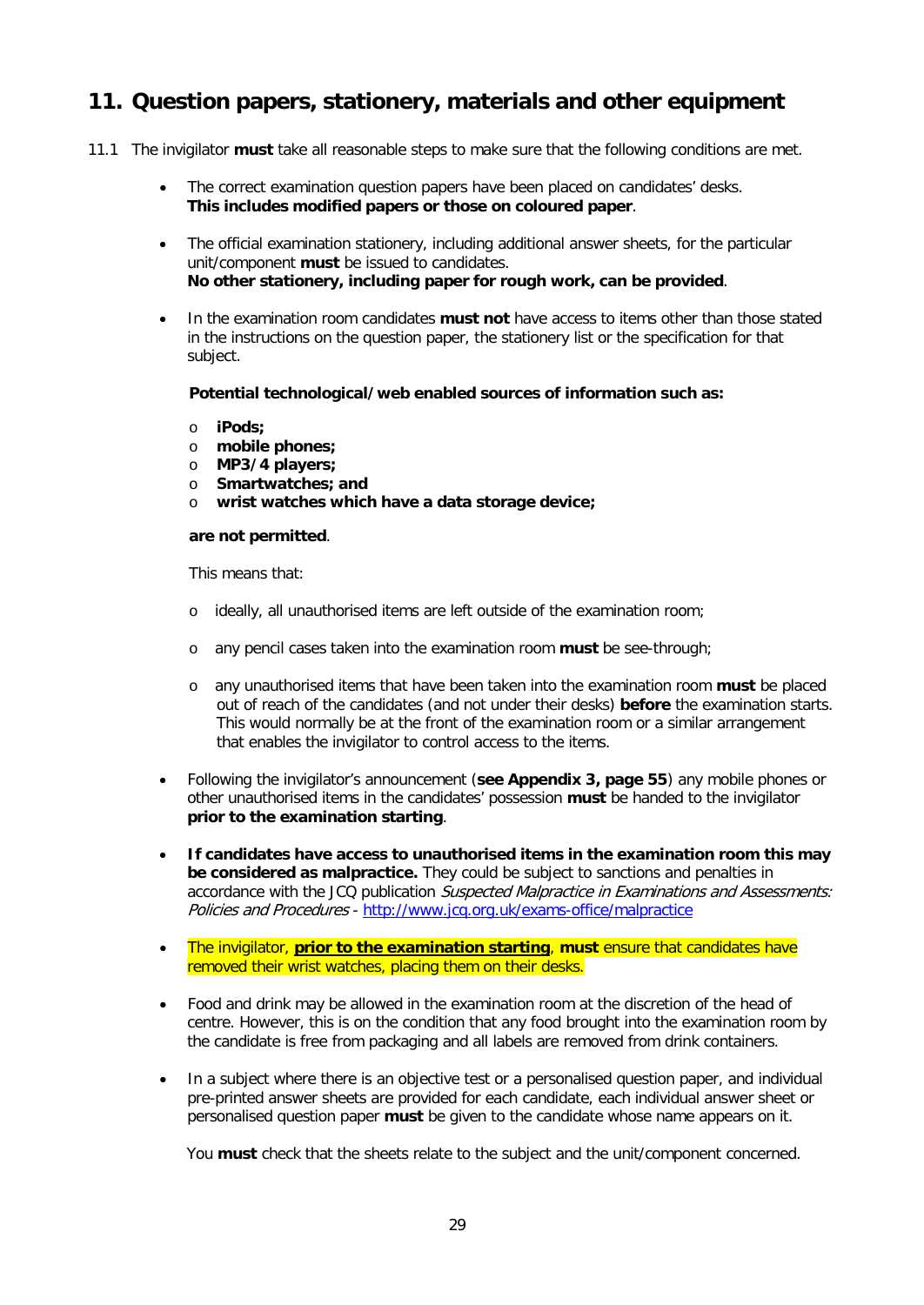**In order to avoid potential breaches of security care must be taken to ensure the correct question paper packets are opened. An additional member of centre staff, who can be an invigilator, must check the time, date and any other paper details before a packet is opened.**

**A head of centre may, if he/she so wishes, prohibit candidates bringing a wrist watch into the examination room. Candidates would be required to leave their watches outside of the examination room.**

**Advice:** You may wish for your invigilators to start 30-45 minutes before the start of the examination(s).

Label each desk as per the seating plan. **This should include centre number, candidate number and candidate name (except CCEA) as per the attendance register.**

Place question papers face-up on desks before candidates enter the room.

Use a senior invigilator to check that the correct question paper has been placed on the candidate's desk.

Invigilators can then supervise candidates as they enter the examination room rather than trying to place question papers on desks.

Remind candidates not to touch anything until instructed to do so.

Candidates must only fill in the details on the front of the answer booklet once everybody is seated.

**Question papers must never be left unattended**.

**Advice:** By making provision for personal belongings to be stored outside of the examination room you will help to reduce the risk of candidates contravening the malpractice regulations.

**Advice:** The instructions on the question paper will say whether calculators are not allowed or if they are expected to be used in the examination.

If the instructions do not include either of these statements, calculators are treated as standard equipment and may be used by candidates.

11.2 **For timed Art examinations** candidates may take into the examination room any preparatory supporting studies, work journals, notes or sketches which they have produced and which are to be submitted for assessment along with the work done during the timed test.

Candidates may also take into the examination room the objects and materials which are required to set up a still-life group.

The invigilator **must** ensure that when candidates take preparatory supporting studies into the examination room, these are their own studies.

**These examinations must be taken under formal conditions**. Candidates **are not** permitted to listen to music.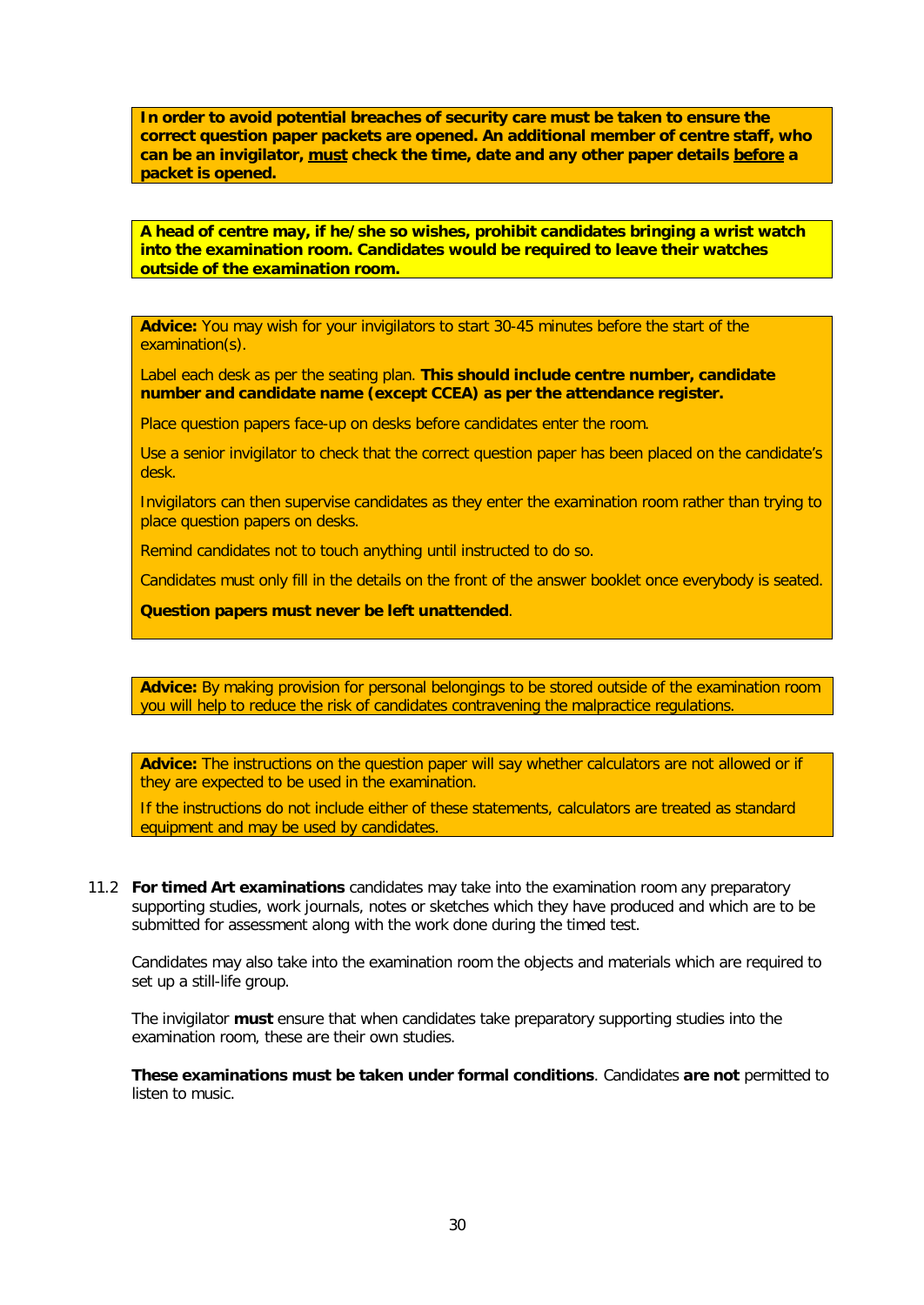## **12. Starting the examination**

12.1 An examination is treated as in progress from the time the candidates enter the room until all the scripts have been collected.

**Candidates must be under examination conditions from the time that they enter the room in which they will be taking their examination(s).**

**Prior to the examination commencing centres cannot hold revision sessions or coach candidates in the designated examination room(s).**

- 12.2 **The awarding bodies consider the introduction of unauthorised material into the examination room where the examination is to be held (including coaching, subject specific PowerPoint™ presentations or any other subject specific material), by either candidates or staff, as malpractice. Those who have done so may be subject to sanctions and penalties in accordance with the JCQ publication** Suspected Malpractice in Examinations and Assessments: Policies and Procedures, 1 September 2017 to 31 August 2018 - <http://www.jcq.org.uk/exams-office/malpractice>
- 12.3 Before candidates are allowed to start the examination, the invigilator **must always**:
	- make sure that candidates are seated according to the set seating arrangements, see section 5, page 15 of these *Instructions*;
	- tell the candidates that they must now follow the regulations of the examination;
	- **ask candidates to check that they have been given the correct question paper for the subject, unit/component and tier, if appropriate;**
	- tell the candidates to read the instructions on the front of the question paper;
	- check that candidates have all the materials they need for the examination;
	- tell the candidates about any erratum notices;
	- instruct candidates about emergency procedures.

### **Invigilators must also give candidates the following information before the examination**.

### **You must:**

- hand in your mobile phone if you have not already done so. This is your final chance. Failure to do so may lead to disqualification;
- write clearly and in black ink;
- write your name, surname, (except for CCEA examinations), centre number, candidate number and unit or component code or paper details on your answer booklet(s) and on any additional answer sheet(s) used;
- fill in any other details as necessary;
- do all work, including rough work, on examination stationery unless otherwise stated;
- write your answers in the designated sections of the answer booklet:
- neatly cross through any rough work but do not make it totally illegible, as it will be forwarded to the examiner;
- do any rough work for multiple-choice papers in the question booklet.

### **You must not use:**

- correcting pens, fluid or tape;
- erasable pens;
- highlighter pens in your answers (**although you may use them to highlight questions, words or phrases within the question paper or question/answer booklet**. You may also use a highlighter pen to highlight extracts in any resource material provided);
- gel pens in your answers;
- blotting paper.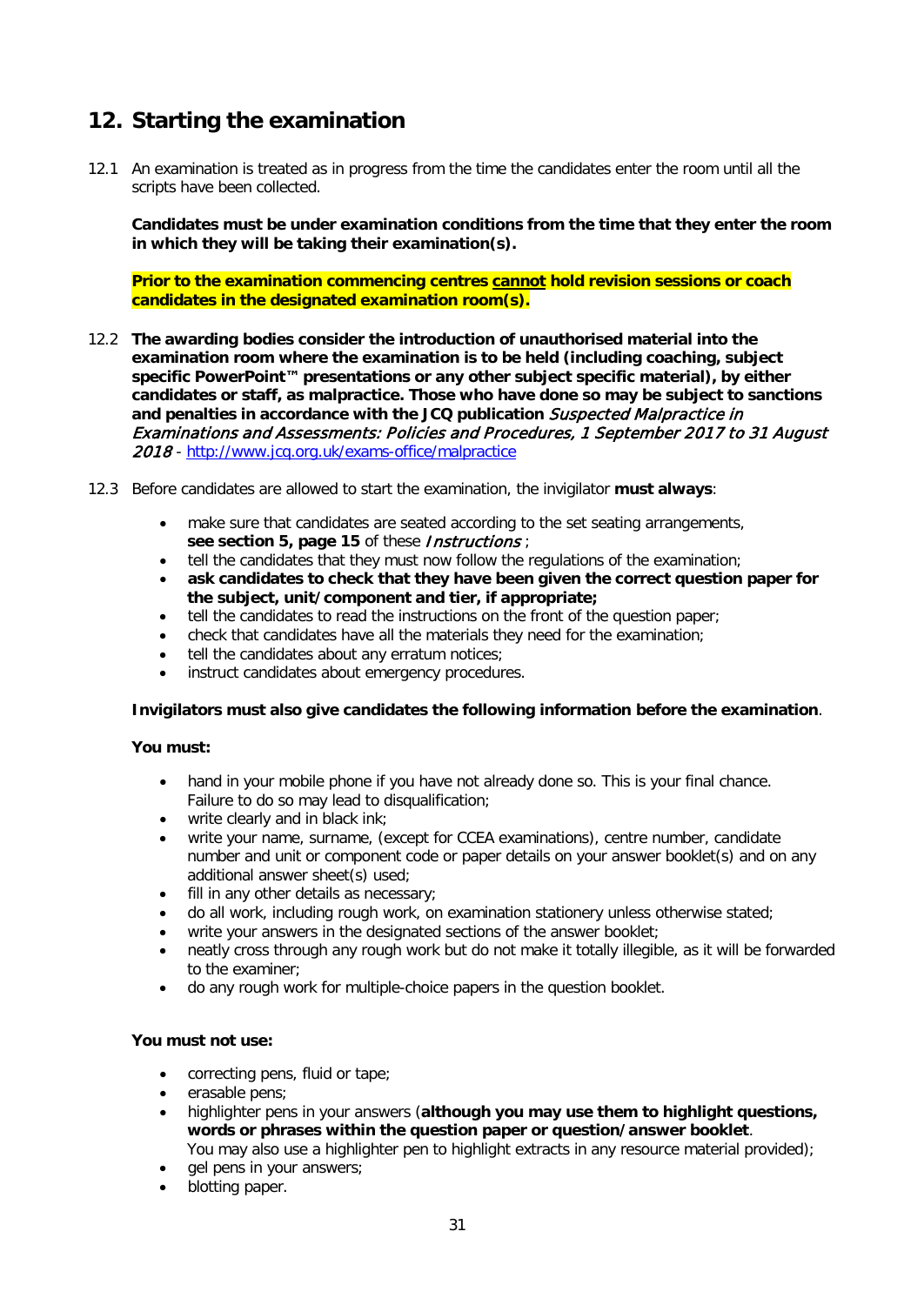### **The invigilator may:**

• read the question paper rubric (the instructions on the front of the question paper) to the candidates.

### **The invigilator must**:

- announce clearly to the candidates when they may begin to write their answers;
- specify the time allowed for the paper(s);
- remind candidates that they are not allowed to communicate in any way with, ask for help from or give help to another candidate while they are in the examination room;
- remind candidates sitting timed Art examinations that the work produced during the timed test period **must** be their own, that they are not allowed to communicate in any way with, ask for help from or give help to another candidate while they are in the examination room; **(The timed Art examination must be carried out under formal examination conditions.)**
- only answer questions from candidates about the instructions on the front of the question paper.

### **The invigilator must not**:

- direct candidates to particular questions or particular sections of the question paper;
- make any comment where a candidate believes that there is an error or omission on the question paper. The invigilator **must** however, refer the matter immediately to the exams officer;
- give any information to candidates about possible mistakes in the question paper, unless there is an erratum notice or permission has been given by the awarding body;
- comment on the content of the question paper;
- read a word or words printed on the question paper to a candidate, other than the instructions on the front cover;
- re-phrase a question for a candidate;
- explain any subject-specific or technical terms to a candidate;
- offer any advice or comment on the work of a candidate;
- unless the candidate has been awarded a prompter, give any indication of the time elapsed or remaining. This also extends to where a question paper consists of distinct sections. **A five minute warning to candidates, although not encouraged, may only be given at the end of the examination.**

### **The invigilator must not undertake any of the above as they constitute malpractice**.

**Advice:** Wording is given in **Appendix 3, page 55,** for invigilators to use, if they wish.

Advice: As candidates complete the details on their answer booklet, invigilators should move around the exam room ensuring that this is being done.

**Advice:** If a candidate thinks that the question paper has a section missing or that he/she has not been prepared for the set texts or options being tested by the paper, the invigilator **must** report the problem to the exams officer immediately.

The exams officer should check that the candidate has the right paper or has been entered for the correct option/tier.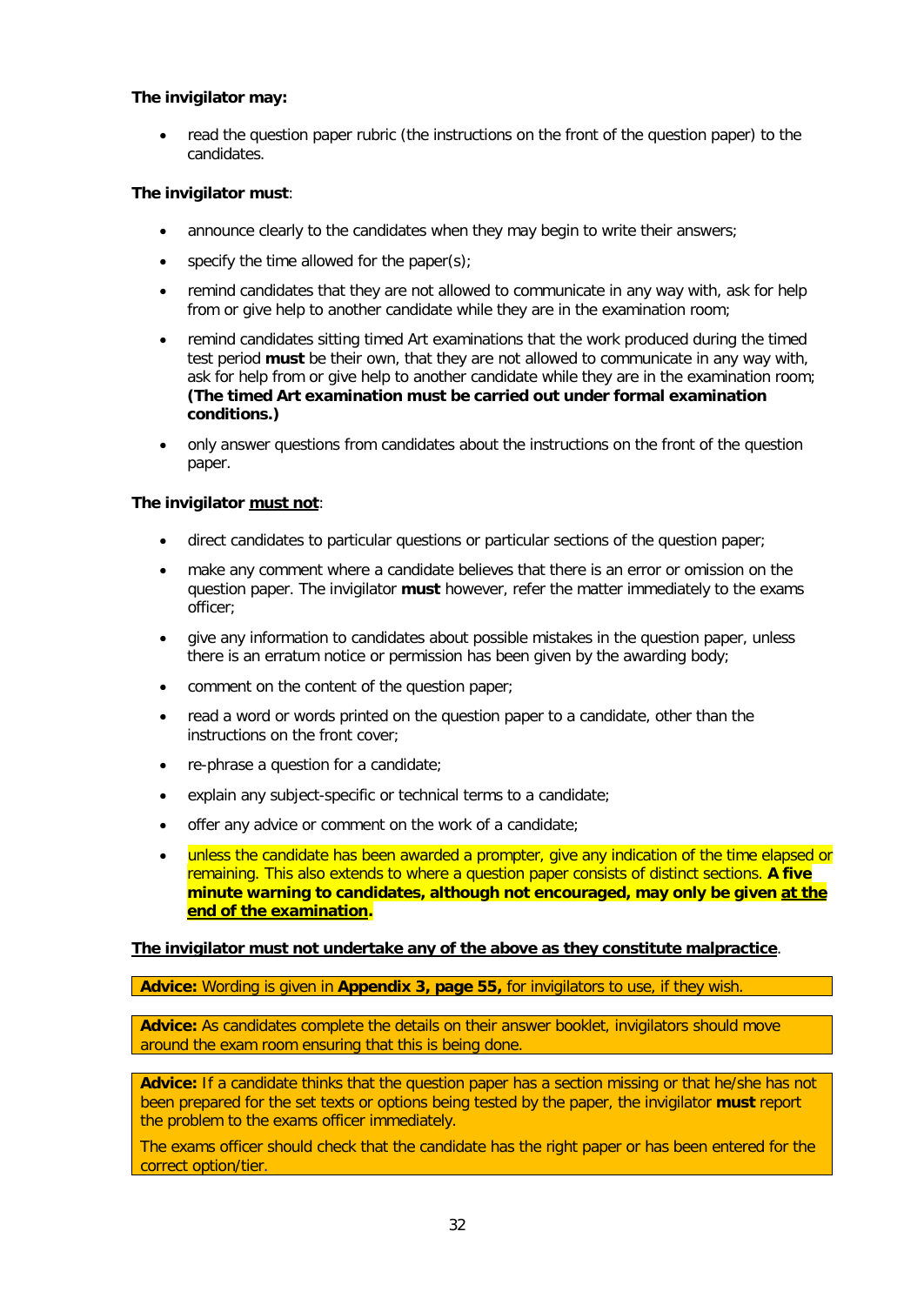# **During the examination**

## **13. Supervising the candidates**

- 13.1 Invigilators **must** supervise the candidates throughout the whole time the examination is in progress and give complete attention to this duty at all times.
- 13.2 Invigilators **must** be vigilant and remain aware of emerging situations, looking out for cheating and malpractice or candidates who may be feeling unwell. Any irregularities **must** be recorded.
- 13.3 Invigilators are required to move around the assessment area quietly and at frequent intervals.
- 13.4 During a practical examination, candidates may need to move around and spoken instructions may be necessary. These **must** be limited to those which are essential to achieve the objectives of the examination. However, all other regulations within this booklet apply.

**Advice:** Place invigilators at the front, back and sides of the room if possible.

**Advice:** An exam room incident log should be used to record any irregularities. Centres may wish to use the form available on the JCQ website – [http://www.jcq.org.uk/exams-office/ice---instructions-for-conducting-examinations/exam-room](http://www.jcq.org.uk/exams-office/ice---instructions-for-conducting-examinations/exam-room-incident-log)[incident-log](http://www.jcq.org.uk/exams-office/ice---instructions-for-conducting-examinations/exam-room-incident-log)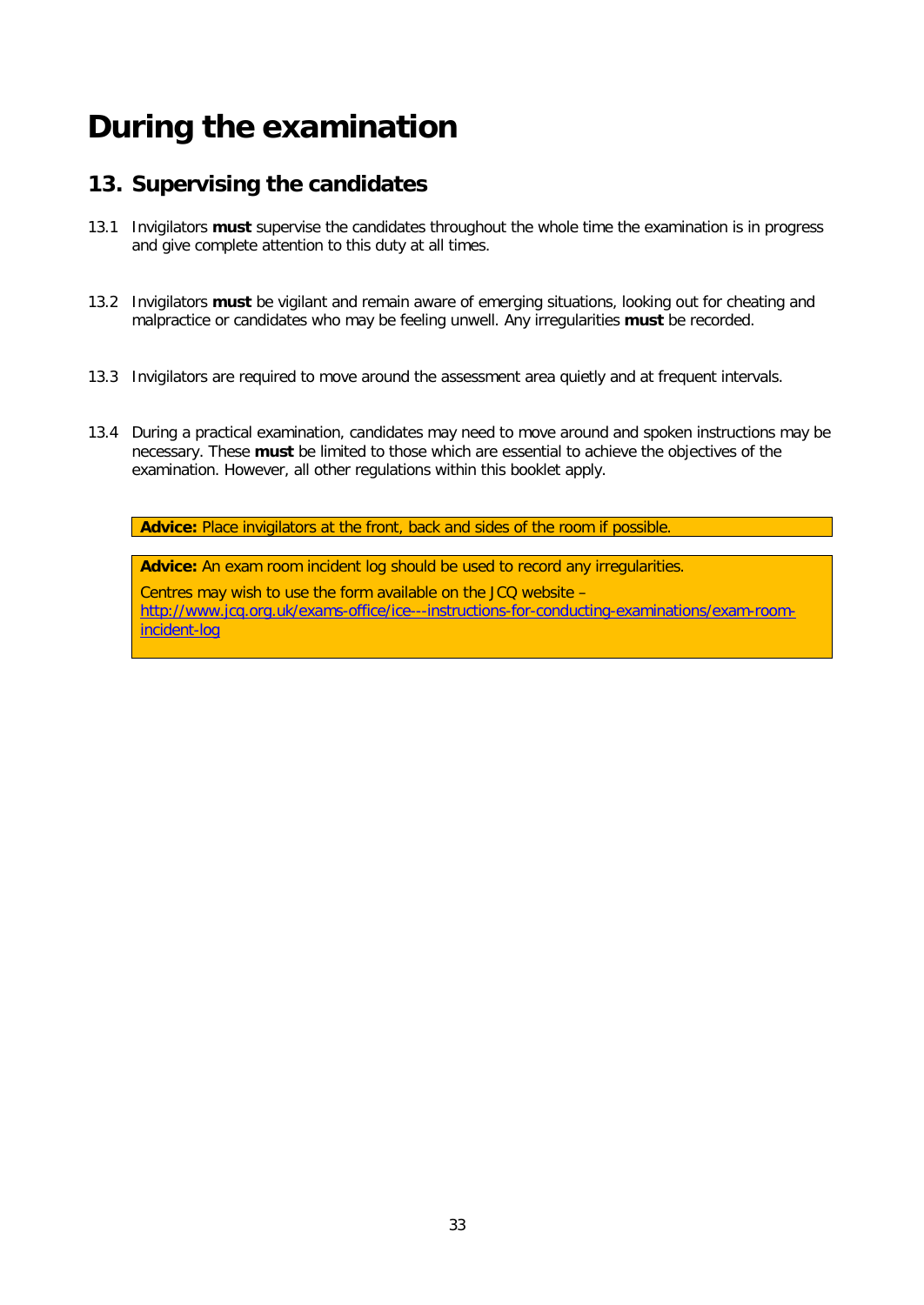## **14. Candidates who arrive late**

14.1 **A candidate who arrives after the start of the examination** may be allowed to enter the examination room and sit the examination. **This is entirely at the discretion of the centre**.

Advice: it is good practice for a centre to have a policy for late and absent candidates. Invigilators **must** be made aware of this policy.

14.2 A candidate who arrives after the start of the examination should be allowed the full time for the examination, depending on the centre's organisational arrangements and provided that adequate supervision arrangements are in place.

### 14.3 **A candidate will be considered very late if they arrive**:

• more than one hour after the published starting time for an examination which lasts one hour or more, i.e. **after 10.00am for a morning examination** or **after 2.30pm for an afternoon examination**.

### **For examinations that last less than one hour, a candidate will be considered very late if they arrive:**

after the awarding body's published finishing time for the examination.

### 14.4 Where a candidate arrives very late for an examination you **must:**

- send the script to the awarding body/examiner in the normal way;
- complete **Form JCQ/VLA-Report on candidate admitted very late to examination room** within seven days of the examination having taken place.

You **must** provide the following information:

- o the reason the candidate arrived late, including any details of special arrangements made for the candidate to reach the centre;
- o the actual starting and finishing times of the examination;
- o the time the candidate started the examination;
- o the time the candidate finished the examination.
- warn the candidate that the awarding body may not accept their script.

Form JCQ/VLA **must not** be sent to an examiner.

Please note that City & Guilds centres do not need to complete **Form JCQ/VLA**. A report giving full details of the candidate's very late arrival **must** be sent to City & Guilds. The candidate **must**  complete a *Declaration of no prior knowledge* form, which is obtainable from City & Guilds.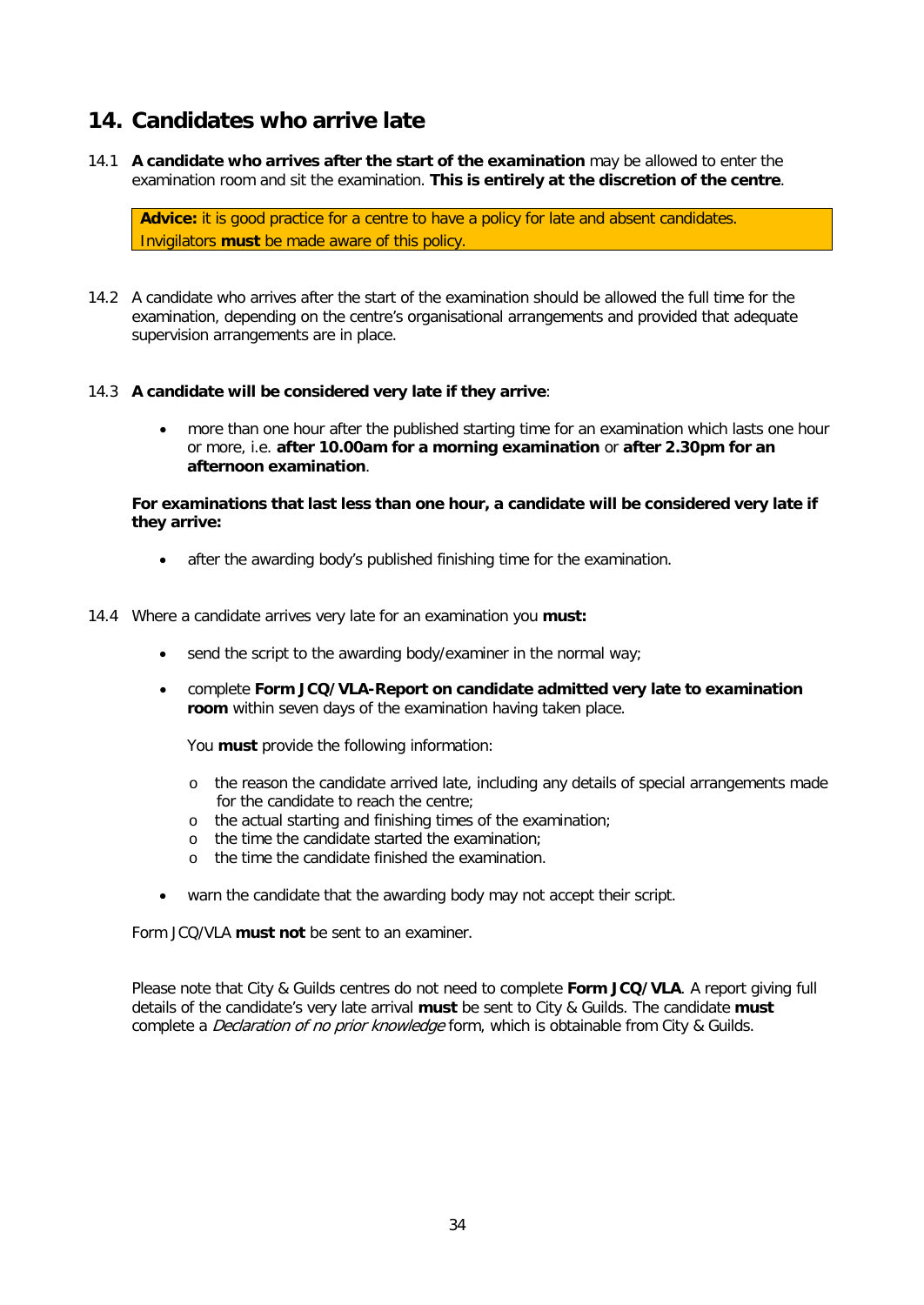14.5 If a candidate arrives in the afternoon for a paper that had been re-arranged for a morning session, the candidate may be allowed to take the paper at the published time as long as he or she has not had any contact with candidates who sat the paper earlier.

The awarding body will then decide whether or not to accept the script.

City & Guilds centres **must** complete a Declaration of no prior knowledge form obtainable from City & Guilds.

14.6 **Centres should note that there is no requirement to complete any paperwork for those candidates who arrive within one hour of the published starting time for an examination which lasts an hour or more, i.e. candidates arriving between 9.00am and 10.00am for a morning examination or between 1.30pm and 2.30pm for an afternoon examination.**

**Advice:** Centres should have their own internal procedures for dealing with candidates who persistently arrive late for examinations.

The exams officer may need to liaise with a senior member of staff who has pastoral responsibilities.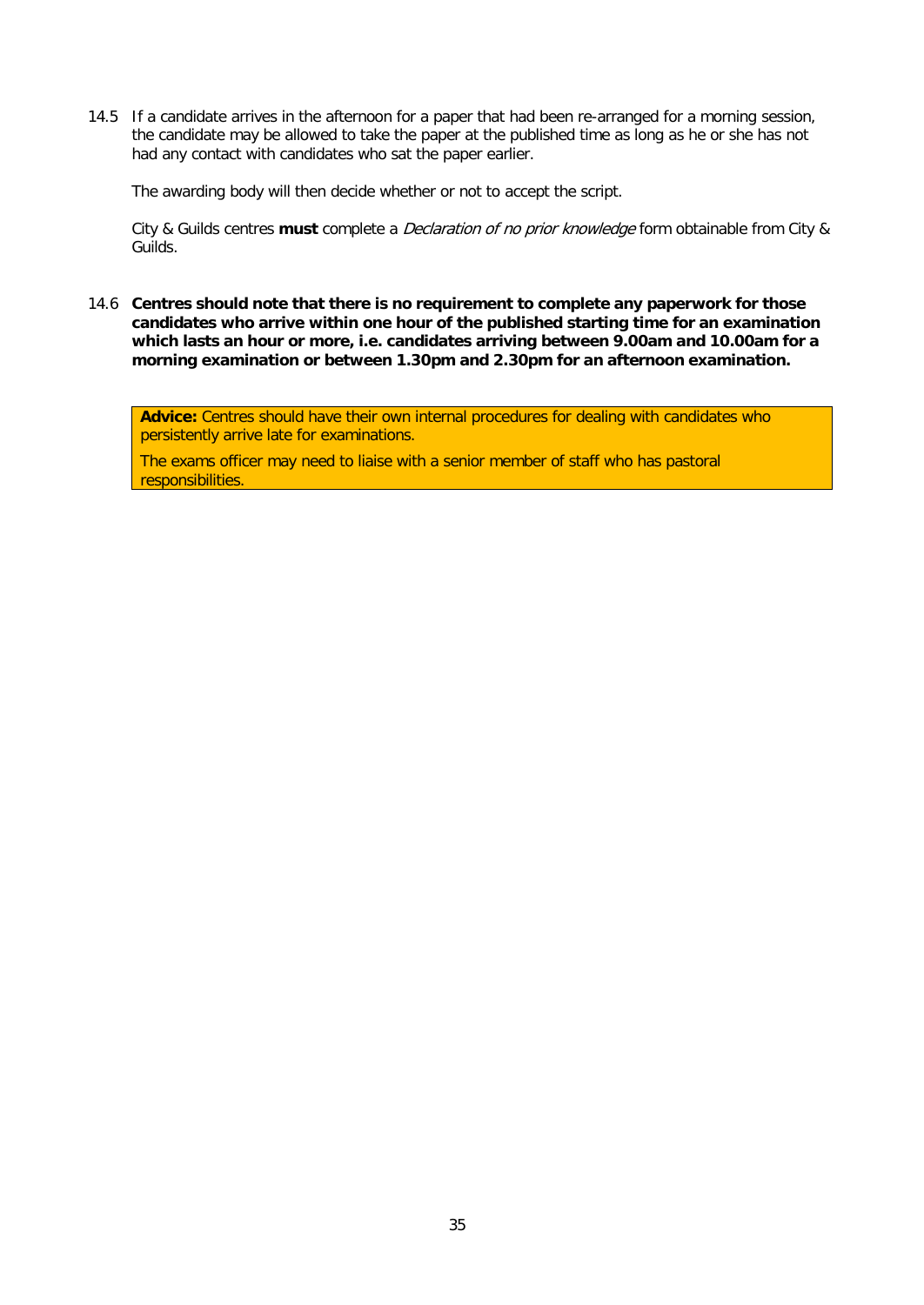## **15. Completing the attendance register**

**Centres must pay close attention to the completion of the attendance register. Failure to do so will impact upon an awarding body's ability to deliver an accurate set of results.**

**The attendance register is a key part of the process of identifying candidates present in the examination room (see section 9, page 27).**

**The invigilator must**:

- accurately complete the attendance register during the examination, in line with the awarding body's instructions, clearly indicating those candidates who are either present, absent or transferred;
- write on the attendance register the details of candidates who took the examination but are not shown on the register; (The exams officer **must** make formal entries to the awarding body as soon as possible, if this has not already been done.)
- cross through the numbers and names of candidates who have been officially withdrawn from a paper or a subject but who are still shown on the register;
- follow the instructions on the ICM for City & Guilds examinations and assessments.

### **The centre must:**

- brief invigilators on arrangements for transferred candidates (where relevant);
- keep a copy of the attendance register until the deadline for enquiries about results has passed or until any appeal, malpractice or other results enquiry has been completed, whichever is later.

**Advice:** Once candidates are seated and have started the examination, complete the attendance register. This will allow for the identification of absent candidates who can be contacted as to their whereabouts.

Completing the attendance register before the end of the examination will enable a check to be made that all scripts have been collected when the examination has finished.

**Advice:** It is permissible for centres to record candidate attendance data for examinations through their MIS and produce a centre generated attendance register. Centres **must** submit attendance data but there is not a requirement for centres to use the paper attendance registers produced by the awarding bodies.

A centre generated attendance register **must** list:

- the centre number;
- paper details, including tier, and date of examination;
- candidate numbers and candidate names;
- whether candidates were present or absent for the examination.

For Pearson examinations centres **must** continue to use the address label, as found at the bottom of the attendance register, when despatching scripts.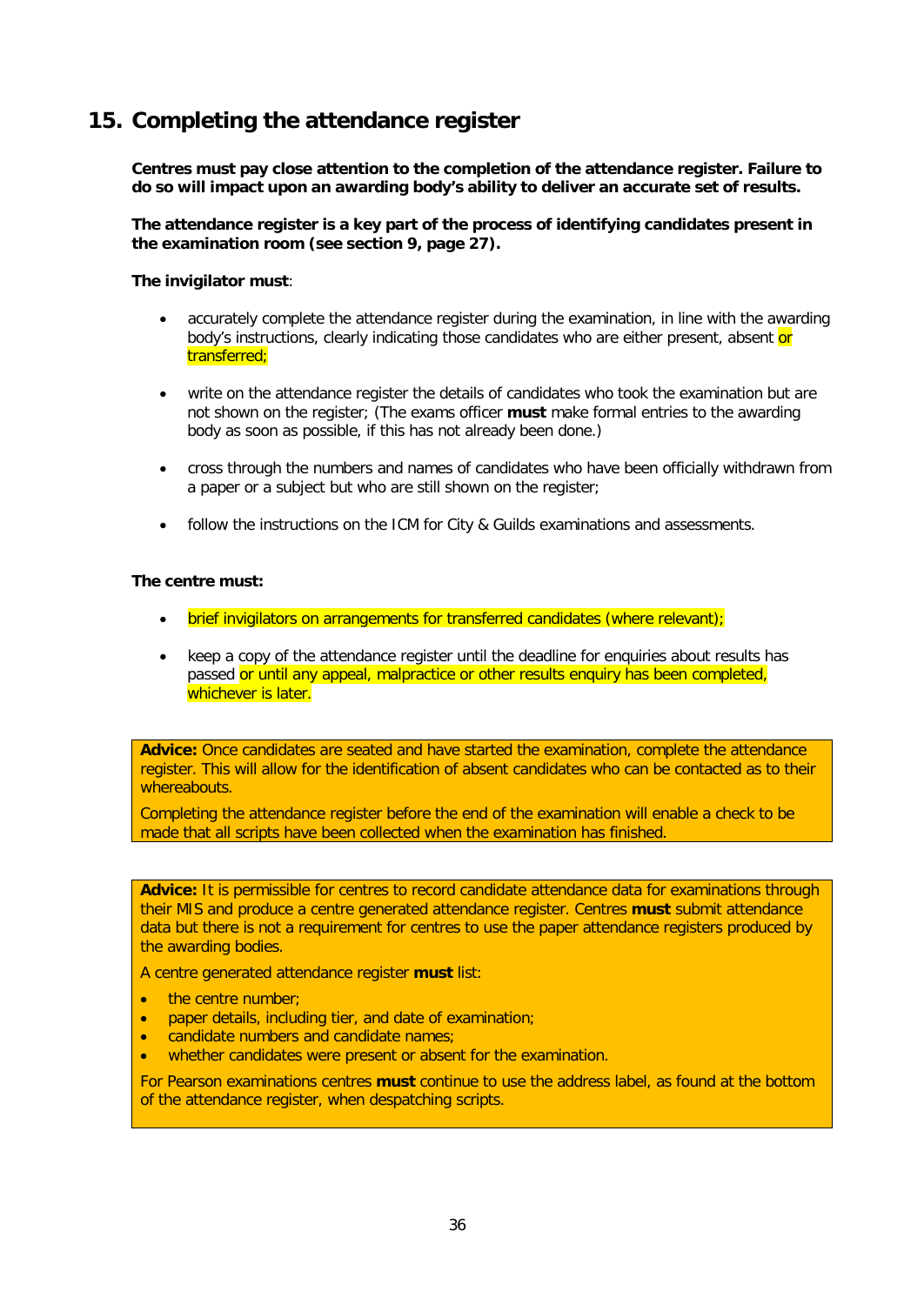## **16. Leaving the examination room**

- 16.1 **For examinations that last one hour or more**, candidates **must** stay under centre supervision until 10.00am for a morning examination or 2.30pm for an afternoon examination, i.e. one hour after the published starting time for that examination.
- 16.2 **For examinations that last less than one hour,** candidates **must** be supervised and question papers **must** be kept in secure storage until the published finishing time of the examination. (**Advice regarding examinations which last for less than an hour see Appendix 2, page 53**.)
- 16.3 **For City & Guilds examinations where the duration of the examination is one hour or less**, candidates **must** remain under centre supervision for a period equal to half the length of the examination.
- 16.4 **Candidates who take an examination earlier than the published starting time shown on the timetable must stay under centre supervision until one hour after the awarding body's published starting time for that examination**. Also, you **must** make sure that question papers used by those candidates are kept in secure storage until one hour after the published starting time for that examination.
- 16.5 Candidates who are allowed to leave the examination room temporarily **must** be accompanied by a member of centre staff. Those candidates may be allowed extra time at the discretion of the centre to compensate for their temporary absence.
- 16.6 Candidates who have finished their work and have been allowed to leave the examination room early **must** hand in their work before they leave the examination room. Those candidates **must not** be allowed back into the room.
- 16.7 If examinations have been re-scheduled in a morning or afternoon session, or to the following day, for one or more candidates, the question papers **must not** be released:
	- until the awarding body's published finishing time for the paper concerned; **or**
	- until **all** candidates within the centre have completed the paper concerned.
- 16.8 Question papers **must not** be removed from the examination room until all candidates have completed the examination.

In cases where an examination has been moved from an afternoon session to a morning session due to a timetable variation (**see section 2.10, page 10**), the invigilator **must** collect all question papers and pass **all** copies to the exams office for return to secure storage.

16.9 Upon completion of an on-demand BTEC examination, question papers **must not** be released to centre personnel and/or to candidates at any time. (This applies to both written and on-screen examinations.)

### 16.10 **City & Guilds centres must return or destroy all question papers, unless otherwise advised**.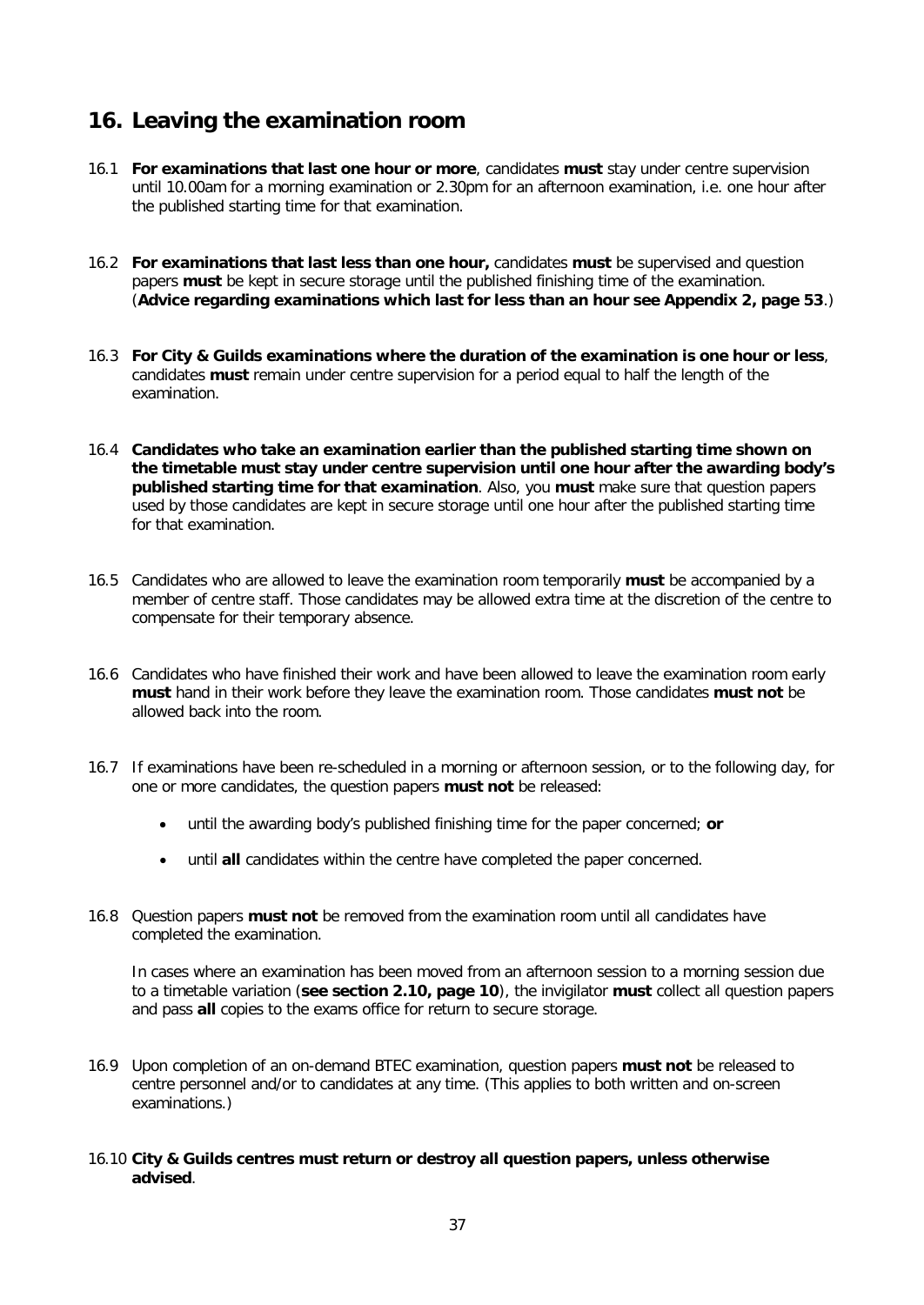## **17. Malpractice**

17.1 If a candidate is suspected of malpractice, the invigilator **must** warn the candidate that he/she may be removed from the examination room.

The candidate should also be warned that the awarding body will be informed and may decide to disqualify the candidate.

17.2 The invigilator **must** record what has happened.

Wherever possible, the invigilator should remove and keep any unauthorised material that a candidate may have in the examination. If necessary, the invigilator should summon assistance.

### 17.3 **The head of centre must report to the awarding body immediately all cases of suspected or actual malpractice in connection with the examination**.

**Form JCQ/M1** - Report of suspected candidate malpractice <http://www.jcq.org.uk/exams-office/malpractice> **must** be completed.

The head of centre has the authority to remove a candidate from the examination room, but should only do so if the candidate would disrupt others by remaining in the room.

### 17.4 **The head of centre has a duty to monitor and report potential malpractice by invigilators and centre staff to the awarding body immediately.**

17.5 If candidates commit malpractice, the awarding body may decide to penalise or disqualify them.

Candidates should be warned of the possible penalties an awarding body may apply. **See sections 4.2 and 4.3, page 13.**

### 17.6 **Examination scripts must be packed as normal** (**see section 21, page 41**). **Form JCQ/M1 must be submitted separately to the relevant awarding body**.

**Advice:** In such circumstances please refer to the JCQ publication Suspected Malpractice in Examinations and Assessments: Policies and Procedures, 1 September 2017 to 31 August 2018 <http://www.jcq.org.uk/exams-office/malpractice>

**Advice:** You may wish to photocopy **Appendix 5** of the JCQ publication Suspected Malpractice in Examinations and Assessments: Policies and Procedures, 1 September 2017 to 31 August 2018 <http://www.jcq.org.uk/exams-office/malpractice>and place it on your exam notice board so that all candidates are aware of the penalties and sanctions.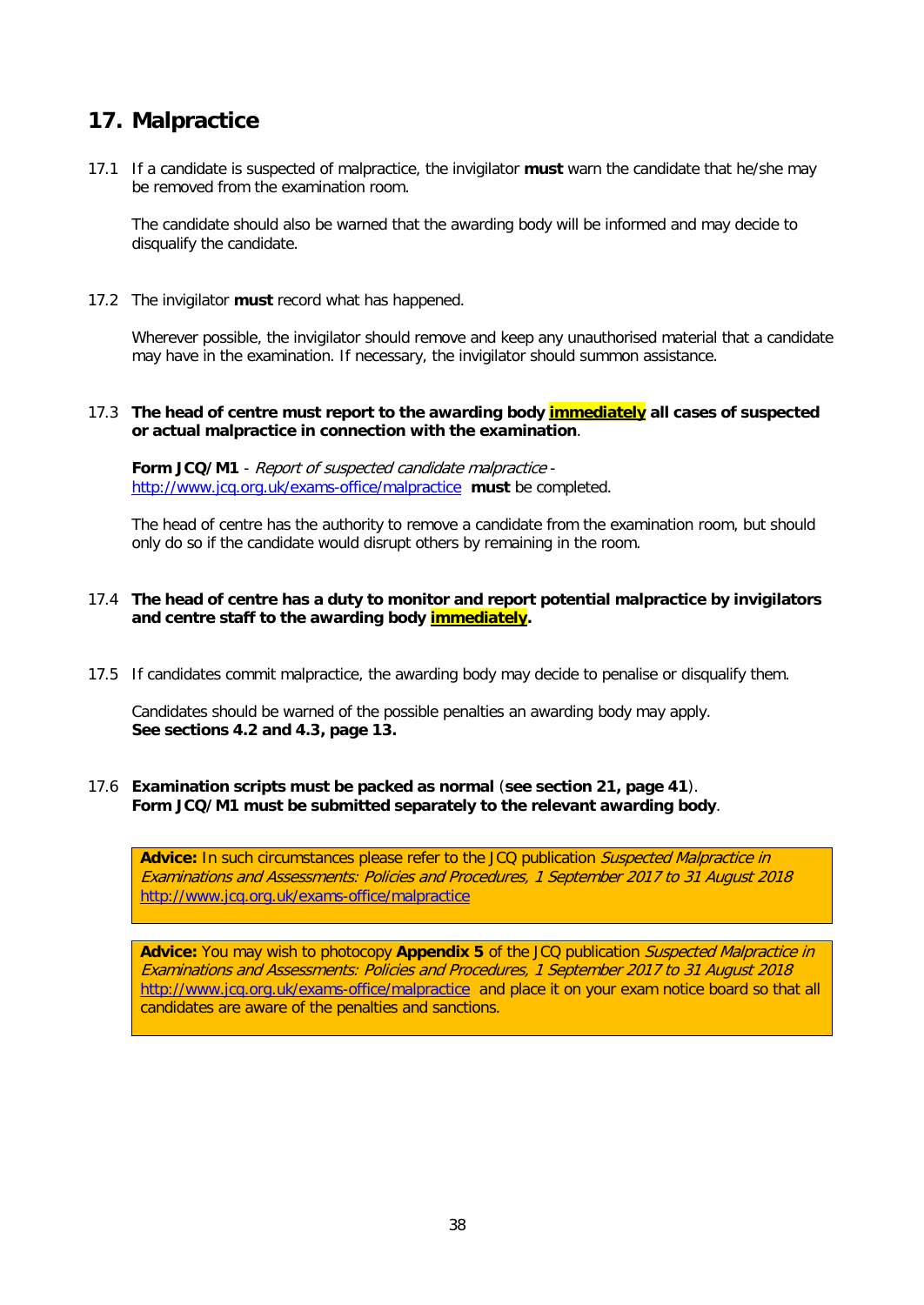## **18. Emergencies**

The invigilator **must** take the following action in an emergency such as a fire alarm or a bomb alert.

- Stop the candidates from writing.
- Collect the attendance register (**in order to ensure all candidates are present**) and evacuate the examination room in line with the instructions given by the appropriate authority.
- Advise candidates to leave all question papers and scripts in the examination room.
- Candidates should leave the room in silence.
- Make sure that the candidates are supervised as closely as possible while they are out of the examination room to make sure there is no discussion about the examination.
- Make a note of the time of the interruption and how long it lasted.
- Allow the candidates the full working time set for the examination.
- If there are only a few candidates, consider the possibility of taking the candidates (with question papers and scripts) to another place to finish the examination.
- Make a full report of the incident and of the action taken, and send to the relevant awarding body.

**Advice:** In dealing with emergencies you **must** be aware of your centre's policy and, where appropriate, any instructions from relevant local or national agencies.

You **must** have a **written** centre policy for dealing with an emergency evacuation of the examination room, which will be subject to inspection by the JCQ Centre Inspection Service.

**Advice:** You may wish to laminate your emergency evacuation procedure and display this in the examination room, using coloured paper to draw attention to it.

**Advice:** A suggested emergency evacuation procedure for centres to use may be found on the JCQ website -

[http://www.jcq.org.uk/exams-office/ice---instructions-for-conducting-examinations/centre](http://www.jcq.org.uk/exams-office/ice---instructions-for-conducting-examinations/centre-emergency-evacuation-procedure)[emergency-evacuation-procedure](http://www.jcq.org.uk/exams-office/ice---instructions-for-conducting-examinations/centre-emergency-evacuation-procedure)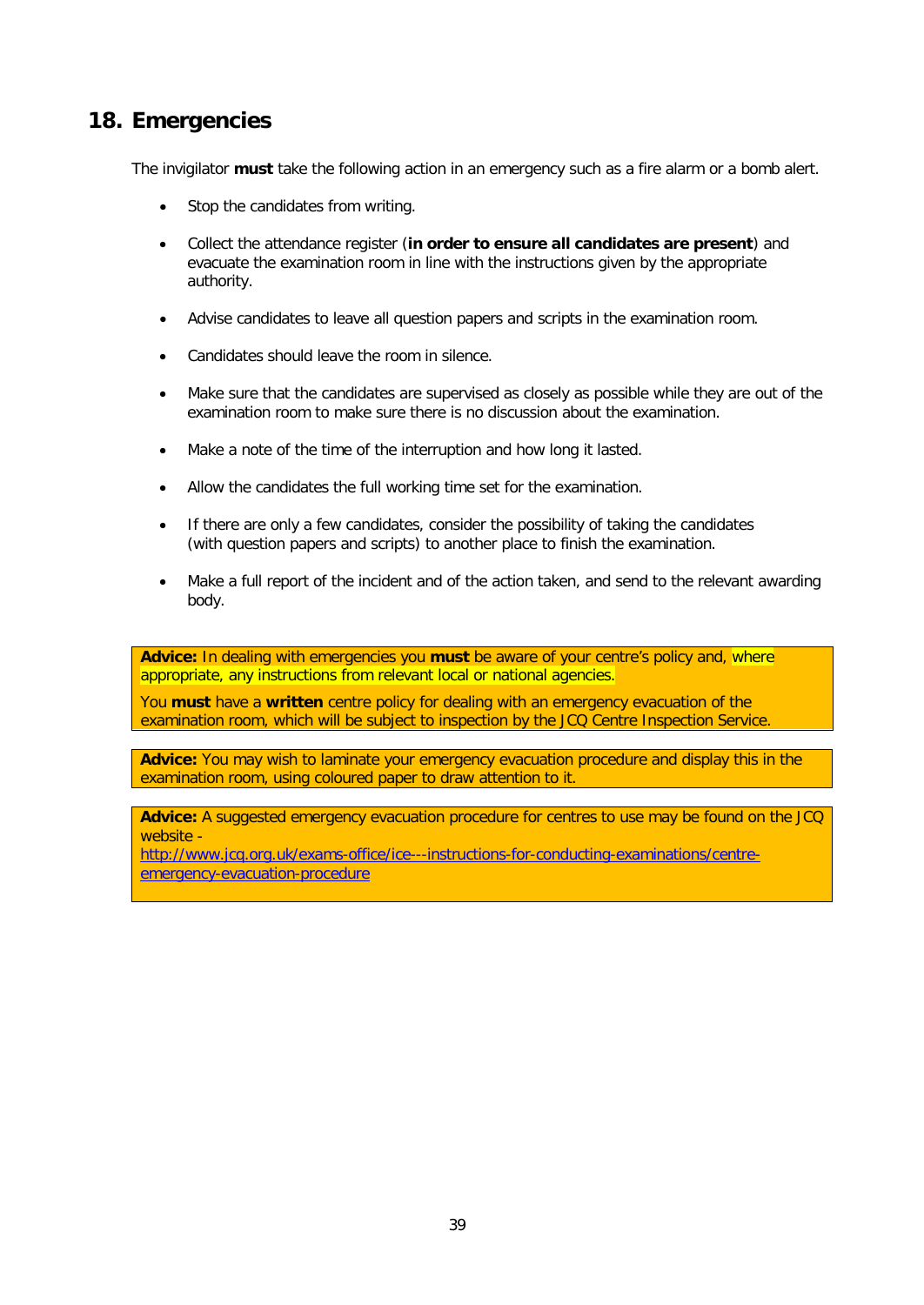# **At the end of the examination**

## **19. Finishing the examination**

At the end of the examination invigilators **must:**

- tell candidates to stop working and remind them that they are still under examination conditions;
- allow candidates who arrived late, and were allowed the full working time to do their examination, to continue after the normal finishing time. Tell them to stop working after the extra time allowed has passed;
- instruct candidates taking written examinations to:
	- o make sure they have put all the necessary information on their answer booklet and any additional answer sheets, e.g. candidate name, candidate number, centre number;
	- o make sure their answers are correctly numbered;
	- o make sure they have put any loose additional answer sheets inside the answer booklet. Paper clips or staples **must not** be used. Treasury tags should only be used if permitted by the awarding body marking the papers.
- For examined vocational qualifications complete the invigilation certificate, if one is provided.

**Advice:** Make sure that candidates granted extra time and/or supervised rest breaks carry on for the necessary additional time. Invigilators **must** be aware in advance of the examination which candidates have been granted extra time to complete their examination and those with supervised rest breaks.

**Advice:** A five minute warning to candidates, **although not encouraged**, is permitted.

## **20. Collecting scripts**

Invigilators **must:**

- collect all the scripts/objective test sheets before candidates are allowed to leave the examination room;
- **check that there is a script/objective test sheet for every candidate marked as present on the attendance register;**
- **check that the names on the scripts match the details on the attendance register (except CCEA);**
- put the scripts/objective test sheets in the order shown on the attendance register;
- check that candidates have used their correct centre and candidate numbers;
- give the scripts/objective test sheets to the person responsible for despatching them to the awarding body/examiner.

Centres **must** ensure that scripts are kept secure at all times until they are despatched to the awarding body/examiner.

When checking that the names on the scripts match the details on the attendance register, if a mismatch of names is identified a note **must** be made on the attendance register. Centres **must not** amend, or add to, the information recorded by the candidate on the front of their answer booklet.

**Please note: scripts are confidential between the candidates and the awarding body. No-one may read them or photocopy them before they are sent to the awarding body/examiner, unless the awarding body has stated otherwise.**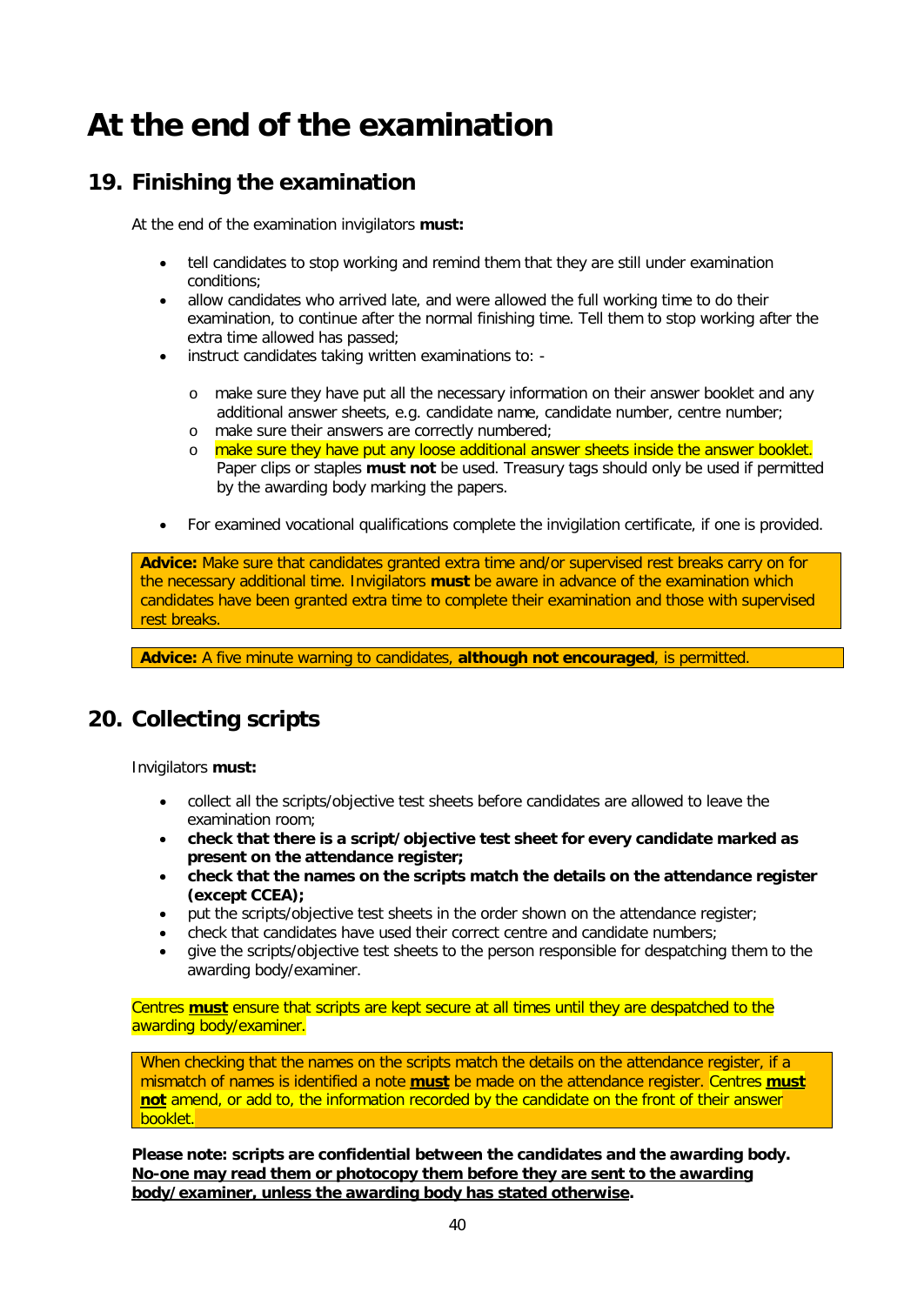# **After the examination**

## **21. Packing scripts**

You **must:**

- check that you have enough large plastic envelopes to despatch all your scripts. Contact the relevant awarding body if you think you may need more;
- use the plastic envelopes provided by the appropriate awarding body regardless of the number of scripts you have to send;
- ensure that every script or objective test sheet from the examination has been included **only one set of examination papers per plastic envelope**;
- ensure that all scripts/objective test sheets for a unit/component are collected together, **including those for any candidates who have been accommodated separately**;
- enclose the relevant attendance register(s) with the scripts or objective test sheets. Scripts and objective test sheets **must** be in the same order as candidates appear on the attendance register. The attendance register **must** still be completed and sent even when there are no scripts due to all candidates being absent or withdrawn;
- ensure cover sheets accompany scripts where appropriate, for example where a candidate has used a scribe. **The cover sheet must be placed inside the script**;
- use the pre-addressed labels provided by the awarding bodies. Ensure the correct label is used for each component and that the most up to date label is always used – do not use photocopied labels;
- always use only one label per package;
- always use the whole address label, stick it securely to the largest face of the package and ensure it is flat and crease free;
- fasten envelopes securely, but do not use staples, string or brown tape.

### You **must not:**

- include anything other than the examination scripts and the attendance register(s);
- identify your centre in any way to the examiner (for example, through compliment slips or franking machines), in order to ensure the marking process is anonymous;
- combine packages, even where scripts for more than one examination are going to the same address. (If you have too many scripts from one examination to fit into one envelope, the awarding body will send extra address labels so that you can split the scripts into separate packages.)
- overfill packages as they may split open during transit;
- write on labels or alter them in any way.

Advice: If you need to print an address label ensure that your printer is printing clearly. Faint address labels are not acceptable.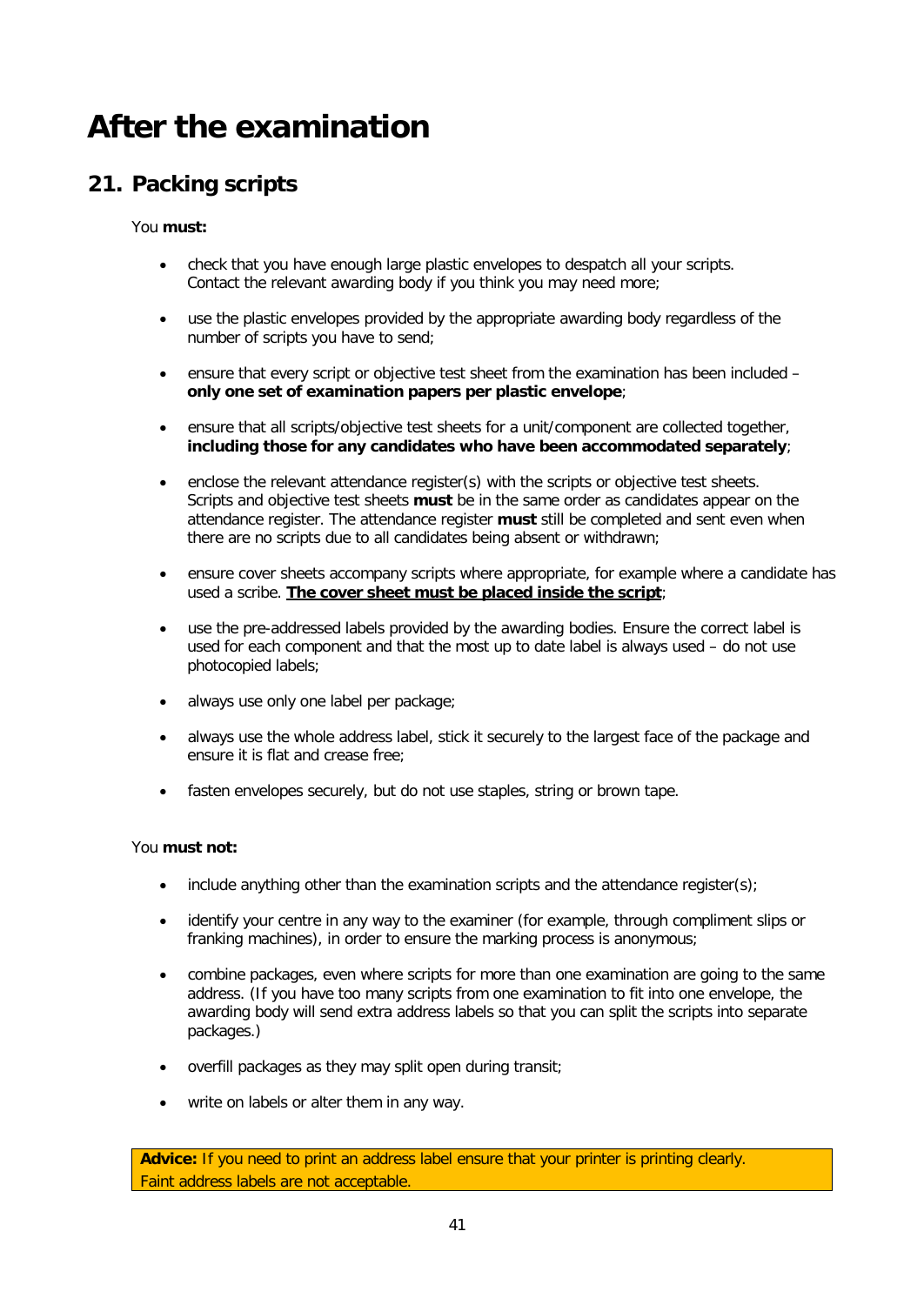## **22. Sending scripts**

### You **must:**

- despatch scripts and accompanying attendance registers to the address provided on the same day of the examination wherever possible;
- ensure that any scripts that cannot be despatched on the scheduled day of the examination are despatched **no later than the next working day**;
- retain scripts in secure storage if kept within the centre overnight.

### You should:

• try to despatch scripts from the morning and afternoon sessions of Friday 25 May 2018 that afternoon. If this is not possible, you **must** retain the scripts in secure storage. The scripts **must** be despatched **as early as possible** on Tuesday 29 May 2018.

**Advice:** Where there is a window for delivering an examination, centres **must** make sure that all scripts are despatched by the end of that period.

### **Centres not involved in the secure despatch of exam scripts service**:

- **must** obtain proof of postage/despatch for each packet of scripts, which **must** be retained on the centre's files until the results are published, in case of loss or damage. (Proof of postage will provide evidence that the candidates' scripts have left the centre. This is taken to indicate that the scripts were written at the appointed time and that, should the scripts not be received by the awarding body/examiner, then special consideration may be possible.)
- **must** use a method of despatch which is reliable and ensures prompt delivery.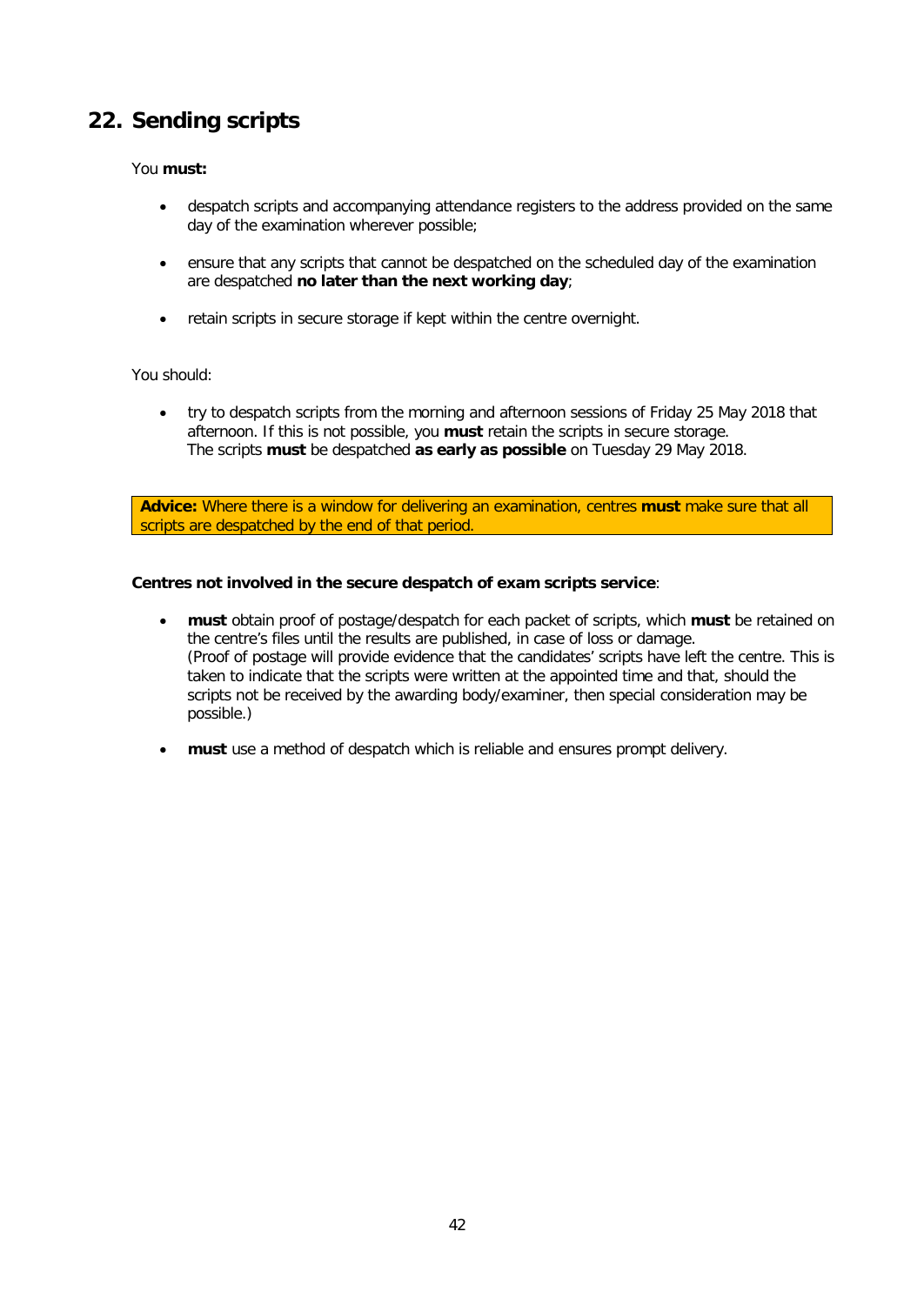## **23. Unused stationery**

### **The invigilator must:**

- collect all unused stationery in the examination room;
- check it for any loose sheets which candidates may have missed;
- return it to the exams officer.

### **The exams officer must:**

- return unused stationery to secure storage until needed for a future examination;
- destroy confidentially any out-of-date stationery.

## **24. Applications for special consideration**

If a candidate sits an examination under adverse circumstances and you want to submit an application for special consideration, you must refer to the JCQ publication A guide to the special consideration process - <http://www.jcq.org.uk/exams-office/access-arrangements-and-special-consideration>

**You must never enclose a letter asking for special consideration with a candidate's script.**

**Advice:** Ensure paperwork for malpractice, very late arrivals and special consideration is completed in a timely manner (where required).

## **25. Supplements – checklists**

On **page 44** a checklist is given as a good practice guide for centres in relation to the Equality Act 2010 and the conduct of examinations.

On **page 45** a checklist for invigilators (written examinations) is given to support these *Instructions*.

This checklist should help to remind invigilators what they need to do when conducting written examinations and must only be used in conjunction with these *Instructions*.

On **page 46** a checklist for invigilators (on-screen tests) is given to support these *Instructions*.

This checklist should help to remind invigilators what they need to do when conducting on-screen tests and must only be used in conjunction with the instructions as detailed in **Appendix 1, page 48** of this booklet.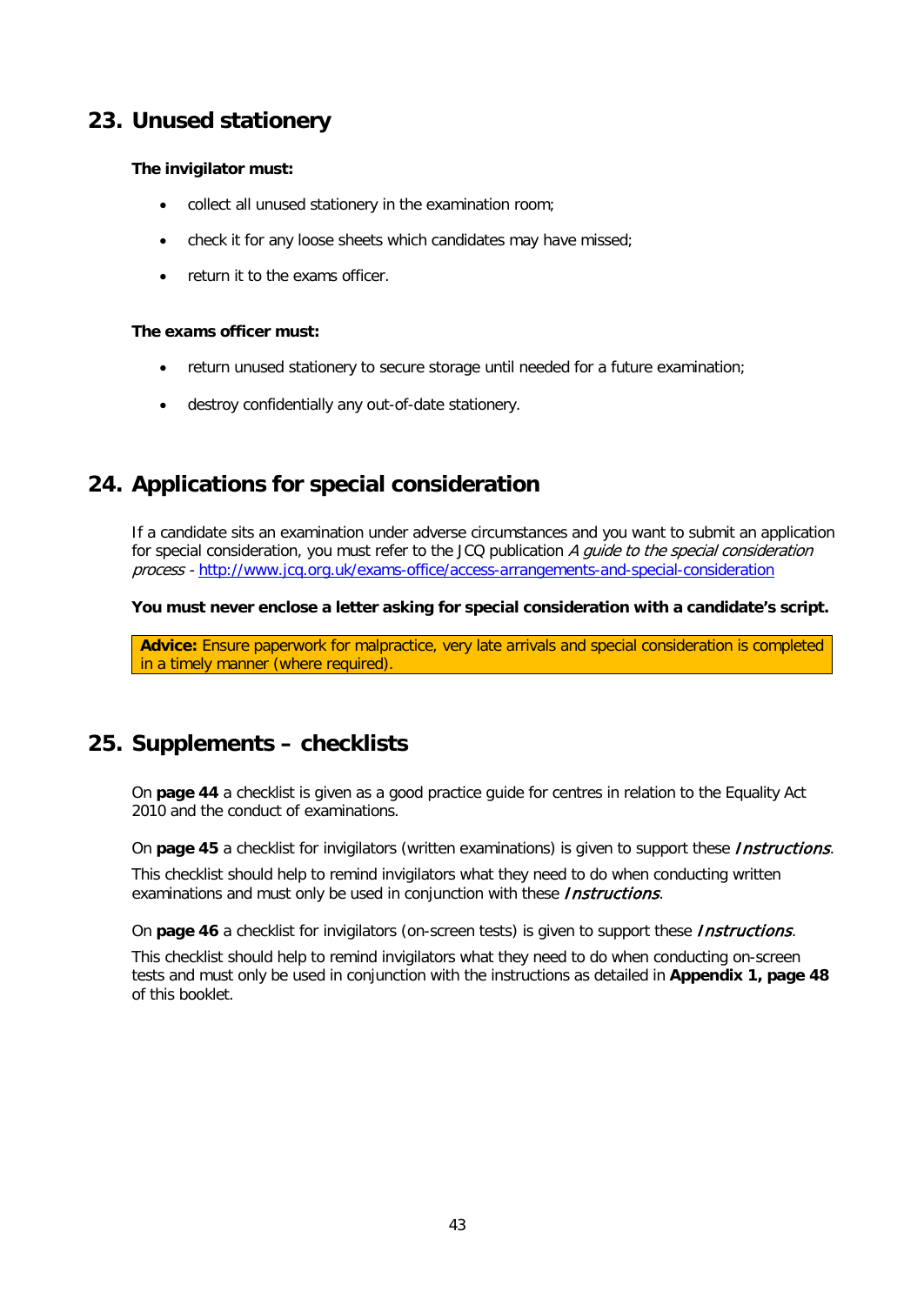## **Checklist for heads of centre and examination officers – The Equality Act 2010 and conduct of examinations:**

The following checklist, which is not an exhaustive one, has been produced as a good practice guide for centres.

| $\pmb{\mathsf{A}}$ | <b>Training invigilators</b>                                                                                                                                                                                  |
|--------------------|---------------------------------------------------------------------------------------------------------------------------------------------------------------------------------------------------------------|
| $\mathbf{1}$       | Ensure that invigilators are made aware of the Equality Act 2010 and are trained in disability issues.                                                                                                        |
| $\overline{2}$     | As part of the training process make sure that invigilators are aware of policies and procedures                                                                                                              |
|                    | relating to emergency evacuation and medication, especially where they relate to candidates with a                                                                                                            |
|                    | disability.                                                                                                                                                                                                   |
| $\mathfrak{Z}$     | Ensure that invigilators are aware of alternative means of communication, especially in the exam                                                                                                              |
|                    | room when conveying information to disabled candidates.                                                                                                                                                       |
| B                  | <b>Information for candidates</b>                                                                                                                                                                             |
| $\mathbf{1}$       | Ensure that information supplied to candidates with a disability, such as JCQ Information for                                                                                                                 |
|                    | candidates documents, are suitably sized and adapted.                                                                                                                                                         |
| $\mathbf C$        | <b>Seating arrangements</b>                                                                                                                                                                                   |
| $\mathbf{1}$       | Make sure that there are chairs available outside the examination room(s) to enable those with a                                                                                                              |
|                    | disability or those candidates who experience extreme stress or anxiety, to sit and rest before they                                                                                                          |
|                    | enter the examination.                                                                                                                                                                                        |
| $\overline{c}$     | Ensure that there is sufficient space between desks and chairs to enable a candidate (or an                                                                                                                   |
|                    | invigilator) who uses a wheelchair to enter and leave the room without difficulty.                                                                                                                            |
| 3                  | If you know that a candidate may become unwell during the examination due to the nature of their                                                                                                              |
|                    | disability, try to ensure that you seat them close to the exits to make them feel more comfortable                                                                                                            |
|                    | and to limit any disruption to others within the examination room.                                                                                                                                            |
| 4                  | Ensure that the seating is both appropriate and comfortable for those who may have a disability                                                                                                               |
|                    | which affects sitting and posture.                                                                                                                                                                            |
| D                  | <b>Candidates requiring access arrangements</b>                                                                                                                                                               |
| $\mathbf{1}$       | Where a candidate has been granted the use of an Oral Language Modifier, a reader or a scribe,                                                                                                                |
|                    | ensure that those individuals who will be acting as an Oral Language Modifier, a reader or a scribe                                                                                                           |
|                    | are introduced to the candidate prior to the examination(s) taking place. This is particularly important                                                                                                      |
|                    | for those candidates with autism, who will find it difficult to relate to someone who is a stranger.                                                                                                          |
| $\overline{2}$     | Where a candidate has been granted supervised rest breaks, try to ensure that the rest areas are                                                                                                              |
|                    | suitably comfortable as well as maintaining the security of the examination. Supervised rest breaks                                                                                                           |
|                    | will apply to those candidates who suffer from fatigue, hyperactivity, obsessive compulsive disorders                                                                                                         |
| 3                  | or long term health conditions.                                                                                                                                                                               |
|                    | Where a candidate has been granted the use of a prompter, it is important that the person appointed<br>to act as a prompter is aware of disability etiquette, particularly when touching the candidate's desk |
|                    | as a means of a prompt, or tapping the candidate's arm or shoulder. This will apply to those                                                                                                                  |
|                    | candidates with autism who may have difficulty with time.                                                                                                                                                     |
| $\overline{4}$     | For on-screen tests, ensure that hardware and software have been adapted for those candidates with                                                                                                            |
|                    | a sensory or multi-sensory impairment.                                                                                                                                                                        |
| E                  | <b>Emergency evacuation procedures</b>                                                                                                                                                                        |
| 1                  | Invigilators and all other centre staff involved in conducting examinations must be aware of the                                                                                                              |
|                    | emergency evacuation procedures in place for those candidates with a disability who may need                                                                                                                  |
|                    | assistance in leaving the building.                                                                                                                                                                           |
| $\sqrt{2}$         | When evacuation and emergency procedures are being explained to candidates, attention should be                                                                                                               |
|                    | given to those candidates with a disability, for whom such procedures may be different.                                                                                                                       |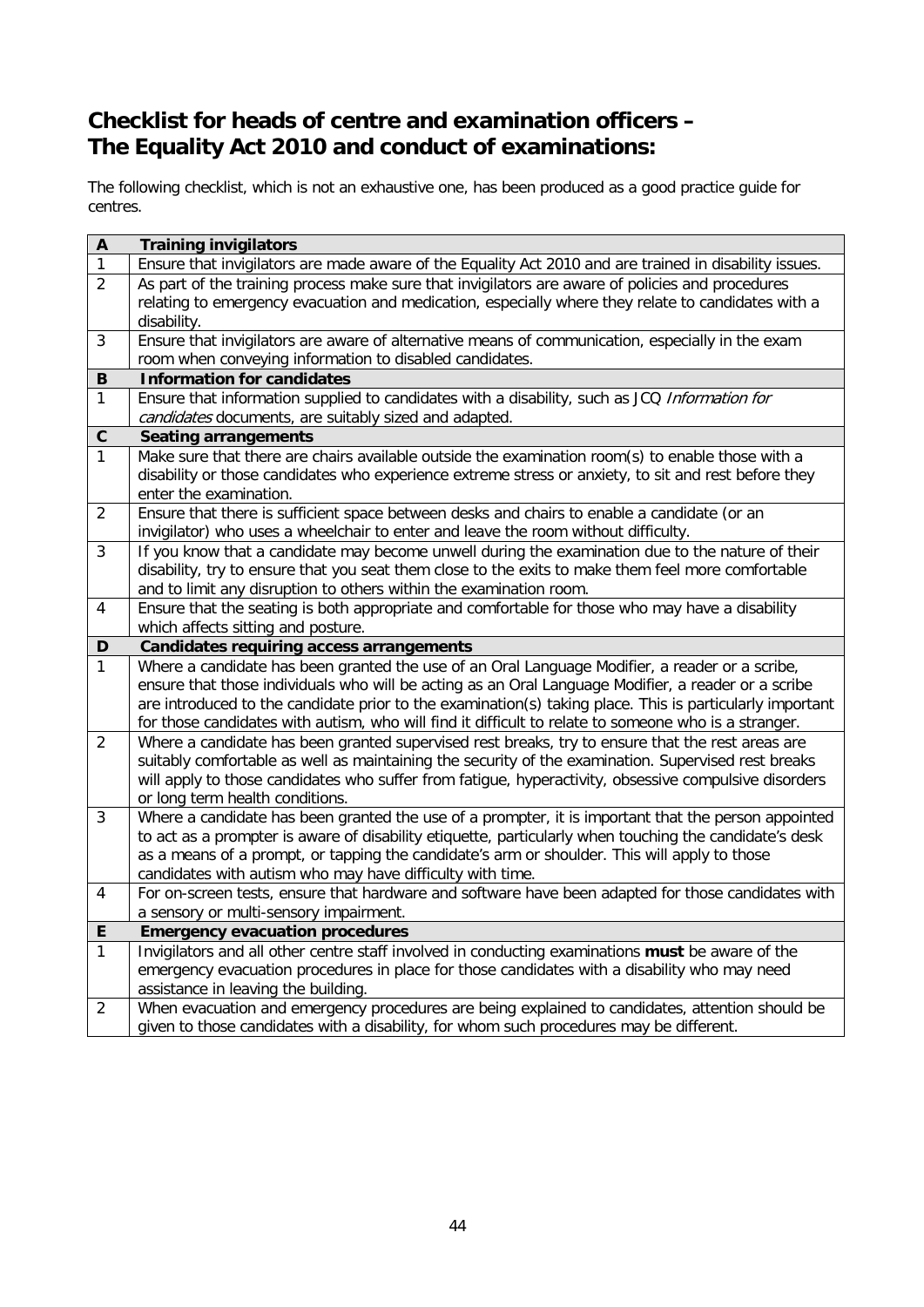## **Checklist for invigilators (for written examinations)**

| A                       | Arranging the examination room                                                                                                         |
|-------------------------|----------------------------------------------------------------------------------------------------------------------------------------|
| $\mathbf{1}$            | Check that any charts, diagrams, etc. have been cleared from the walls.                                                                |
| $\overline{2}$          | Check that you have the following on display:                                                                                          |
|                         | an analogue or digital clock that all candidates can see clearly;<br>$\bullet$                                                         |
|                         | a board/display showing the centre number, subject title, paper number and the actual starting and<br>$\bullet$                        |
|                         | finishing time of the examination(s).                                                                                                  |
| 3                       | Check that you have:                                                                                                                   |
|                         | for the main examination hall/room a printed paper copy or an electronic copy, accessible via a laptop                                 |
|                         | or tablet, of the 2017/18 JCQ Instructions for conducting examinations;                                                                |
|                         | any subject-specific instructions and/or stationery lists issued by the relevant awarding body;<br>$\bullet$                           |
|                         | a seating plan of the examination.                                                                                                     |
| B                       | <b>Identifying candidates</b>                                                                                                          |
| $\mathbf{1}$            | Make sure you know the identity of every candidate in the examination room.                                                            |
| $\overline{2}$          | Check the documentary evidence that private candidates or transferred candidates provide.                                              |
|                         | You must ensure that they are the same people who were entered/registered for the examination/assessment.                              |
| $\mathbf C$             | Before the examination                                                                                                                 |
| $\mathbf{1}$            | Check the front of the question paper for the exact requirements for authorised materials, particularly                                |
|                         | calculators, dictionaries (see F below), anthologies and set texts.                                                                    |
| $\overline{c}$          | Tell candidates that they must now follow the regulations of the examination.                                                          |
| $\overline{3}$          | Warn candidates that they must give you any unauthorised materials. This includes potential                                            |
|                         | technological/web enabled sources of information such as iPods, mobile phones, MP3/4 players,                                          |
|                         | smartwatches and wrist watches which have a data storage device.                                                                       |
| $\overline{4}$          | Tell candidates to remove their wrist watch and place it on their desk so that it is in sight of the invigilator(s).                   |
| $\overline{5}$          | Tell the candidates:                                                                                                                   |
|                         | to fill in the details on the front of the answer booklet and any supplementary sheets, e.g. candidate name,<br>$\bullet$              |
|                         | (except CCEA) candidate number and centre number; in black ink;                                                                        |
|                         | to read the instructions on the front of the question paper.<br>$\bullet$                                                              |
| 6                       | Tell the candidates about any erratum notices.                                                                                         |
| $\overline{7}$          | Remind candidates to write clearly using black ink, not to use highlighters or gel pens in their answers and to                        |
|                         | write in the designated sections of the answer booklet.                                                                                |
| 8                       | Tell candidates when they may begin and how much time they have.                                                                       |
|                         |                                                                                                                                        |
| D                       | During the examination                                                                                                                 |
| 1                       | Accurately complete the attendance register - see section 15 of the Instructions for conducting examinations.                          |
| $\overline{2}$          | See section 14 of the Instructions for conducting examinations if a candidate arrives late.                                            |
| 3                       | Be vigilant. Supervise the candidates at all times to prevent cheating and distractions.                                               |
| 4                       | Do not give any information to candidates about:                                                                                       |
|                         | suspected mistakes in the question paper unless an erratum notice has been issued or permission has been<br>$\bullet$                  |
|                         | given by the awarding body;                                                                                                            |
|                         | any question on the paper or the requirements for answering particular questions.                                                      |
| 5                       | See section 16 of the <i>Instructions for conducting examinations</i> as to when a candidate may leave the                             |
|                         | examination room.                                                                                                                      |
| 6                       | Make sure that a question paper is not removed from the examination room during the examination.                                       |
| $\overline{7}$          | Make sure that an appropriate member of staff is available to accompany any candidates who need to leave the                           |
|                         | room temporarily.                                                                                                                      |
| 8                       | In an emergency see section 18 of these Instructions and your centre's emergency evacuation procedure.                                 |
| 9                       | Tell candidates to stop writing at the end of the examination.                                                                         |
| E                       | After the examination                                                                                                                  |
| 1                       | Check and sign the attendance register.                                                                                                |
| $\overline{2}$          | Tell candidates to check that they have:                                                                                               |
|                         | written all the necessary information on their scripts including supplementary answer sheets;<br>$\bullet$                             |
|                         | crossed out rough work or unwanted answers;<br>$\bullet$                                                                               |
|                         | placed any loose additional answer sheets inside the answer booklet.<br>$\bullet$                                                      |
| 3                       | Collect all scripts and all unused stationery before candidates leave the examination room.                                            |
| $\overline{\mathbf{r}}$ | Arrange scripts in the order candidates appear on the attendance register.                                                             |
| $\mathbf 5$             | Make sure that scripts are stored securely before being sent to the examiner or the awarding body.                                     |
| F                       | Use of calculators and dictionaries                                                                                                    |
| $\mathbf{1}$            | Candidates are allowed to use calculators, unless the specification for the subject says otherwise.                                    |
| 2                       | Candidates are not allowed to use dictionaries in any examinations, unless the specification says otherwise.                           |
| 3                       | Candidates who meet the JCQ regulations may use bilingual dictionaries.                                                                |
| G<br>$\mathbf{1}$       | <b>Access Arrangements</b><br>Check in advance with the exams officer which candidates, if any, have been granted access arrangements. |

### **This checklist summarises the most essential actions for invigilating written examinations.**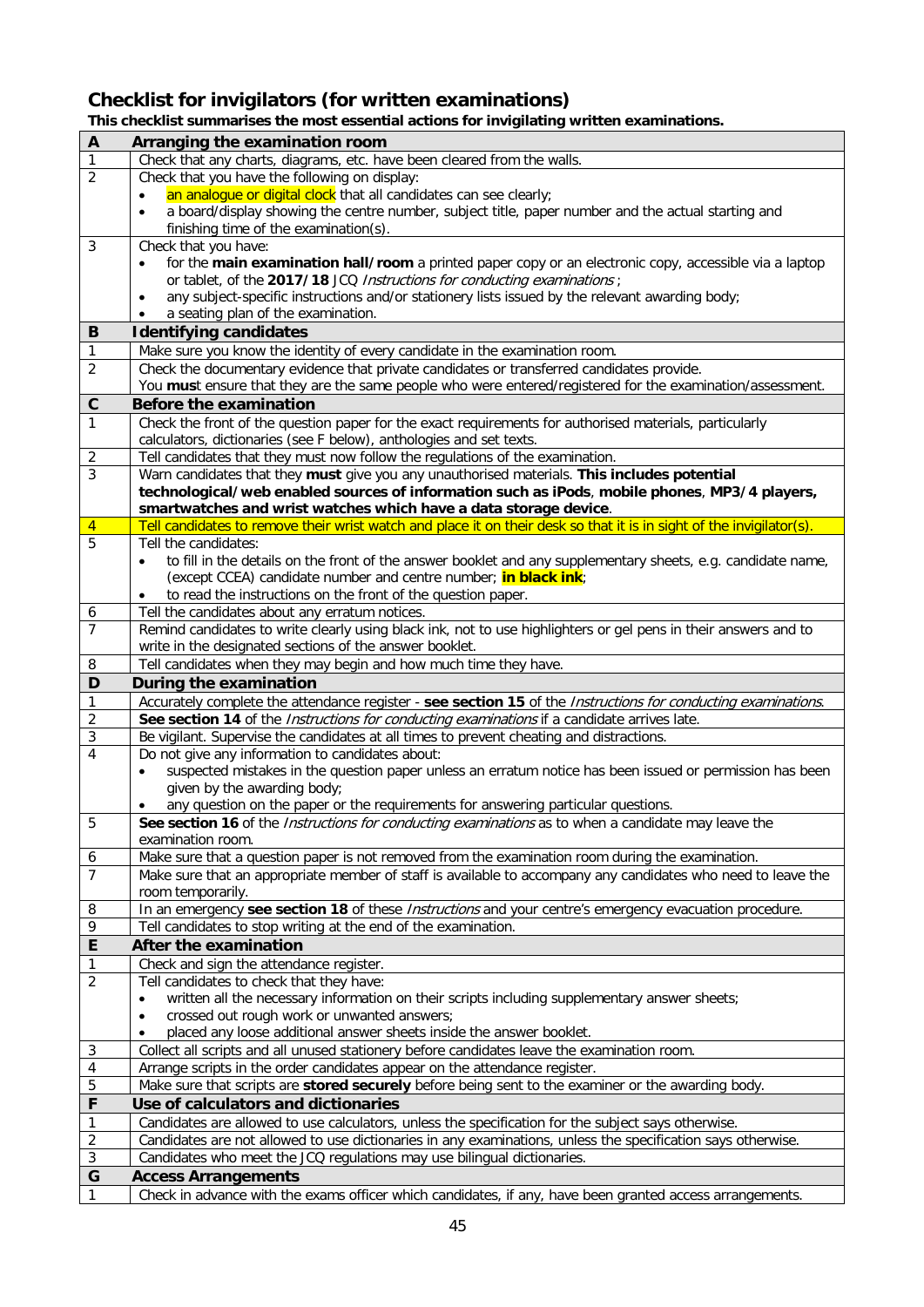## **Checklist for invigilators (for on-screen tests)**

### **This checklist summarises the most essential actions for invigilating on-screen tests**.

| $\boldsymbol{\mathsf{A}}$    | Arranging the examination room                                                                                                                                 |
|------------------------------|----------------------------------------------------------------------------------------------------------------------------------------------------------------|
| $\overline{1}$               | Check that any charts, diagrams, etc. have been cleared from the walls.                                                                                        |
| $\overline{2}$               | Check that you have the following on display:                                                                                                                  |
|                              | an analogue or digital clock that all candidates can see clearly;                                                                                              |
|                              | a board/display showing the centre number and the starting and finishing time of the on-screen                                                                 |
|                              | test.                                                                                                                                                          |
| 3                            | Check that you have:                                                                                                                                           |
|                              | a printed paper copy or an electronic copy, accessible via a laptop or tablet, of the 2017/18 JCQ                                                              |
|                              | Instructions for conducting examinations;                                                                                                                      |
|                              | any subject-specific instructions issued by the relevant awarding body;<br>٠                                                                                   |
|                              | a seating plan of the examination.<br>٠                                                                                                                        |
| 4                            | Check that sufficient work stations are available, including at least one replacement computer                                                                 |
|                              | (and printers where required).                                                                                                                                 |
| 5                            | Where candidates are required to print their responses, ensure that stocks of toner, ink and paper                                                             |
|                              | are sufficient to meet the demands of the on-screen test.                                                                                                      |
| B                            | <b>Identifying candidates</b>                                                                                                                                  |
| $\overline{1}$               | Check the identity of each candidate. If the awarding body requires you to do so, check that the                                                               |
|                              | correct ID and password is issued to each candidate sitting the on-screen test.                                                                                |
| $\overline{2}$               | The awarding body may require you to oversee the input of the ID and the password for each                                                                     |
|                              | candidate; check to see that the name on the test screen matches the name of the candidate.                                                                    |
| $\mathbf c$                  | Before the examination                                                                                                                                         |
| $\mathbf{1}$                 | Ensure that candidates are seated comfortably, (in their designated place if a seating plan has been                                                           |
|                              | prepared) with access to any assistive technology where approved by the awarding body.                                                                         |
| $\overline{2}$               | Check, where appropriate, the front of the question paper for the exact requirements for authorised                                                            |
|                              | materials, particularly calculators and dictionaries (see 'F').                                                                                                |
| $\sqrt{3}$<br>$\overline{4}$ | Tell candidates that they must now follow the regulations of the examination.                                                                                  |
|                              | Warn candidates that they must give you any unauthorised materials.<br>This includes potential technological/web enabled sources of information such as iPods, |
|                              | mobile phones, MP3/4 players, smartwatches and wrist watches which have a data                                                                                 |
|                              | storage device.                                                                                                                                                |
| $\overline{5}$               | Tell candidates to remove their wrist watch and place it on their desk so that it is in sight of the                                                           |
|                              | invigilator(s).                                                                                                                                                |
| 6                            | Unless otherwise stated by the awarding body's subject-specific instructions, remind candidates that                                                           |
|                              | they must not have access to the Internet, e-mail, data stored on the hard drive or portable storage                                                           |
|                              | media (e.g. floppy disks, CDs, memory sticks or pre-prepared templates).                                                                                       |
| $\overline{7}$               | Tell the candidates to read the instructions on the front of the question paper.                                                                               |
| 8                            | Tell the candidates about any erratum notices.                                                                                                                 |
| 9                            | Make sure that candidates are familiar with the instructions, procedures and regulations for the                                                               |
|                              | on-screen test, particularly on how to navigate and respond on-screen.                                                                                         |
| 10                           | Remind candidates when they may begin and how the test will be terminated.                                                                                     |
| 11                           | Check that candidates know how to request technical assistance.                                                                                                |
| 12                           | Check that all candidates have logged on successfully, or have been logged on by the centre.                                                                   |
| 13                           | Ensure that technical support is available throughout the on-screen test in relation to malfunctioning                                                         |
|                              | of equipment, software or the on-screen test itself.                                                                                                           |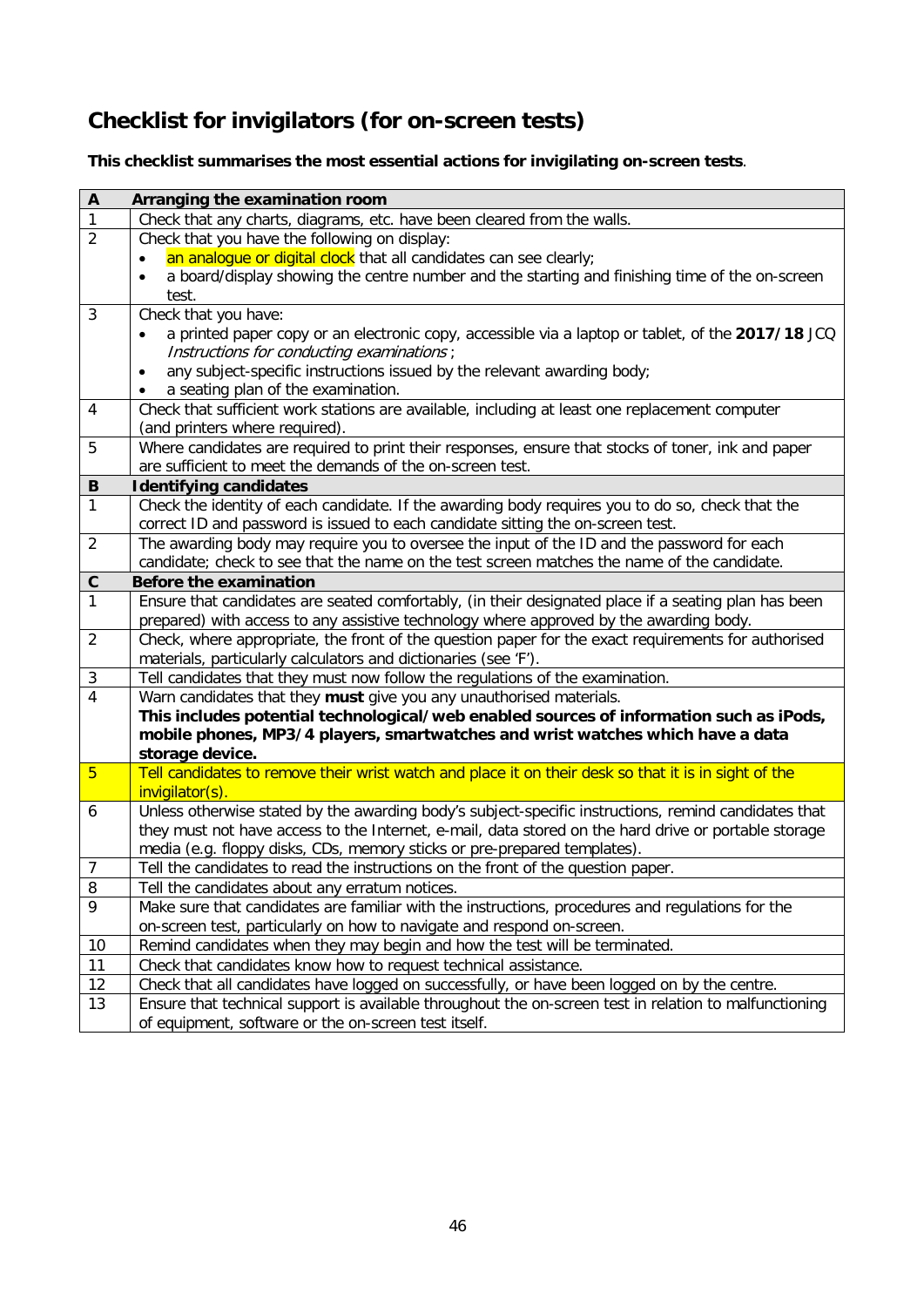| D                | During the examination                                                                                |
|------------------|-------------------------------------------------------------------------------------------------------|
| $\mathbf{1}$     | Accurately complete the attendance register where supplied in hard copy paper format (see section     |
|                  | 15 of the <i>Instructions for conducting examinations</i> ) or alternatively the on-line register.    |
| $\sqrt{2}$       | See section 14 of the Instructions for conducting examinations if a candidate arrives late.           |
| $\overline{3}$   | Be vigilant. Supervise the candidates at all times, including any planned or unplanned breaks, to     |
|                  | prevent cheating and distractions.                                                                    |
| $\overline{4}$   | Do not give any information to candidates about a specific question or the requirements for           |
|                  | answering particular questions.                                                                       |
| 5                | Make sure that you are aware of the requirements for supervising candidates.                          |
|                  | Where supplied, you should refer to the awarding body's subject-specific instructions.                |
| $\boldsymbol{6}$ | Make sure that a question paper is not removed from the examination room during the examination.      |
| $\overline{7}$   | Make sure that an appropriate member of staff is available to accompany any candidates who need       |
|                  | to leave the room temporarily.                                                                        |
| 8                | In an emergency see Appendix 1, section 8 of these Instructions and your centre's emergency           |
|                  | evacuation procedure.                                                                                 |
| 9                | Record and report any complaints from candidates relating to system delays or any other IT            |
|                  | irregularities.                                                                                       |
| 10               | Record and report all emergencies and/or technical failures.                                          |
| $\mathsf E$      | After the examination                                                                                 |
| $\mathbf{1}$     | Check and sign the attendance register (where supplied in hard copy paper format).                    |
| $\overline{2}$   | Supervise the conclusion of the test, ensuring that candidates' responses are saved and secure from   |
|                  | unauthorised access.                                                                                  |
| 3                | Ensure that the software is closed as necessary (some may close automatically).                       |
| $\overline{4}$   | Check that any necessary back-ups have been made and stored securely.                                 |
| $\overline{5}$   | Collect copies of candidates' work, additional print-outs and question papers before candidates leave |
|                  | the examination room.                                                                                 |
| 6                | Remove candidates' user areas at the end of the examination window or after each session if           |
|                  | feasible.                                                                                             |
| $\overline{7}$   | If candidates are required to print work off outside the time allowed for the test, ensure that       |
|                  | candidates are supervised at all times.                                                               |
| $\mathsf{F}$     | Use of calculators and dictionaries                                                                   |
| 1                | Candidates are allowed to use calculators, unless the specification for the subject says otherwise.   |
| $\overline{2}$   | Candidates are not allowed to use dictionaries in any examinations, unless the specification says     |
|                  | otherwise.                                                                                            |
| $\sqrt{3}$       | Candidates who meet the JCQ regulations may use bilingual dictionaries.                               |
| $\overline{G}$   | <b>Access Arrangements</b>                                                                            |
| $\mathbf{1}$     | Check in advance with the exams officer which candidates, if any, have been granted access            |
|                  | arrangements.                                                                                         |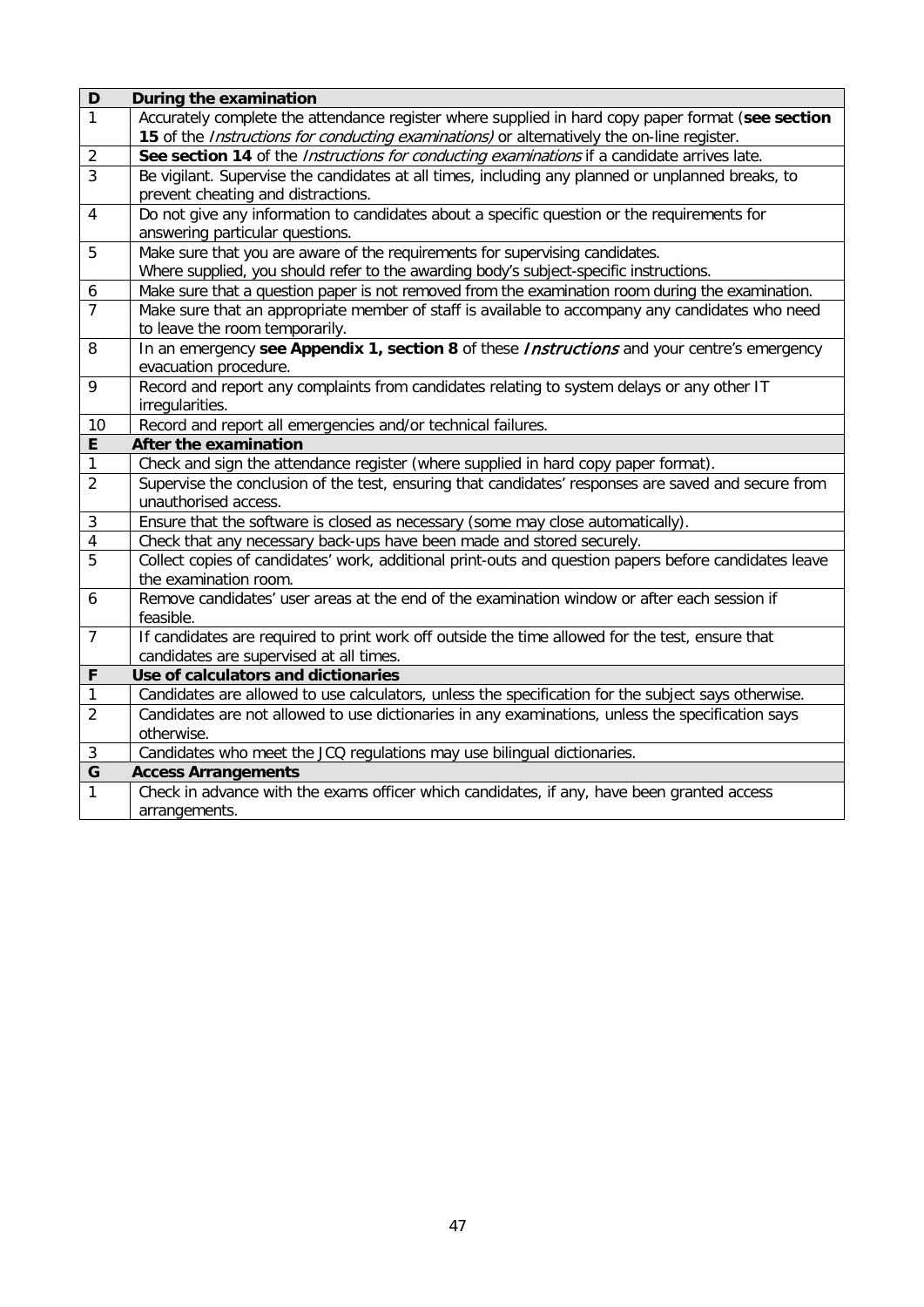**Appendix 1**



# Joint Council for Qualifications

## **Instructions for conducting on-screen tests**

## **1 September 2017 to 31 August 2018**

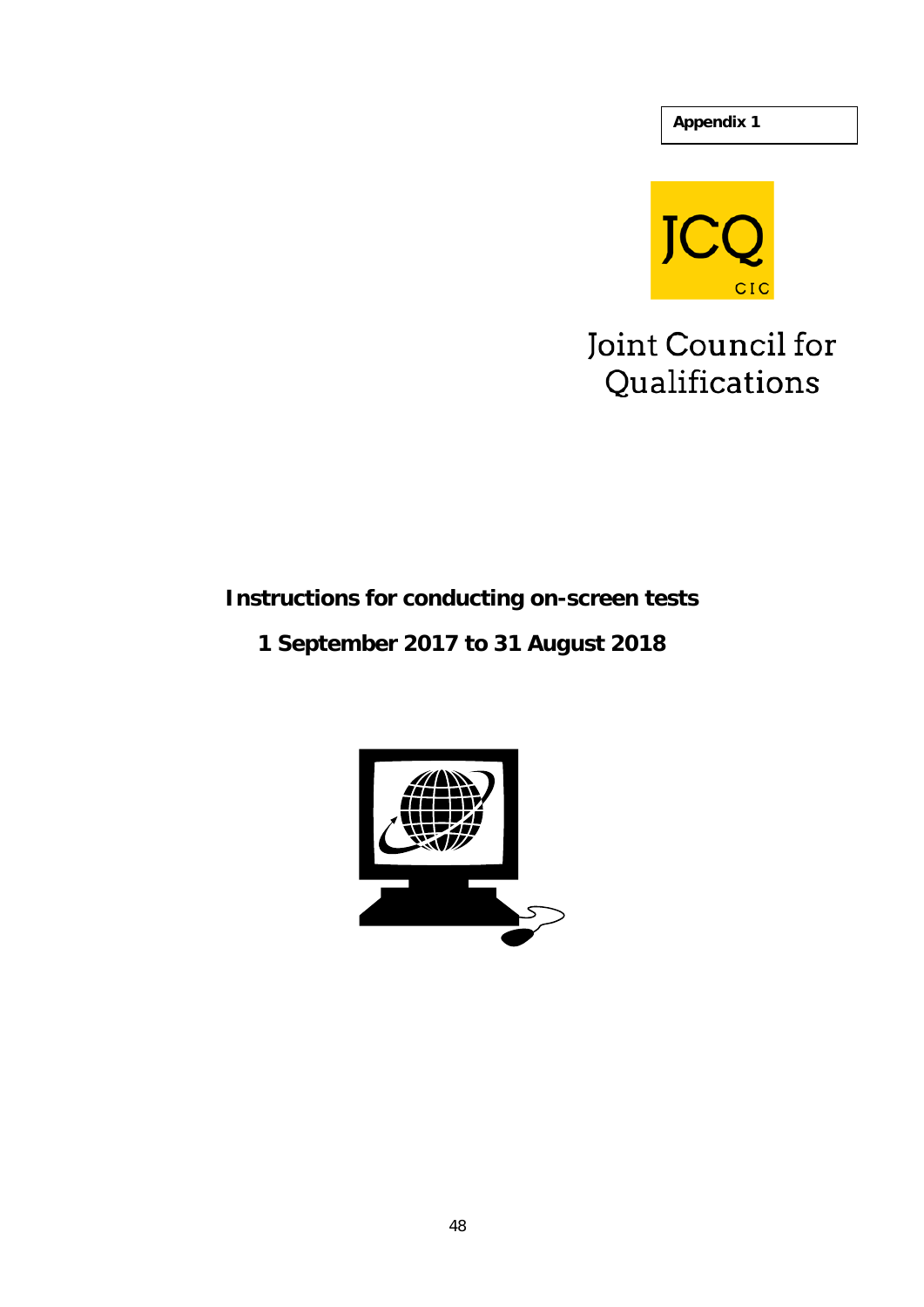## **1**. **Introduction**

Centres **must** be authorised by the relevant awarding body to offer on-screen tests. They **must**  ensure that they meet the arrangements detailed in this booklet and have the expertise to access, administer and support the test/examination.

## **2. Security**

**In addition to the instructions set out in sections 1.4 and 1.5 of this publication, page 6**, the following instructions apply to all confidential materials relating to the administration and delivery of on-screen tests.

- 2.1 Centres **must** have the relevant software installed to administer the tests and demonstrate that the appropriate security systems are in place to prevent unauthorised access to the test/examination materials.
- 2.2 Electronic test/examination materials **must** be stored securely at all times.
- 2.3 The test/examination materials **must** only be accessed in accordance with the awarding body's subject-specific instructions.
- 2.4 Candidate test password information **must** be stored securely and only given to candidates at the time of the examination.
- 2.5 **The invigilator must check the identity of each candidate and ensure that the correct ID and password are issued**. The candidate is responsible for inputting their ID and password, and ensuring that the name of the test and their details are correct. If the information presented to the candidate is incorrect they **must** notify the invigilator and cancel out of the examination before starting. The invigilator **must** give the candidate the correct ID and password in order to access their examination. If a candidate sits an examination in another candidate's name (whether or not it is intentional), this may constitute malpractice.
- 2.6 Confidential material (including discarded print-outs) **must** be kept secure throughout the examination window (i.e. the range of dates within which the unit/component must be conducted).
- 2.7 Centres **must** maintain the confidentiality of candidate responses and candidate details.
- 2.8 Centres **must** have appropriate security systems and procedures in place to prevent candidates using computers/laptops in examinations having unauthorised external communication with other users of computers/laptops.

## **3. Timetabling of tests**

- 3.1 For examinations which are timetabled, test sessions **must** take place according to the awarding body's timetable and will be restricted to the scheduled period.
- 3.2 You will need to plan and set up the sessions **before** the examination date, taking into account that access to the tests will be restricted to the test window by the software.
- 3.3 You **must** inform candidates which session and room they should attend.
- 3.4 Requirements for the supervision of candidates will differ between tests. You **must** always refer to the appropriate awarding body's subject-specific instructions.
- 3.5 **Where a test is on-demand, once the candidate has completed his or her test, there is no reason for the candidate to remain within the examination room**.

## **4. Use of calculators**

The instructions set out in **section 3** of this publication, **page 13**, apply to all on-screen tests unless stated otherwise in the appropriate awarding body's subject-specific instructions.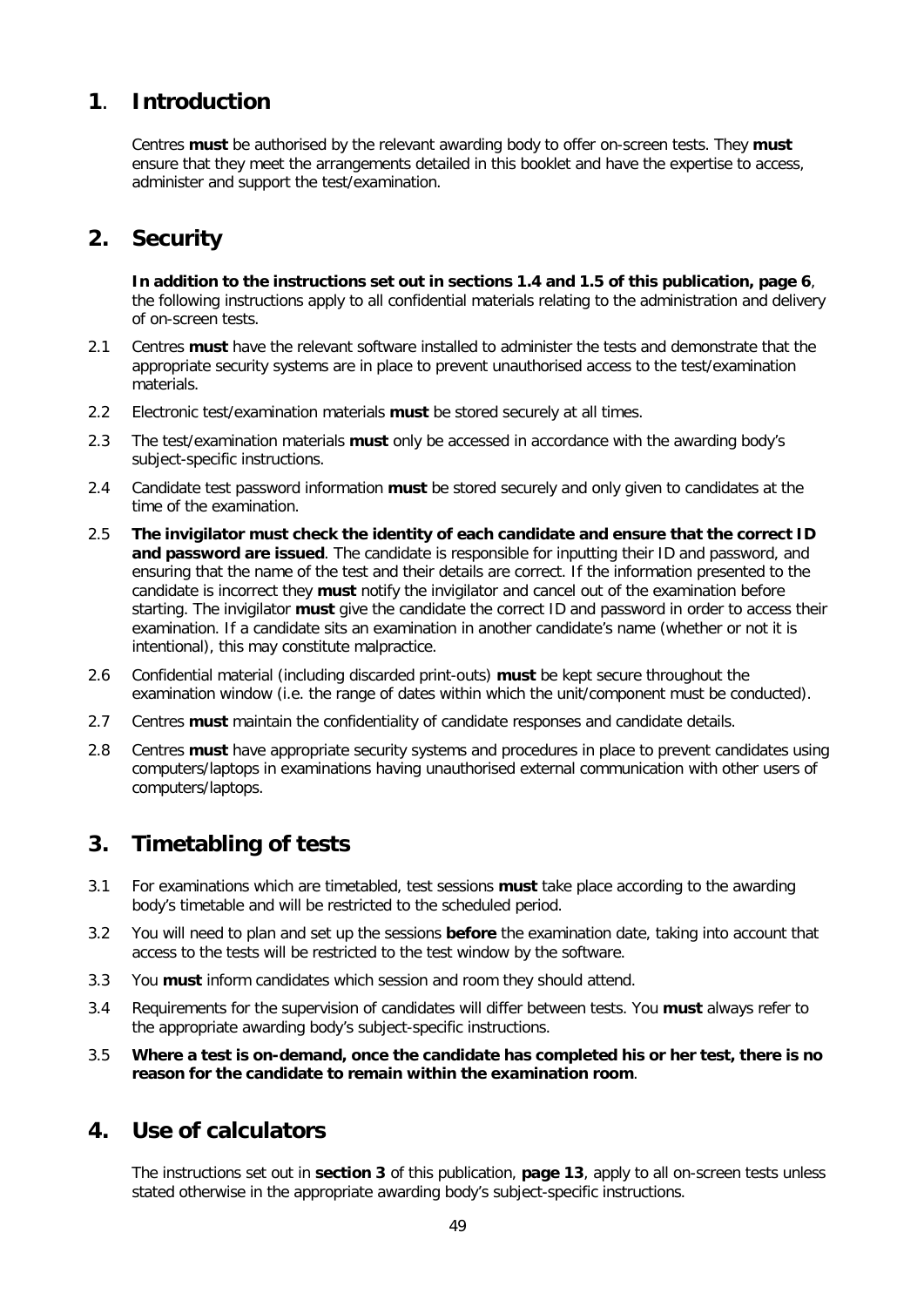## **5. Resources**

- 5.1 Centres **must** ensure that sufficient work stations are available, including at least one replacement computer and printers where required. The equipment **must** be fit for purpose, meet the awarding body's minimum technical specifications and **must** be checked by a competent person before use.
- 5.2 You should consider using one work station as a 'control centre'. This **must** be monitored by an invigilator or a member of your centre's IT support team.
- 5.3 If more than one test is being conducted at the same time, you should consider using an additional 'control centre'. (**Please note that this is a requirement for AQA on-screen tests**.)
- 5.4 There **must** be appropriate policies and procedures in place to:
	- protect the network and the security of the hardware and software which is used to deliver on-screen tests;
	- hold candidate responses.
- 5.5 The centre's management of the secure test environment in which on-screen tests operate **must** be robust.

**Advice:** Ensure stocks of toner, ink and paper are sufficient to meet the demands of the on-screen test where required.

- 5.6 You **must** display the following JCQ notices outside the examination room:
	- Mobile Phone Poster (A3 version);
	- Warning to Candidates (A3 version).
- 5.7 Individual computers should show the time left for the test to run. If not, a clock **must** be visible to all candidates. The centre number, start and finish times **must** be displayed prominently.

**Advice:** Care should be taken to ensure that the clock displays on individual computers are accurate and synchronised for examination purposes.

## **6. Accommodation**

- 6.1 Centres **must** ensure an appropriate assessment environment.
- 6.2 Where computers are used for assessment purposes the head of centre is responsible for ensuring that health and safety laws are followed. Particular attention **must** be given to:
	- electrical safety;
	- environment, heat, light and ventilation;
	- user comfort and safety, such as the position of screens, wrist rests, foot rests, chairs, adjustable tables, copyholders and computer screens on adjustable arms.
- 6.3 The arrangement of workstations and the position of the invigilator's desk **must** facilitate detection of any unauthorised activity by candidates, for example communication with others or use of unauthorised reference material.
- 6.4 The layout of the room for on-screen tests cannot be specifically defined since there will be a number of solutions to organising work stations within the space available. When planning the layout of the room, centres **must** consider the following limitations:
	- the distance between the screens as defined in **section 6.5, page 51**;
	- the division of the work space to allow any permitted additional materials to be used;
	- the use of booths, screens or partitions whether temporary or permanent;
	- impact on invigilation requirements;
	- ratio of invigilators.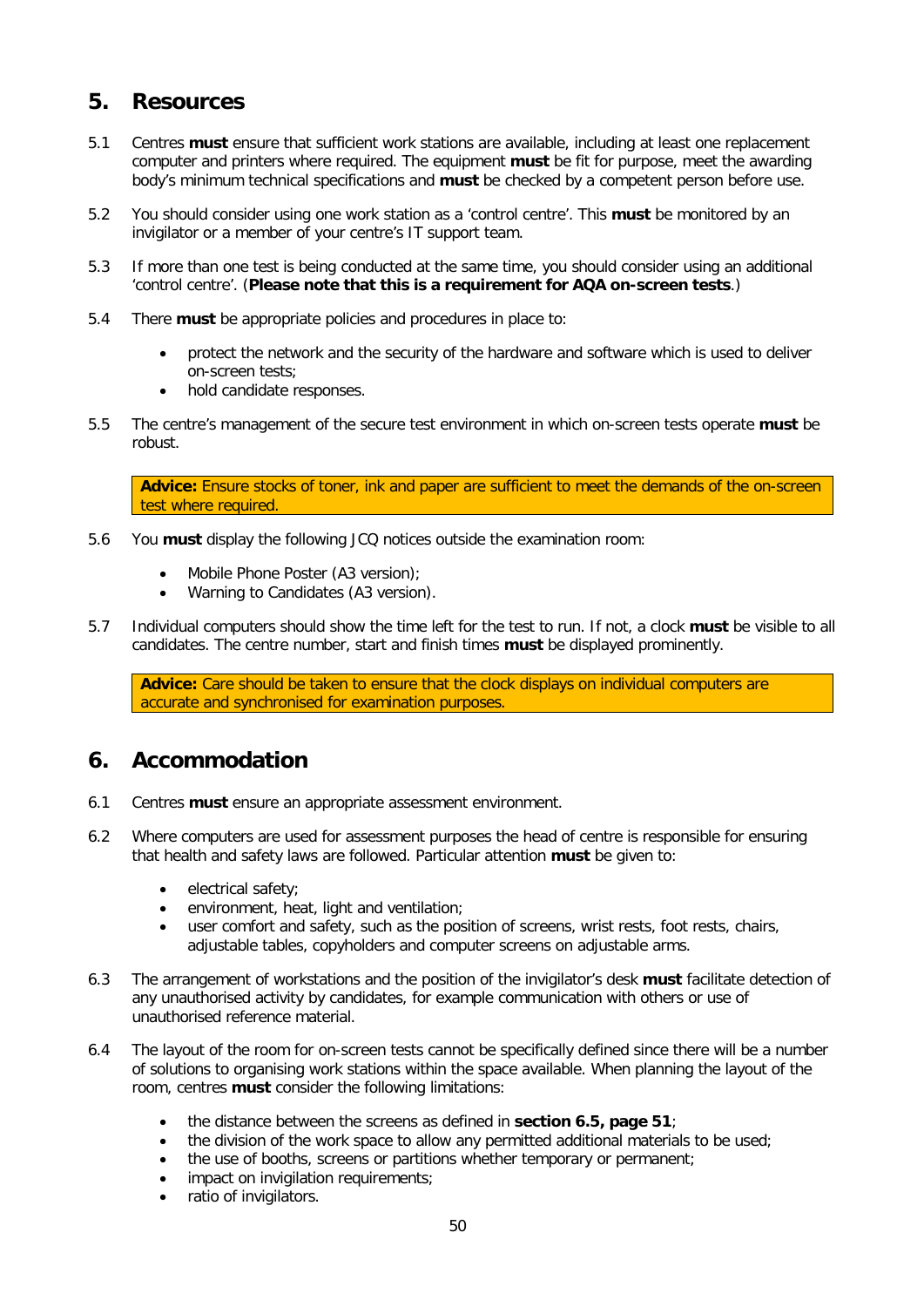- 6.5 Each work station **must** be isolated by **a minimum space of 1.25 metres measured from the nearest outer edge of one screen to the next**, unless the monitors are positioned back to back or separated by dividers or protected by privacy screens.
- 6.6 Under certain circumstances 1.25 metres may prove to be an insufficient distance to prevent candidates seeing, intentionally or otherwise, the work of others. **The principal objective is to ensure that no candidate's work can be overseen by others**. Appropriate steps **must** be taken to ensure that this can be achieved.
- 6.7 Candidates should normally be seated in candidate number order. However, candidates permitted extra time should be seated where they will not be disturbed by candidates who have completed the test.
- 6.8 Candidates **must not** be permitted to change seats unless asked to do so by the invigilator.

**Advice:** Centres should decide how to accommodate large numbers of candidates. The following alternatives should be considered:

- seating candidates sitting the same test at alternate computers;
- seating a candidate next to someone entered for a different tier;
- seating a candidate next to someone entered for a different subject or unit/component;
- seating the candidates before handing out their confidential log-in details.

If confidential log-in details are placed at workstations before the candidates are seated, you **must** check to ensure that candidates are seated correctly.

## **7. Invigilation arrangements**

- 7.1 There **must** be at least one invigilator for each group of 20 candidates or fewer taking on-screen tests, unless an awarding body has given permission to do otherwise. This will, however, be dependent on the nature of the test and the layout of the room. Further invigilators should be employed at the exams officer's discretion to ensure that all candidates are in view at all times.
- 7.2 Technical help should be available throughout the test(s) in case of hardware/software problems and to assist with invigilation of the test.
- 7.3 **Invigilators must ensure that candidates do not bring into the examination room potential technological/web enabled sources of information such as iPods, mobile phones, MP3/4 players, smartwatches and wrist watches which have a data storage device.**
- 7.4 **Unless permitted by the awarding body's subject-specific instructions**, there **must** be no access to:
	- data stored on the hard drive;
	- e-mail;
	- portable storage media, e.g. floppy disks, CDs, memory sticks;
	- pre-prepared templates;
	- the internet.
- 7.5 You **must** keep a signed record of the seating plan.
- 7.6 During a test, work stations may be networked and it may not be possible to avoid a group of candidates having to share access to a printer. Candidates **must** be closely supervised to ensure they have access to only their own work.

**Advice:** For on-screen tests, particularly those involving a large number of candidates and where more than one test is being conducted, it is recommended that a specialist invigilator is appointed. The specialist invigilator should have proven IT skills and experience in conducting on-screen tests, and be assisted by at least one other invigilator.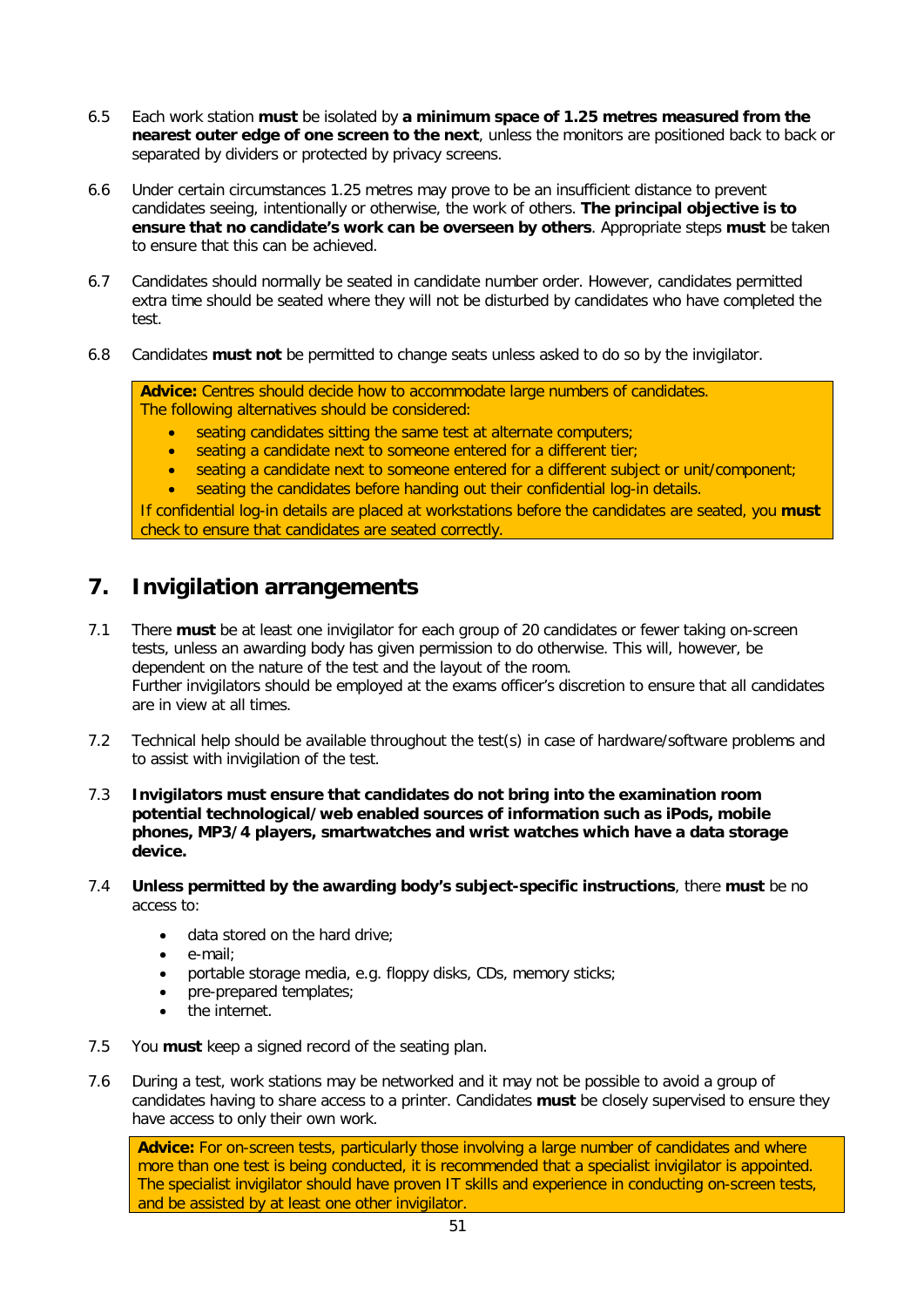## **8. Emergencies**

- 8.1 You **must** ensure that candidates are closely supervised if an evacuation is necessary.
- 8.2 You should refer to any software specific instructions to safeguard:<sup>[1](#page-59-0)</sup>
	- BS17.1a the security of assessment content and responses (for example by pausing the test for all candidates and locking the assessment room which has been evacuated without closing down the software);
	- BS17.2.1 procedures for dealing with hardware, software and communication failures (which may affect individual workstations or the whole network) should normally allow the candidate(s) to continue the assessment session at a different workstation or at a later time, if necessary, without loss of working time. In extreme cases it may be preferable to provide a paper assessment;
	- BS17.3 procedures for re-starting an assessment after an unplanned break (i.e. an emergency or a technical failure) should ensure that the invigilator:
		- a) controls the re-start;

b) re-sets the timing, where necessary;

c) ensures that candidates can re-access their previous responses where this is technically feasible and permitted by the assessment regulations.

**Advice:** In dealing with emergencies you **must** be aware of your centre's policy and, where appropriate, any instructions from relevant local or national agencies.

**Advice:** Where the integrity of the examination or the candidates' performance may have been affected, a report **must** be sent to the appropriate awarding body.

## **9. Finishing the examination**

- 9.1 You **must** ensure that all candidates' work is saved and secure from unauthorised access.
- 9.2 All other examination material, including copies of candidates' work, additional print-outs and question papers **must** be collected by the invigilator and stored in a secure place.
- 9.3 Any common user areas accessible to candidates **must** be cleared of all work saved during the examination immediately after each session.
- 9.4 Candidates' user areas **must** be removed at the end of the examination window or after each session if feasible. Whichever strategy is adopted, centres **must** ensure that the user areas of those candidates who have already sat the examination cannot be accessed by candidates who are scheduled to sit the examination in a later session within the window. Particular care should be taken where networked stations are used to prevent work being accessible via shared folders. Different passwords **must** be set up for each session, if more than one session is required. It is not sufficient to rely on candidates keeping their passwords secret.
- 9.5 Invigilators should be aware that work may need to be printed off outside the time allowed for the test. Candidates must not be prevented from doing so, but **must** be supervised at all times.
- 9.6 Scrap paper used by candidates **must** be collected and destroyed.
- 9.7 Where required by an awarding body, the invigilator should check that all on-screen assessments have been uploaded to the awarding body.

<span id="page-59-0"></span> <sup>1</sup> This document takes account of BS ISO/IEC 23988:2007 which is the British Standard Code of Practice for the use of information technology in the delivery of assessments.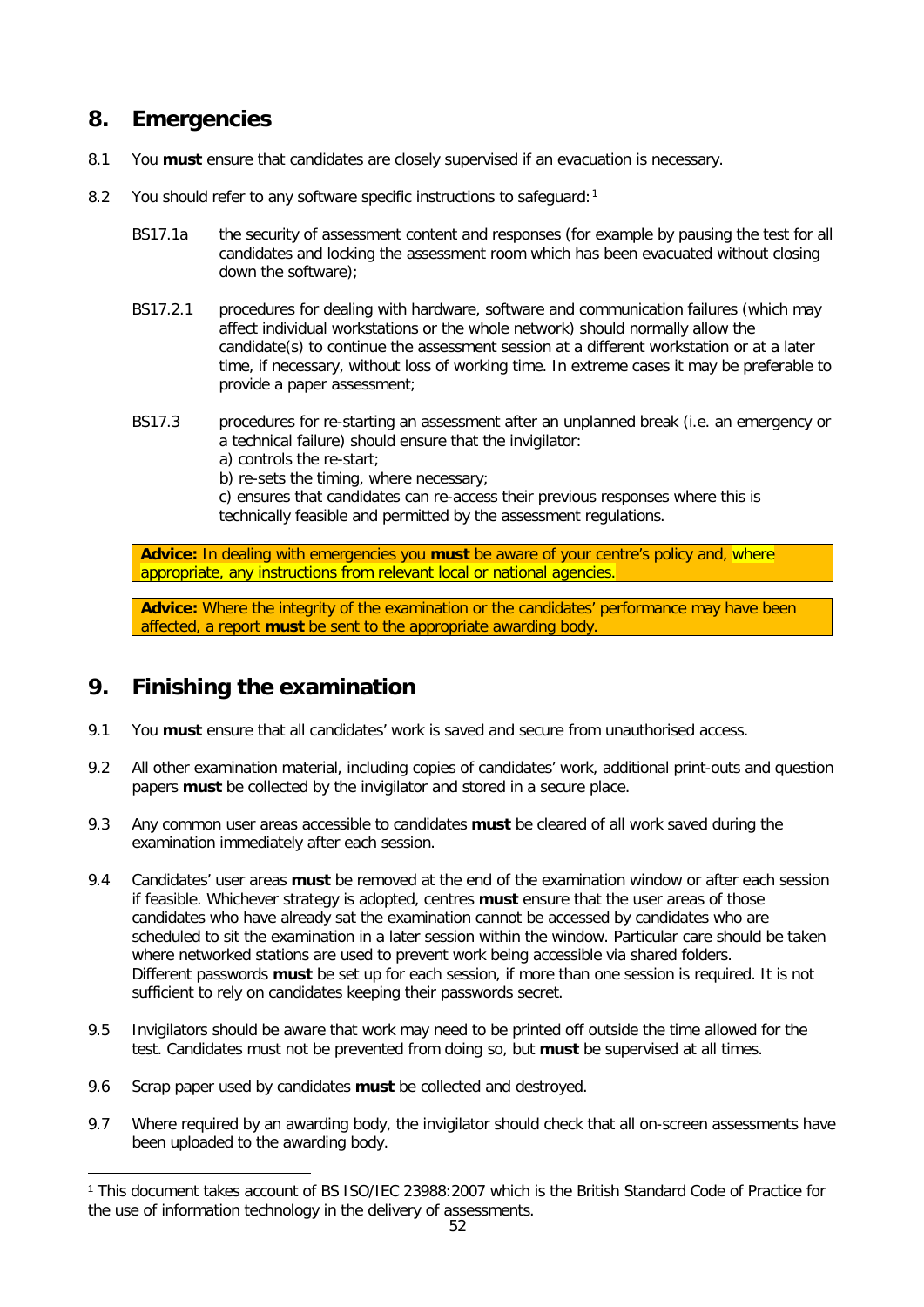

## **Advice regarding examinations which last for less than an hour**

For examinations that last less than an hour there is a risk that the security will be compromised.

The JCQ publication Instructions for conducting examinations (**section 2.6, page 9**) states that:

'**For examinations that last less than one hour, candidates must be supervised and question papers must be kept in secure storage until the published finishing time of the examination'**.

**Some examples: - GCSE exams**

| Centre start time | Centre finish time | Candidates must be kept under |
|-------------------|--------------------|-------------------------------|
|                   |                    | centre supervision until      |
| 8.30              | 9.00               | 9.30                          |
| 8.45              | 9.15               | 9.30                          |
| 9.00              | 9.30               | 9.30                          |
| 9.15              | 9.45               | $9.30*$                       |

### **Official Start Time: 9.00am – 30 minute exam**

\*Although earlier than the centre's finish time, a candidate could technically leave the examination room at 9.30 am as this would be the published finishing time for the examination.

### **Official Start Time: 9.00am – 40 minute exam**

| Centre start time | <b>Centre finish time</b> | Candidates must be kept under<br>centre supervision until |
|-------------------|---------------------------|-----------------------------------------------------------|
| 8.30              | 9.10                      | 9.40                                                      |
| 8.45              | 9.25                      | 9.40                                                      |
| 9.00              | 9.40                      | 9.40                                                      |
| 9.15              | 9.55                      | $9.40*$                                                   |

\*Although earlier than the centre's finish time, a candidate could technically leave the examination room at 9.40 am as this would be the published finishing time for the examination.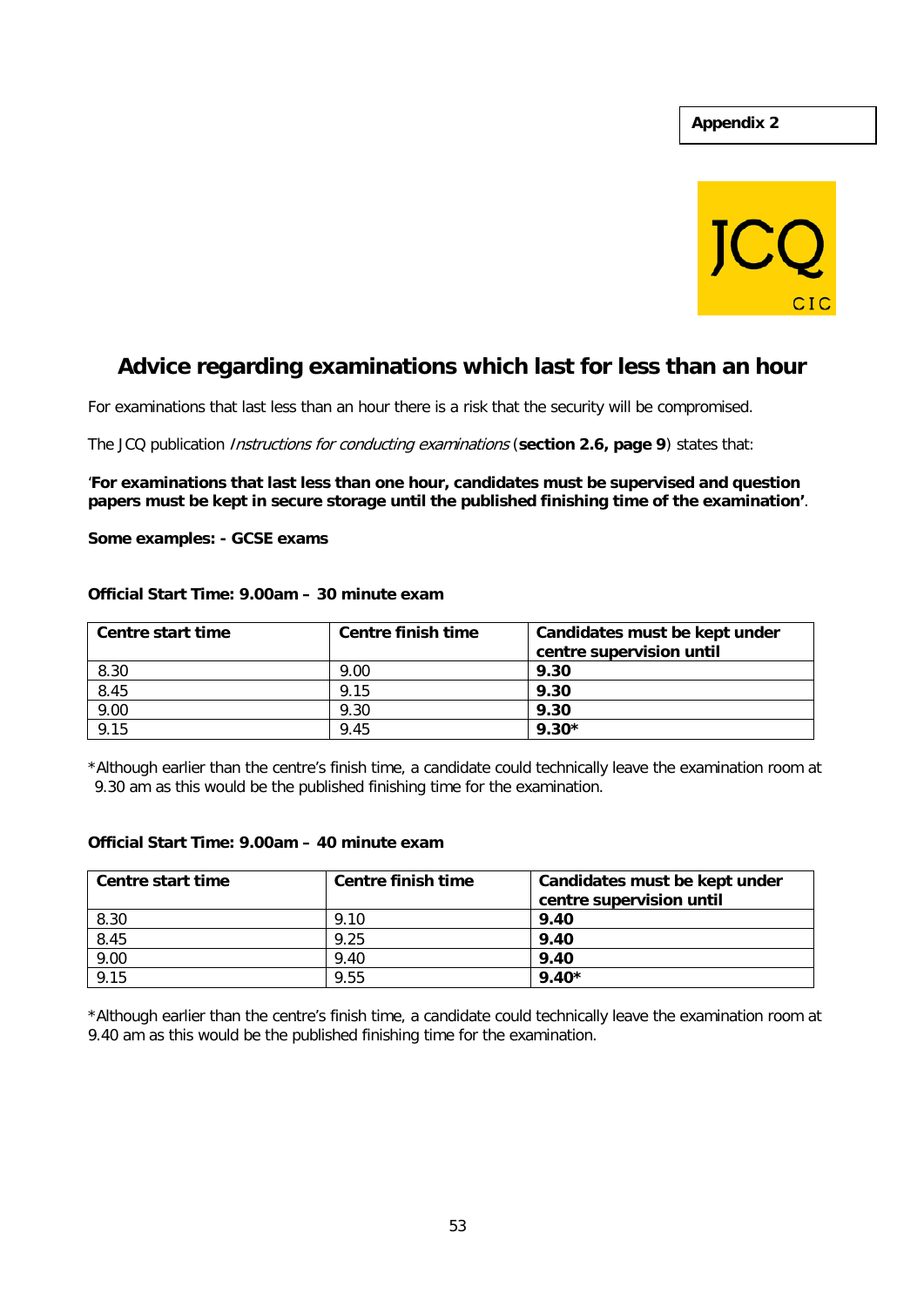### **Official Start Time: 1.30pm – 30 minute exam**

| Centre start time | Centre finish time | Candidates must be kept under<br>centre supervision until |
|-------------------|--------------------|-----------------------------------------------------------|
| .00.              | 1.30               | 2.00                                                      |
| .15               | 1.45               | 2.00                                                      |
| .30               | 2.00               | 2.00                                                      |
| .45               | 2.15               | $2.00*$                                                   |

\*Although earlier than the centre's finish time, a candidate could technically leave the examination room at 2.00 pm as this would be the published finishing time for the examination.

### **Official Start Time: 1.30pm – 40 minute exam**

| Centre start time | Centre finish time | Candidates must be kept under<br>centre supervision until |
|-------------------|--------------------|-----------------------------------------------------------|
| 1.00              | 1.40               | 2.10                                                      |
| 1.15              | 1.55               | 2.10                                                      |
| 1.30              | 2.10               | 2.10                                                      |
| .45               | 2.25               | $2.10*$                                                   |

\*Although earlier than the centre's finish time, a candidate could technically leave the examination room at 2.10 pm as this would be the published finishing time for the examination.

Candidates who take an examination **later than** the published starting time shown on the timetable **must be kept under centre supervision from 30 minutes after the published starting time for the paper concerned until they begin the examination**.

(**Candidates must be under centre supervision by no later than 9.30 am for a morning examination or no later than 2.00 pm for an afternoon examination**.)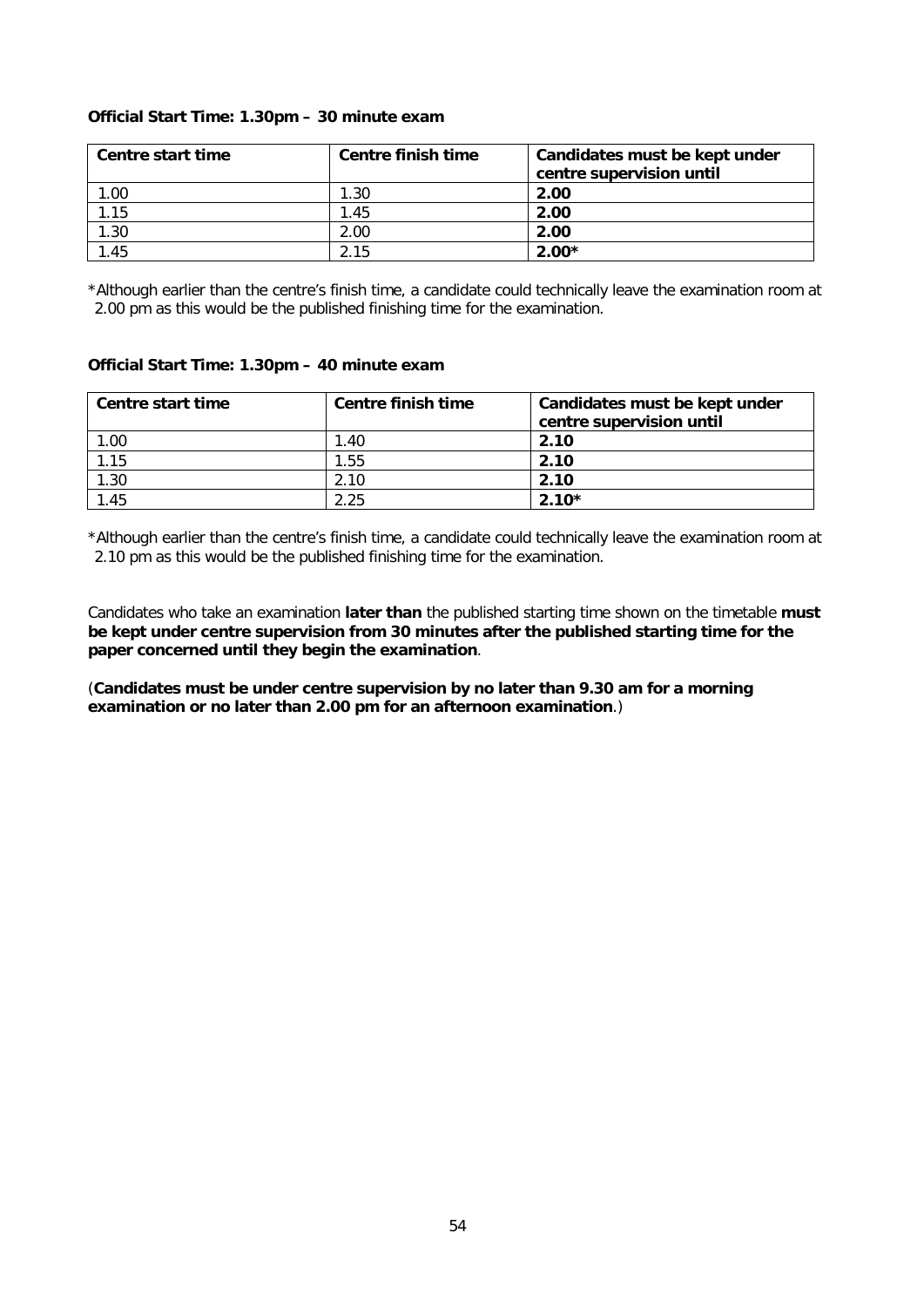## **Suggested wording for the invigilator's announcement at the beginning of a written examination:**

You may wish to laminate copies of this announcement or alternatively record it on a CD or tape. If using a CD or tape centres **must** consider alternative means of communication for candidates with a Hearing Impairment.

| 1.  | You must now follow the regulations of the examination.                                                                                                                                                                                                                   |  |
|-----|---------------------------------------------------------------------------------------------------------------------------------------------------------------------------------------------------------------------------------------------------------------------------|--|
| 2.  | Only material listed on the question paper is allowed in the exam room.<br>You must not have on or near you any other material.                                                                                                                                           |  |
| 3.  | Check your pockets now.<br>Check for things such as notes, books, papers, iPods, mobile phones and smartwatches.<br>If you have any unauthorised items in your possession, you must hand them in to an invigilator now.<br>Failure to do so may lead to disqualification. |  |
| 4.  | If you are wearing a wrist watch, remove it and place it on your desk.                                                                                                                                                                                                    |  |
| 5.  | (For examinations with books that are allowed, add "check that no notes or papers have accidentally been left<br>inside any book you are allowed to have in the examination room and that you have the correct edition of the<br>allowed set text(s)".)                   |  |
| 6.  | (For examinations where a calculator is allowed, add "make sure that the lid, case, or cover of your calculator<br>does not have printed formulas or instructions and that you have cleared anything stored in the memory".)                                              |  |
| 7.  | Check that you have been given the correct paper for your subject, unit/component and tier.                                                                                                                                                                               |  |
| 8.  | Fill in all the details needed on the front of your answer book (or question paper) in black ink.<br>Make sure you fill these details in on any additional answer sheets that you use.                                                                                    |  |
|     | Pause to allow time for candidates to fill in the details                                                                                                                                                                                                                 |  |
| 9.  | Read the instructions on the front of the question paper.<br>(You may read these out to the candidates, if required.)                                                                                                                                                     |  |
| 10. | Check that you have all the materials you need for the exam.                                                                                                                                                                                                              |  |
|     | Pause to allow time for queries                                                                                                                                                                                                                                           |  |
|     | Tell the candidates about any erratum notices                                                                                                                                                                                                                             |  |
| 11. | Remember, you must write clearly and in black ink. You may use pencil for drawings and rough notes.                                                                                                                                                                       |  |
| 12. | You must write in the designated sections of the answer booklet.                                                                                                                                                                                                          |  |
| 13. |                                                                                                                                                                                                                                                                           |  |
|     | You must write all rough work in your answer book and neatly cross it through with a single line.<br>For multiple-choice papers, add "you must do any rough work in the question booklet."                                                                                |  |
| 14. | You must not use correcting pens, fluid or tape, erasable pens, blotting paper.<br>You must not use highlighters or gel pens in your answers.                                                                                                                             |  |
| 15. | You must not communicate in any way with, ask for help from or give help to another candidate while you are<br>in this exam room.<br>You should put up your hand to attract the invigilator's attention.                                                                  |  |
| 16. | If the fire alarm sounds, please stay seated - wait for instructions from the invigilator.                                                                                                                                                                                |  |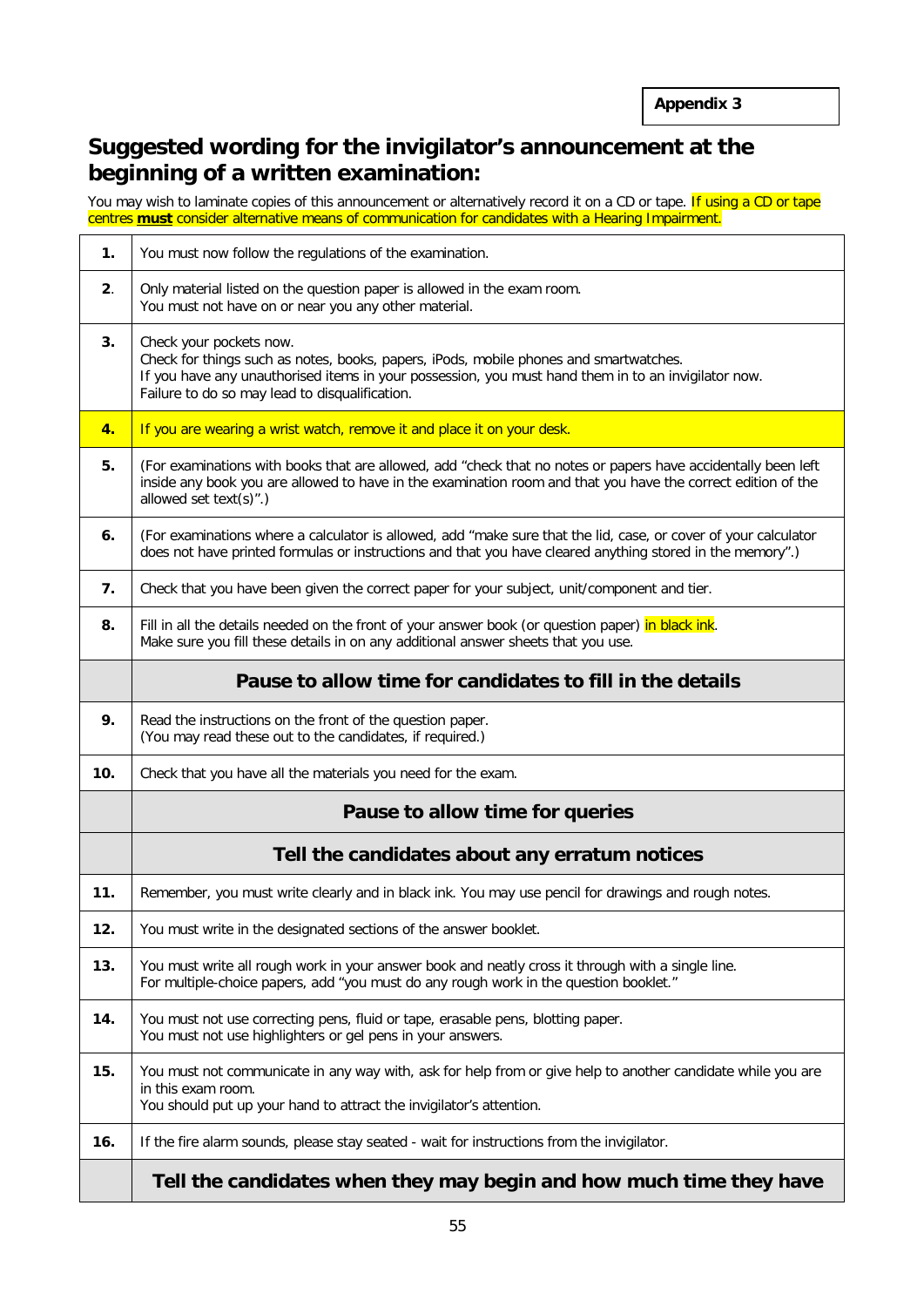

# **Warning to Candidates**

- 1. You **must** be on time for all your examinations.
- 2. You **must not** become involved in any unfair or dishonest practice in any part of the examination.
- 3. You **must not**:
	- sit an examination in the name of another candidate;
	- have in your possession any unauthorised material or equipment which might give you an unfair advantage.
- 4. **Possession of a mobile phone** or other unauthorised material **is breaking the rules**, even if you do not intend to use it, and you will be subject to penalty and possible disqualification.
- 5. You **must not** talk to, attempt to communicate with or disturb other candidates once you have entered the examination room.
- 6. You **must** follow the instructions of the invigilator.
- 7. If you are in any doubt speak to the invigilator.

**The** Warning to Candidates **must be displayed in a prominent place outside each examination room. This may be a hard copy A3 paper version or an image of the poster projected onto a wall or screen for all candidates to see.**

**Effective from 1 September 2014**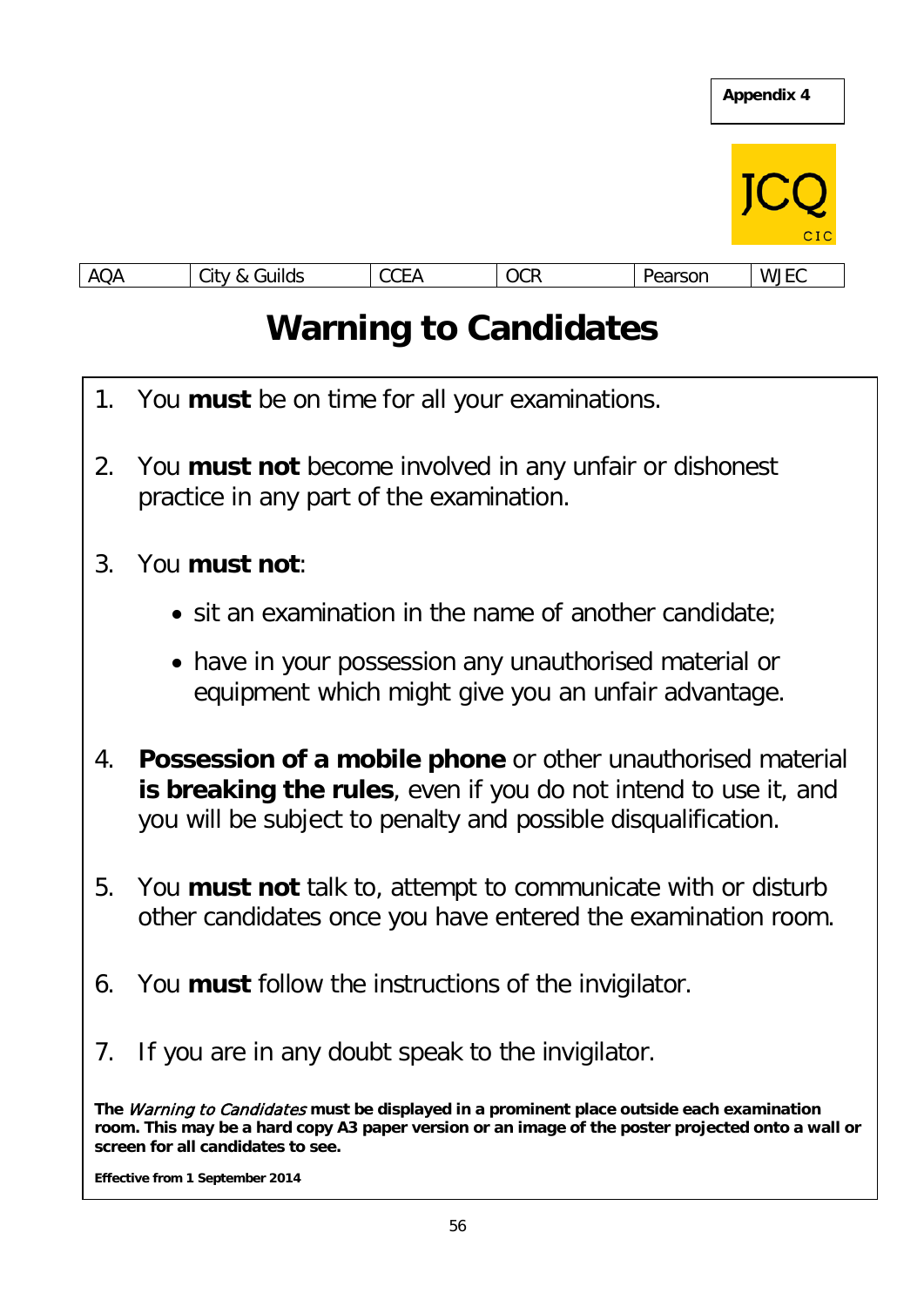

### AQA City & Guilds CCEA OCR Pearson WJEC

**Information for candidates**

### **For written examinations - effective from 1 September 2017**

**This document has been written to help you. Read it carefully and follow the instructions. If there is anything you do not understand, especially which calculator you may use, ask your teacher.**

| A              | Regulations - Make sure you understand the rules                                                                                                                                               |
|----------------|------------------------------------------------------------------------------------------------------------------------------------------------------------------------------------------------|
| $\mathbf{1}$   | Be on time for all your exams. If you are late, your work might not be accepted.                                                                                                               |
| $\overline{2}$ | Do not become involved in any unfair or dishonest practice during the exam.                                                                                                                    |
| $\overline{3}$ | If you try to cheat, or break the rules in any way, you could be disqualified from all your subjects.                                                                                          |
| $\overline{4}$ | You must not take into the exam room:                                                                                                                                                          |
|                | notes;<br>$\bullet$                                                                                                                                                                            |
|                | potential technological/web enabled sources of information such as an iPod, a mobile phone,<br>٠                                                                                               |
|                | a MP3/4 player, a smartwatch or a wrist watch which has a data storage device.                                                                                                                 |
|                | Any pencil cases taken into the exam room must be see-through.                                                                                                                                 |
|                | Remember: possession of unauthorised material is breaking the rules, even if you do not intend to use it, and you will be                                                                      |
|                | subject to penalty and possible disqualification.                                                                                                                                              |
| 5              | If you wear a wrist watch the invigilator will ask you to remove it and place it on your desk.                                                                                                 |
| 6              | Do not use correcting pens, fluid or tape, erasable pens, highlighters or gel pens in your answers.                                                                                            |
|                |                                                                                                                                                                                                |
| $\overline{7}$ | Do not talk to or try to communicate with, or disturb other candidates once the exam has started.                                                                                              |
| 8              | You must not write inappropriate, obscene or offensive material.                                                                                                                               |
| 9              | If you leave the exam room unaccompanied by an invigilator before the exam has finished, you will not be allowed to return.                                                                    |
| 10             | Do not borrow anything from another candidate during the exam.                                                                                                                                 |
| В              | Information - Make sure you attend your exams and bring what you need                                                                                                                          |
| $\mathbf{1}$   | Know the dates and times of all your exams. Arrive at least ten minutes before the start of each exam.                                                                                         |
| $\overline{2}$ | If you arrive late for an exam, report to the invigilator running the exam.                                                                                                                    |
| $\sqrt{3}$     | If you arrive more than one hour after the published starting time for the exam, you may not be allowed to take it.                                                                            |
| 4              | Only take into the exam room the pens, pencils, erasers and any other equipment which you need for the exam.                                                                                   |
| 5              | You must write clearly and in black ink. Coloured pencils or inks may only be used for diagrams, maps, charts, etc. unless                                                                     |
|                | the instructions printed on the front of the question paper state otherwise.                                                                                                                   |
| $\mathbf{C}$   | <b>Calculators, Dictionaries and Computer Spell-checkers</b>                                                                                                                                   |
| $\mathbf{1}$   | You may use a calculator unless you are told otherwise.                                                                                                                                        |
| $\overline{2}$ | If you use a calculator:                                                                                                                                                                       |
|                | make sure it works properly; check that the batteries are working properly;<br>$\bullet$                                                                                                       |
|                | clear anything stored in it;                                                                                                                                                                   |
|                | ٠<br>remove any parts such as cases, lids or covers which have printed instructions or formulas;                                                                                               |
|                | do not bring into the exam room any operating instructions or prepared programs.                                                                                                               |
|                |                                                                                                                                                                                                |
| 3<br>D         | Do not use a dictionary or computer spell checker unless you are told otherwise.                                                                                                               |
|                |                                                                                                                                                                                                |
|                | Instructions during the exam                                                                                                                                                                   |
| 1              | Always listen to the invigilator. Follow their instructions at all times.                                                                                                                      |
| $\overline{2}$ | Tell the invigilator at once if:                                                                                                                                                               |
|                | you think you have not been given the right question paper or all of the materials listed on the front of the paper;                                                                           |
|                | the question paper is incomplete or badly printed.<br>$\bullet$                                                                                                                                |
| 3              | Read carefully and follow the instructions printed on the question paper and/or on the answer booklet.                                                                                         |
| $\overline{4}$ | Fill in all the details required on the front of the question paper and/or the answer booklet before you start the exam.                                                                       |
|                | Make sure you fill these details in on any additional answer sheets that you use.                                                                                                              |
| 5              | Remember to write your answers within the designated sections of the answer booklet.                                                                                                           |
| 6              | Do your rough work on the proper exam stationery. Cross it through and hand it in with your answers.                                                                                           |
|                | Make sure you add your candidate details to any additional answer sheets that you use.                                                                                                         |
| Е              | <b>Advice and assistance</b>                                                                                                                                                                   |
| $\mathbf{1}$   |                                                                                                                                                                                                |
| 2              | If on the day of the exam you feel that your work may be affected by ill health or any other reason, tell the invigilator.                                                                     |
|                | Put up your hand during the exam if:<br>$\bullet$                                                                                                                                              |
|                | you have a problem and are in doubt about what you should do;<br>$\bullet$                                                                                                                     |
|                | you do not feel well;<br>٠                                                                                                                                                                     |
|                | you need more paper.                                                                                                                                                                           |
| 3              | You must not ask for, and will not be given, any explanation of the questions.                                                                                                                 |
| F              | At the end of the exam                                                                                                                                                                         |
| $\mathbf{1}$   | If you have used more than one answer booklet and/or any supplementary answer sheets, place them in the correct order.                                                                         |
|                | Place any loose additional answer sheets inside your answer booklet.                                                                                                                           |
|                | Make sure you add your candidate details to any additional answer sheets that you use.                                                                                                         |
| 2              | Do not leave the exam room until told to do so by the invigilator.                                                                                                                             |
| 3              | Do not take from the exam room any stationery. This includes the question paper, answer booklets used or unused, rough                                                                         |
|                | work or any other materials provided for the exam.                                                                                                                                             |
|                | This information must be made available to all candidates in advance of their examination(s) for each series.<br>It may be provided electronically to candidates or in hard copy paper format. |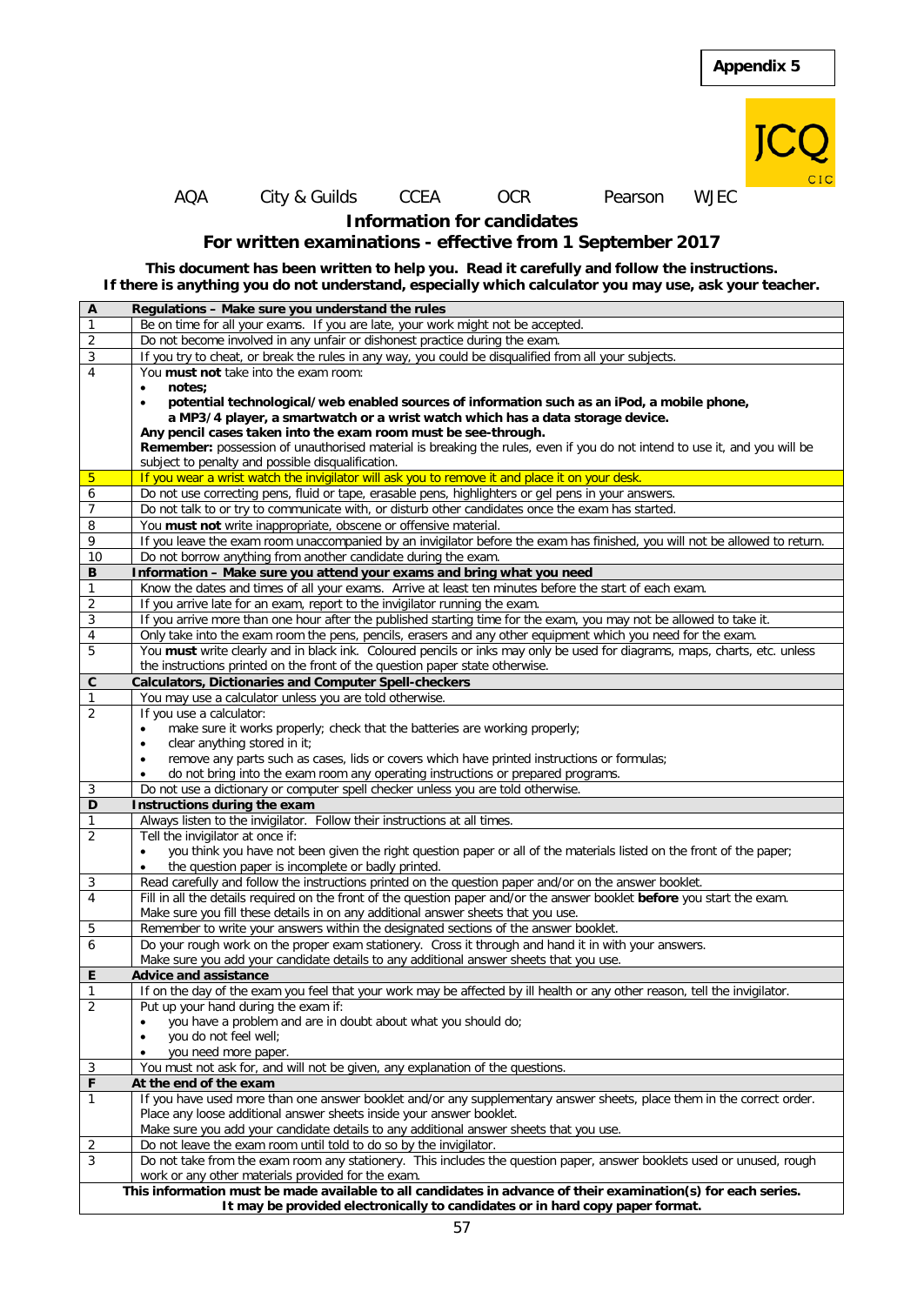

AQA City & Guilds CCEA OCR Pearson WJEC

**Information for candidates**

**For on-screen tests – effective from 1 September 2017**

### **This document has been written to help you. Read it carefully and follow the instructions. If there is anything you do not understand, ask your teacher.**

| A              | Regulations - Make sure you understand the rules                                                                                         |
|----------------|------------------------------------------------------------------------------------------------------------------------------------------|
| 1              | Be on time for your on-screen test(s). If you are late, your work might not be accepted.                                                 |
| $\overline{2}$ | Do not become involved in any unfair or dishonest practice during the on-screen test.                                                    |
|                | If you try to cheat, or break the rules in any way, you could be disqualified from all your subjects.                                    |
| 3              |                                                                                                                                          |
| $\overline{4}$ | Only take into the exam room the materials and equipment which are allowed.                                                              |
| 5              | You must not take into the exam room:                                                                                                    |
|                | notes;<br>$\bullet$                                                                                                                      |
|                | potential technological/web enabled sources of information such as an iPod, a mobile phone, a MP3/4 player,<br>$\bullet$                 |
|                | a smartwatch or a wrist watch which has a data storage device.                                                                           |
|                |                                                                                                                                          |
|                | Unless you are told otherwise, you must not have access to:                                                                              |
|                | the Internet, e-mail, data stored on the hard drive, or portable storage media such as floppy disks, CDs and memory sticks;<br>$\bullet$ |
|                | pre-prepared templates.<br>$\bullet$                                                                                                     |
|                |                                                                                                                                          |
|                | Remember: possession of unauthorised material is breaking the rules, even if you do not intend to use it, and you                        |
|                | will be subject to penalty and possible disqualification.                                                                                |
| $\overline{6}$ | If you wear a wrist watch the invigilator will ask you to remove it and place it on your desk.                                           |
| 7              | Do not talk to or try to communicate with or disturb other candidates once the on-screen test has started.                               |
| 8              | If you leave the exam room unaccompanied by an invigilator before the on-screen test has finished, you will not be allowed to            |
|                | return.                                                                                                                                  |
| 9              | Do not borrow anything from another candidate during the on-screen test.                                                                 |
| B              | Information - Make sure you attend your on-screen test and bring what you need                                                           |
| 1              | Know the date and time of your on-screen test(s). Arrive at least ten minutes before the start of your on-screen test.                   |
| $\overline{2}$ | If you arrive late for an on-screen test, report to the invigilator running the test.                                                    |
| 3              | If you arrive more than one hour after the published starting time for the on-screen test, you may not be allowed to take it.            |
| 4              | Your centre will inform you of any equipment which you may need for the on-screen test.                                                  |
| $\mathbf{C}$   | <b>Calculators, Dictionaries and Computer Spell-checkers</b>                                                                             |
| 1              | You may use a calculator unless you are told otherwise.                                                                                  |
| $\overline{2}$ | If you use a calculator:                                                                                                                 |
|                | make sure it works properly; check that the batteries are working properly;<br>$\bullet$                                                 |
|                | clear anything stored in it;<br>$\bullet$                                                                                                |
|                | remove any parts such as cases, lids or covers which have printed instructions or formulas;<br>$\bullet$                                 |
|                | do not bring into the examination room any operating instructions or prepared programs.<br>$\bullet$                                     |
| 3              | Do not use a dictionary or computer spell checker unless you are told otherwise.                                                         |
| D              | Instructions during the on-screen test                                                                                                   |
| 1              | Always listen to the invigilator. Follow their instructions at all times.                                                                |
| $\overline{2}$ | Tell the invigilator at once if:                                                                                                         |
|                | you have been entered for the wrong on-screen test;<br>$\bullet$                                                                         |
|                | the on-screen test is in another candidate's name;<br>$\bullet$                                                                          |
|                | you experience system delays or any other IT irregularities.<br>٠                                                                        |
| 3              | You may be given a question paper or the instructions may be on-screen. In either case, read carefully and follow the instructions.      |
| Е              | <b>Advice and assistance</b>                                                                                                             |
| 1              | If on the day of the on-screen test you feel that your work may be affected by ill health or any other reason, tell the invigilator.     |
| $\overline{2}$ | Put up your hand during the on-screen test if:                                                                                           |
|                |                                                                                                                                          |
|                | you have a problem with your computer and are in doubt about what you should do;<br>$\bullet$                                            |
|                | you do not feel well.<br>$\bullet$                                                                                                       |
| 3              | You must not ask for, and will not be given, any explanation of the questions.                                                           |
| F              | At the end of the on-screen test                                                                                                         |
| $\mathbf{1}$   | Ensure that the software closes at the end of the on-screen test.                                                                        |
| 2              | If you are required to print off work outside the time allowed for the on-screen test, ensure that you collect your own work.            |
|                | You must not share your work with other candidates. Make sure that another candidate does not collect your printout(s).                  |
|                | Do not leave the exam room until told to do so by the invigilator.                                                                       |
| 3<br>4         |                                                                                                                                          |
|                | Do not take from the exam room any stationery.                                                                                           |
|                | This includes rough work, printouts or any other materials provided for the on-screen test.                                              |
|                | This information must be made available to all candidates in advance of their on-screen test(s) for each series.                         |
|                | It may be provided electronically to candidates or in hard copy paper format.                                                            |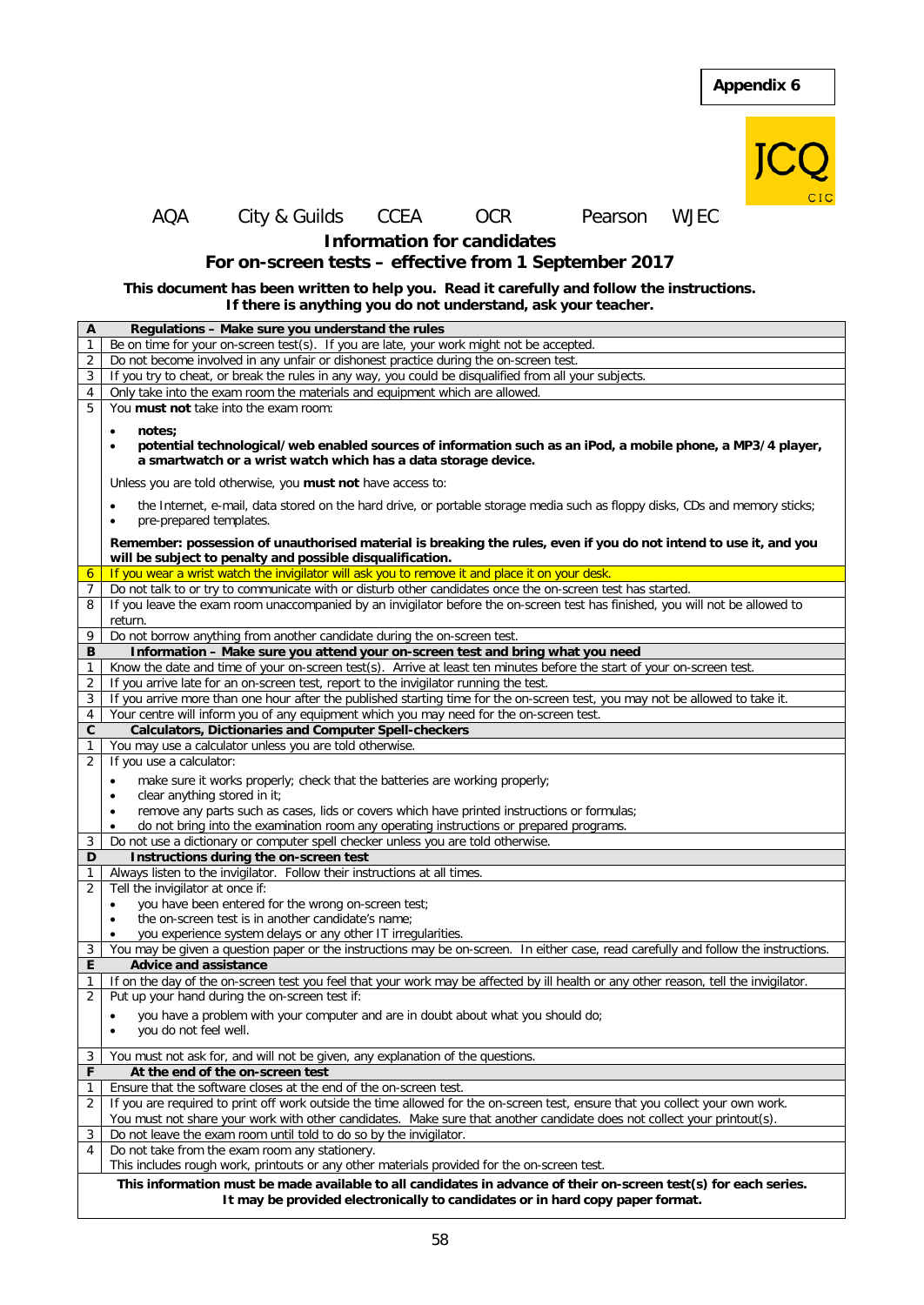

AQA City & Guilds CCEA OCR Pearson WJEC

# **NO iPODs, MOBILE PHONES MP3/4 PLAYERS SMARTWATCHES**

# **NO POTENTIAL TECHNOLOGICAL/WEB ENABLED SOURCES OF INFORMATION**

**Possession of unauthorised items, such as a mobile phone, is a serious offence and could result in**

# **DISQUALIFICATION**

## **from your examination and your overall qualification**.

**This poster must be displayed in a prominent place outside each examination room.**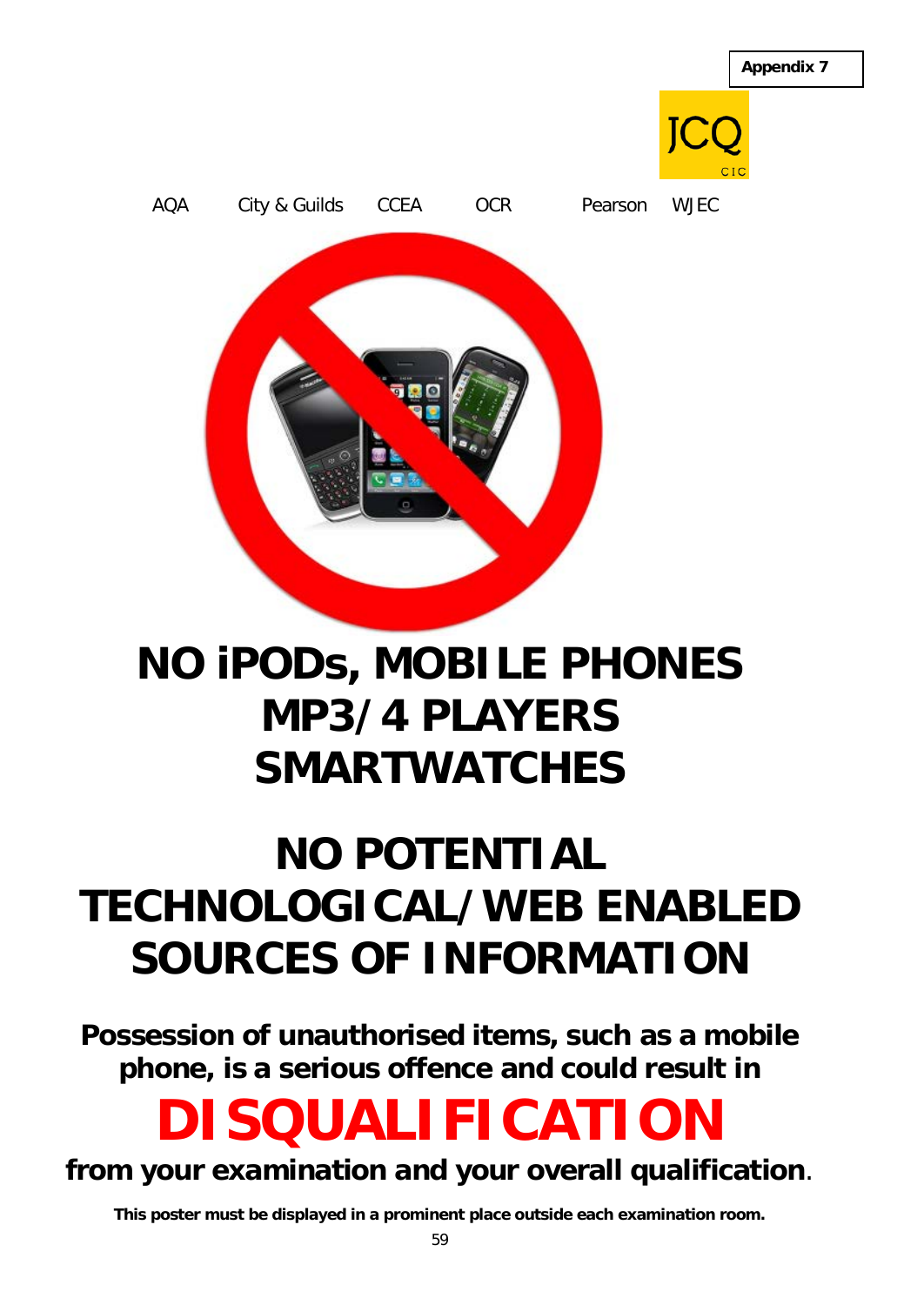

### **Produced on behalf of AQA, CCEA, OCR, Pearson and WJEC**

### **Notice to Centres**

## **The people present in the examination room**

### **The JCQ awarding bodies wish to provide further guidance and clarity on the role of centre staff in the examination room, other than exam officers and invigilators**.

**Section 10, page 28**, of the JCQ publication *Instructions for conducting examinations* provides clarity on who may be present in the examination room.

**The head of centre has a duty at all times to maintain the integrity of the examination** and to ensure that fully trained invigilators are in place for examinations and on-screen tests. Invigilators **must** have been trained to undertake their duties as per **section 6, page 17**, of the JCQ publication Instructions for conducting examinations.

### **The following rules relate to centre staff other than exams officers and invigilators**.

**Senior members of centre staff**, such as an Assistant Headteacher, **approved by the head of centre and who have not had overall responsibility for the candidates preparation for the** 

**examination(s)**, may be present at the start of the examination(s). When entering an examination room, they **must** identify themselves and their purpose for being there to the senior invigilator and/or exams officer.

### **Senior members of centre staff have a very clear role**. **Principally**:

- to assist with the identification of candidates;
- to deal with any disciplinary matters;
- to check that candidates have been issued with the correct question paper, (particularly where optional or tiered papers are involved);
- to check that candidates have the appropriate equipment and materials for the examination;
- to start the examination off.

### **Under no circumstances may members of centre staff:**

- be present at the start of the examination and then sit and read the examination question paper before leaving the examination room;
- enter the examination room with the intention of accessing the examination question paper;
- have access to the examination question paper **unless** this is specifically requested by either the exams officer or an invigilator. For example, a possible printing error has been identified and, in the absence of an erratum notice, the exams officer needs this verified by the relevant subject teacher before reporting the issue to the awarding body;
- give any indication of their opinion of a question paper to candidates, verbally or otherwise, having been asked to inspect the content;
- communicate with candidates, (except in timed Art tests and timetabled CCEA Science Practical examinations or where maintaining discipline in the examination room). This constraint extends to coaching candidates, reminding candidates which section(s) of the question paper to answer or which questions they should answer;
- enter the examination room and approach candidates, either to prompt them to make an attempt at the examination or to provide support and encouragement;
- enter the examination room and read candidates' scripts.

### **Support and encouragement may be offered at any point up until the time that candidates enter the examination room. From that moment onwards they are under examination conditions and the strict protocols must be adhered to.**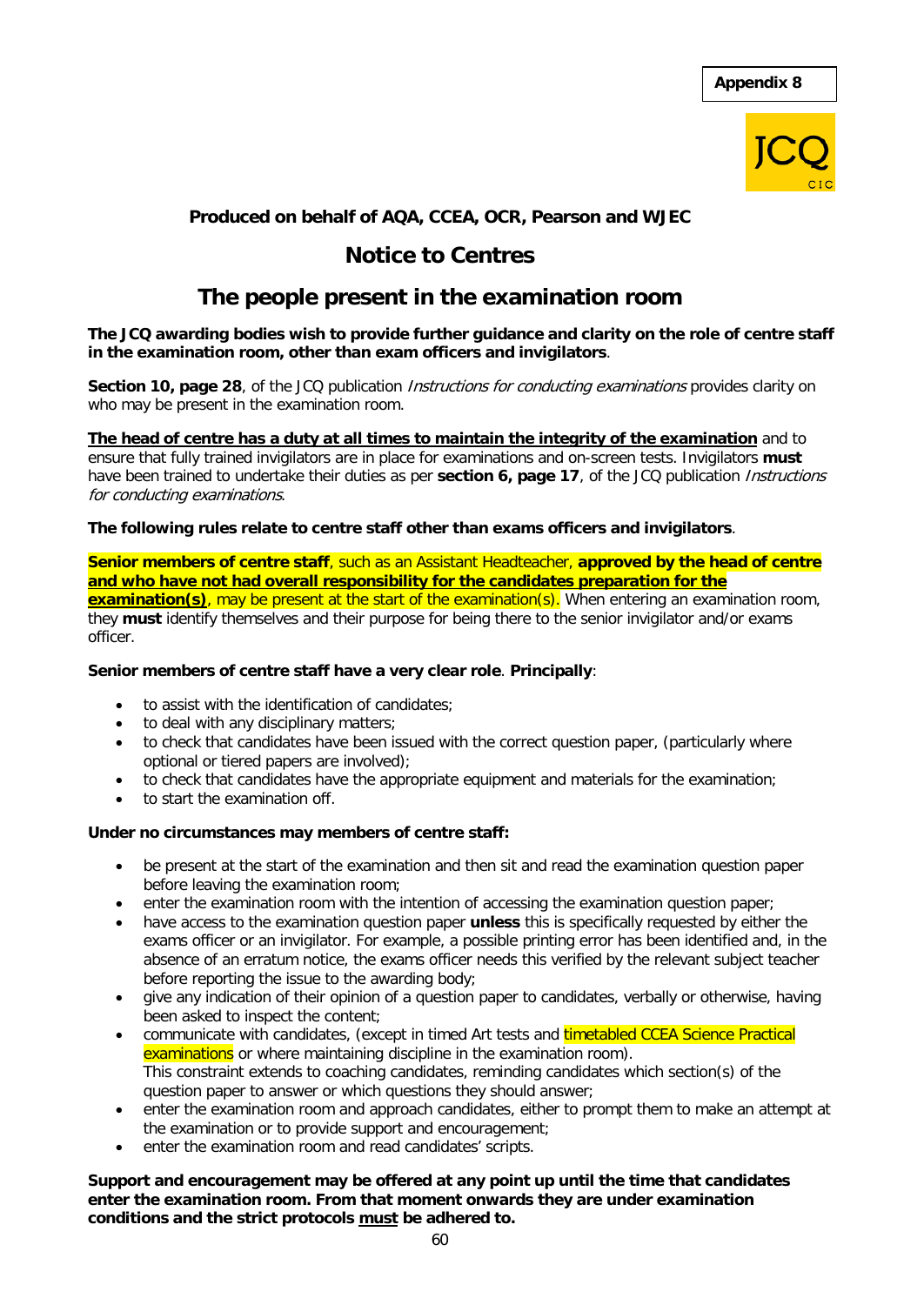**Appendix 9**



## **'ICE' Questions and Answers**

## **Preparing for the examination**

### **Question**

**Why do we still need to have a safe in a locked room specifically for exam papers, when we use on-screen tests and download materials on the day of the examination/assessment?**

### **Answer**

Currently, there are no gradations of centre registration. This means that centres will not be registered only for on-screen tests and require a lower level of security because of that. Once a centre is registered with an awarding body they could theoretically enter for any general qualification examination and would need to comply with the standard security requirements.

If secure materials are downloaded on the day of an examination/assessment, these **must** be stored in a safe or security cabinet within a locked room.

Where centres only deliver on-screen tests and the awarding body stipulates that material is to be stored in hard copy format during the 'window' for delivering the test, then these materials will need to be stored in a safe or security cabinet within a locked room.

### **Question**

### **When question papers arrive in the centre what must the exams officer do?**

### **Answer**

The exams officer **must** be informed as soon as question papers are delivered and lock all envelopes and boxes away for checking later.

The exams officer **must** check that the correct question papers have been delivered, checking the question paper packets against the centre's timetable.

The question paper packets **must** also be checked to ensure that they were not damaged in transit.

### **Question**

**A number of rooms will be used for candidates with access arrangements, such as readers and scribes.**

**Can I ask the awarding bodies to send me more appropriately sized question paper packets?**

### **Answer**

**No. You may open the question paper packets in the secure room within 60 minutes of the published starting time for the examination** in order to make up more appropriately sized sets of question papers for the different rooms being used. **Prior awarding body approval is not required**.

### **Question**

**Which document would an invigilator refer to for guidance on how to conduct examinations?**

### **Answer**

The invigilator would refer to the JCQ publication *Instructions for conducting examinations*, commonly known as the 'ICE' booklet.

**This booklet must be available in the main examination hall/room(s).** This may be a printed paper copy or an electronic copy accessible via a laptop or tablet.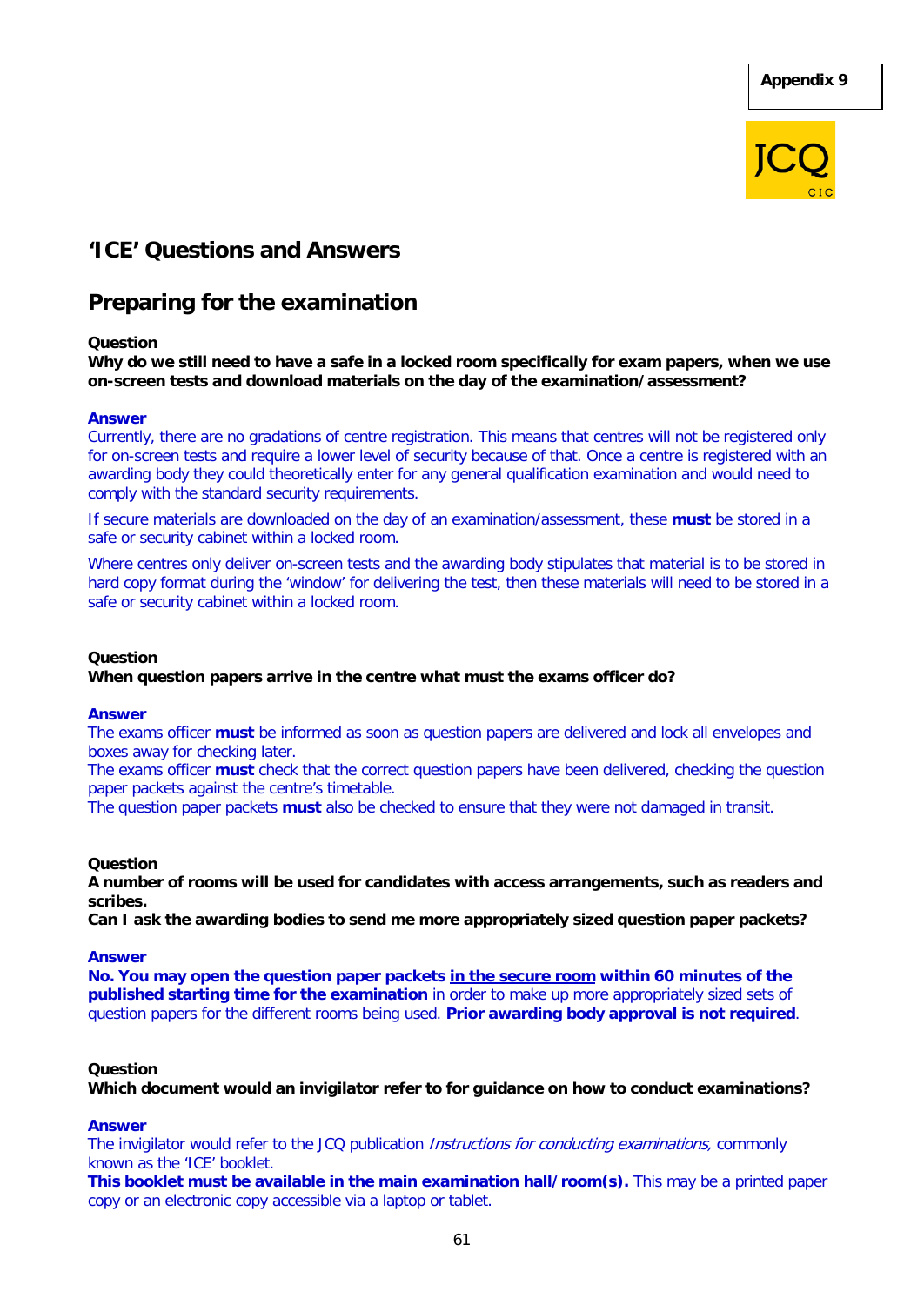### **Question Can centres start examinations when they like?**

### **Answer**

**No.** Centres can only start examinations 30 minutes earlier or 30 minutes later than the published starting time, unless the centre has varied the timetable for one or more candidates due to a timetable clash.

### **Question**

**What is a 'clash candidate' and what must an invigilator do with them?**

### **Answer**

**'Clash candidates' are candidates who have two or more examinations timetabled at the same time**. These candidates **must** be kept under centre supervision at all times during any breaks between examinations.

### **Question**

**I have some candidates who will take more than one examination in a session and will start one exam later than the published starting time. What do I need to do?**

### **Answer**

You **must** ensure that the candidates are kept under centre supervision from 30 minutes after the published starting time for the first exam until they have completed both papers. The candidates' scripts **must** be collected in at the end of each examination.

### **Question**

**Due to heavy rain and a leaking roof, the ceiling in the sports hall collapses in the middle of the June examinations. The head of centre makes arrangements to hold all examinations at a local community centre. Is this acceptable?**

### **Answer**

**Yes.** The JCQ Alternative Site form would need to be submitted as soon as possible.

### **Question**

### **What is the primary role of an invigilator?**

### **Answer**

Invigilators **must** ensure the security of the examination, before, during and after the examination, and ensure that candidates have the fairest chance to demonstrate their ability.

The purpose of invigilation is to ensure that every candidate experiences the same exam conditions. In practice, this means making sure that all exams comply with the 'ICE' booklet.

### **Question**

**How many invigilators are required for on-screen tests?**

### **Answer**

There **must** be **at least one invigilator** for every 20 candidates **at all times**.

### **Question**

**How many invigilators are required for written examinations?**

### **Answer**

There **must** be **at least one invigilator** for every 30 candidates **at all times**.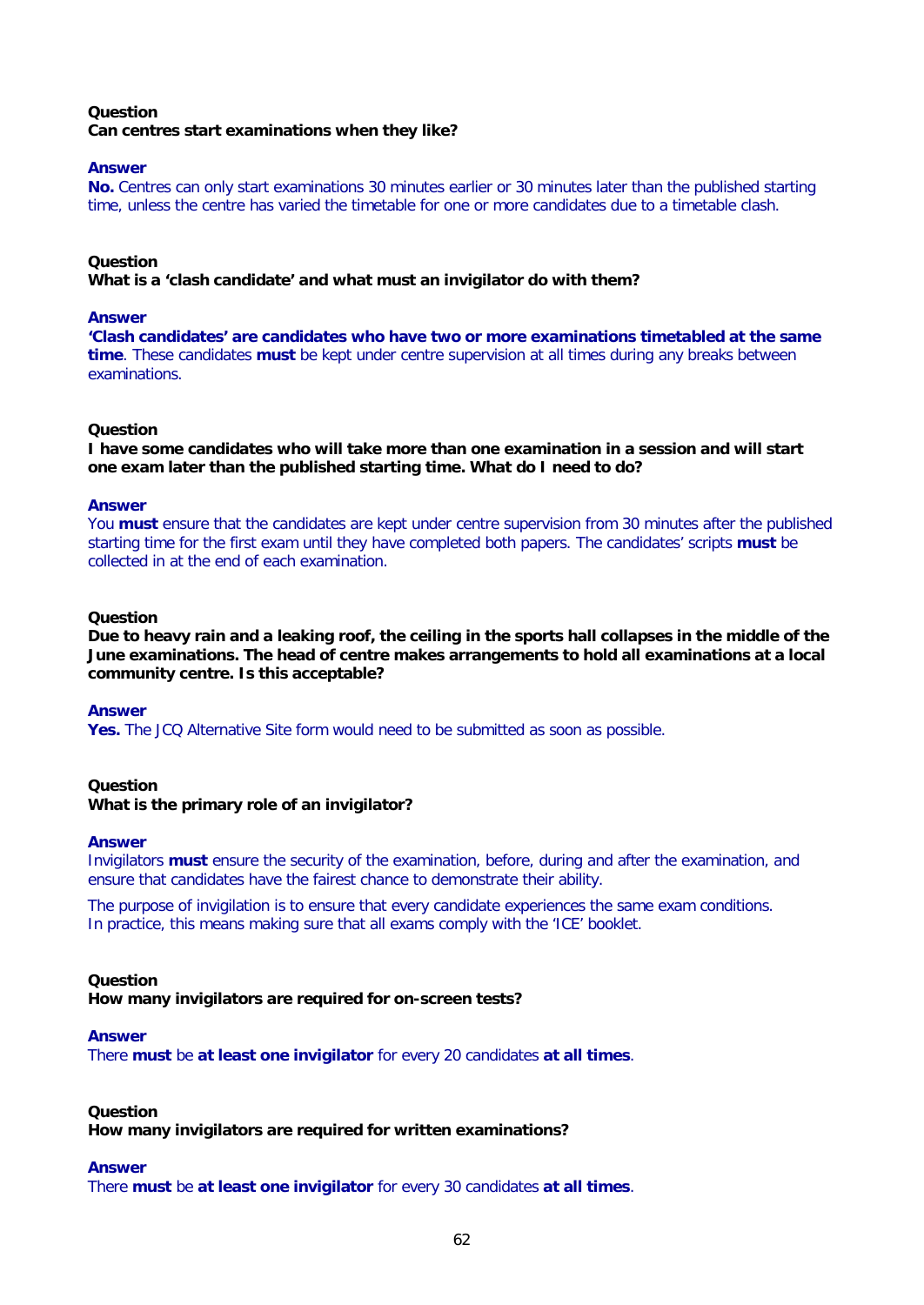### **Question How many external written examinations can be in progress in one room at one time?**

### **Answer**

As long as the regulations of the JCQ 'ICE' booklet are observed at all times, as many as is practical.

### **Question**

**How should candidates be seated in the examination room?**

#### **Answer**

Candidates should be seated in candidate number order, in a 'snake' pattern, according to tiers (where applicable).

### **Question**

**What should be written on the board/flipchart/whiteboard at the front of the room?**

### **Answer**

√Centre number √Subject title √Paper number √Start and finish times.

### **Question What is an ideal checklist for the examination room?**

### **Answer**

√Clocks – working order √Seating – correct number of desks, 1.25 metres apart (**as per section 5.10, page 15**) √Environment of the room – heating, lighting √Invigilators' table √Board/Whiteboard/flipchart √JCQ Mobile Phone poster outside the exam room (A3 size) √JCQ Warning to Candidates poster outside the exam room (A3 size) √A copy of the JCQ 'ICE' booklet**‡** (**‡in the main examination hall/room(s) only**) √Any stationery lists or subject-specific instructions issued by the awarding body.

### **Question**

**Are there any particular arrangements when a candidate uses a word processor (with the spelling and grammar check disabled)?**

### **Answer**

The candidate **must** record their centre number, candidate number and the unit/component details as a header or footer. The candidate **must** use page numbers.

A word processor cover sheet (**Form 4**) **must** be downloaded from the JCQ website <http://www.jcq.org.uk/exams-office/ice---instructions-for-conducting-examinations> **and included with the candidate's typed script**.

Where a candidate has an approved application for a scribe and uses **a word processor with the spelling and grammar check enabled a scribe cover sheet (Form 2) must be completed and included with the candidate's typed script**.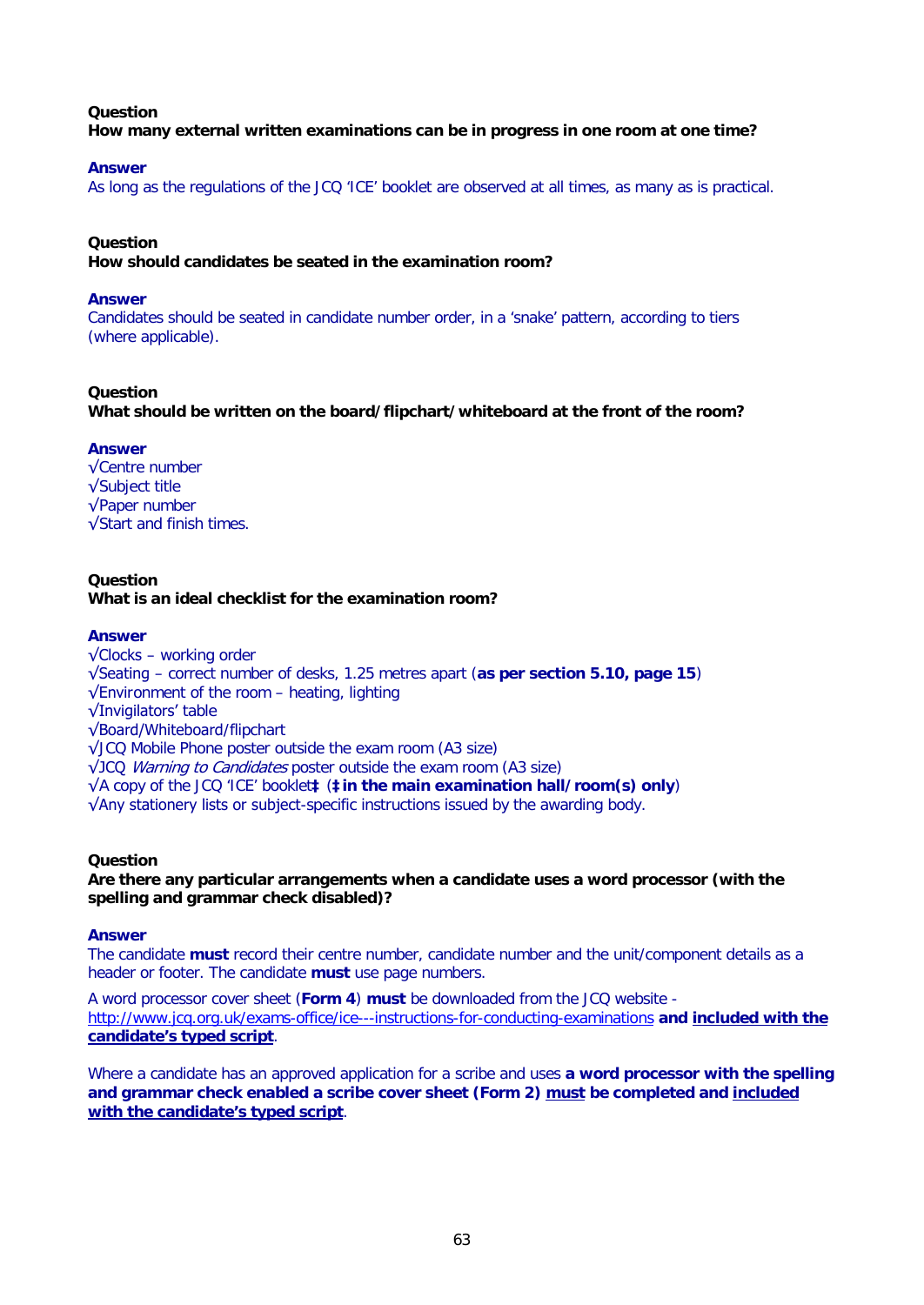### **Question Can a candidate use his/her own laptop or tablet in a written examination?**

### **Answer**

Under no circumstances whatsoever may a candidate use his/her own laptop or tablet in a written examination. **The centre must always provide the candidate with a computer, laptop or tablet** which is used as per the regulations set out in **section 8.8, page 25**, of this booklet.

### **Question**

**How do we accommodate candidates requiring readers and/or scribes?**

### **Answer**

**The number of readers and/or scribes present in the room will very much depend on the layout of the room and the particular acoustics.**

### **Options available:**

### **A normal sized classroom**

If a normal sized classroom is used you could have six to seven candidates with readers and/or scribes in one room. With six to seven candidates the background hum stops candidates overhearing one another. (Candidates reading aloud, or using an examination reading pen, can also be accommodated alongside those working with readers and scribes.)

### **Very large assembly hall/sports hall type venue**

In a very large assembly hall/sports hall type venue it would be perfectly acceptable to accommodate large numbers of candidates with readers and/or scribes. The candidates would be sufficiently distanced from others in the hall.

### **Other alternatives**

### **Accommodate candidates in the library**

Candidates can sit with their reader and/or scribe in between the book shelves so the sound is dampened. A 'roaming' invigilator would be deployed.

### **An open carpeted area of a library or room**

Candidates who only require occasional support from a reader could be seated in **an open carpeted area of a library or room,** so a 'roaming' reader can support the candidates. This reduces both the number of invigilators and readers required.

### **Sound boards between desks**

Another solution is to have **sound boards between the desks**. This provides a small private area for the candidate and reader and/or scribe to work. Again, a 'roaming' invigilator would be deployed.

### **Accommodate candidates in a dance studio with candidates separated by screens**

A further solution would be to use a **dance studio with candidates separated by screens**. This again provides a small private area for the candidate and the reader and/or scribe to work. A 'roaming' invigilator would be deployed.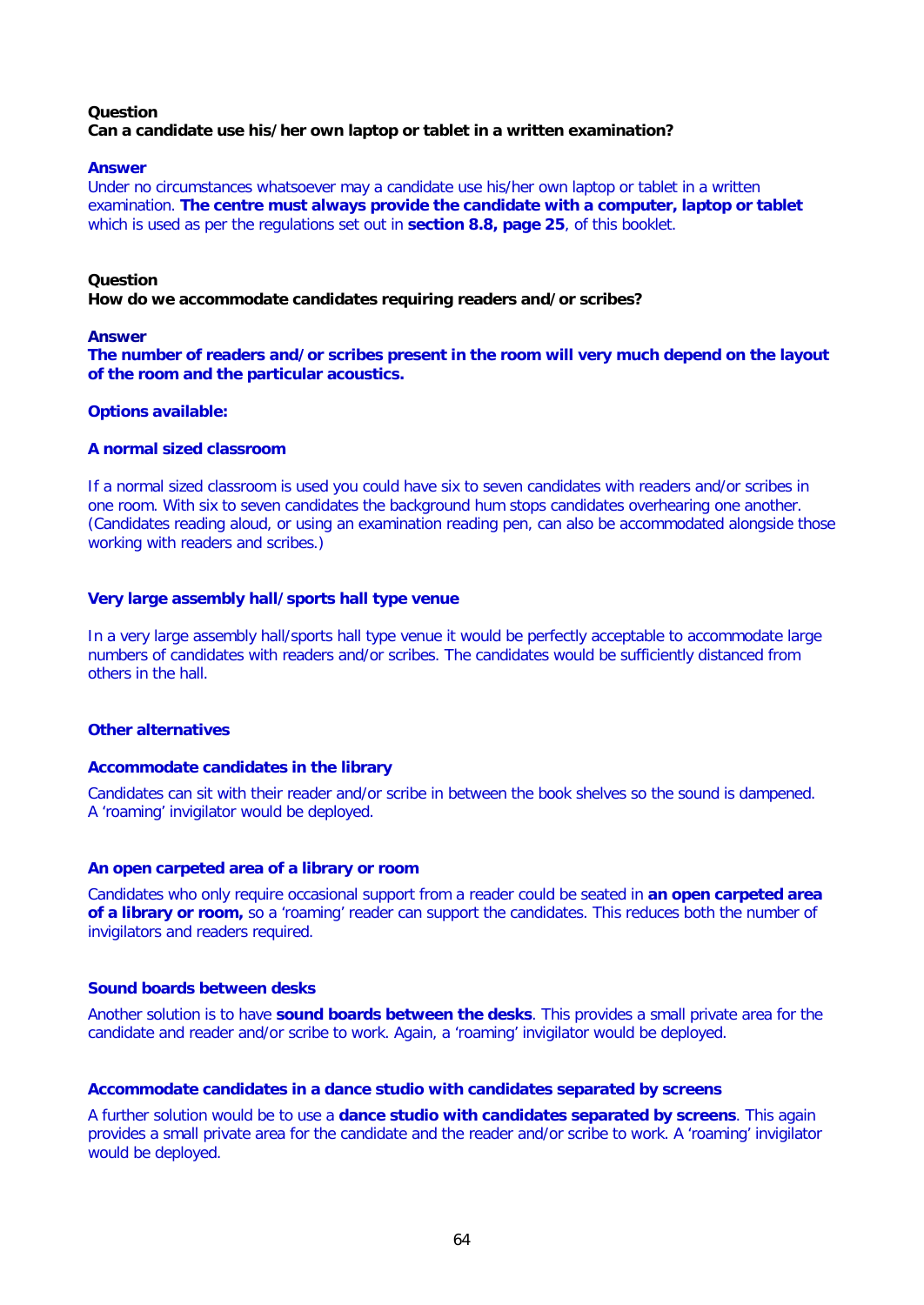# **At the beginning of the examination**

## **Question**

## **What is the procedure for identifying candidates for written examinations?**

#### **Answer**

Where the head of centre has allowed a senior member of staff, such as an Assistant Headteacher, to be present in the examination room, he/she can identify the candidates as they enter the examination room.

Alternatively, candidate I.D. cards may be on the desks allowing invigilators to identify candidates at the beginning of the examination for their allocated row(s). Appropriate arrangements **must** be in place to allow invigilators to carry out adequate checks on the identity of all candidates.

## **Question**

**How does an invigilator identify external and transferred candidates?**

## **Answer**

External and transferred candidates **must** be asked to bring appropriate **photographic identification** to their examination(s).

## **Question**

**How would an invigilator find out which materials are allowed in the examination room for a particular examination?**

## **Answer**

√The instructions on the front of the paper; √Information as provided by the exams officer; √The JCQ 'ICE' booklet; √Any subject-specific instructions as provided by the awarding body.

## **Question**

**What should an invigilator do if a candidate enters the examination room with a mobile phone?**

## **Answer**

The candidate **must** hand in their mobile phone to the invigilator **before the examination starts**.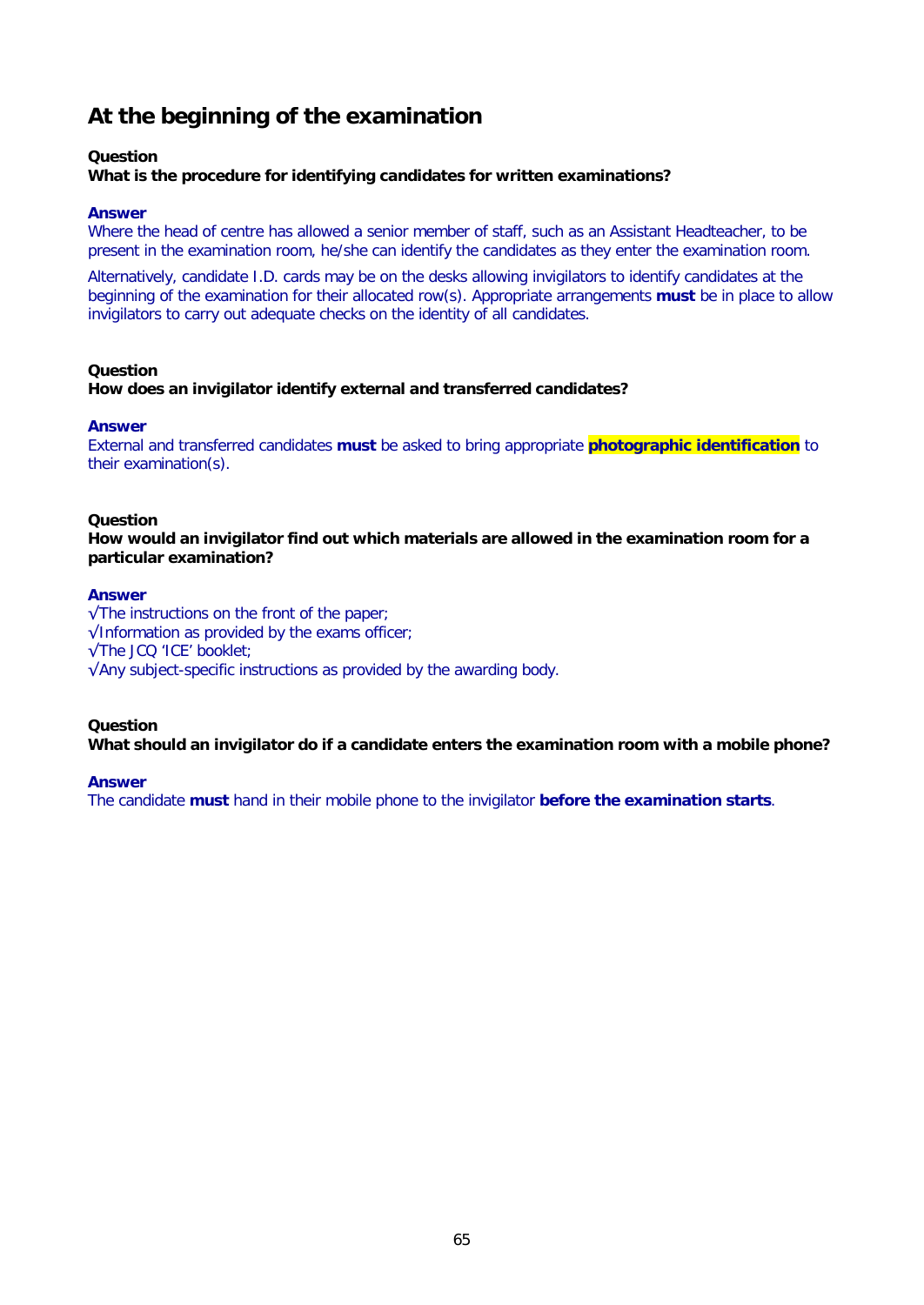# **Starting the examination**

## **Question**

## **Between what times are candidates deemed to be 'under exam conditions'?**

#### **Answer**

The JCQ 'ICE' booklet states that an examination is deemed to be in progress from the time candidates enter the room until all the scripts have been collected.

Examination conditions **must** be maintained until all candidates have left the examination room/area to ensure that those who are still working are not disrupted.

A 'clash candidate' between examinations is also under examination conditions.

#### **Question**

**The head of centre has allowed a senior member of staff to be present in the exam room. What is their role?**

#### **Answer**

The senior member of staff, such as an Assistant Headteacher, can identify the candidates as they enter the exam room, check that the candidates have been issued with the correct papers and to assist with discipline at the beginning and end of the examination.

The senior member of staff may also commence the examination but **must not** advise candidates on which section of the paper and which particular questions they should attempt.

## **During the examination**

#### **Question**

**When the alarm bell rings and an invigilator evacuates the examination room, what should he/she do with the candidates' examination scripts and question papers?**

## **Answer**

The invigilator should advise candidates to leave everything where it is and evacuate the room safely. The invigilator should take the attendance register with them to ensure that all candidates are present.

## **Question**

**If a candidate, unintentionally or otherwise, starts to make a noise that is disturbing other candidates, what should an invigilator do?**

#### **Answer**

The invigilator should quietly approach the candidate and ask them to stop the noise as it is disturbing other candidates.

If the candidate persists in making a noise, the invigilator should gently remind him/her that they are not following the regulations of the examination and they are at risk of disqualification.

The invigilator **must** record the details of the incident, the time it took place and the candidate's name.

The exams officer should be informed immediately if the candidate continues to cause disruption on purpose.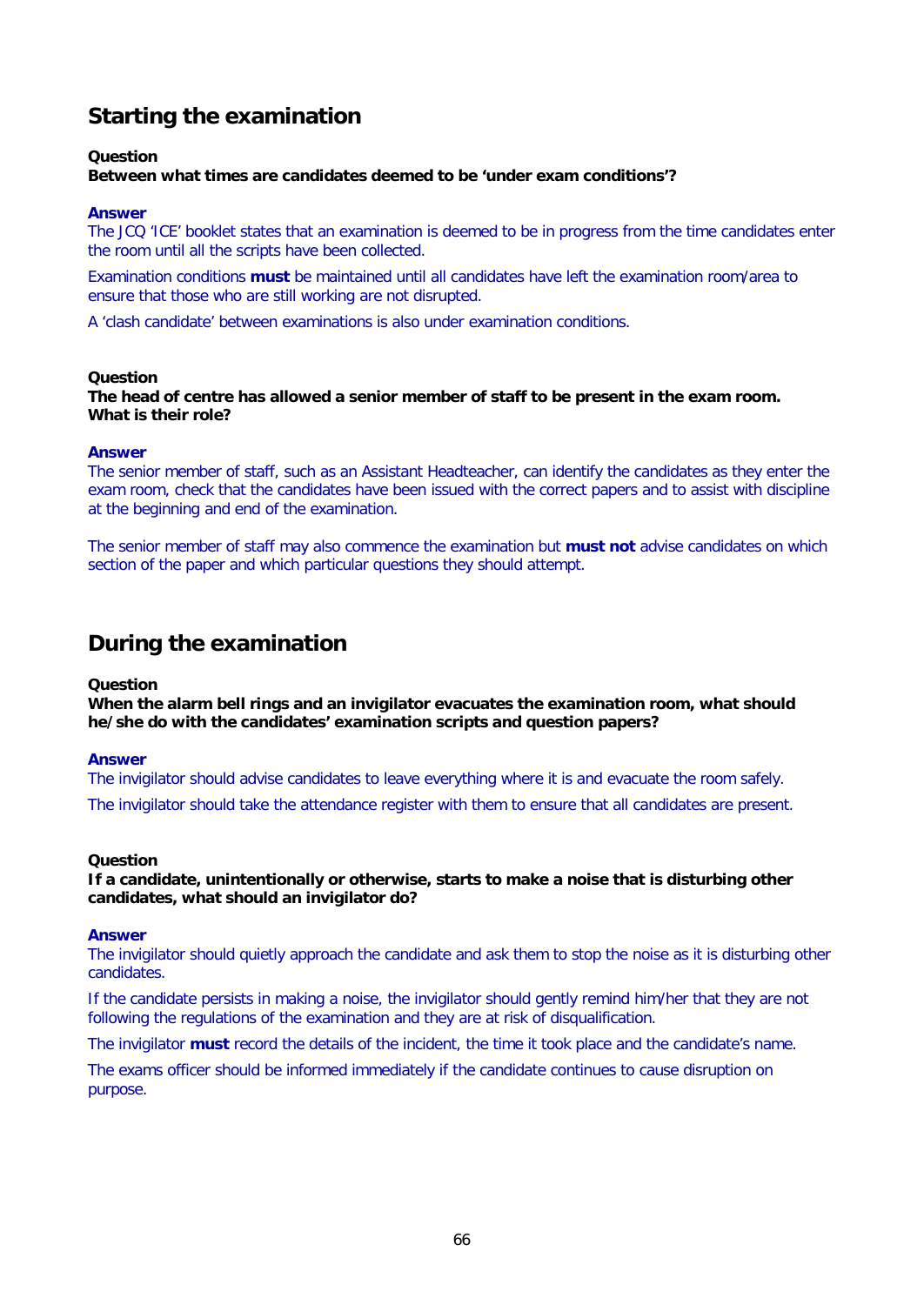## **Question**

## **Should an invigilator immediately stop the examination if he/she suspects one candidate of copying from another?**

## **Answer**

**No**. The exams officer should be contacted immediately but the invigilator **must** carefully watch the candidates involved. The invigilator **must** minimise disruption and warn the candidate concerned that he/she could be disqualified from the examination. Any evidence such as answers written on a ruler or an eraser, or notes passed between candidates **must** be removed and retained. The nature of the incident and candidate details **must** be recorded and reported to the exams officer.

The exams officer **must** complete Form JCQ/M1.

## **Question**

## **If a mobile phone rings in a bag during an examination, what should an invigilator do?**

#### **Answer**

The invigilator(s) should aim to find the phone as quickly as possible, switch it off and retain it until the end of the examination.

#### **Question**

**Is a candidate allowed to keep their mobile phone in their pocket even if it is switched off?**

#### **Answer**

**No**. A candidate would still be subject to sanctions and penalties if any unauthorised item is in their possession during the examination. Earphones **must** also be disconnected and handed in.

#### **Question**

**If an invigilator has a query or there is a problem, how does he/she ask for help or summon assistance?**

## **Answer**

If there are enough invigilators, one invigilator can leave the examination room to contact the exams officer. If only one invigilator is present he/she must have the contact number of the exams officer and quickly phone them without disturbing the candidates, asking him/her to come to the room.

#### **Question**

**What should an invigilator do if a JCQ Centre Inspector enters the room?**

#### **Answer**

If it is not possible to immediately identify them as an Inspector, an invigilator **must** challenge anyone who enters the examination room. The invigilator **must** continue to invigilate the exam as normal.

Invigilators **must never** turn their back on candidates; an Inspector will watch where an invigilator is positioned to ensure that he/she can see all candidates at all times. Invigilators **must never** leave candidates unattended at any time since candidates are at risk of losing their marks for that subject.

## **Question**

**How soon after the start of the examination may candidates leave the examination room?**

#### **Answer**

Candidates may not leave the examination room until at least one hour has passed since the published starting time.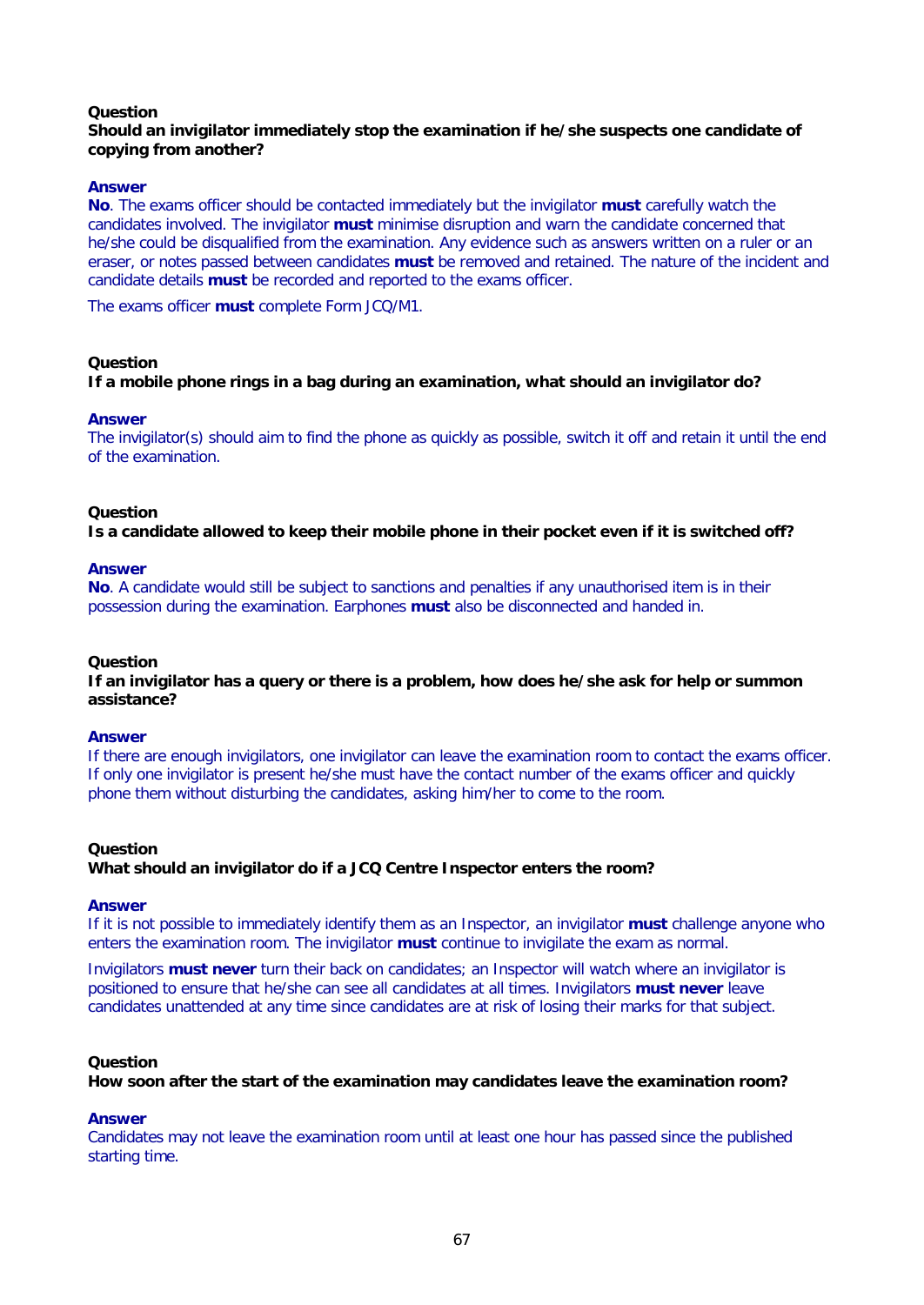## **Question**

## **If a candidate asks an invigilator a question about how many questions they should attempt to answer in the examination paper, what should he/she do?**

#### **Answer**

The invigilator should refer the candidate to the information printed on the front of the question paper. If the answer is not obvious, the invigilator should summon assistance. An opinion **must not** be offered.

#### **Question**

**If a candidate asks an invigilator to read the question for them or asks what a word means, is the invigilator allowed to read it or tell them?**

#### **Answer**

**No**. **An invigilator cannot even read one word for a candidate**. The only part an invigilator is able to read is the instructions on the front of the exam paper. An invigilator **must not** offer an opinion or read any words. The invigilator must explain that he/she cannot do this and should instead encourage the candidate to try and break the word down and understand it in the context of the sentence.

#### **Question**

**Are invigilators allowed to speak to one another when an examination is in progress?**

#### **Answer**

No. Invigilators must not talk amongst themselves unless it is to convey information, even then it must always be minimal and in a whisper. Persistent whispering can disturb candidates.

## **Question**

**If a candidate arrives late for an examination, are they still allowed to sit the examination?**

#### **Answer**

**Yes.** The candidate can still sit the examination but he/she **must** be warned that their work may not be accepted for marking by the awarding body.

## **Question**

**Are they allowed the full time duration?**

## **Answer**

Yes, if possible.

#### **Question**

**If a candidate arrives late can they just simply enter the exam room?**

## **Answer**

**No.** Late arrivals **must** be reminded not to enter the examination room with a mobile phone or indeed any other potential technological/web enabled sources of information. The candidate **must** be read any erratum notices.

## **Question**

**If a teacher enters the exam room and asks to check the question paper what should an invigilator do?**

#### **Answer**

Teachers **are not** permitted to enter the examination room to check the question paper. The invigilator should refer to **Chapter 10** of the 'ICE' booklet and **Appendix 8**. (It is good practice to ensure that all teaching staff and invigilators are familiar with Appendix 8 before the start of each examination series.)